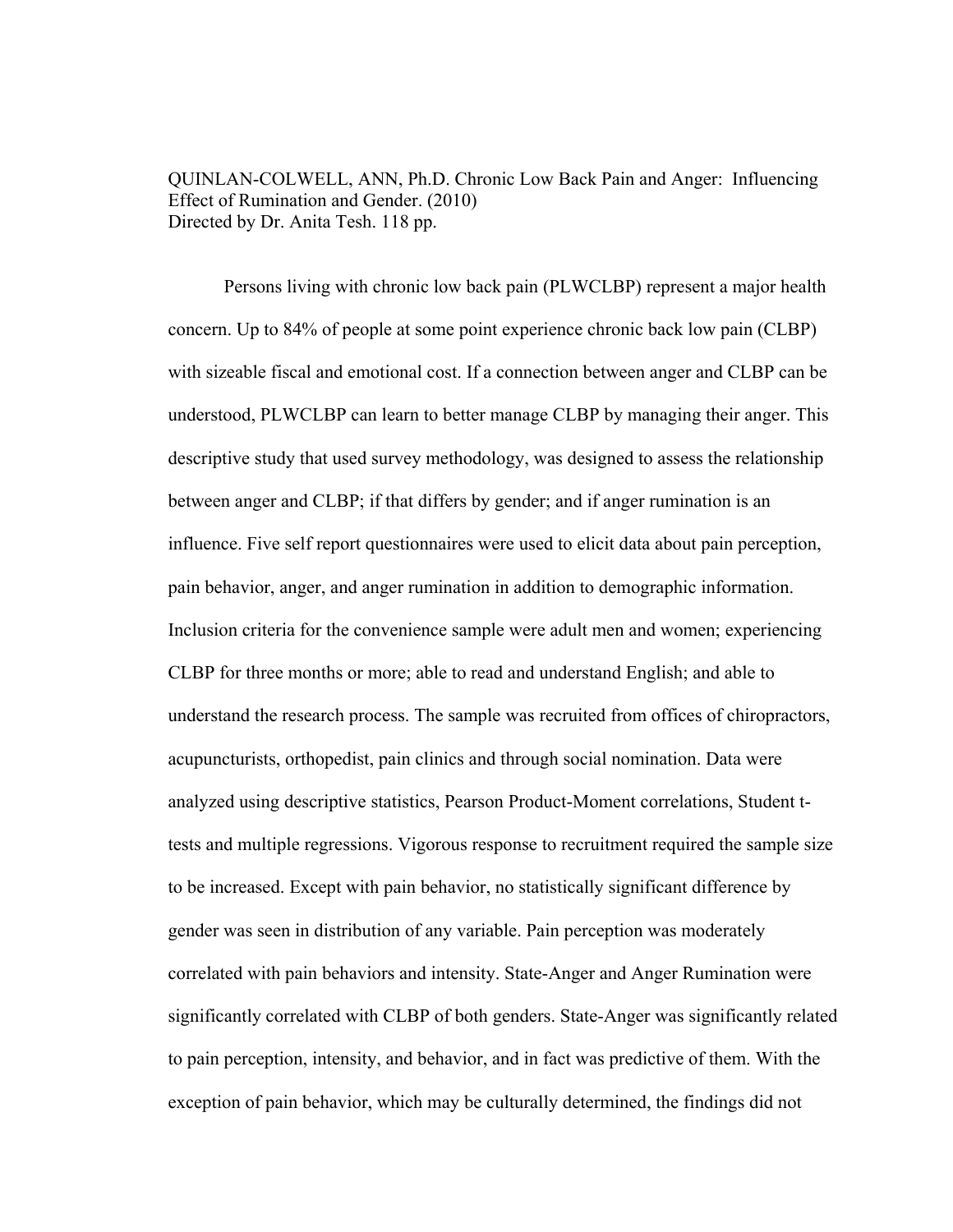support a gender difference in how PLWCLBP experience pain and anger. These findings underscore the importance of individualizing pain assessment and appreciating that the experiences of PLWCLBP are unique and complex. There are several implications for nursing and health care professionals. PLWCLBP may report pain perception that does not seem to be consistent with present pain intensity. Since State-Anger was correlated with CLBP, interventions addressing anger may be useful in working with PLWCLBP. Gender specific anger group interventions may not be necessary. Anger rumination was related to both State-Anger and pain behavior and can be included in holistic treatment plans for PLWCLBP. Nurses need to know techniques to effectively work with patients who are angry to manage their own responses and to teach techniques to patients and families.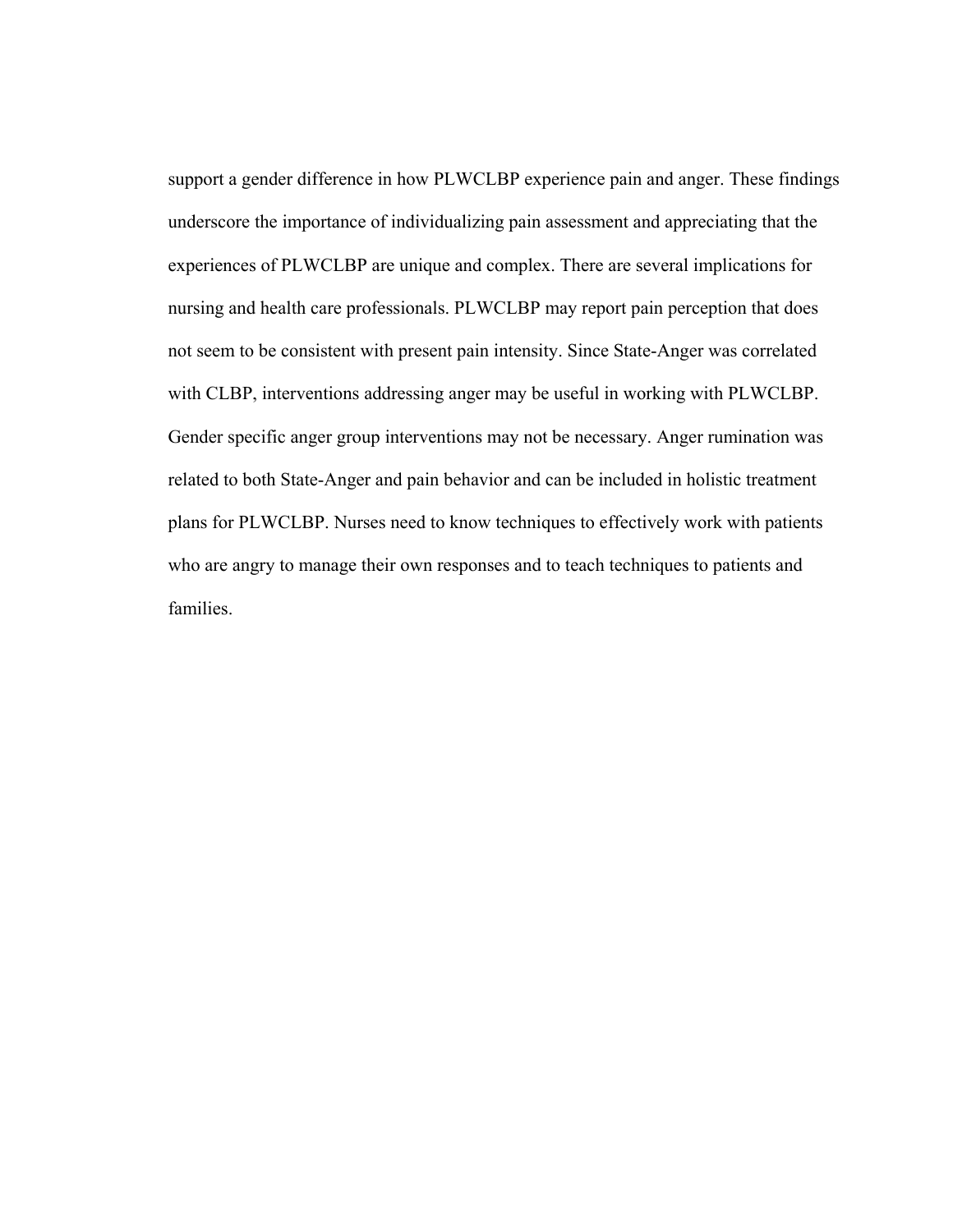# CHRONIC LOW BACK PAIN AND ANGER: INFLUENCING EFFECT OF RUMINATION AND GENDER

by

Ann Quinlan-Colwell

A Dissertation Submitted to the Faculty of The Graduate School at The University of North Carolina at Greensboro in Partial Fulfillment of the Requirements for the Degree Doctor of Philosophy

> Greensboro 2010

> > Approved by

Committee Chair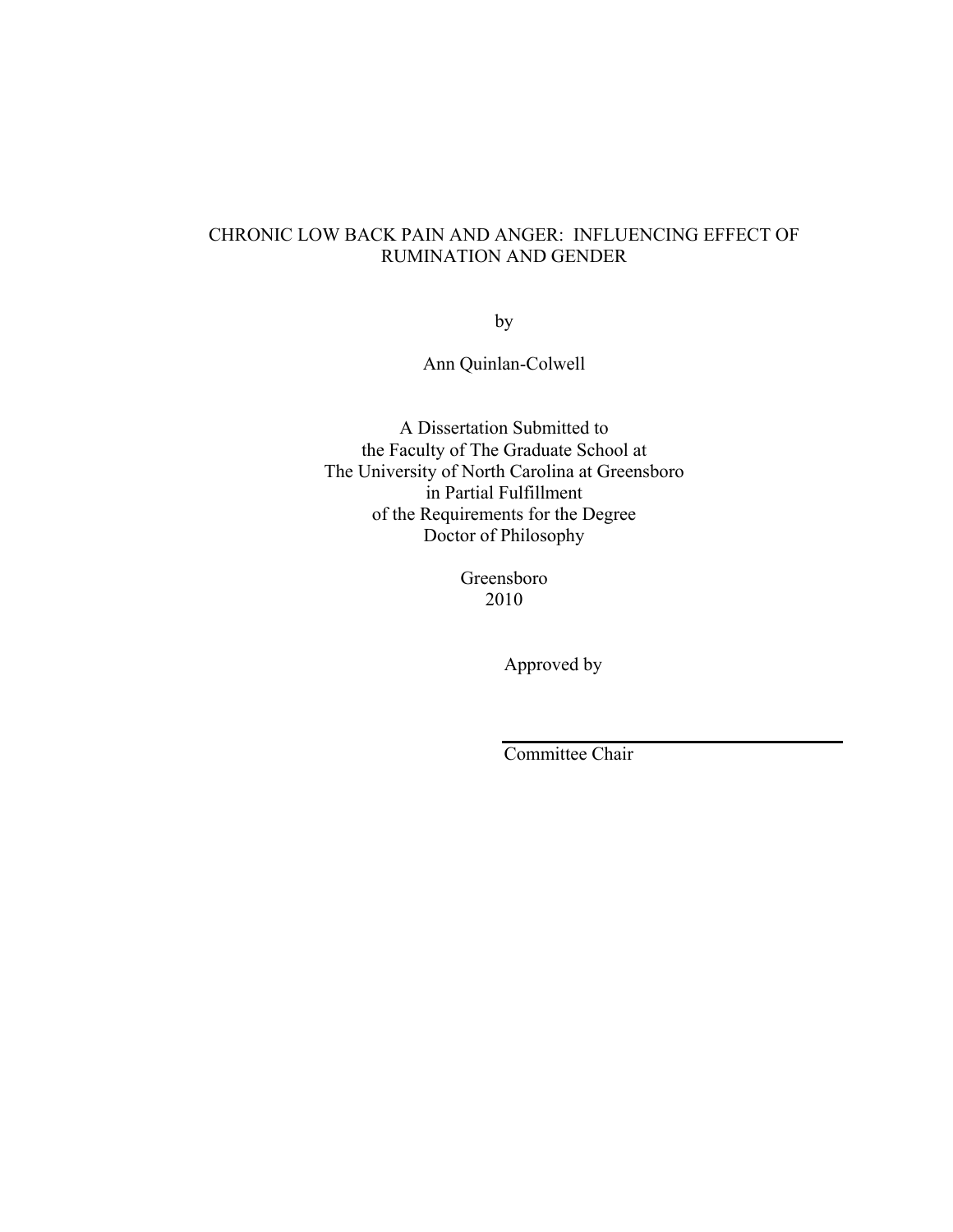To my father, Clancy, John-Michael, Brian, June, Lili-Agnes, Debbie and Joe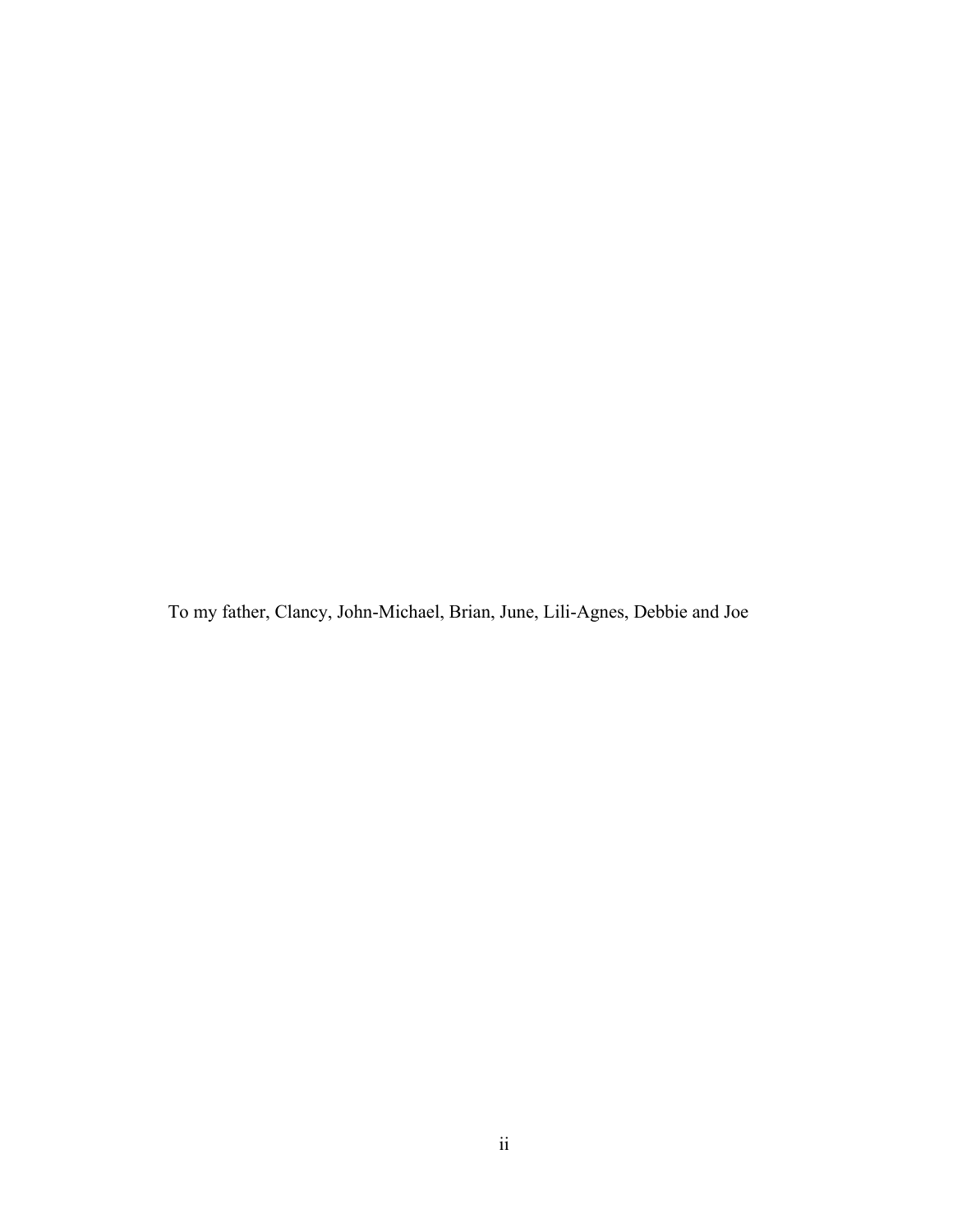# APPROVAL PAGE

This dissertation has been approved by the following committee of the Faculty of The Graduate School at The University of North Carolina at Greensboro.

Committee Chair

Dr. Anita Tesh

Committee Members

Dr. Lynne Pearcey

 $\mathcal{L}_\mathcal{L} = \{ \mathcal{L}_\mathcal{L} \mid \mathcal{L}_\mathcal{L} = \{ \mathcal{L}_\mathcal{L} \mid \mathcal{L}_\mathcal{L} = \{ \mathcal{L}_\mathcal{L} \mid \mathcal{L}_\mathcal{L} = \{ \mathcal{L}_\mathcal{L} \mid \mathcal{L}_\mathcal{L} = \{ \mathcal{L}_\mathcal{L} \mid \mathcal{L}_\mathcal{L} = \{ \mathcal{L}_\mathcal{L} \mid \mathcal{L}_\mathcal{L} = \{ \mathcal{L}_\mathcal{L} \mid \mathcal{L}_\mathcal{L} = \{ \math$ Dr. W. Richard Cowling, III

> $\mathcal{L}_\text{max}$ Dr. Francis J. Keefe

Date of Acceptance by Committee

 $\mathcal{L}_\text{max}$  , where  $\mathcal{L}_\text{max}$  and  $\mathcal{L}_\text{max}$ 

 $\mathcal{L}_\text{max}$ 

Date of Final Oral Examination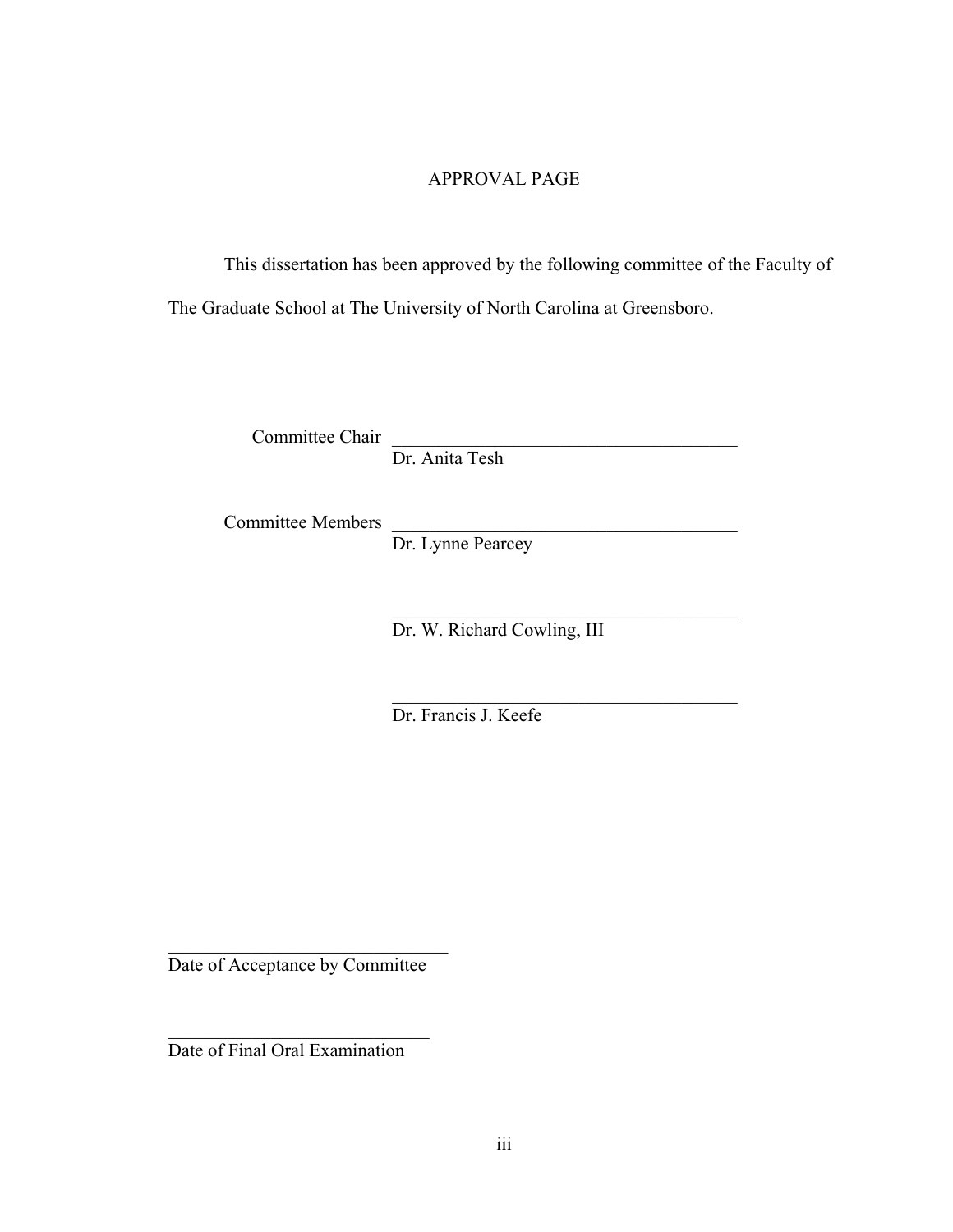# ACKNOWLEDGEMENTS

I appreciate the guidance and support of my committee Dr. Lynn Pearcey, Dr. Richard Cowling, Dr. Francis Keefe, particularly my chair Dr. Anita Tesh and thank each of them.

I thank Dr. Charles Spielberger, Dr. Ronald Melzack, Dr. Denis Sukhodolsky and Dr. Robert Kerns for graciously sharing their instruments and knowledge with me.

I am very grateful for the data entry and verification by Clancy Colwell and Debbie Scott.

I am indebted to the men and women who participated in this study and those who assisted in recruiting them.

Finally, I thank Clancy for his patient support and being the wind beneath my wings.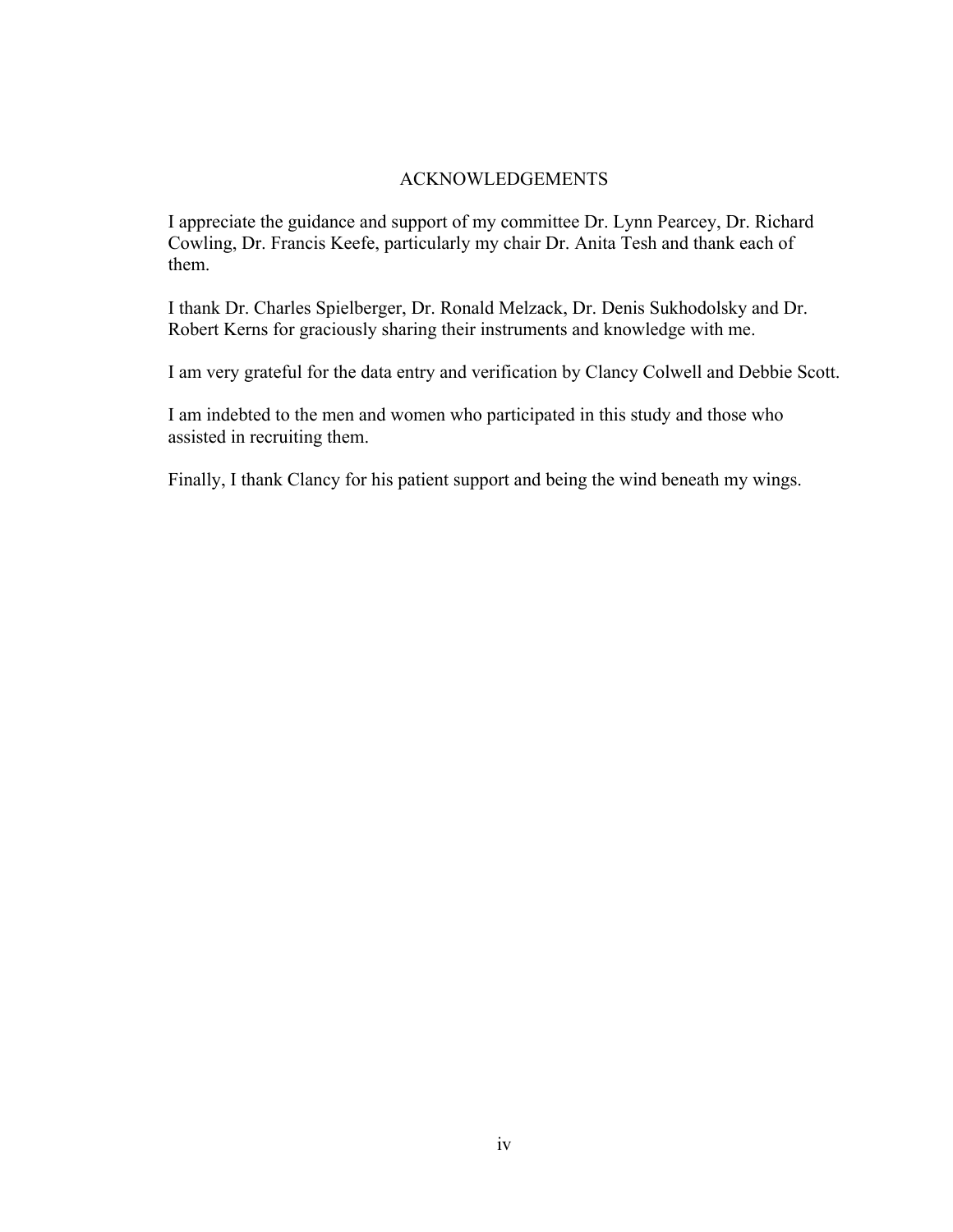# TABLE OF CONTENTS

|                                                         | Page |
|---------------------------------------------------------|------|
|                                                         |      |
| <b>CHAPTER</b>                                          |      |
|                                                         |      |
|                                                         |      |
|                                                         |      |
| Role of Rumination in Anger and Chronic Low Back Pain 3 |      |
| Relationship of Gender to Chronic Low Back Pain3        |      |
|                                                         |      |
|                                                         |      |
|                                                         |      |
|                                                         |      |
|                                                         |      |
|                                                         |      |
|                                                         |      |
|                                                         |      |
|                                                         |      |
|                                                         |      |
|                                                         |      |
|                                                         |      |
|                                                         |      |
|                                                         |      |
|                                                         |      |
|                                                         |      |
|                                                         |      |
|                                                         |      |
|                                                         | .18  |
|                                                         |      |
|                                                         |      |
| Financial Impact of Chronic Low Back Pain20             |      |
| Health Care Impact of Chronic Low Back Pain 21          |      |
| Psycho-social Impact of Chronic Low Back Pain 22        |      |
|                                                         |      |
|                                                         |      |
|                                                         |      |
|                                                         |      |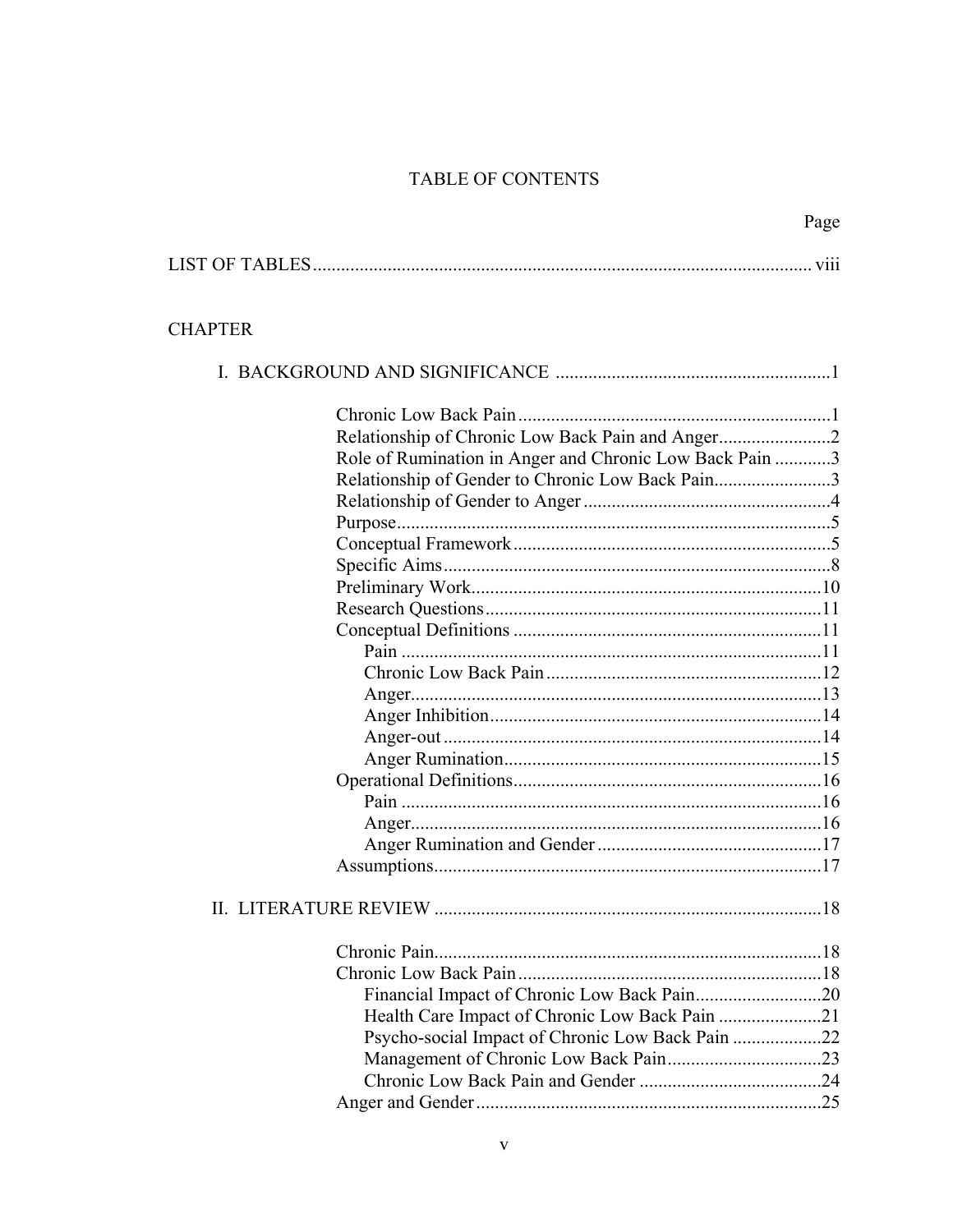| Instrument to Measure Anger Rumination 44 |  |
|-------------------------------------------|--|
|                                           |  |
|                                           |  |
|                                           |  |
|                                           |  |
|                                           |  |
|                                           |  |
|                                           |  |
|                                           |  |
|                                           |  |
|                                           |  |
|                                           |  |
|                                           |  |
|                                           |  |
|                                           |  |
|                                           |  |
|                                           |  |
|                                           |  |
|                                           |  |
|                                           |  |
|                                           |  |
|                                           |  |
|                                           |  |
|                                           |  |
|                                           |  |
|                                           |  |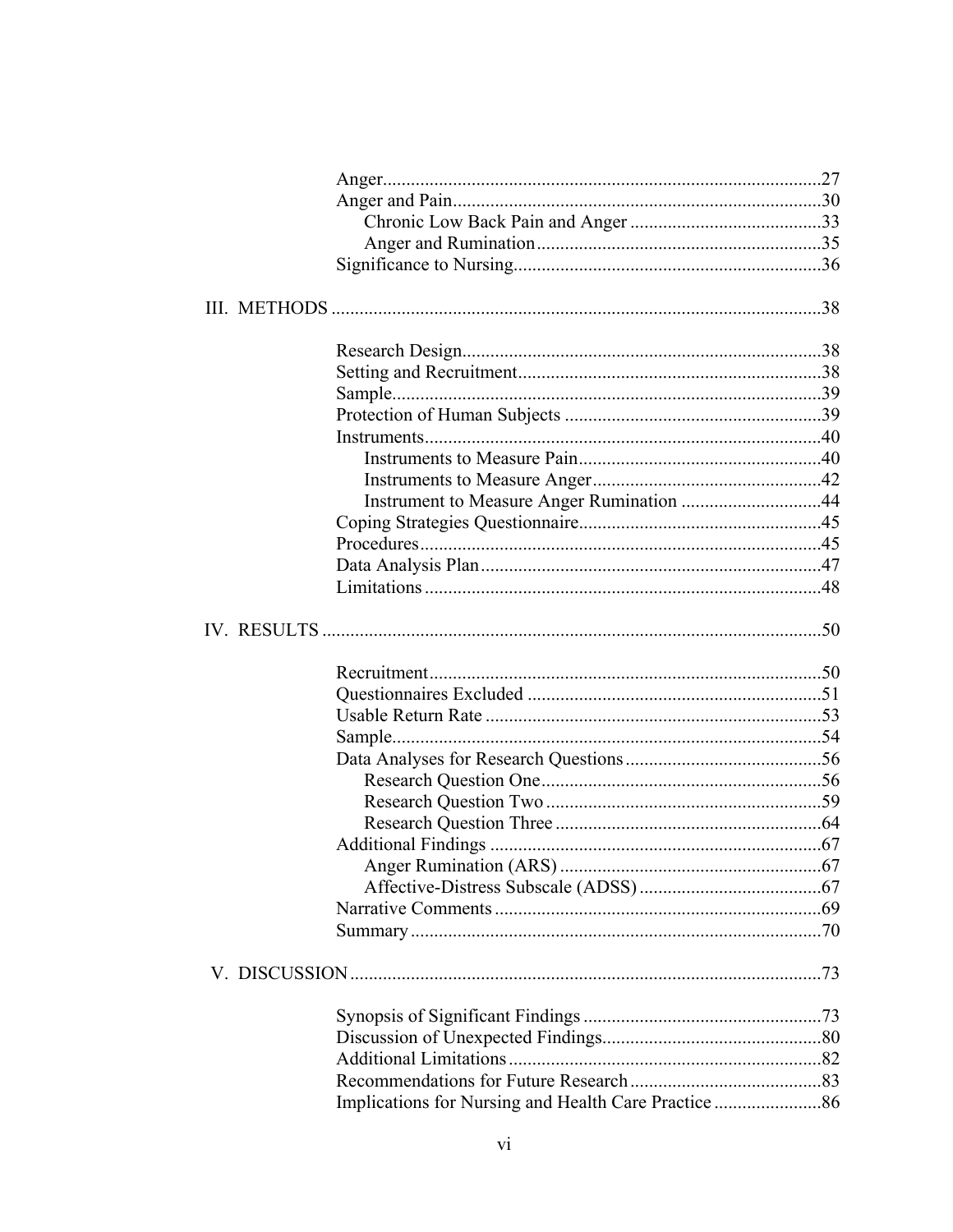| <b>REFERENCES</b> |  |
|-------------------|--|

| APPENDIX B: INFORMATION LETTER CONFERRING CONSENT 110 |  |
|-------------------------------------------------------|--|
|                                                       |  |
| APPENDIX D: SHORT-FORM-MCGILL PAIN QUESTIONNAIRE112   |  |
|                                                       |  |
|                                                       |  |
|                                                       |  |
|                                                       |  |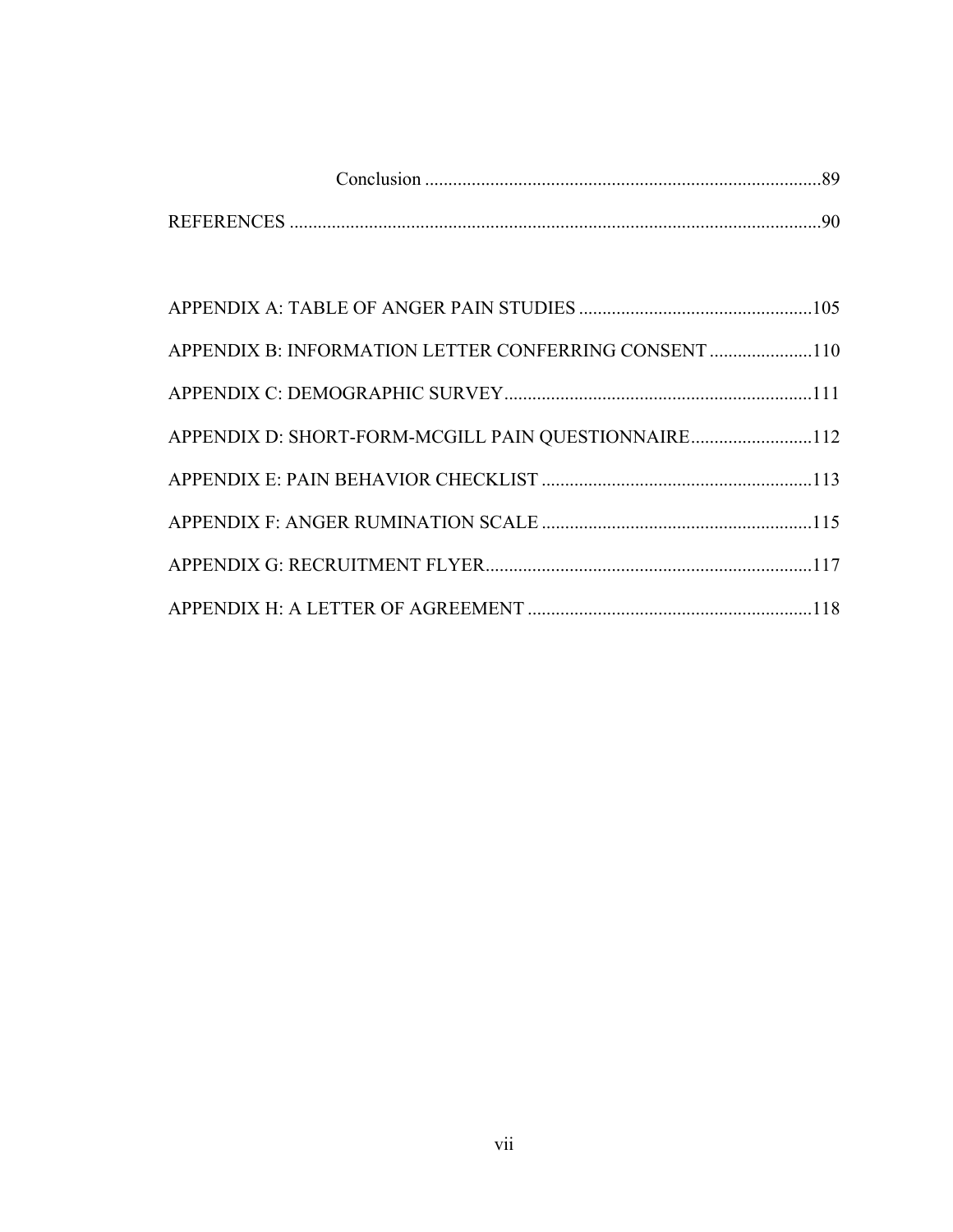# LIST OF TABLES

|  | Table 1. Questionnaires Returned by Site, Gender and Ethnicity ( $N = 213$ )51 |  |
|--|--------------------------------------------------------------------------------|--|
|  |                                                                                |  |
|  |                                                                                |  |
|  |                                                                                |  |
|  |                                                                                |  |
|  | Table 6. Pearson Correlations of Pain Perceptions (SF-MPQ) with Research       |  |
|  | Table 7. Pearson Correlations of Research Variables with Pain Intensity (VAS)  |  |
|  | Table 8. Pearson Correlations of Pain Behavior (PBC) with Research Variables   |  |
|  |                                                                                |  |
|  |                                                                                |  |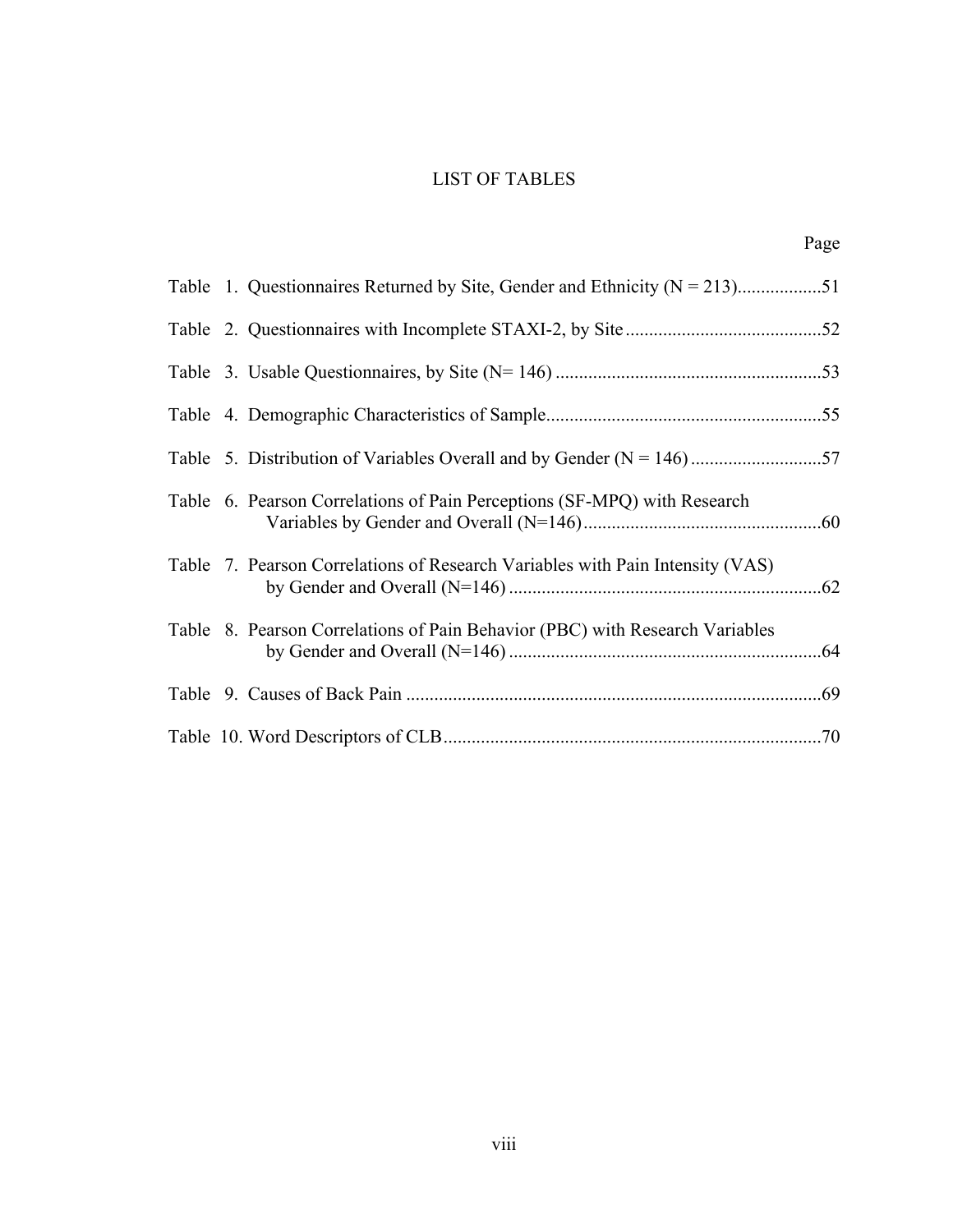# CHAPTER I

#### BACKGROUND AND SIGNIFICANCE

### Chronic Low Back Pain

World wide, chronic low back pain (CLBP) is a significant contributor to disability, impaired quality of life, decreased ability to perform work, and absence from work (c.f. Ehrlich, 2003; Natvig, Eriksen, & Bruusgaard, 2002; USDOL, 2002). It is estimated that half of the five million Americans who live with CLBP are handicapped by it (Slipman, Shin, Patel, Issac, Huston, & Lipetz, 2002) and this appraisal is seen in similar proportions in all cultures (Ehrlich, 2003). While back pain is the most frequent reason for visits to health care providers, it is rare for the cause of the pain to be explicitly identified (Ehrlich, 2003). Annual direct care expenditures for CLBP in the US total \$25 billion (Slipman, Shin, Patel, Issac, Huston, & Lipetz, 2002).

 Persons living with chronic low back pain (PLWCLBP) pose a significant health concern (c.f. Centers for Disease Control & Prevention, 2007; Ghaffari, Alipour, Farshad, Yensen, & Vingard, 2005; McBeth & Jones, 2007). Despite the prevalence and impact of CLBP no single treatment approach has proven to be effective (Ehrlich, 2003) and interventions to date have demonstrated variable benefit (c.f. Carson, Keefe, Fras, Lynch, & Thorp, 2005; Chou, Qaseem, Snow, Casey, Cross, & Shekelle, 2007; Weinstein, Lurrie, Tosteson, Skinner, Hanscom, & Tosteson, 2007). The variability in treatment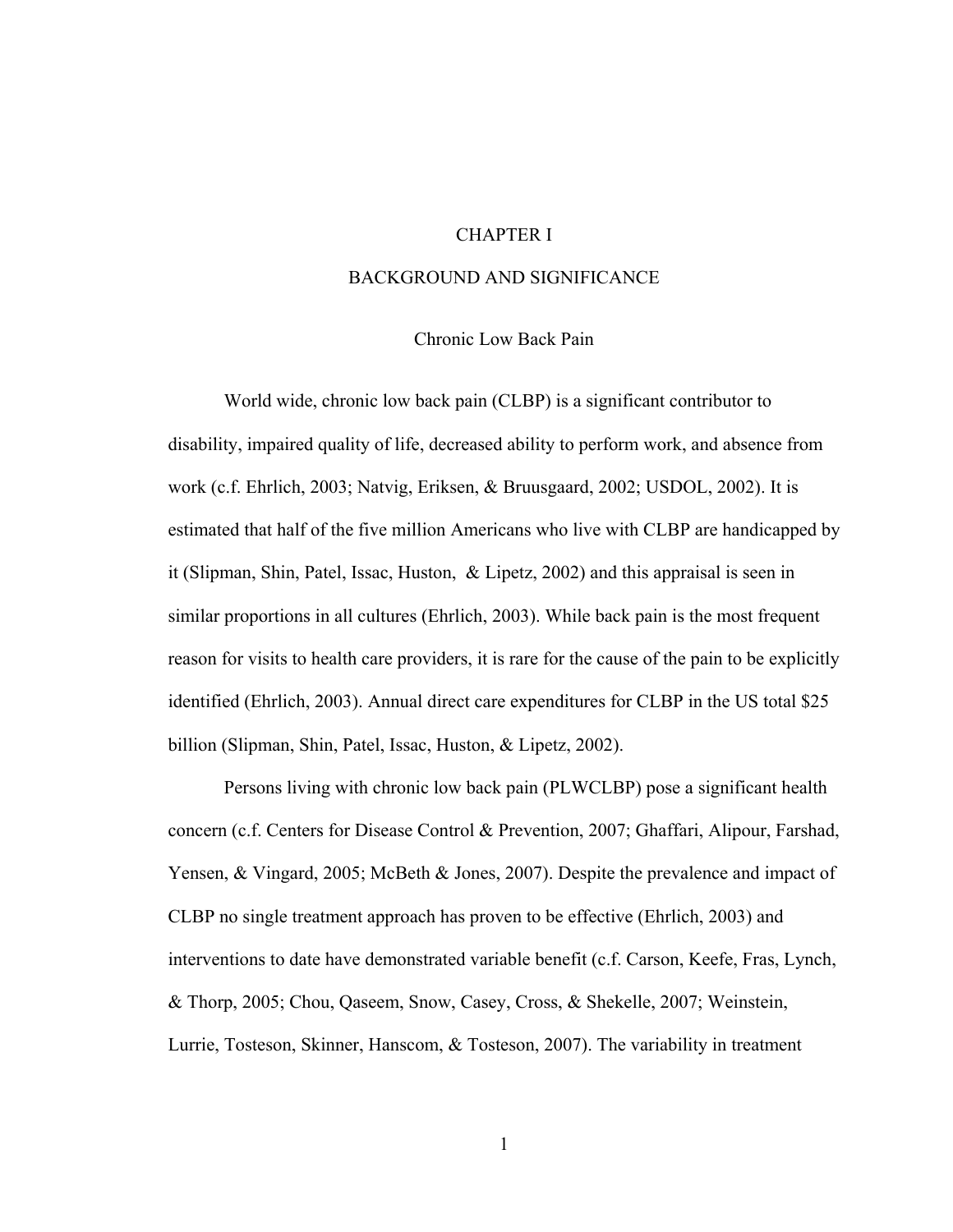effectiveness may be related to not adequately addressing all salient qualities involved in the multidimensional experience of CLBP.

#### Relationship of Chronic Low Back Pain and Anger

The literature indicates that anger potentially is an important component of the experience of living with CLBP. Anger has been implicated as a contributing factor (Braha & Catchlove, 1986), a correlate (Fernandez & Turk, 1995), a key component (Greenwood, Thurston, Rumble, Waters, & Keefe, 2003), and the sequel (Earman, Andersson, Leavitt, McNeill, Durudogan, & Reagan, 1996) to the experience of CLBP. If the anger component is not addressed, it is conceivable that treatment may focus only on the symptom, rather than the cause (Newman, Gray, & Fuqua, 1999). Even though anger, like pain, is a complex experience, during the early  $20<sup>th</sup>$  century the relationship between the two was purported to simply be that the internalization of anger manifested as pain (c.f. Braha & Catchlove, 1986; Pilowsky & Spence, 1976; Spielberger & Reheiser, 2003). Since there is no evidence to support this belief, it is now considered to be controversial (F.J. Keefe, personal communication June 18, 2009).

It is not clear if the relationship between anger and pain differs depending upon whether the anger is State-Anger or Trait-Anger or the way anger is controlled or expressed. While State-Anger (SA) is an emotional state in which anger is experienced as a response to an occurrence, Trait-Anger (TA) is an innate personality characteristic that guides how anger is experienced (Spielberger, Reheiser, & Syderman, 1995). Spielberger (1999) described Anger Expression (AX) and Anger Control (AC) with each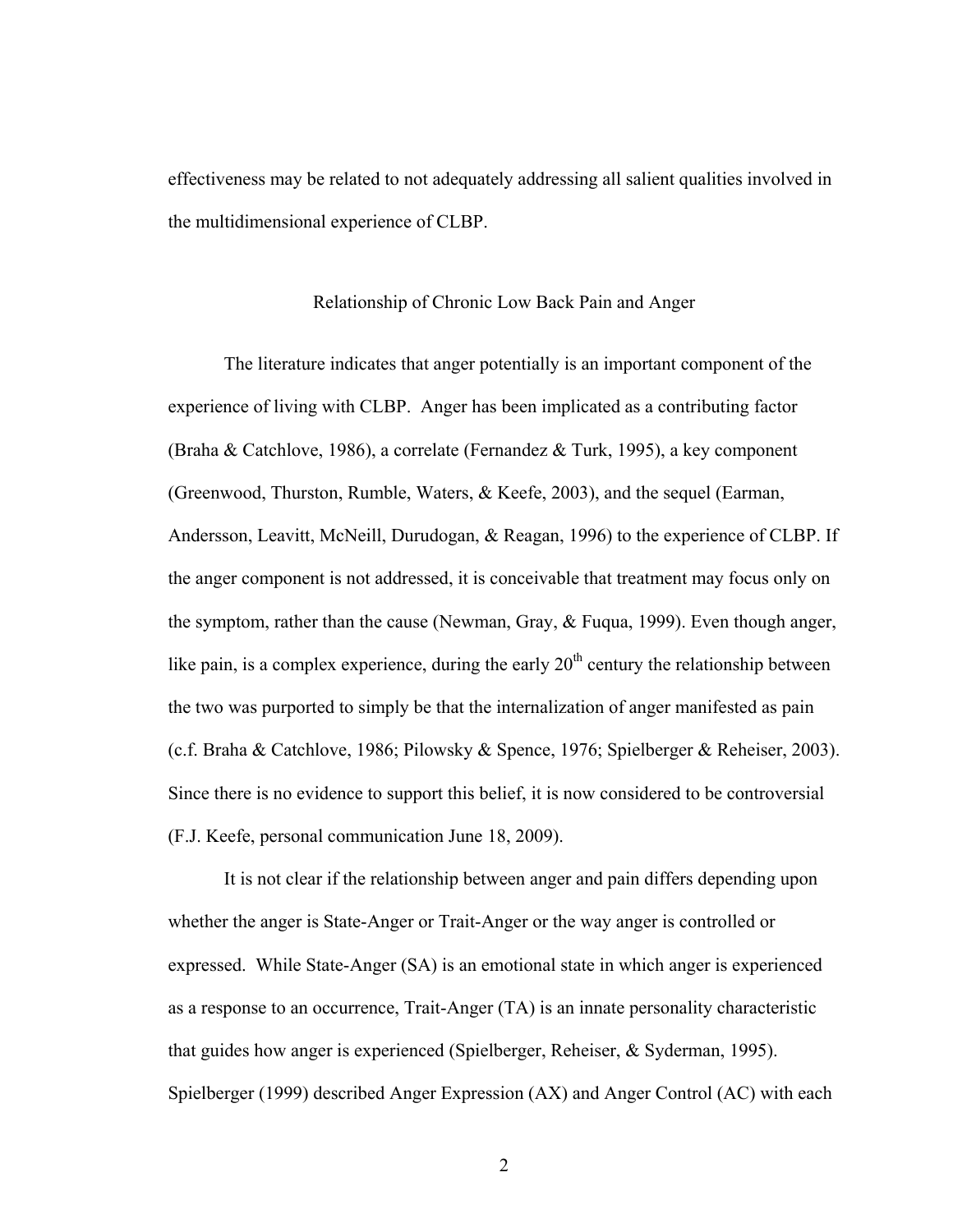consisting of two sub-categories. Anger Expression-Out (AX-O) refers to anger directed toward others or the environment, while Anger Expression-In (AX-I) is anger that is directed toward oneself or suppressed. Anger Control-Out (AC-O) is anger that is managed to avoid expressing the anger toward others, while Anger Control-In (AC-I) is the process of reducing angry feelings that are then suppressed (Spielberger, 1999).

## Role of Rumination in Anger and Chronic Low Back Pain

By contributing to the internal expression of pain or AX-I, rumination has been proposed by several researchers (c.f. Burns, Quartana, & Bruehl, 2008; Linden, Hogan, Rutledge, Chawla, Lenz, & Leung, 2003; Stimmel, Crayton, Rice, & Raffeld, 2006) as a potential salient feature in the relationship of anger with chronic pain. The idea of continually revisiting anger when it is suppressed is characteristic of rumination that has been associated with AX-I (Burns, Quartana, & Bruehl, 2008; Sukhodolsky, Golub, & Cromwell, 2001). Specifically, Ursin (2005) suggested that continually revisiting negative thoughts can become a psychobiological substrate in which anger can perpetuate additional pain.

#### Relationship of Gender to Chronic Low Back Pain

It is reported that women experience back pain more frequently than men (Carr, Lemanek, & Armstrong, 1998; IASP, 2007; Tousignant-Laflamme, Rainville, & Marchand, 2005). Gender differences regarding responses to chronic pain and foci of distress associated with pain have been discussed (Raak & Wahren, 2006; Rustøen,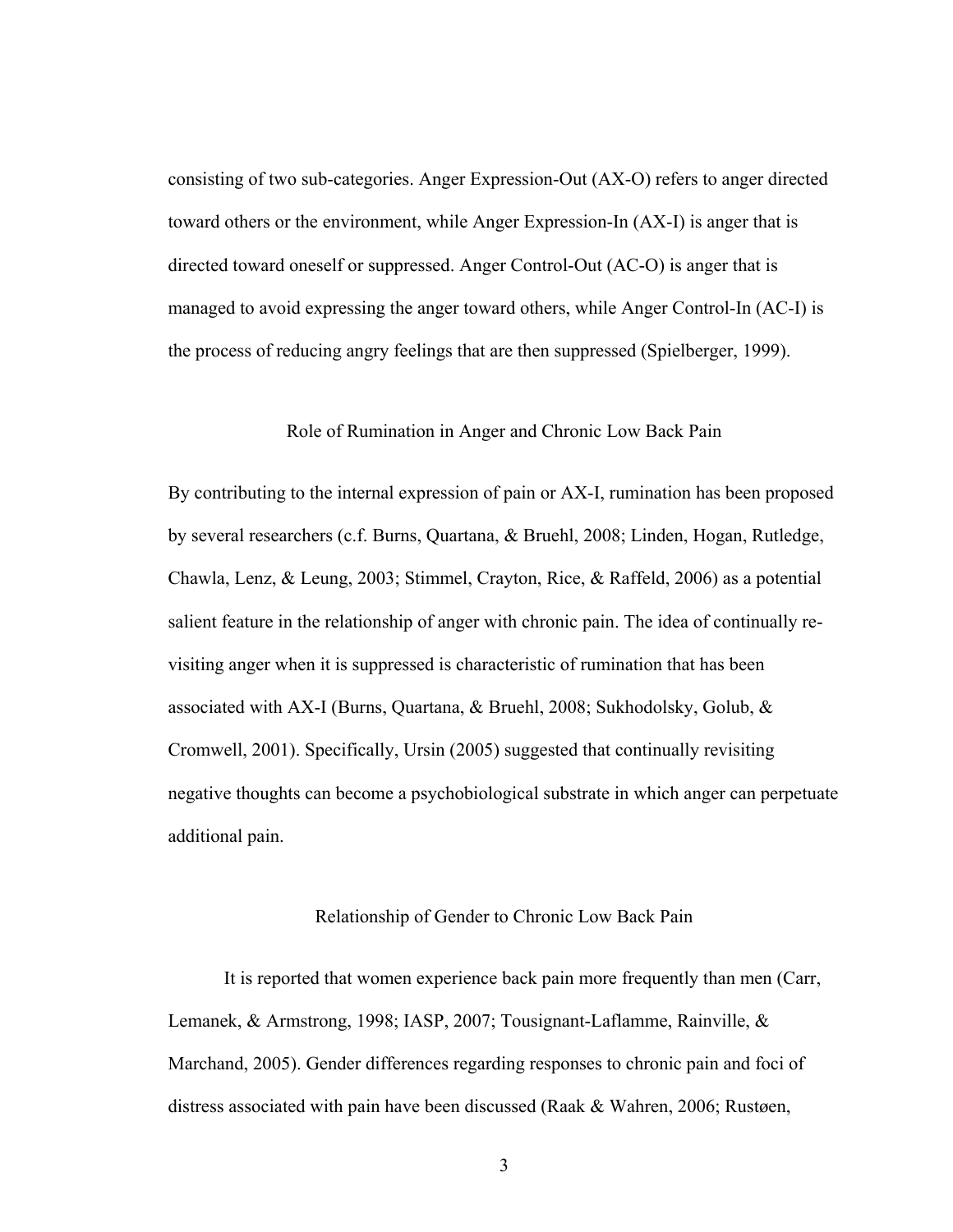Wahl, Hanestad, Lerdal, Paul, & Miaskowski, 2004; Vallerand & Polomano, 2000). There may be psychological, social, physiological (IASP, 2007; Tousignant-Laflamme, Rainville, & Marchand, 2005), or genetic (Carr, Lemanek, & Armstrong, 1998; IASP, 2007) components to these differences. While reports of the relationship of pain to negative mood and gender are mixed (Hirsh, Waxenberg, Atchison, Gremillion, & Robinson, 2006), psychosocial factors and emotions have been more clearly associated with gender related differences in pain (IASP, 2007).

## Relationship of Gender to Anger

Gender differences have been noted with both pain and anger. Paradoxically, while women are generally viewed as being emotionally more expressive than men, the converse is seen with the emotion of anger (Sharkin, 1993). Interestingly, little gender difference has been seen when the sources, intensity, (Diffenbacher, Oetting, Thwaites, Lynch, Baker, & Stark, 1996) and expressions of anger are examined (Diffenbacher, Oetting, Thwaites, Lynch, Baker, & Stark, 1996; Thomas, 1989). There is also little difference seen in the suppression of anger (Thomas, 1989). While women were found to be more likely to discuss their feelings of anger, Thomas indicated they were more likely to exhibit them somatically. These findings support the import of further exploring the role of rumination and gender in the relationship between pain with the various aspects of anger.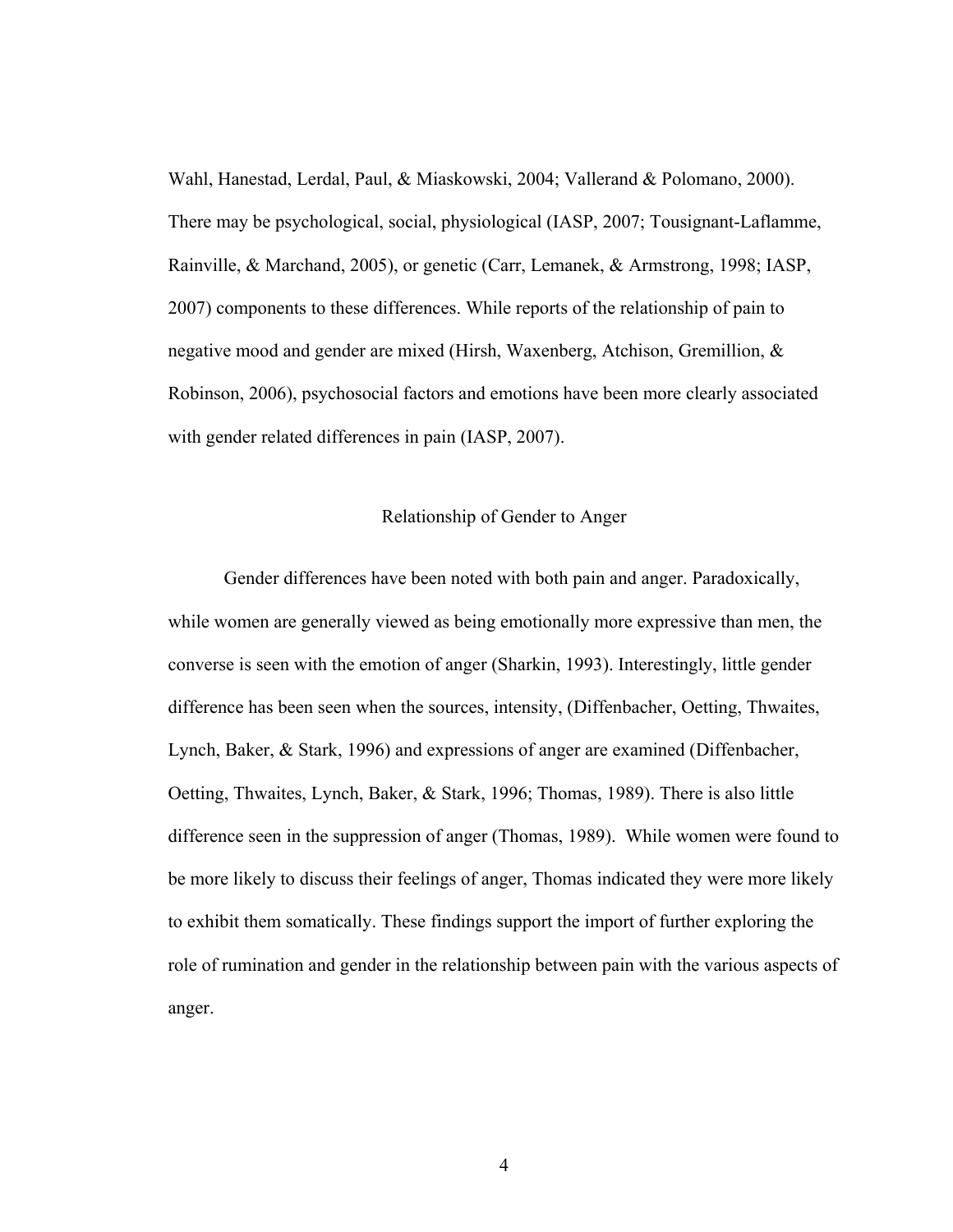#### Purpose

Aristotle, in part, defined anger as "an impulse accompanied by pain" (Kemp & Strongman, 1995, p. 398). The current study explored whether chronic pain is a symptom accompanied by anger, and if the anger is characterized by rumination and affected by gender. The relationship between anger, anger rumination, gender and pain in PLWCLBP were examined.

The importance of this study was underscored by the degree of disability, and lack of effective treatment available for PLWCLBP (Ehrlich, 2003; Slipman, Shin, Patel, Issac, Huston, & Lipetz, 2002). It was anticipated that if anger rumination was identified as a strong correlate with pain in this group, beneficial treatments designed to control the ruminating behavior could be taught to help PLWCLBP manage their pain (Linden, Hogan, Rutledge, Chawla, Lenz, & Leung, 2003). This belief was supported by findings in which mindfulness meditation (Kostanski & Hassed, 2008; Oman, Shapiro, Thoresen, Plante, & Flinders, 2008) and group mindfulness cognitive therapy (Kingston, Dooley, Bates, Lawlor, & Malone, 2007) were effective interventions among people who endorsed ruminating behavior.

#### Conceptual Framework

Melzack's (2001) Neuromatrix Theory of Pain, which is the latest advancement in a series of revisions (Hoffert, 1986) of Melzack and Wall's (1965) Gate Control Theory of Pain, in part formed the conceptual basis of this study. It expanded upon the original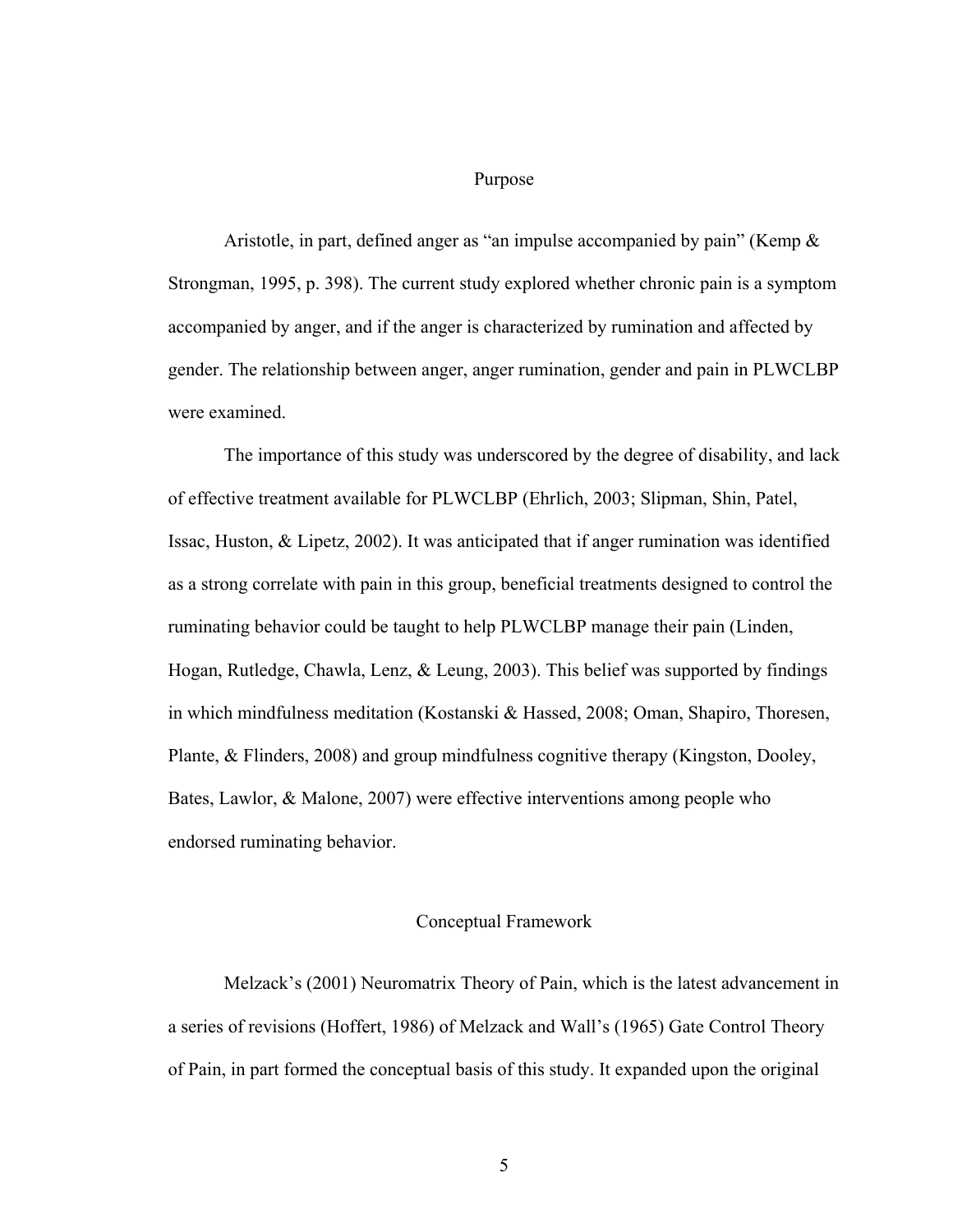theory that experiences of pain incorporate physiological, psychological, cognitive, and emotional components and interactions (McCaffery, Frock, & Garguilo, 2003) that coordinate with gating mechanisms in the Central Nervous System to allow or block pain messages through the afferent and efferent nerve pathways to the brain. Through the Gate Control Theory, the psychological factors involved in pain were first seen as elemental to the pain experience rather than as a reaction to it (Melzack, 1993).

Through the revised theory, Melzack (2004; 2005) has described pain as a subjective experience that is influenced by many factors unique to the experiencing individual. In the Neuromatrix Theory, Melzack (2001) proposed that genetic and sensory factors determine a neurosignature for pain, which in turn is transformed by sensory and cognitive inputs (Melzack, 2001). Contextually, Melzack (2005) described pain as a subjective experience influenced by many interrelated factors, including personal history and personal meaning, which is cyclically, processed resulting in subsignatures that modify the neurosignature. Through the body-neuromatrix the person develops an awareness of pain. Following recognition and synthesis of the pain experience, behavior specific to the pain develops.

Thus, the actual experience of the person in pain is distinct, resulting from a synthesis of unique sensory and physical features that are affected by both genetic and experiential factors. Although Melzack did not specifically discuss the impact of gender, since it is part of one's genetic and sensory make up, considering gender as influencing the experience of pain is in harmony with his work (R. Melzack, personal communication, June 8, 2009).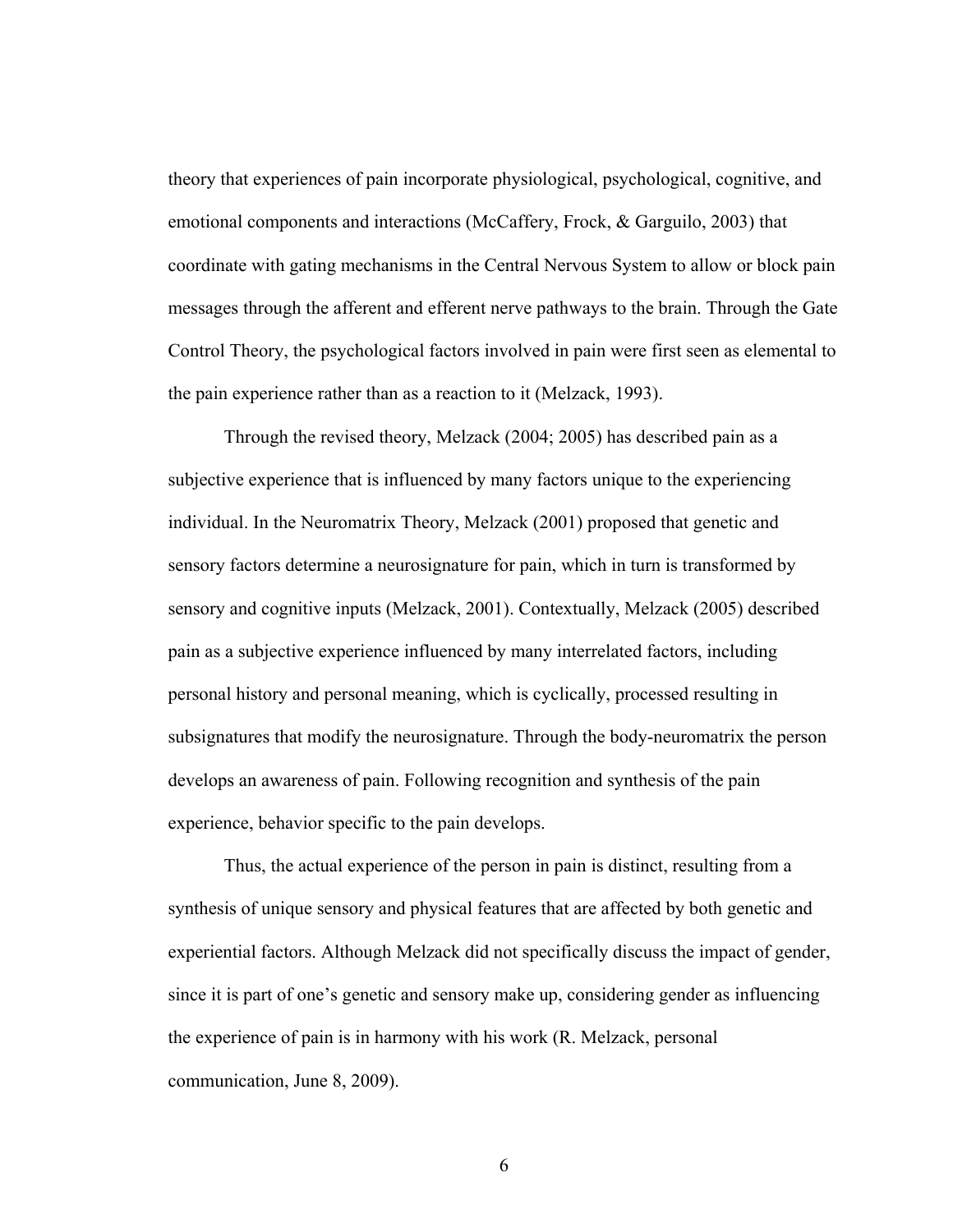The notion that pain is mutually experienced physically and emotionally, as well as mutually affected by inherent and lived experiences, is consistent with Spielberger's framework regarding concepts of state and Trait-Anger (Spielberger, Sydeman, Owen, & Marsh, 1999). Spielberger purported that anger is an emotion, and as such is complex with "different psychobiological states or conditions that have both phenomenological and psychological properties" (Spielberger, Ritterband, Sydeman, Reheiser, & Unger, 1995, p. 43), as well as physical manifestations (Spielberger & Reheiser, 2003; Spielberger, Sydeman, Owen, & Marsh, 1999).

Spielberger and colleagues (Spielberger, Ritterband, Sydeman, Reheiser, & Unger, 1995) consider Trait-Anger to be an innate personality characteristic. The degree of Trait-Anger an individual possesses determines the number and frequency of situations the person perceives as provoking them to anger (Spielberger & Reheiser, 2003, Spielberger, Reheiser, & Sydeman, 1995; Spielberger, Ritterband, Sydeman, Reheiser, & Unger, 1995). Also consistent with the interplay of multiple factors in Melzack's concept of pain, Spielberger's concept of State-Anger is defined as "a psychobiological state or condition consistent with subjective feelings of anger … with concomitant activation or arousal of the autonomic nervous system" (Spielberger, Ritterband, Sydeman, Reheiser, & Unger, 1995, p. 47).

Melzack's and Spielberger's conceptualizations of pain and anger as multifaceted experiences affecting the whole person are compatible with Watson's holistic nursing theory of Human Science and Human Caring (1988). Through the guidance of Watson's theory, nurses accept patients as individuals and understand the context of their pain and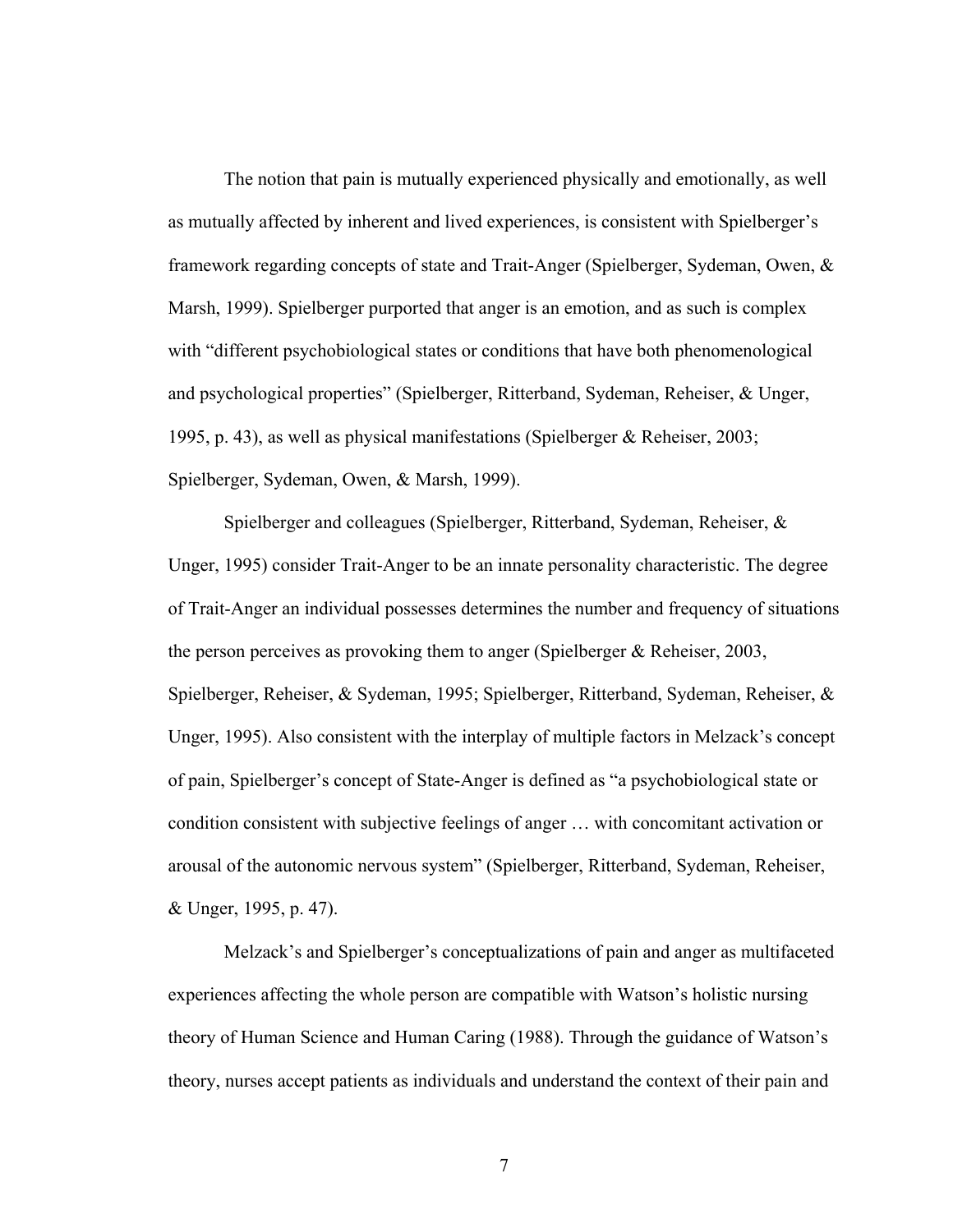anger within a phenomenal field consisting of perceptions, meanings, and personal history. Within transpersonal caring occasions, holistic nurses assess and join with patients in empathic linkages while recognizing and accepting the unique qualities of the individual patient (Watson, 1988). Holistic nurses use this caring approach to effectively understand and help patients manage their unique experiences of pain, including components of anger that are central to it. This requires holistic nurses to develop knowledge of the pain and anger experiences, along with treatment options. Watson wrote "Human caring is not just an emotion, concern, or benevolent desire. Human caring involves values, a will, a commitment to care, knowledge, caring actions, and consequences" (1988, p. 129).

Through the theoretical lens of these theories, anger, rumination and gender are put forward as being potentially significant and even integral, in many chronic pain experiences, including CLBP. A melding of the theories of Melzack, Spielberger and Watson provides a structure that facilitates understanding of the complex interaction of anger and pain.

## Specific Aims

PLWCLBP represent a significant health concern (Gua, Tanaka, Halperin, & Cameron, 1999). In this study, it was anticipated that PLWCLBP may manifest anger related to pain causation, diagnosis ambiguity, inadequate analgesia, ensuing lifestyle alterations, self blame, relationship changes, health care provider skepticism, episodic recurrence and lack of effective treatments. The association of anger and chronic pain has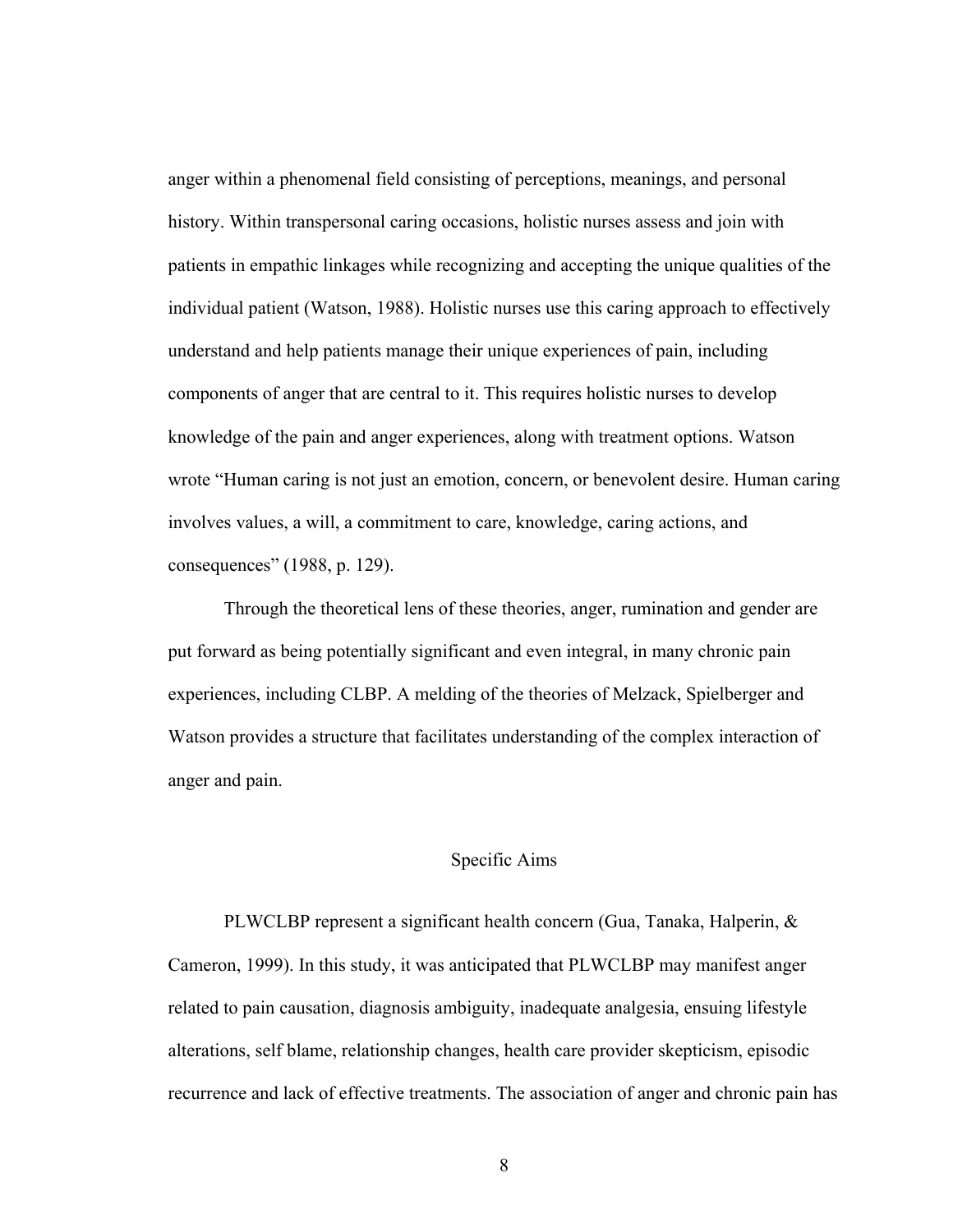garnered increasing interest during the past ten years (Appendix A). Research has investigated the relationship of anger, chronic pain and endogenous opioids (c.f. Bruehl, al'Absi, France, France, Harju, Burns, & Chung, 2007; Burns & Bruel, 2005); the effect of anger and anger management style on muscles (Burns, 2006a; Burns, Bruehl, & Quartana, 2006); catecholamine-sensitive pain mechanisms with anger out (Bruehl, Burns, Chung, Ward, & Johnson, 2002), and the relationship of suppressing angry thoughts with pain intensity (Burns, Quartana, Gilliam, Gray, Matsuura, Nappi & Wolfe, 2008). These findings support the importance of further exploring the prevalence and experience of anger among PLWCLBP. Less is known about the roles of rumination and gender in the relationship between anger and chronic pain. The specific aims of this study were to explore the relationship of pain to anger in PLWCLBP, how anger rumination is involved, and to identify any differences between genders. It was proposed that if the connections between anger, anger rumination, gender and CLBP could be understood, this information could be shared with health care providers caring for PLWCLBP. This would encourage providers to identify appropriate interventions to help PLWCLBP to better manage and alleviate their pain by managing their anger. If rumination was identified as a significant factor, interventions could be specifically targeted to address that process. If gender was identified as a significant factor, different interventions for men and women could be specifically targeted.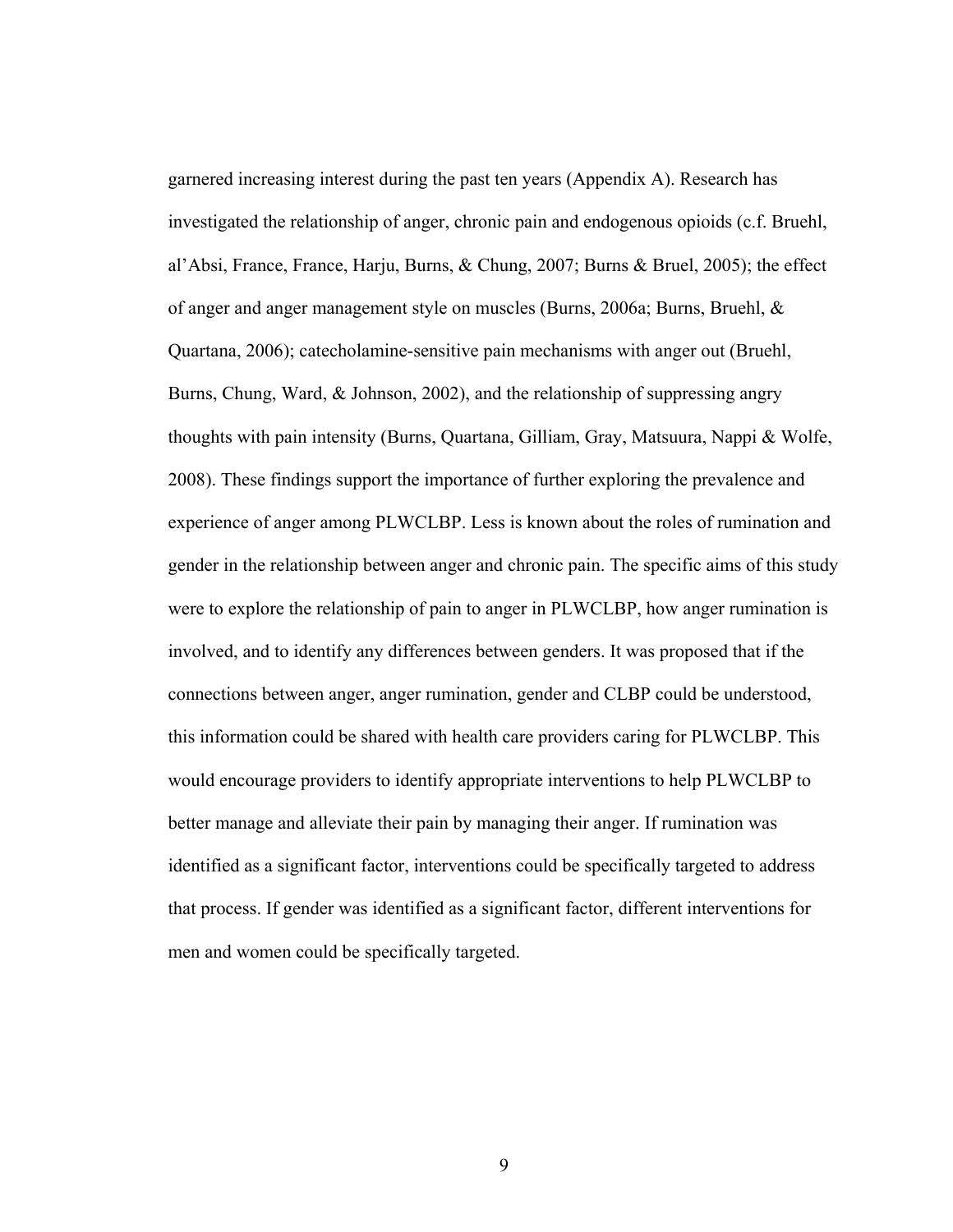#### Preliminary Work

A pilot study was conducted to assess the feasibility of recruiting PLWCLBP and the appropriateness of using the State-Trait-Anger Expression Inventory-2 (STAXI-2) with sub-scales and the Short-Form McGill Pain Questionnaire (SF-MPQ) among PLWCLBP. Packets with the questionnaires (STAXI-2, SF-MPQ, and demographic tool) were distributed to the offices of two chiropractors. A total of 20 packets were distributed with a return rate of 55%. Respondents completed 11 packets and none were blank. The participants in the pilot study were almost evenly divided between women (54%) and men (45%) suggesting that a gender balanced sample of PLWCLBP that would not require special analysis procedures is possible. Their SF-MPQ scores and the scores of the STAXI-2 sub-scales confirmed that these tools were appropriate to measure pain and anger among this sample. The AR scale was not pilot tested since the concept of rumination playing an important role in the relationship between chronic pain and anger was not realized until after that study began.

During the pilot work, the researcher received numerous offers to recommend a relative, friend or the persons themselves to participate in the study. Since recruitment was limited to chiropractic offices, these potential participants were missed opportunities. At least some of these individuals were either being treated by a provider other than a chiropractor or not receiving care for their CLBP, their participation would have increased the heterogeneity of the sample. Considering this, social nomination was added as a recruitment strategy for this study.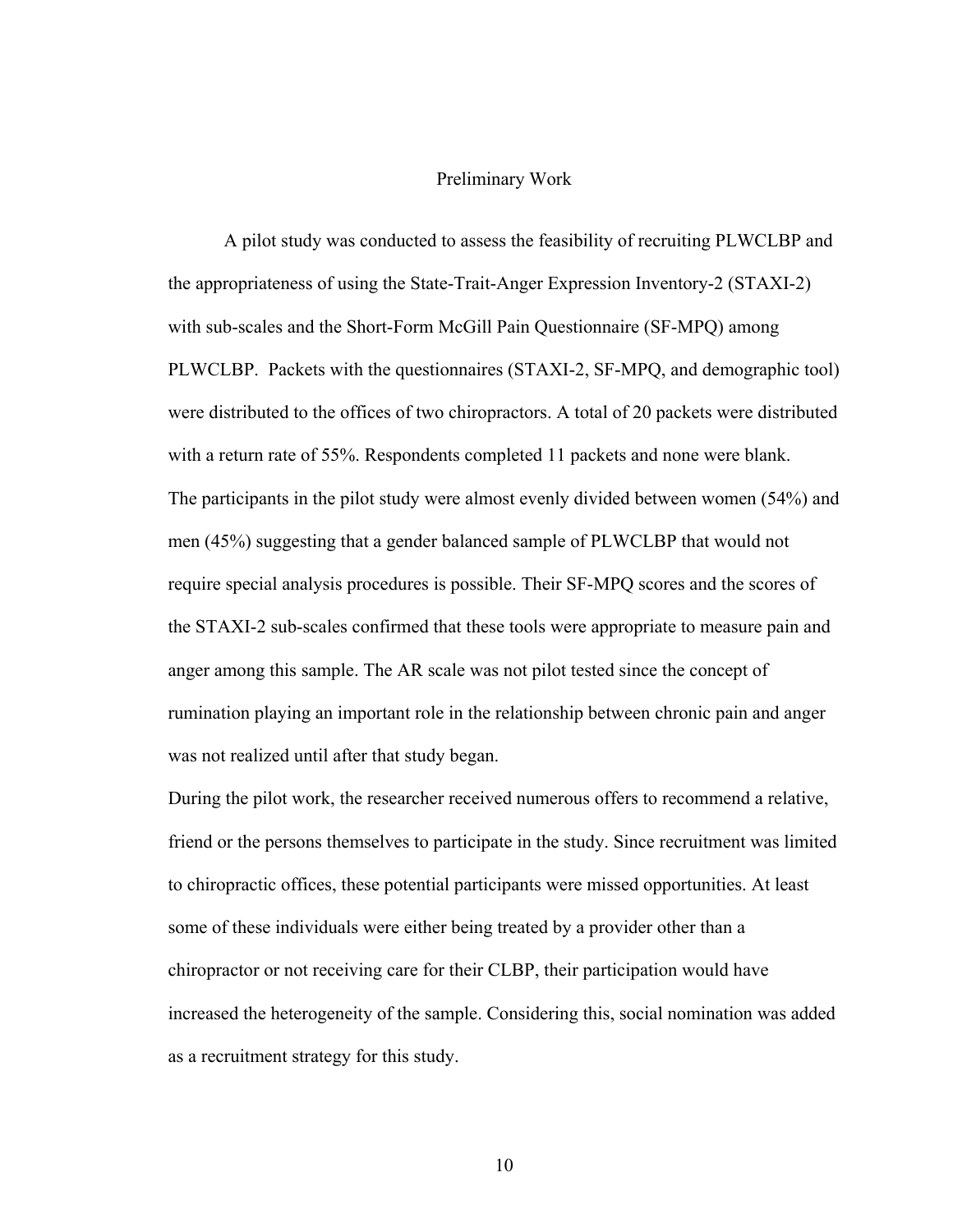# Research Questions

(1) What is the distribution of pain perception, pain intensity, pain behavior, State-Anger (SA) and Trait-Anger (TA), Anger-control (AC), Anger-expression (AX), and Anger Rumination (AR)among PLWCLBP, and do these differ by gender?

(2) What are the relationships of SA, TA, AC, AX, and AR with pain perception, pain intensity, and pain behavior scores reported by PLWCLBP, and do these relationships differ by gender?

(3) Can pain perception, pain intensity, and pain behavior scores be explained by AR, SA, TA, AC, AX, and gender?

## Conceptual Definitions

#### *Pain*

Pain is a subjective and multiphasic experience with an intensity that can only be determined by the experiencing person (McCaffery & Pasero, 1999). Merskey specifically described it as a distasteful sensory or emotional experience (1986). Subsequently, the International Association for the Study of Pain and the American Pain Society define pain as "an unpleasant sensory and emotional experience associated with actual or potential tissue damage, or described in terms of such damage" (2007). Consistent with this is the often quoted definition of McCaffery and Pasero that "pain is whatever the experiencing person says it is, existing whenever he says it does" (1999, p.17). Pain is also a "private experience that has important social consequences" (Keefe,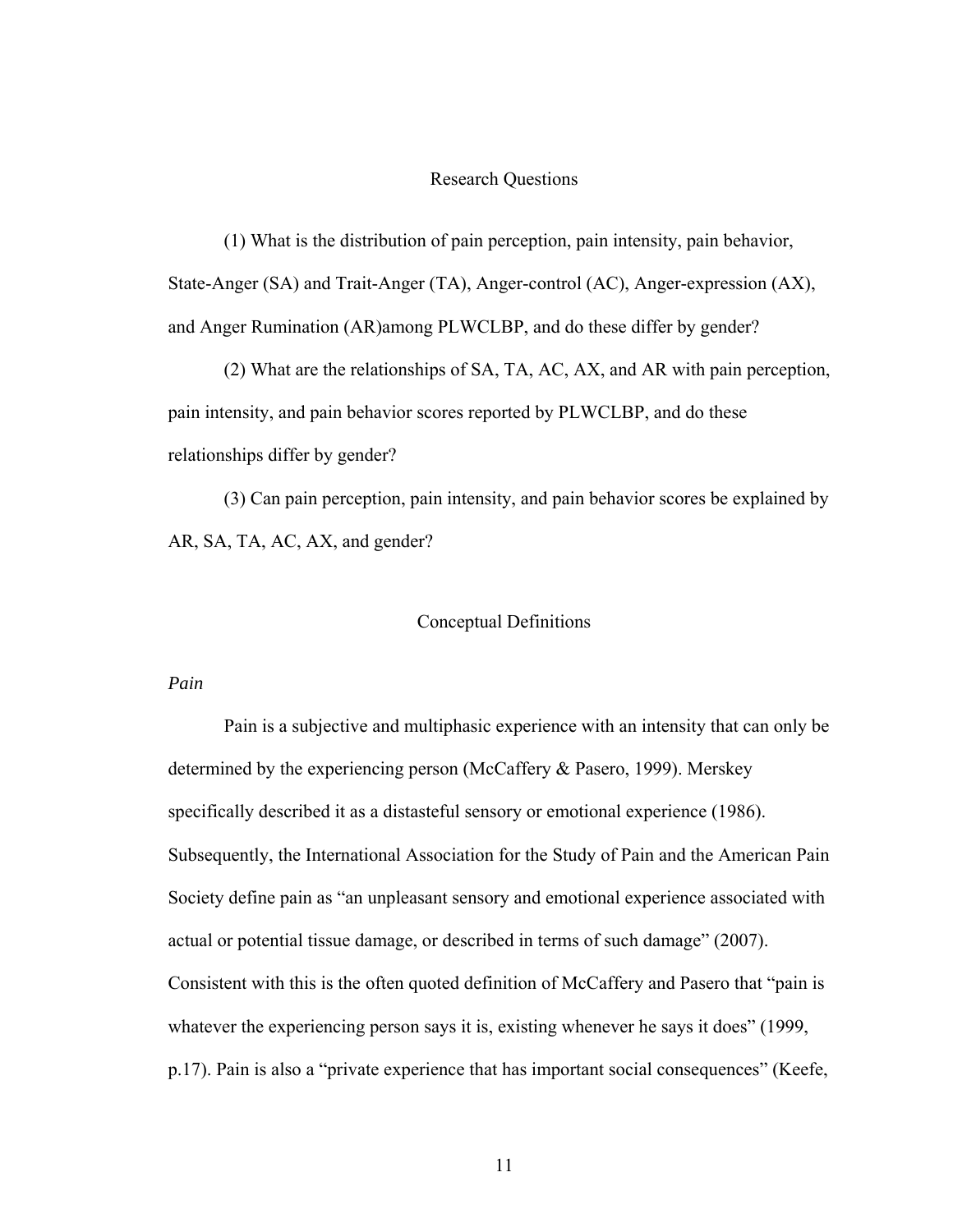Beaupre, & Gil, 1996, p. 259) and "is made evident to others through behavior" (Keefe  $\&$ Dunsmore, 1992, p.92). The pain related behaviors may reflect efforts to manage pain (Keefe & Dunsmore, 1992). Through these lenses, pain is seen as a complex and highly individual experience that affects the life experiences of those living with chronic pain. In addition, it must always be remembered that pain is a symptom with diagnostic meaning beckoning further investigation (Brand & Yancy, 1997; Melzack, 2001; Melzack, 2005).

The perception of pain is highly subjective and often challenging for the experiencing person to communicate (Keefe & Dunsomre, 1992). Pain involves sensations that are influenced by physical input, emotional responses (Melzack, 2001; Twycross, 2000), cognitive interpretation (Melzack, 2001; Russell, 1998), experiential context (Russell, 1998; Twycross, 2000), cultural beliefs (Engbers, Vollenbroek-Hutten, & Van Harten, 2005), and personal history of pain (Melzack, 2005; Russell, 1998). Despite pain being a diverse, interwoven, complex experience, patients are most often asked to describe their pain on a linear zero to ten scale (McCaffery & Pasero, 1999). *Chronic Low Back Pain* 

Chronic low back pain was conceptually defined as pain in the lumbar region of the back that lasts longer than the period of time expected for healing or longer than three months (Andersson, 1999; NIH, 2009).

## *Anger*

Anger was conceptually defined as a strong feeling of objection or discontentment with a person or situation. It can be synonymous with feelings of annoyance, irritation,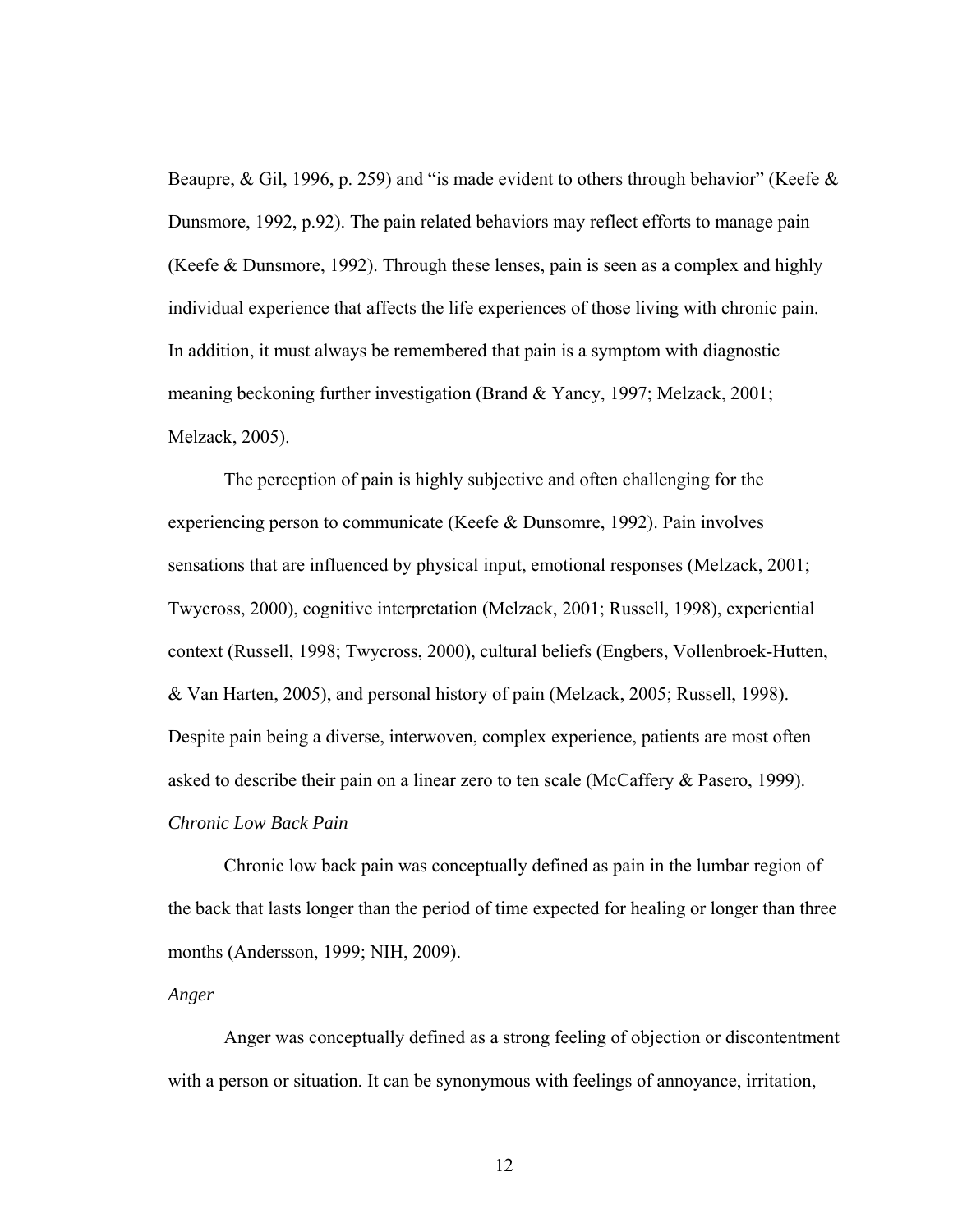rage, resentment, fury, infuriation, antagonism, or being incensed or maddened (Greenwood, Thurston, Rumble, Waters, & Keefe, 2003; Laird, 1974; Spielberger, Jacobs, Russell, & Crane, 1983). It is often the response to expectations of self or others not being met, or behavior of self or others perceived as being unacceptable or unsatisfactory (Williams & Williams, 1993). Theoretically, the concept of anger is a basic but complex emotion and process (Paulus, Fedler, Leckband, & Quinlan, 2006; Power & Tsia, 2007).

Spielberger (1999) posited that, like anxiety, anger can and often needs to be considered and measured both as a state and a trait experience. Spielberger defined *State-Anger* (SA) as "an emotional state or condition that consists of subjective feelings of tension, annoyance, irritation, fury and rage, with concomitant activation or arousal of the autonomic nervous system" (1983, p. 168-169). He described *Trait-Anger* (TA) as being the individual frequency and intensity with which the person perceives experiences as producing angry feelings and with which S-anger occurs over time (Spielberger, 1988; Spielberger, 1999; Spielberger, Sydeman, Owen, & Marsh, 1999). This is particularly important in answering the current research questions and identifying differences when measuring state versus Trait-Anger.

### *Anger Inhibition*

Anger inhibition, also referred to as anger-in, was associated by Freud, Engel and Alexander with patients who repressed angry feelings and as a result were prone to pain or hypertension (Burns, Quartana, & Bruehl, 2008). Burns and colleagues note that in alliance with Alexander, Funkenstein depicted anger inhibition as "a process of directing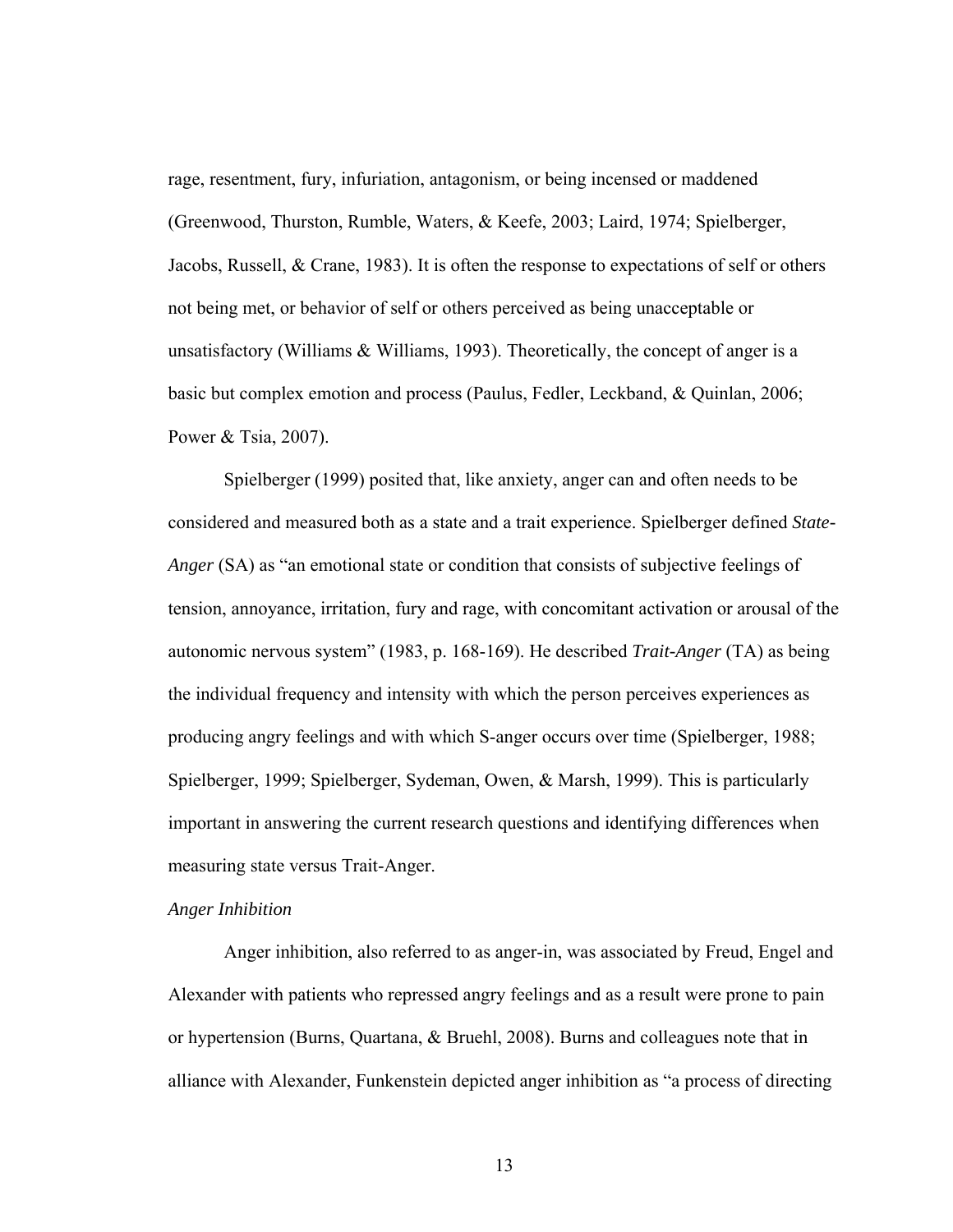anger inward toward the self" (2008, p. 260). Consistent with Engel's work, Harburg depicted anger inhibition as "the actual halting of verbal and physical responses associated with angry emotion" (Burns, Quartana, & Bruehl, 2008, p. 260). Based upon work by Rosenzweig, Spielberger differentiated the personality dynamics involved between "impunitive persons, who do not experience anger during anger provoking situations, and intrapunitive persons who turn anger inward and often blame themselves for the anger that is directed toward them by others" (Spielberger, Ritterband, Syderman, Reheiser, & Unger, 1995, p.48). Akin to anger-in, Burns, Quartana, and Bruehl (2008) suggest that *anger repression* occurs when angry feelings are totally denied and there may not be conscious awareness.

## *Anger-out*

Anger-out is used to describe the process by which individuals become angry and direct their anger outward, either physically or verbally, toward the origin of the anger or toward others (Spielberger, Reheiser, & Sydeman, 1995; Spielberger, Ritterband, Sydeman, Reheiser, & Unger, 1995). While anger-out and anger-in are opposite constructs of the *Anger Expression* (AX) Scale (Spielberger, Reheiser, & Sydeman, 1995) studies have shown relationships between each of them with pain. Bruehl, Chung, and Burns (2006) discussed AO from psychological, genetic, gender, endogenous opioid, and behavioral perspectives. They concluded that high Trait-Anger-out seems to be involved in heightened response to pain stimuli, although the relationship is not clear. Subsequent research indicated that the quality of anger-out is related to opioid dysfunction, but further research is needed (Bruehl, Chung, Burns, & Diedrich, 2007).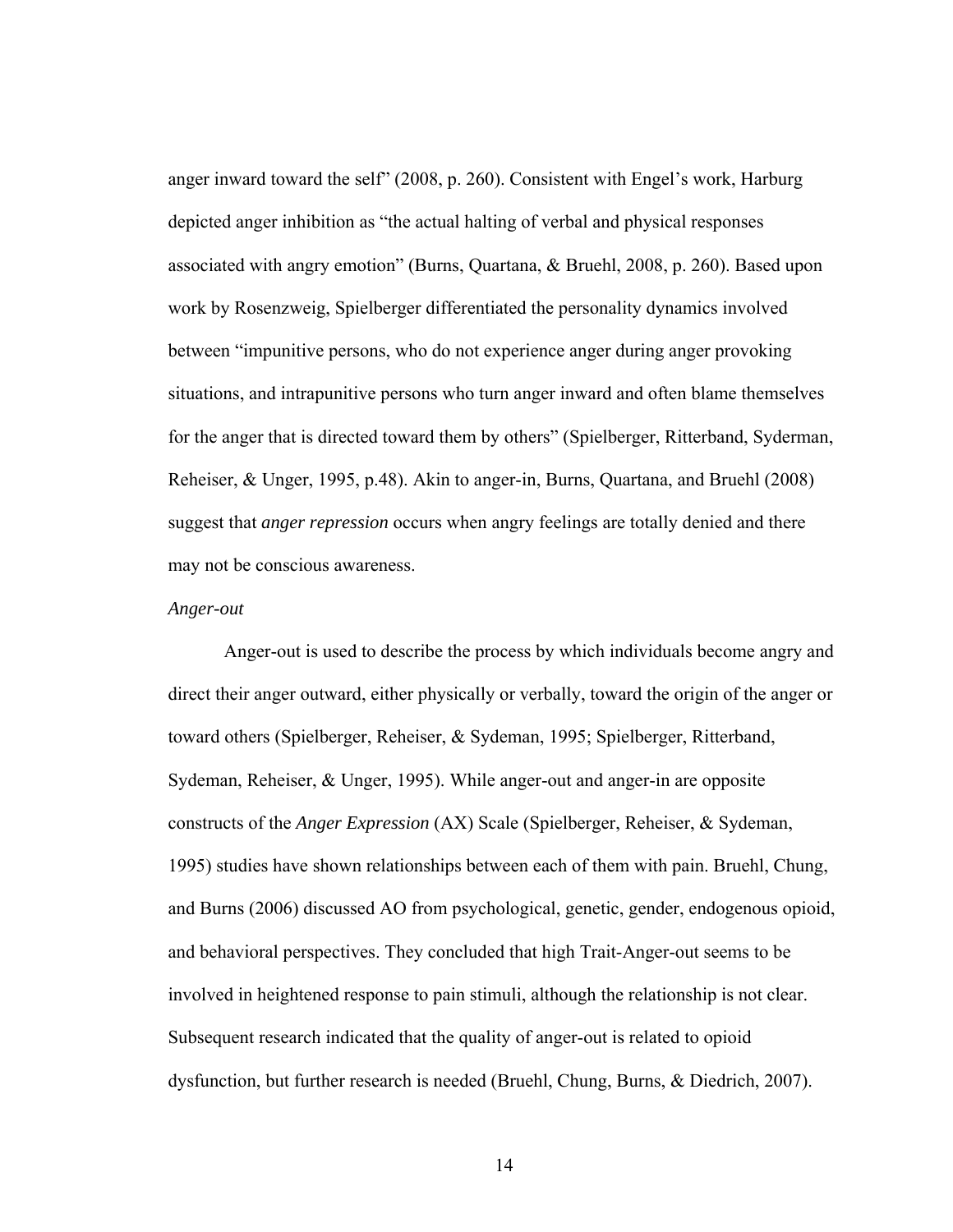Spielberger, Reheiser, and Syderman (1995) further categorized anger by the manner in which individuals typically convey their anger. *Anger expression* (AX) refers to the manner in which anger is manifested. The first sub-category is A*nger Expression-In* (AX-I), which is suppressed and emotionally expressed. In contrast *Anger Expression-Out (AX-O)* refers to anger that is directed outward toward other people or things. The second major category, *Anger-Control (AC)* reflects the methods by which people try to control anger and is similarly divided into the subcategories of *Anger Control-In* (AC-I) and *Anger Control-Out* (AC-O). Greenwood, Thurston, Rumble, Waters and Keefe (2003), noted that high anger control can limit healthy expression of anger.

## *Anger Rumination*

Anger Rumination (AR) was conceptually defined as passively but repetitively thinking about the emotion of anger (Nolen-Hoeksema, 2000; Sukhodolsky, Golub, & Cromwell, 2001) or "mood and evaluations related to that mood" (Stimmel, Crayton, Rice, & Raffeld, 2006, p. 22). Despite these characterizations, there is no single definition of the more general term rumination (Smith & Alloy, 2009). Sukhodolsky, Golub, and Cromwell (2001) developed and tested the anger rumination scale to assess rumination specifically in conjunction with feelings of anger.

## Operational Definitions

## *Pain*

Three operational definitions of pain were used in this study. The total score and the adjusted visual analog scale (VAS) score on the Short-Form McGill Pain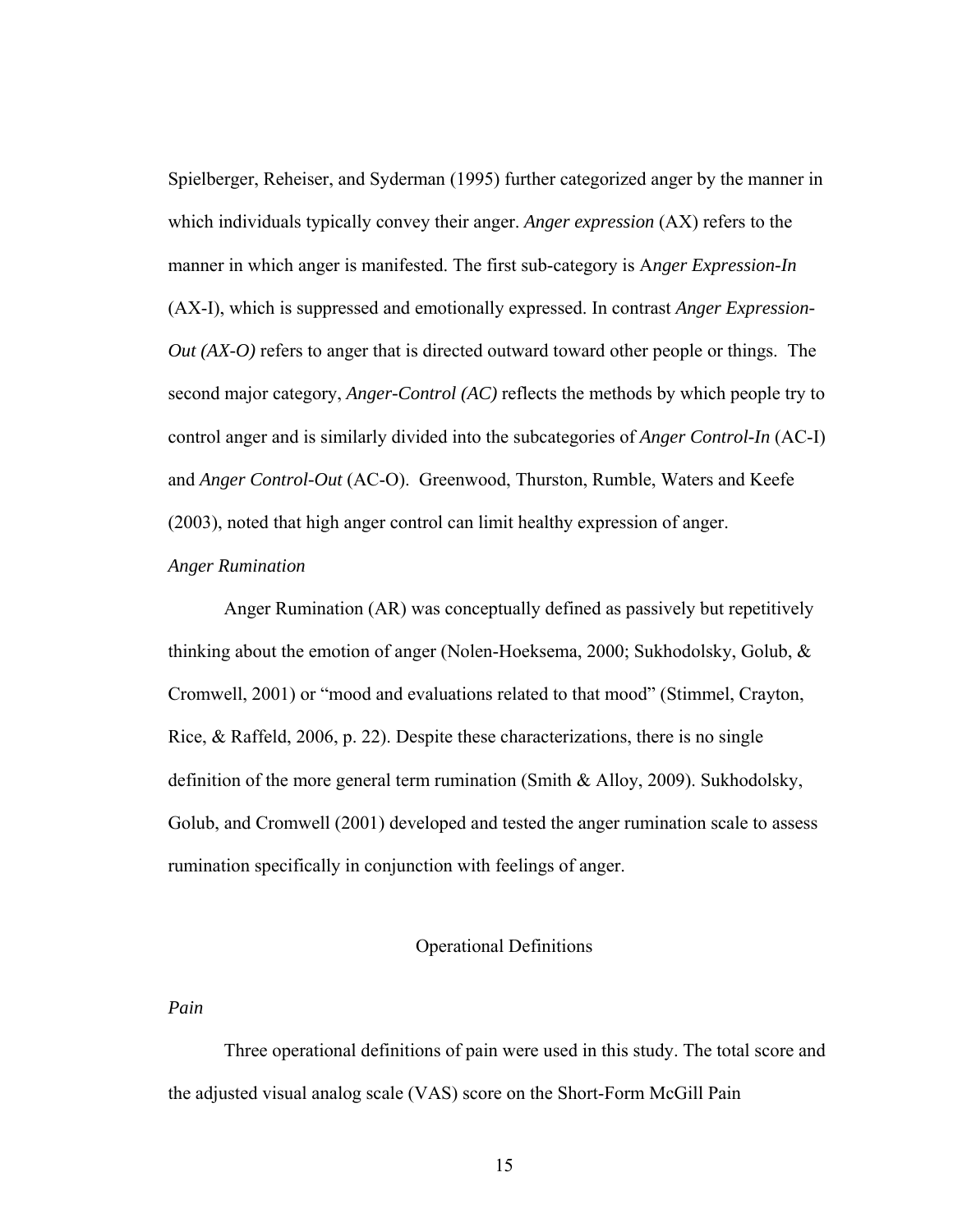Questionnaire (SF-MPQ)(McDonald & Weiskopf, 2001) measured the individual perception of pain and intensity of pain respectively.

The total score on the SF-MPQ (McDonald & Weiskopf, 2001) measured the individual perception of the character of pain. Total scores include the sensory, affective and evaluative (the score of the present pain intensity) can range from zero to 40 with zero being no pain and 40 being maximum pain. The VAS is a line on which the individuals marked the point at which they perceived the intensity of their pain to be.

Pain was also measured as pain behavior using the Pain Behavior Checklist (PBC) that measured the feelings, thoughts and behaviors (Kearns, Haythornthwaite, Rosenberg, Southwick, Giller, & Jacob, 1991) reported by the participant as being related to the experience of living with CLBP. Scores on the PBC can range from zero to 102. The PBC has four subscales (Affective Distress, Distorted Ambulation, Facial/Audible Expression and Seeking Help), of these the Affective scale proved to be of particular interest among this study population.

#### *Anger*

The operational definition of State-Anger was the individual's score on the Spielberger State-Anger sub-scale, which can range from 15 (no anger) to 60 (maximum anger). For Trait-Anger it was the individual's score on the Spielberger Trait-Anger subscale, which can range from ten (no anger)to 40 (maximum anger). Similarly, for Anger Control and Anger Expression, it was the corresponding scores from the Spielberger sub– scales that can each range from eight to 32 (Spielberger, 1999).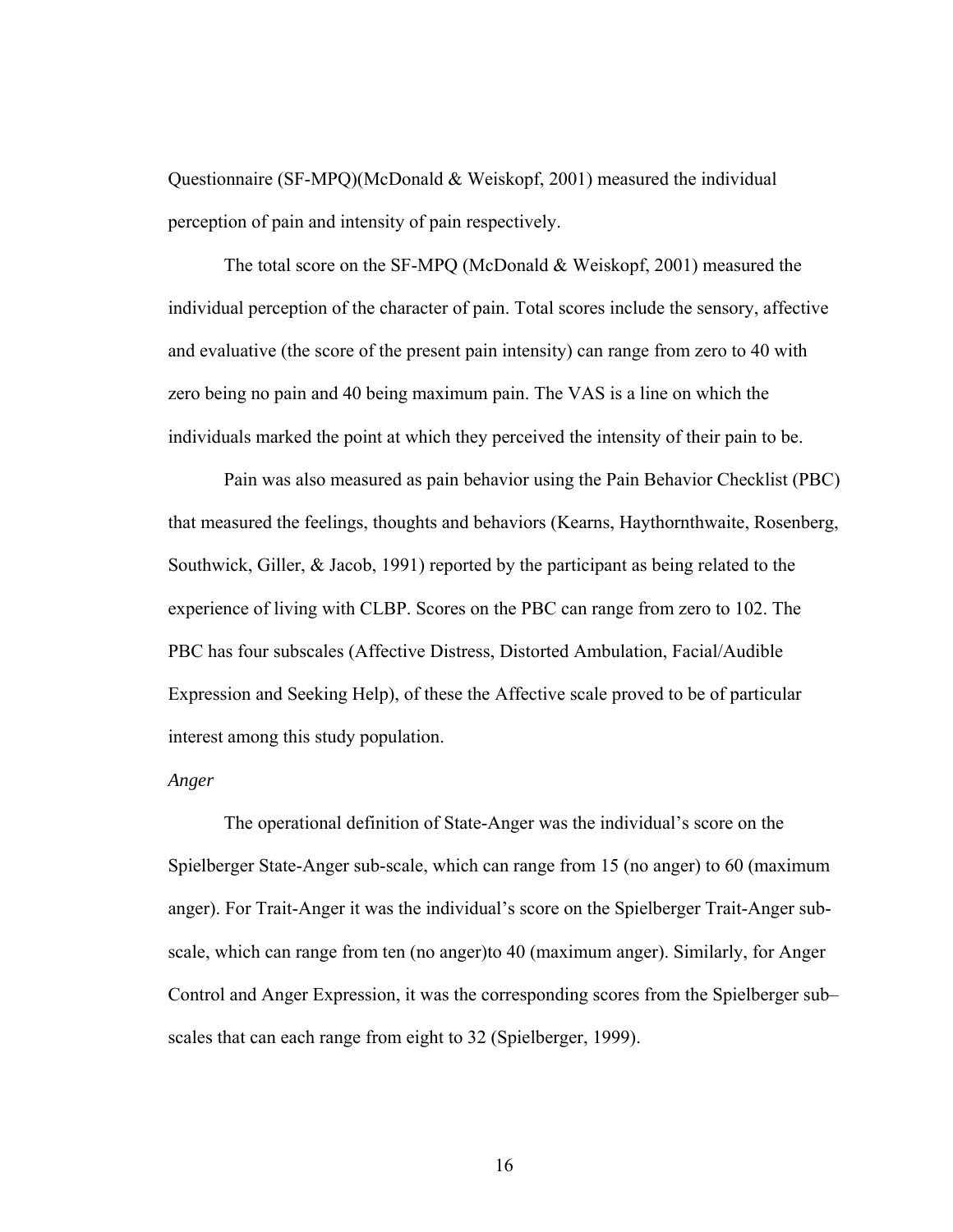#### *Anger Rumination and Gender*

The operational definition of Anger Rumination was the individual score on the Anger Rumination Scale that can range from 19 to 76 (Sukhodolsky, Golub, & Cromwell, 2001). *Gender* was operationally defined as the self recorded designation of the person as being either male or female.

## Assumptions

A number of assumptions inspired this study. First, pain and anger are multifaceted and individually experienced phenomena. Second, there are gender differences in many human experiences. Third, abstract perceptions and emotions can approximately be quantified using instruments with known validity and reliability and appropriate statistical analysis.

Finally, effective interventions to manage the anger associated with CLBP are necessary. It was theorized by the researcher that if the relationships of anger, anger rumination and gender with pain were better understood, effective interventions could be recommended to reduce the duration, severity, and chronicity of the CLBP experience, providing the PLWCLBP the opportunity to improve his or her quality of life.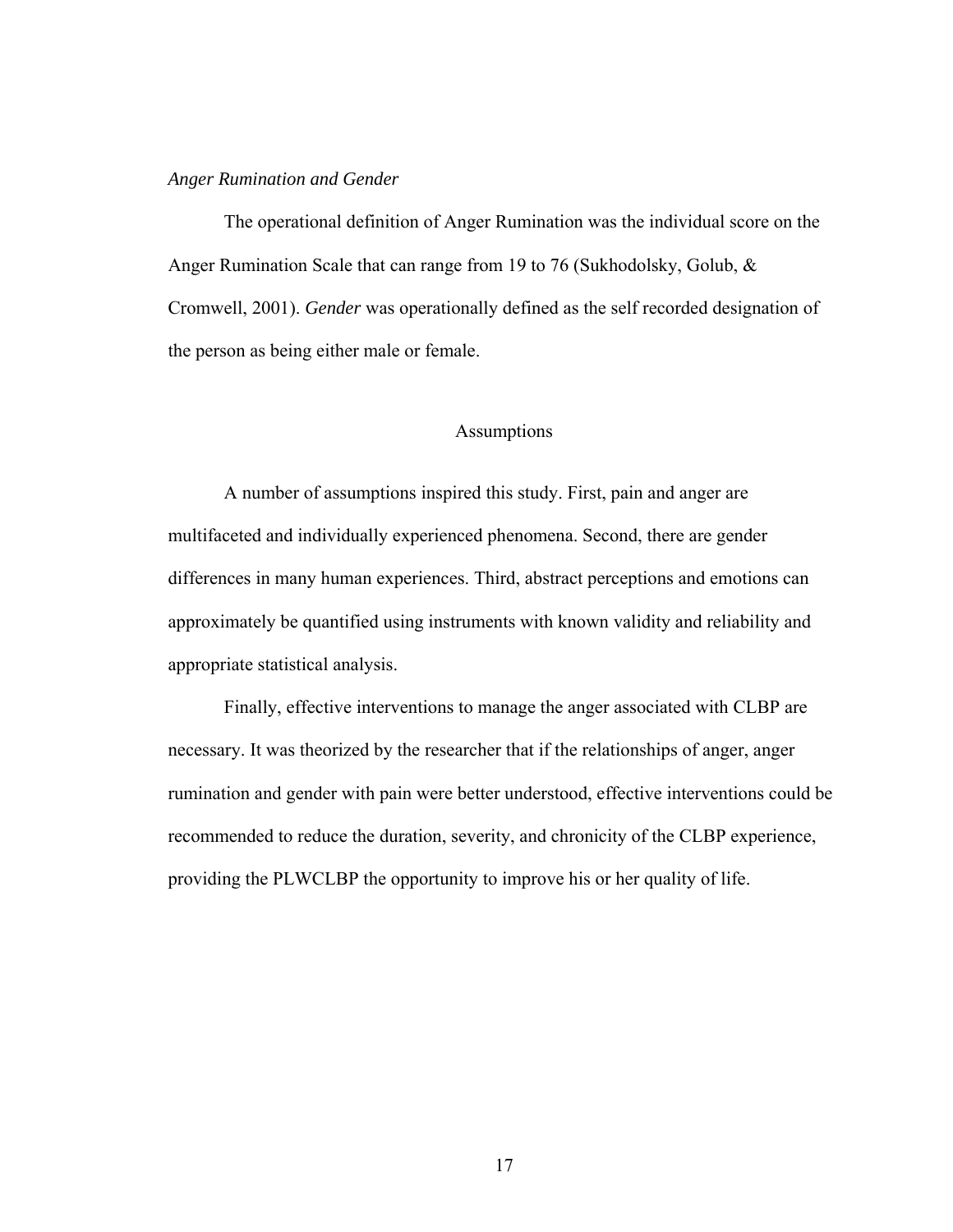# CHAPTER II

## LITERATURE REVIEW

# Chronic Pain

While acute pain is a symptom that beckons intervention (Brand, 1997; IASP, 2004; Melzack, 2004), chronic pain does not serve that useful purpose (IASP, 2004; Melzack, 2005). Acute pain generally has an identifiable cause and treatment, while the cause of chronic pain is often difficult to ascertain (Cui, Matsushima, Aso, Masuda, & Makita, 2009: NIH, 2009). Chronic pain is classified as pain that continues beyond the expected period of healing existing longer than three to six months (IASP, 2004; NIH, 2009; Von Korff & Dunn, 2008). With approximately 20% of adults in developed countries living with chronic pain, it is a significant health care concern and "a disease in its own right" (IASP, 2004, p. 2).

# Chronic Low Back Pain

With frequent psychosocial features, and multiple dimensions, CLBP is more complex than acute occurrences of low back pain (LBP) (Ehrlich, 2003; Tunks, Crook, & Weir, 2008; Von Korff & Dunn, 2008). This is further complicated when the etiology and pathophysiology causing the pain cannot be identified (Waddell, 1998) and a cure cannot be provided (Russell, 1998).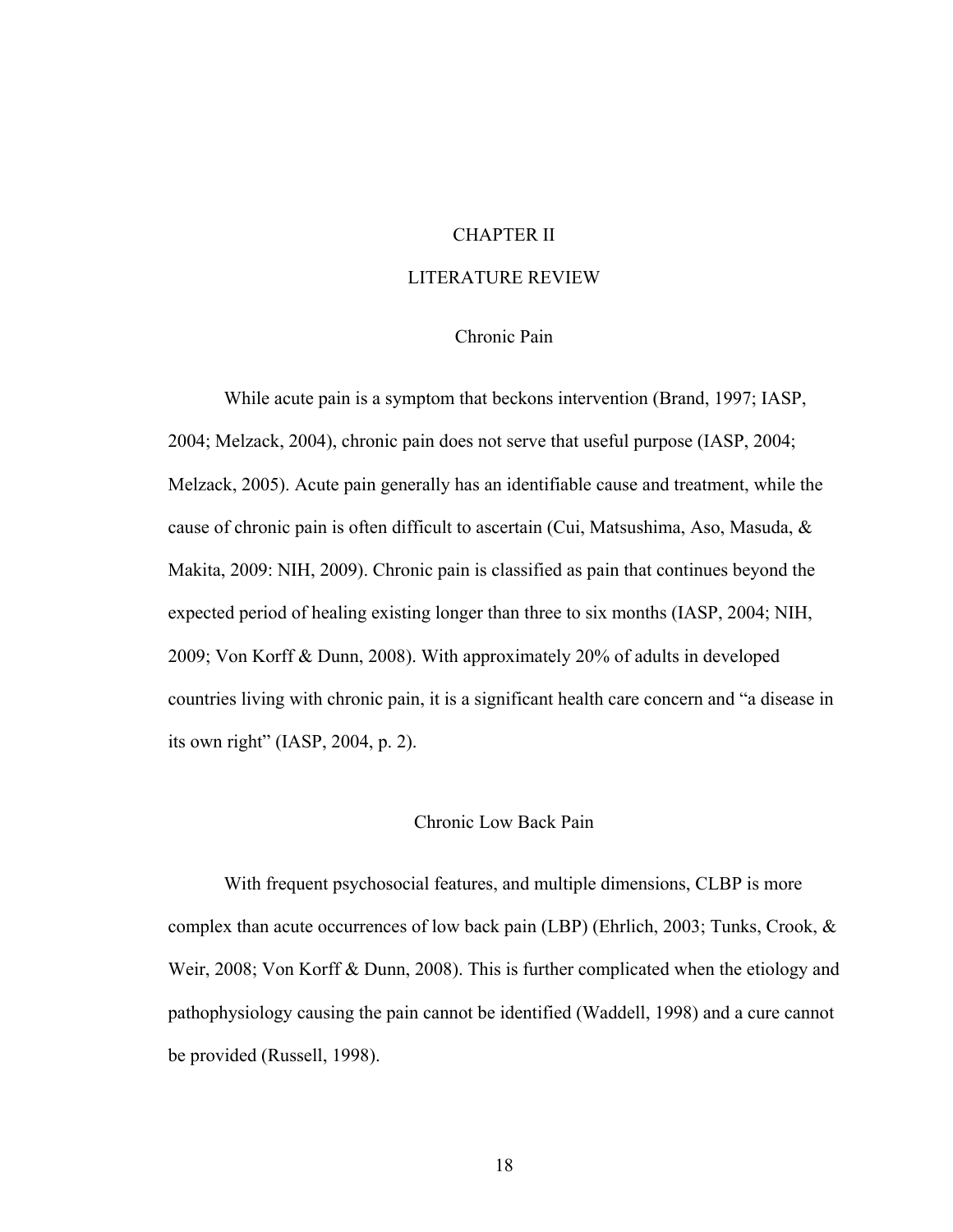In 1997, among every 1000 adult Americans, 32 endorsed physical limitations due to CLBP (CDC & NIH, 2007, p. 2.11). The following year, Shelerud (1998) noted that the prevalence reached epidemic proportions. It is estimated that CLBP is experienced on a regular basis by 51%, and at some point in time by 84%, of people (McBeth & Jones, 2007; McPhillips-Tangum -Tangum, Cherkin, Rhodes, & Markham, 1998). In the World Health Organization collaborative study, the back was identified as the most common pain site (Gureje, Von Korff, Simon, & Gater, 1998). Among US citizens, back and neck pathologies are the second leading cause of disability (Strine & Hootman, 2007). Often, instances of initial injury are compounded by recurrent injuries and pain. The world wide recurrence rate after initial back injury is estimated at 40% to 70% (Ghaffari, Alipour, Farshad, Yensen, & Vingard, 2005). Through a study using mailed surveys in Canada, it was found that 20% of back pain recurs within six months and it is more recurrent with aging (Cassidy, Cote, Carroll, & Kristman, 2005). Following surgical intervention, failed back surgery syndrome is estimated to occur in 5% to 40% of cases (Weiner, Sakamoto, Perera, & Breuer, 2006) with more than 60% of the individuals experiencing continual back/leg pain following surgery (Slipman, Shin, Patel, Issac, Huston, & Lipetz, 2002).

The back is a leading site of pain among individuals older than 65 years, and among nursing home residents, approximately 45% to 80% have back pain that impairs their ability to function (Davis & Srivastava, 2003). More than one in three (36%) community-dwelling older people endures CLBP (Cayea, Perera, & Weiner, 2006; Weiner, Sakamoto, Perrara, & Breuer, 2006). In contrast with the Medicare patient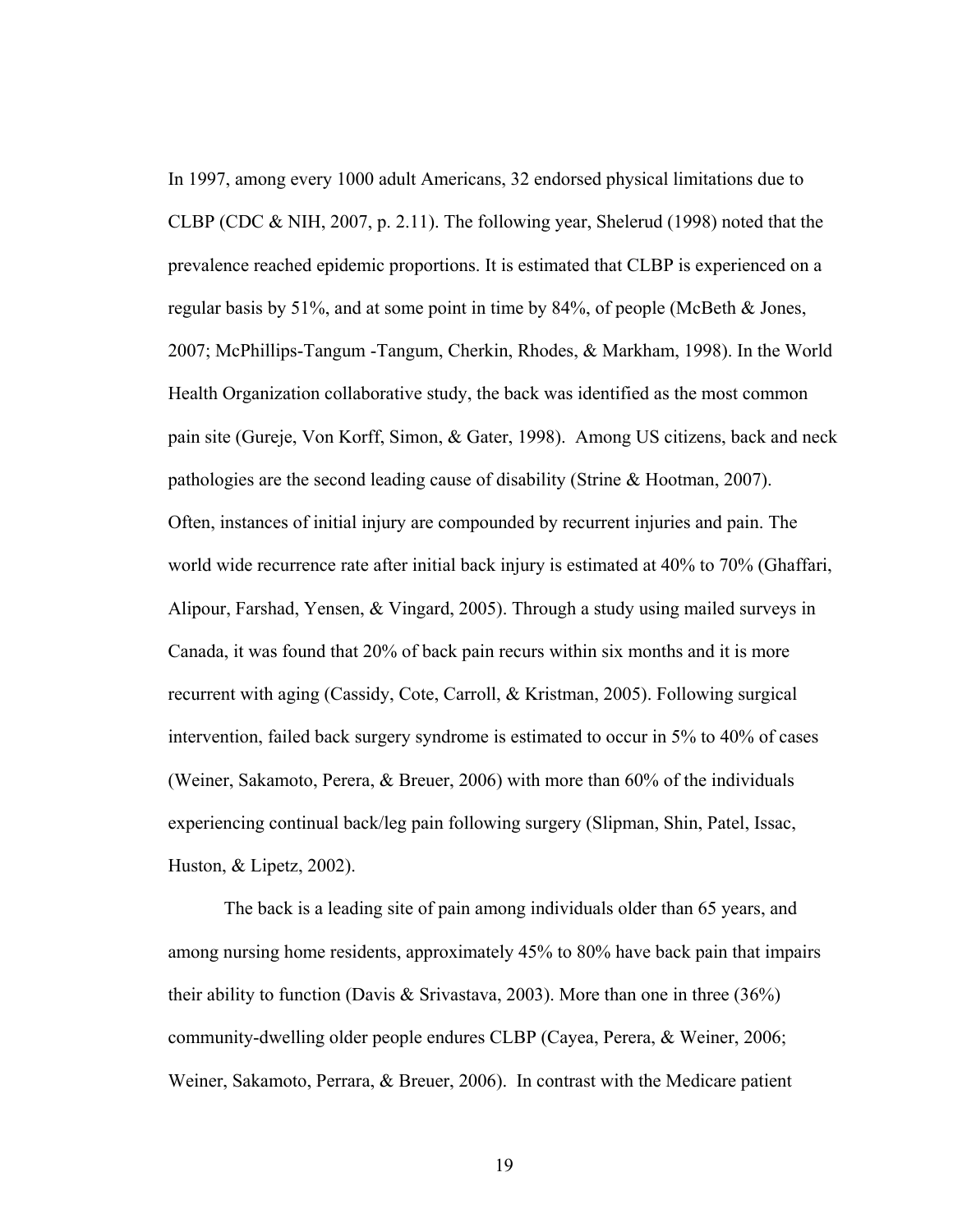coverage increase of 131.7% between 1991 and 2002, the increase in Medicare patients with LBP was 310% (Weiner, Kim, Bonino, & Wang, 2006).

While CLBP is commonly considered a diagnosis of the elderly, it is not unique to that age group. Among the 15% to 45% percent of those afflicted with CLBP who are less than 45 years old, it is the foremost reason for physical limitation (CDC & NIH, 2000). It is seen among children and adolescents with increasing frequency (Tunks, Crook, & Weir, 2008). One study among Italian teenagers found that 20.5% of 7500 children between 13 and 15 reported LBP (Masiero, Carraro, Celia, & Eleerman, 2007). Since CLBP affects individuals across the age spectrum, it not only is a current health problem but will continue to be one for many years to come.

While personal characteristics such as age, gender, weight, and physical fitness are linked to back problems (Shelerud, 1998), in 1996, Wegman and Fine estimated that 28 to 50 percent of back pain was due to work related factors. Of patients with work related CLBP, 26% were noted to have psychological disturbances including anger issues (Earman, Andersson, Leavitt, McNeill, Durudogan, & Reagan, 1996).

# *Financial Impact of Chronic Low Back Pain*

In 1990, CLBP was the leading reason for workers compensation, causing 40% of employee absences in the US (Gua, Tanaka, Halperin, & Cameron, 1999). From their study, Earman, Andersson, Leavitt, McNeill, Durudogan, & Reagan (1996) reported the cost of low back pain (LBP) for 157 patients with work related injuries was more than \$6.5 million with a mean case cost of \$41,727. In 2002, in the US, more than 83 million days were lost from work due to reports of back pain (Bureau of Labor Statistics, 2002).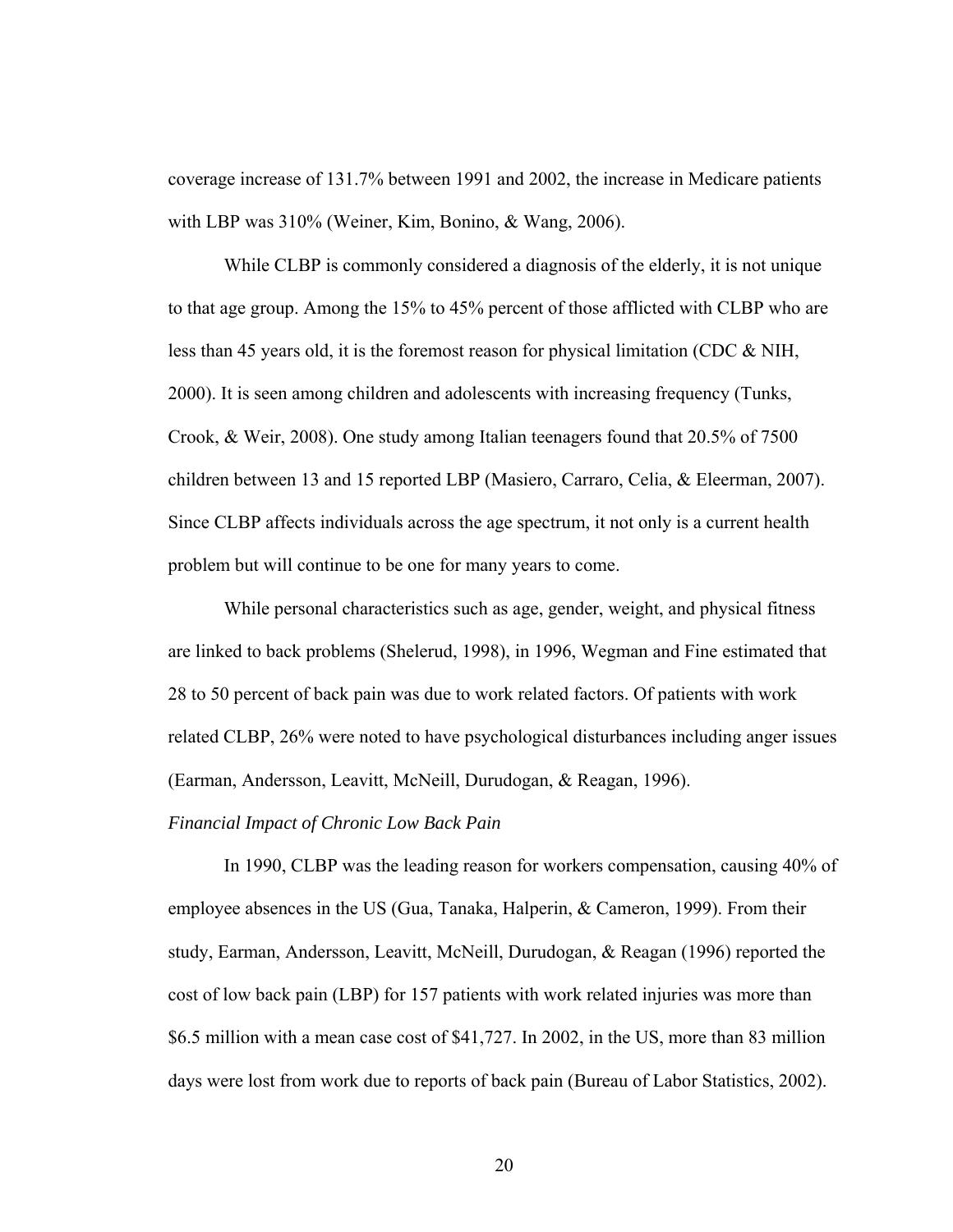In 2009, the National Institutes of Health reported LBP as the primary reason for disability related to work situations. This concern is not unique to the US, in Norway, LBP is a predictor of long term disability (Natvig, Eriksen, & Bruusgaard, 2002).

The cost of CLBP has been associated with being older, male, and married (Earman, Andersson, Leavitt, McNeill, Durudogan, & Reagan, 1996), as well as with lower socio-economic status, lowers salaries, lower education and un-employment (McBeth & Jones, 2007). In 1990, it was estimated that the cost of CLBP in the US was between \$50 and \$100 billion (Gua, Tanaka, Halperin, & Cameron, 1999). In 2006, Katz estimated the annual cost had risen to \$100 to \$200 billion.

## *Health Care Impact of Chronic Low Back Pain*

Praemer, Furner, and Rice (1992) reported that back pain ranked second among reasons for physicians' visits, third among surgical procedures and fifth for hospitalization. In 1998, "total incremental direct health care costs attributable to low back pain in the US were estimated at \$26.3 billion" (Chou, Qaseem, Snow, Casey, Cross, & Shekelle, 2007, p. 478). There are more than 15 million physician visits each year due to CLBP (Strine & Hootman, 2007), and it is the leading cause of consultation with orthopedic and neurosurgeons (McPhillips-Tangum, Cherkin, Rhodes, & Markham, 1998). McPhillips-Tangum and colleagues (1998) found nearly all those participating in their study reported diagnosis or the etiology source of the CLBP as a prime reason for consulting with a physician. At the same time, specific pathoanatomical diagnosis is most often elusive (Bruer, Pappagallo, Ongesng, Akhtar, & Goldfarb, 2008).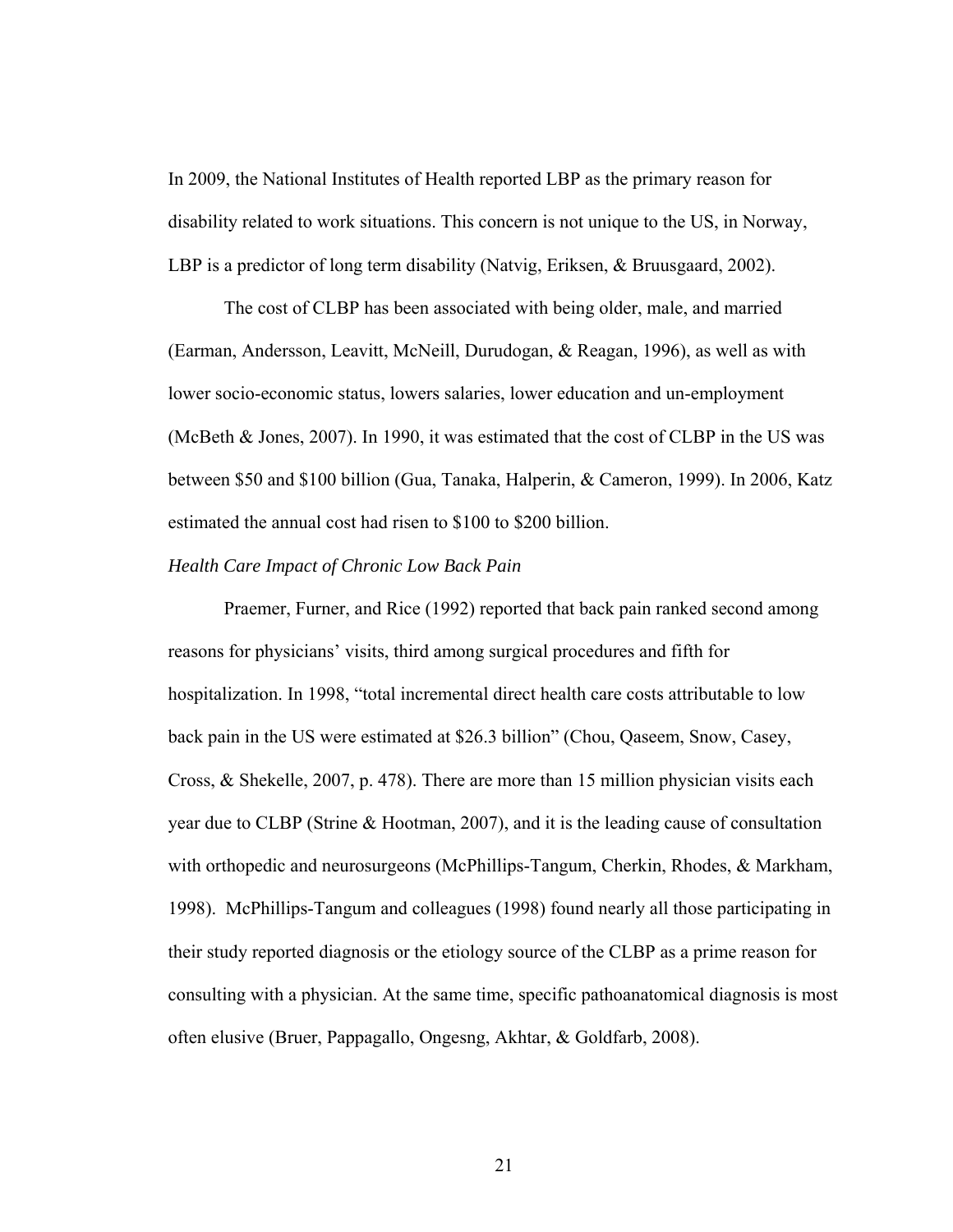PLWCLBP also contribute to congestion in Emergency Departments. Jorgensen (2007) found that costs ranged from \$399 to \$1,943 per ED visit, and 3% of the patients were seen more than twice, accounting for 12.4% of the total ED charges for the year. From 1991 to 2002, Medicare costs associated with LBP increased by 387% (Weiner, Kim, Bonino, & Wang, 2006). In addition, CLBP is one of the most common reasons people utilize complementary modalities (Patel, Euler, & Audette, 2007).

A study assessing the prevalence of PLWCLBP specifically in North Carolina reported that the prevalence and associated costs had increased significantly during the past decade in that state (Freburger, Holmes, Agans, Jackman, Darter, Wallace, et al. 2009). Clearly, PLWCLBP represent a significant health issue (Gua, Tanaka, Halperin,  $\&$ Cameron, 1999). Rudy, Weiner, Lieber, Slaboda, and Boston,(2007) observed that despite what is known about the significant negative impact on mobility and lifestyle, it is difficult to determine the actual impact considering complications related to co-morbid conditions.

## *Pscyho-social Impact of Chronic Low Back Pain*

While many of the co-morbidities have physical manifestations, often they are experienced in the psychological realm (Tunks, Crook, & Weir, 2008). In their study with 320 community dwelling adults between 65 and 84 years old, there were significant differences in the biomedical, psychosocial and functional realms between those suffering with CLBP and those without CLBP (Rudy, Weiner, Lieber, Slaboda, & Boston, 2007). Depression, measured by the Geriatric Depression Scale, was marked among those with CLBP. This is consistent with findings among individuals in general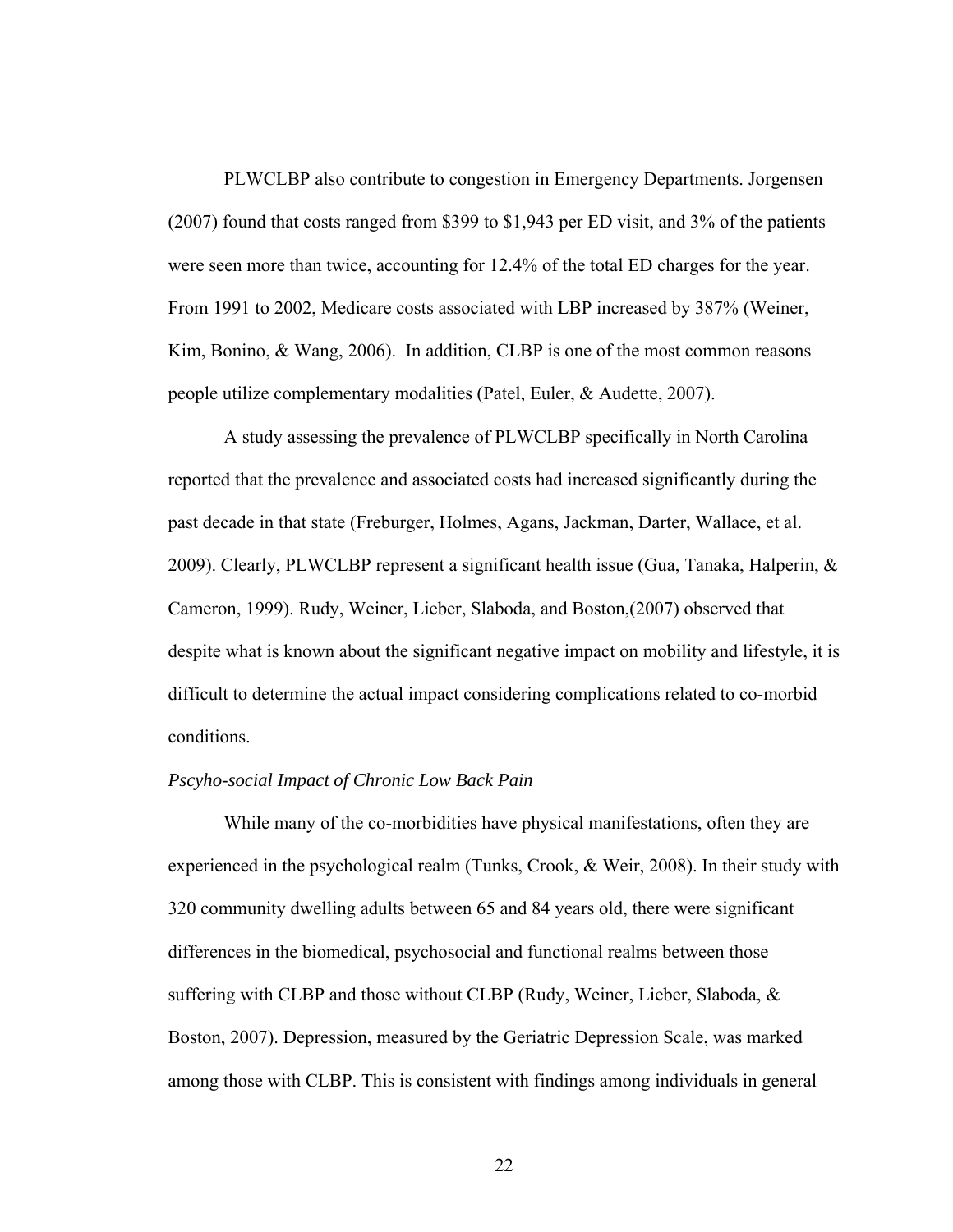who live with chronic pain (c.f. Burns, Higdon, Mullen, Lansky, & Wei, 1999; Fishbain, Cutler, Rosmoff, & Rosmoff, 1997; Keefe, Lumley, Anderson, Lynch, & Carson, 2001; Russell, 1998).

Keeley, Creed, Tomenson, Todd, Borglin, and Dickens (2008) reported that not only did psychosocial factors, including anxiety, depression and fear avoidance, negatively affect the health-related quality of life of PLWCLBP, but they correlated with an increase in health care provider visits. Keefe, Lumley, Anderson, Lynch, and Carson noted that "emotional inhibition and avoidance of conflict is an important distinguishing characteristic among patients with chronic low back pain" (2001, p. 594). The effective management of this disorder could clearly offer both quality of life and financial benefits. *Management of Chronic Low Back Pain* 

Nationally and internationally, CLBP currently is managed in a variety of ways (c.f. Chou, Qaseem, Snow, Casey, Cross, & Shekelle, 2007; Engbers, Vollenbroek-Hutten, & Van Harten, 2005). Treatment modalities include surgical (Weinstein, Lurrie, Tosteson, Skinner, Hanscom, & Tosteson, 2007), pharmacological (Kelly, Cook, Kaufman, & Anderson, 2008), cognitive behavioral (Keefe, Beaupre, & Gil, 1996), and nonpharmacological interventions (Chou, Qaseem, Snow, Casey, Cross, & Shekelle, 2007). These interventions are used singularly and in various combinations. One reason for combining interventions is because multi-modal analgesia involves using different therapies in combination to provide improved management of pain while minimizing side effects (Polomano, Rathmell, Krenzischek, & Dunwoody, 2008). Yet despite the availability of treatment options, many people do not experience adequate relief. The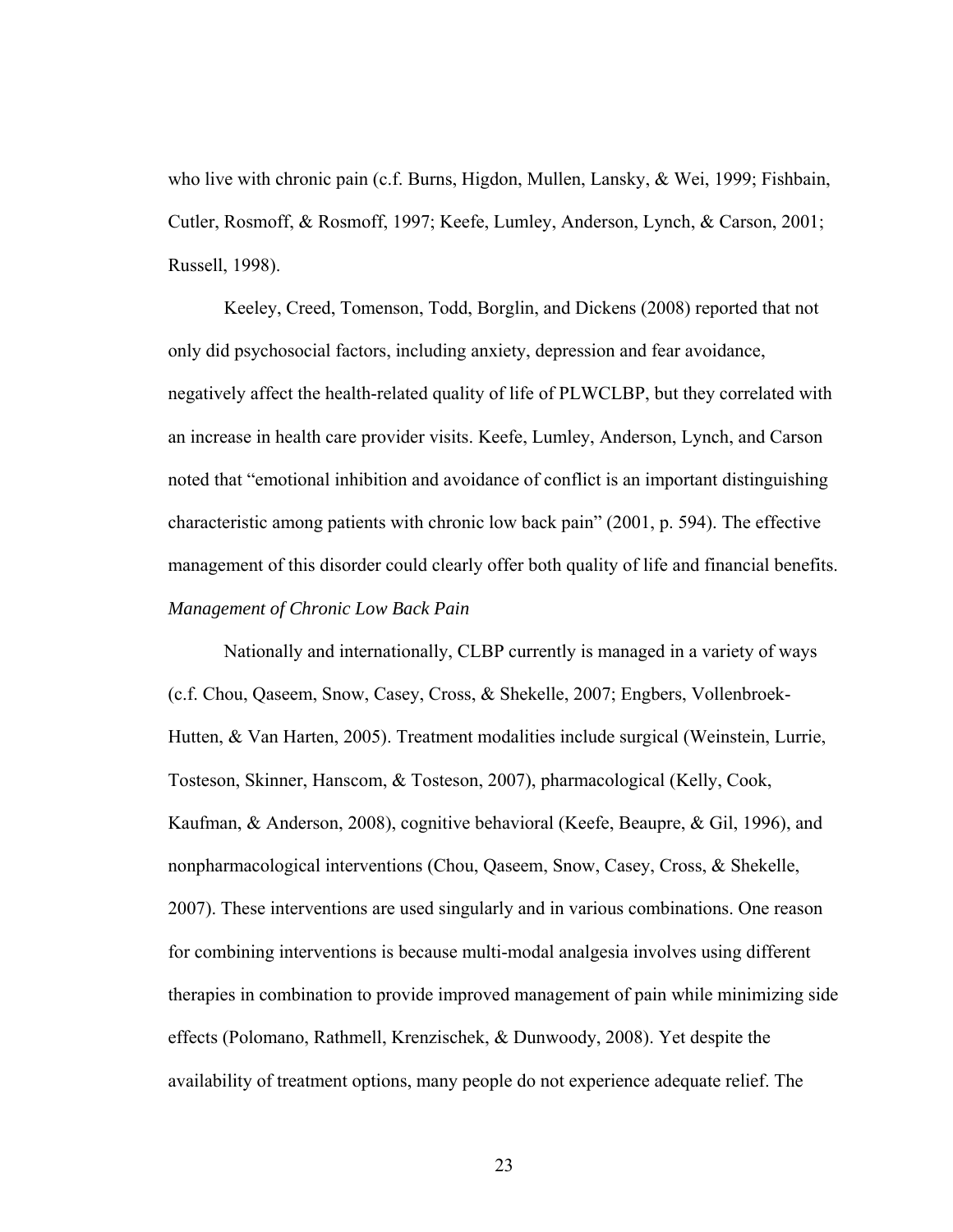success of therapies has been attributed to individual patient qualities (Talo, Forssell, Heikkonen, & Puukka, 2001).

#### *Chronic Low Back Pain and Gender*

Berkley (1997) posited that chronic pain conditions are more prevalent in women. Women are reported to experience back pain one and one half times more frequently than their male counterparts (IASP, 2007). Even though it is accepted that gender difference exist in both acute and chronic pain experiences, this area of investigation is relatively new and the information is not consistent (Vallerand & Polomano, 2000). A Swedish study reported that prevalence of low back pain among women increased by four percent during one 16 year period (Leijon & Mulder, 2009). A study in the Netherlands reported less disability among women than men living with CLBP (Wijnhoven, de Vet, & Picavet, 2007).

While a number of genes and proteins may be involved in gender differences related to pain and analgesia, it is likely that the differences are located in the descending pain modulatory pathway (IASP, 2007). In a Canadian study of healthy volunteers, when pain was inflicted, there was a corresponding increase in heart rate among men but not among the women (Tousignant-Laflamme, Rainville, & Marchand, 2005).

Men and women also seem to have different responses to chronic pain and different foci for pain related suffering. Women tend to focus their distress on the interference that chronic pain has on their ability to function and enjoy life (Vallerand  $\&$ Polomano, 2000). In a study with Norwegian adults with chronic pain, women reported higher quality of life despite higher pain intensity scores (Rustøen, Wahl, Hanestad,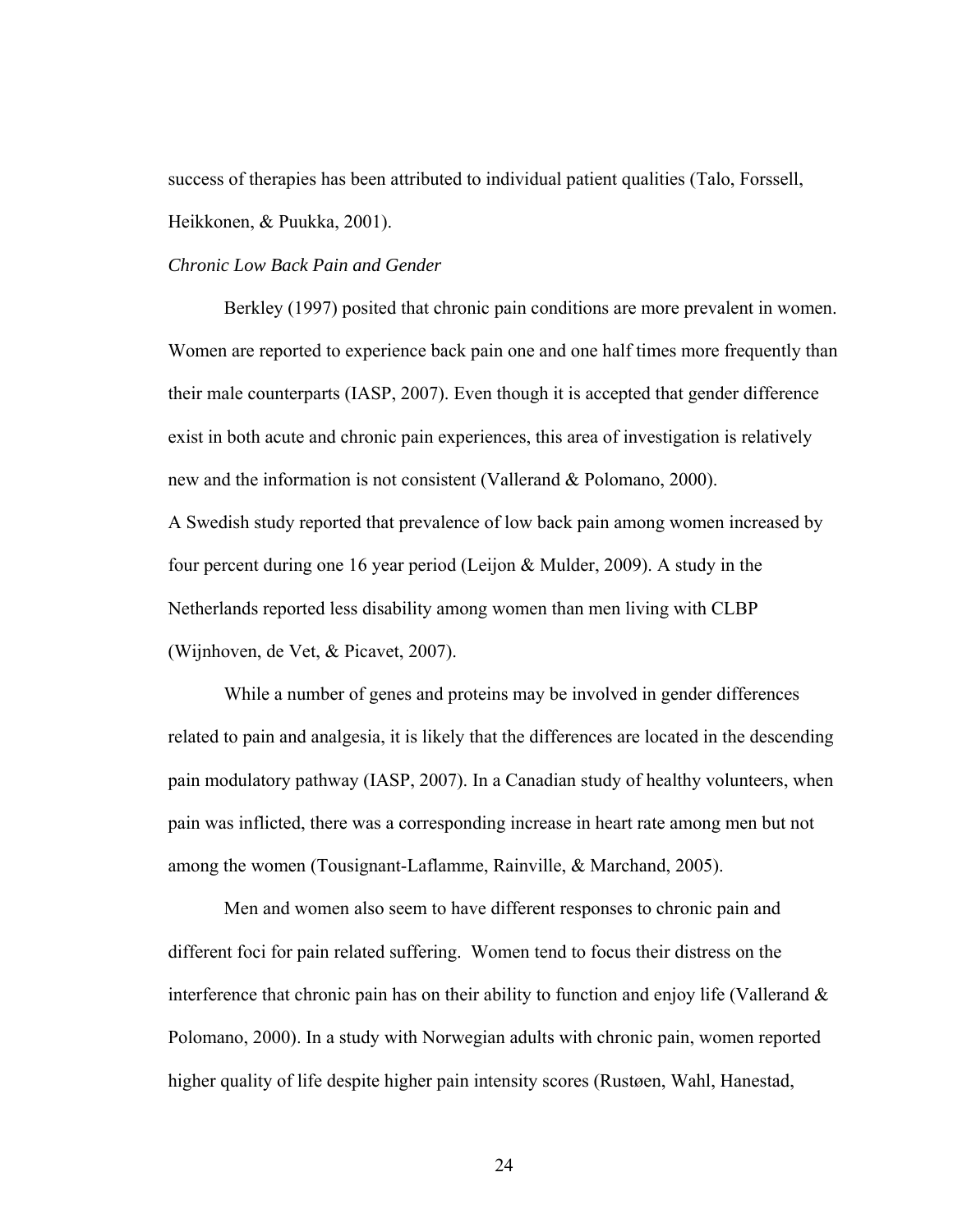Lerdal, Paul, & Miaskowski, 2004). It was of interest however, that fewer women in the study were unemployed, and unemployment was correlated with greater pain in men. It may be that the women reported their quality of life higher because they were still able to function as evidenced by continuing to work.

In a study with a small sample (12 subjects) over six years, female subjects tended to participate in catastrophizing, but the male subjects did not (Raak  $\&$  Wahren, 2006). This is noteworthy, since pain catastrophizing, defined as "an individual's tendency to focus on and exaggerate the threat value of painful stimuli and negatively evaluate one's own ability to deal with pain" (Keefe, Lumley, Anderson, Lynch, & Carson, 2001, p. 590), has been identified as a major predictor of pain, pain related disability, and health care utilization (Keefe, Rumble, Scipio, Giordano, & Perri, 2004). In fact, pain catastrophizing explained the difference that was seen between men and women regarding pain and mood. While psychosocial factors and emotions have been associated with gender related differences in pain (IASP, 2007), reports of the relationship of pain with negative mood and gender are mixed (Hirsh, Waxenberg, Atchison, Gremillion, & Robinson, 2006). Of the negative emotions, Averill (1983) identified anger as perhaps the most commonly occurring.

# Anger and Gender

Anger can be seen as a paradoxical juncture in discussions of emotion and gender. Sharkin (1993) noted that while women tend to be more emotionally expressive, the exception to this is expressing anger. Similarly he noted that while men tend to not be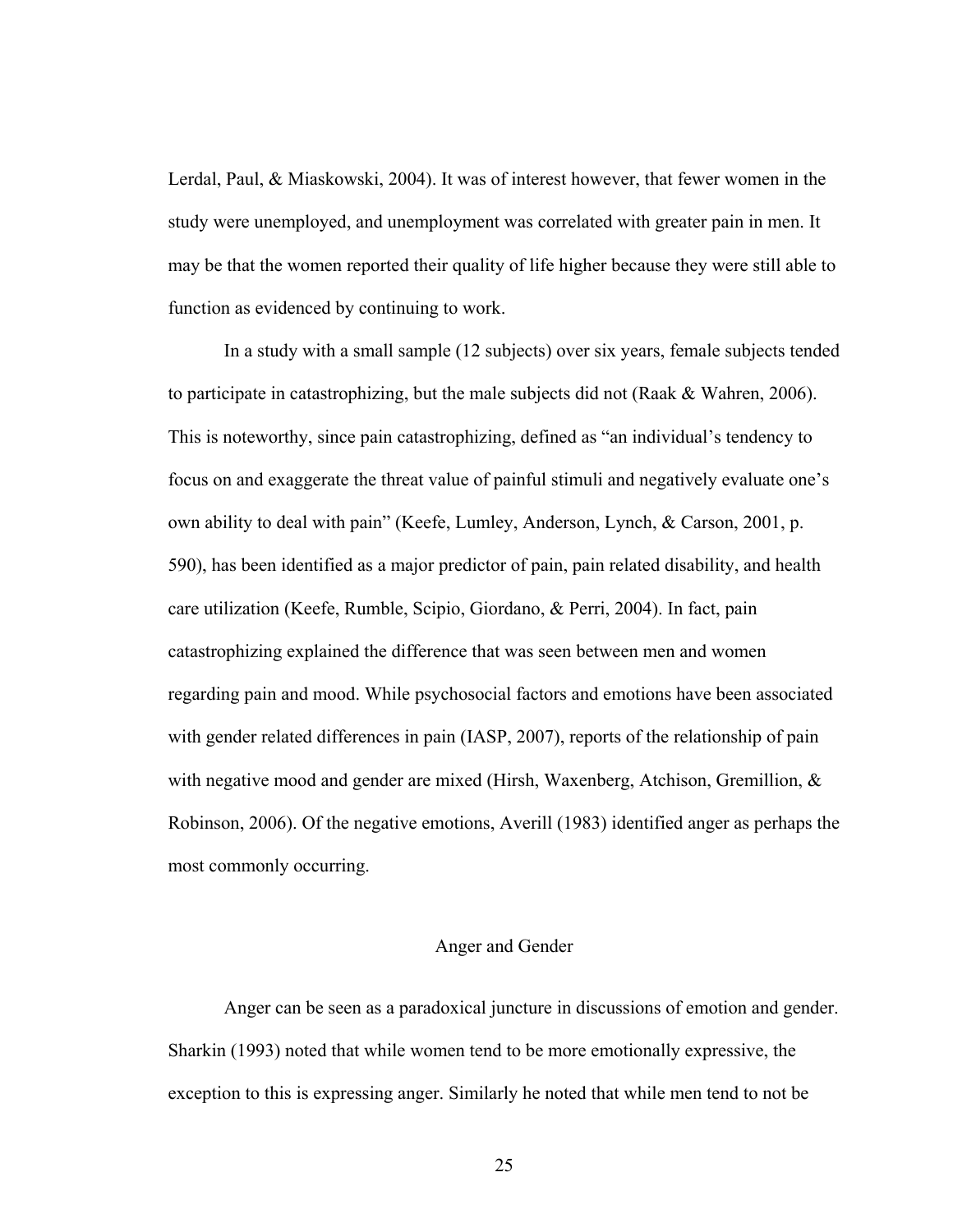emotionally expressive, the exception to this is the expression of anger. Yet, a review of several studies showed little difference in the identified source, intensity, expression, and consequences of anger in men and women (Diffenbacher, Oetting, Thwaites, Lynch, Baker, & Stark, 1996).

Similarly, in a longitudinal study, Thomas (1989) found that women were not more likely to suppress or express their anger, but they were more likely to discuss their angry feelings and for their anger to manifest in physical symptoms. Anger is considered to be a vital element in the physical, cognitive and social health of women (Thomas, Smucker, & Droppleman, 1998).

Newman, Gray, and Fuqua (1999) found that while there were no appreciable differences in scores on State-Anger, Trait-Anger Temperament, Trait-Anger Reaction, Anger-In, Anger-Out, and Anger-Control, there was significantly greater correlation, among women, with Anger-In and depression as well as with four of the other five anger scales. The authors suggested that this may be reflective of Anger-In being an important feature of the way women experience anger and a perception by women of having few choices regarding their expression of anger.

Thus, anger may be experienced and manifested differently in males and females. As Fernandez and Turk (1995) note, expression of anger is often not socially accepted, and it is anticipated that suppression of anger is common among women. Burns and colleagues (Burns, Johnson, Devine, Mahoney, & Pawl, 1996; Burns, Johnson, Devine, Mahoney, & Pawl, 1998) studied the relationship of anger and gender among patients with chronic pain and within the framework of marital relationships and found gender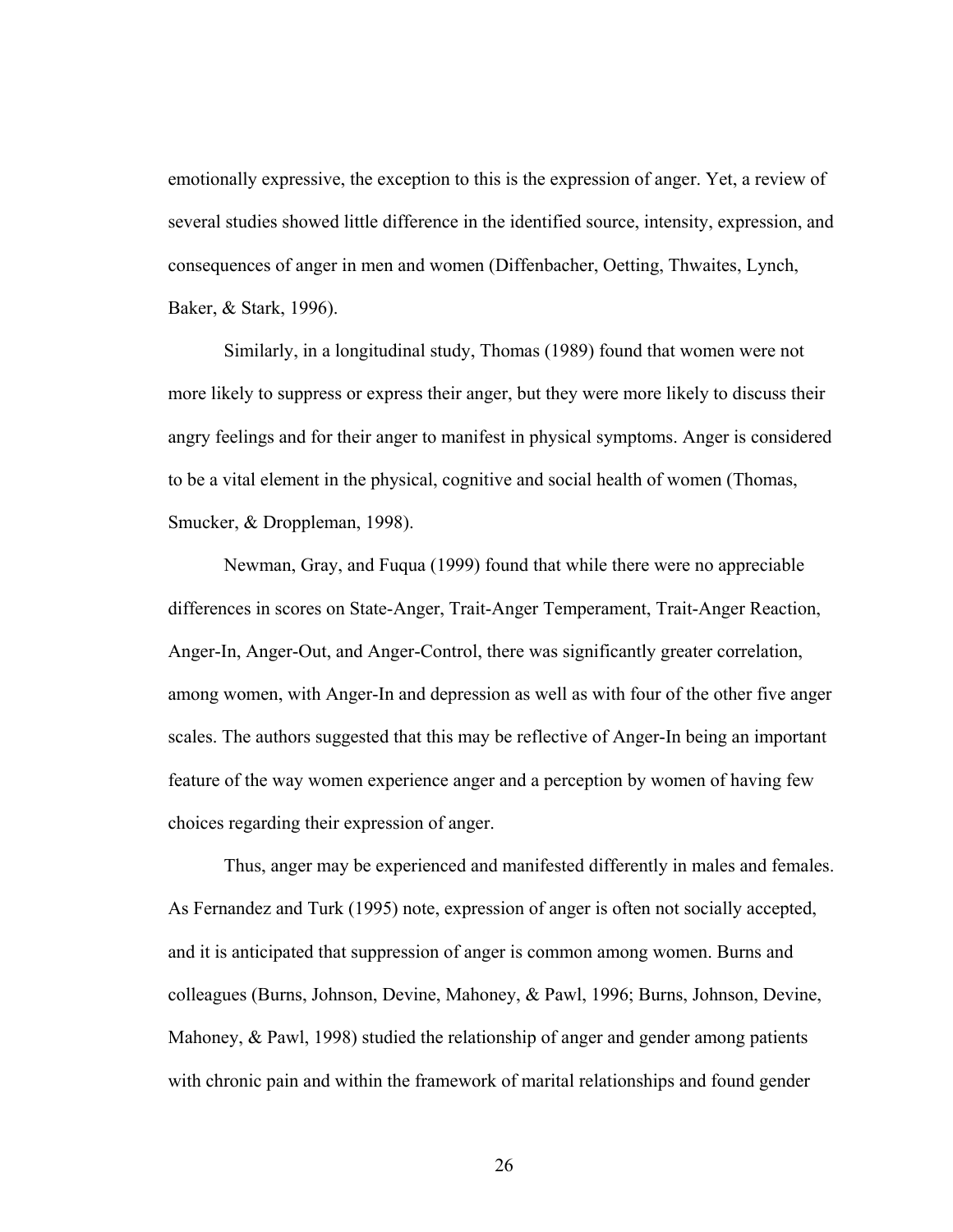differences, marital strain, and the need for further research. A strong gender difference was that the worst adjustment to living with chronic pain was seen in men who were strong hostile anger *suppressors* and women who were strong hostile anger *expressors*.

There may also be important gender differences in the function of anger relative to associated events (Newman, Gray, & Fuqua, 1999) and the way women report pain (Forgays, Spielberger, Ottaway, & Forgays, 1998). It is possible that the meaning, perception, process, experience and context of anger may be different among men and women. Also the role of rumination in anger experiences, with related pain consequences, may differ by gender.

Finally, it is possible that many women believe the expression of anger is not socially acceptable (Thomas, Smucker, & Droppleman, 1998) and may perceive and report their anger differently than do men (Forgays, Spielberger, Ottaway, & Forgays, 1998). It has been suggested that many women consider expressing anger as being inconsistent with the traditional perception of the feminine gender role (Sharkin, 1993). Such beliefs are entrenched in our culture. While Shakespeare often developed assertive female roles, those characters tended to be the lower class woman who functioned in contrast to the passive, idealized upper class heroines (Williamson, 1982).

#### Anger

Long before The Bard, anger was the object of discussion, conjecture and writings during the days of Seneca, Aristotle and Galen (Kemp & Strongman, 1995). Aristotle, who associated anger with pain and distress as well as with pleasure, described an angry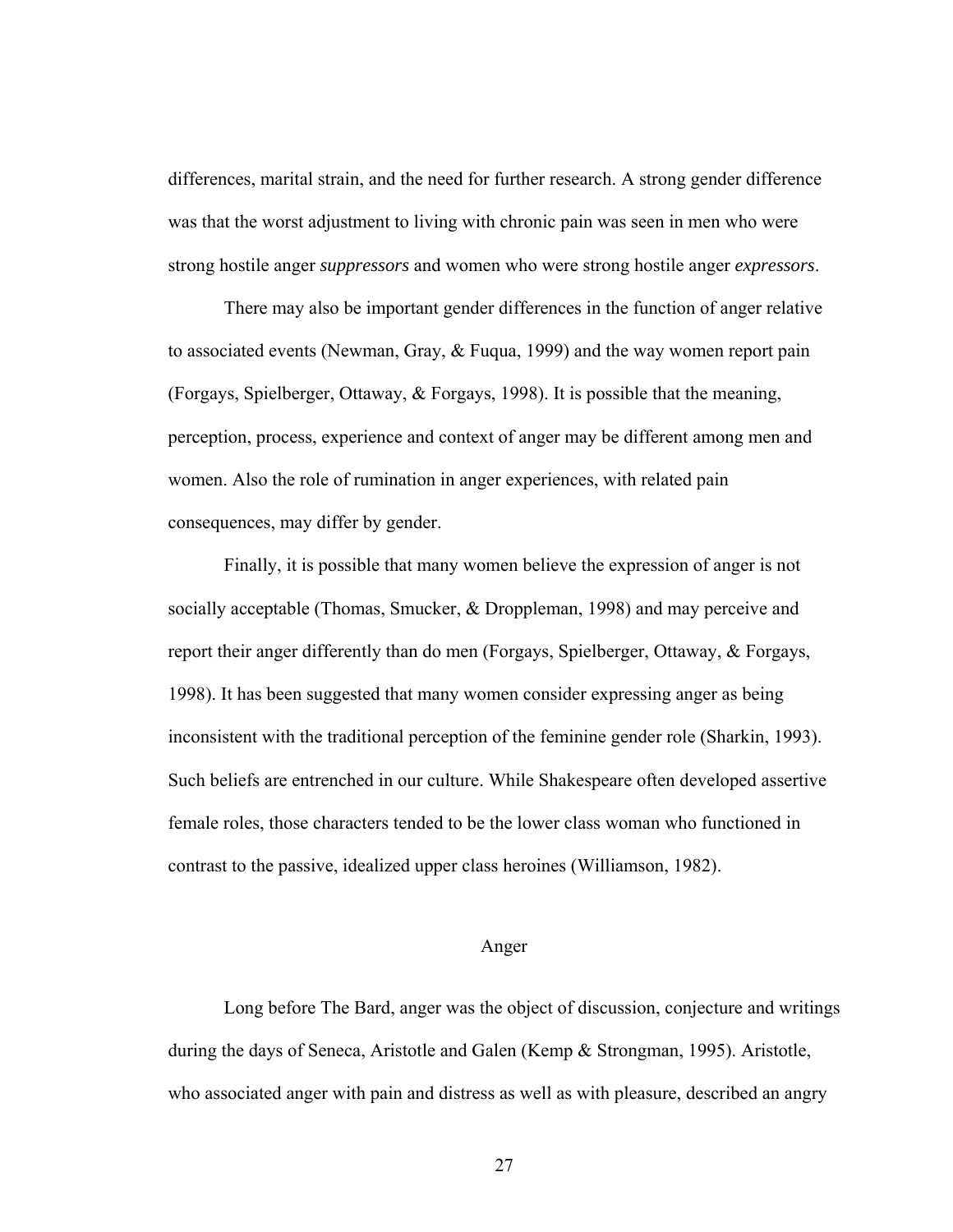person as being agitated due to their perception of a situation and wanting to subsequently take action regarding it (Cooper, 1996). Later, in the  $19<sup>th</sup>$  century, Darwin considered anger to be a powerful emotion and state of mind that motivated all animals to defend themselves (Spielberger & Reheiser, 2003). This description impressed Spielberger who, along with Jacobs, Russell, and Crane, described anger as "an emotional state that consists of feelings that vary in intensity, from mild irritation or annoyance to intense fury and rage" (1983, p. 162). Spielberger later expanded that definition to include provocation or activation of the autonomic nervous system that is generally associated with the concept of anger, but is often confounded with aggression and hostility (Spielberger & Reheiser, 2003).

Akin to Aristotle, Williams and Williams (1993) noted that anger is often the response, when expectations of either self or others are not met or when the behavior of self or others is perceived to be unsatisfactory. Fernandez and Turk cited Smedslund's definition of anger as "a feeling involving a *belief* that a person one cares for has, intentionally or through neglect, been treated without respect, and *want* to have that respect reestablished" (1995, p. 165). The authors noted that most frequently, the person one most cares for is the self. They further note that this definition encompasses cognitive appraisal and action tendency, which they include as the two defining qualities of anger. From a Buddhist perspective it is not possible to separate the emotion of anger from the experience of anger within the body (Hanh, 2001). Burns, Quartana, and Bruehl (2008) echoed and expanded upon this when they reminded us that at a minimum, anger responses involve an interplay of physical, behavioral and subjective experiences.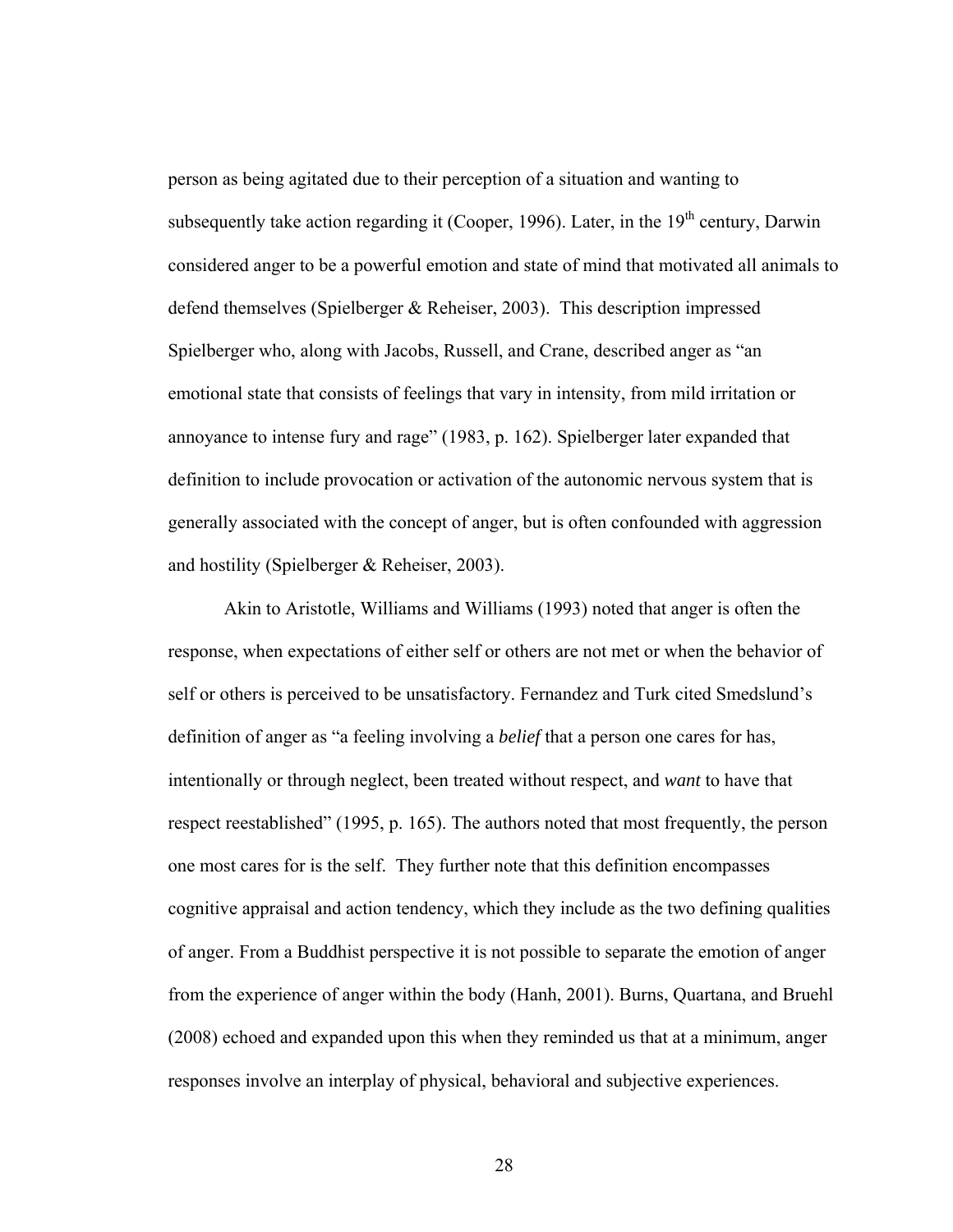Similarly, research correlating anger with cardiovascular (CV) disease (Rosenman, 1985; Spielberger, Jacobs, Russell, & Crane, 1983; Suls & Bunde, 2005; Williams & Williams, 1993); cancer (Thomas, Groer, Davis, Droppleman, Mozingo, & Pierce, 2000); and metabolic disorders (Richards, Hof, & Alvarenga, 2000; Siegman, Malkin, Boyle, Vaitkus, Barko, & Franco, 2002) has considered the interaction of the emotions and the body. It has long been known that anger has physical manifestations, and that suppressed anger has damaging effects in the physical and psychosocial domains (Hanh, 2001; Spielberger, Johnson, Russell, Crane, Jacobs, & Worden, 1985; Williams and Williams, 1984). Spielberger (1999) theorized that anger is a psychobiological concept experienced both emotionally and physically.

Analogous to the relationship between pain and anger, the relationship between anger and cardiovascular pathology has periodically been investigated (Rosenman, 1985; Spielberger, Jacobs, Russell, & Crane, 1983; Suls & Bunde, 2005: Williams & Williams, 1993) resulting in a rich body of literature. Assessment of anger involvement in cardiovascular pathology was in fact a major reason for developing the original State-Trait-Anger Scale (STAS) (Spielberger, Johnson, Russell, Crane, Jacobs, & Worden, 1985). Spielberger (1999) theorized that while anger is a psychobiological concept experienced both emotionally and physically, there are a number of styles in which it is manifested. Anger management styles are the predetermined inclinations to either suppress (anger control) or express (anger expression) and are primarily determined by personality type (c.f. Bruehl, Chung, Burns, & Diedrich, 2007; Burns, Bruehl, &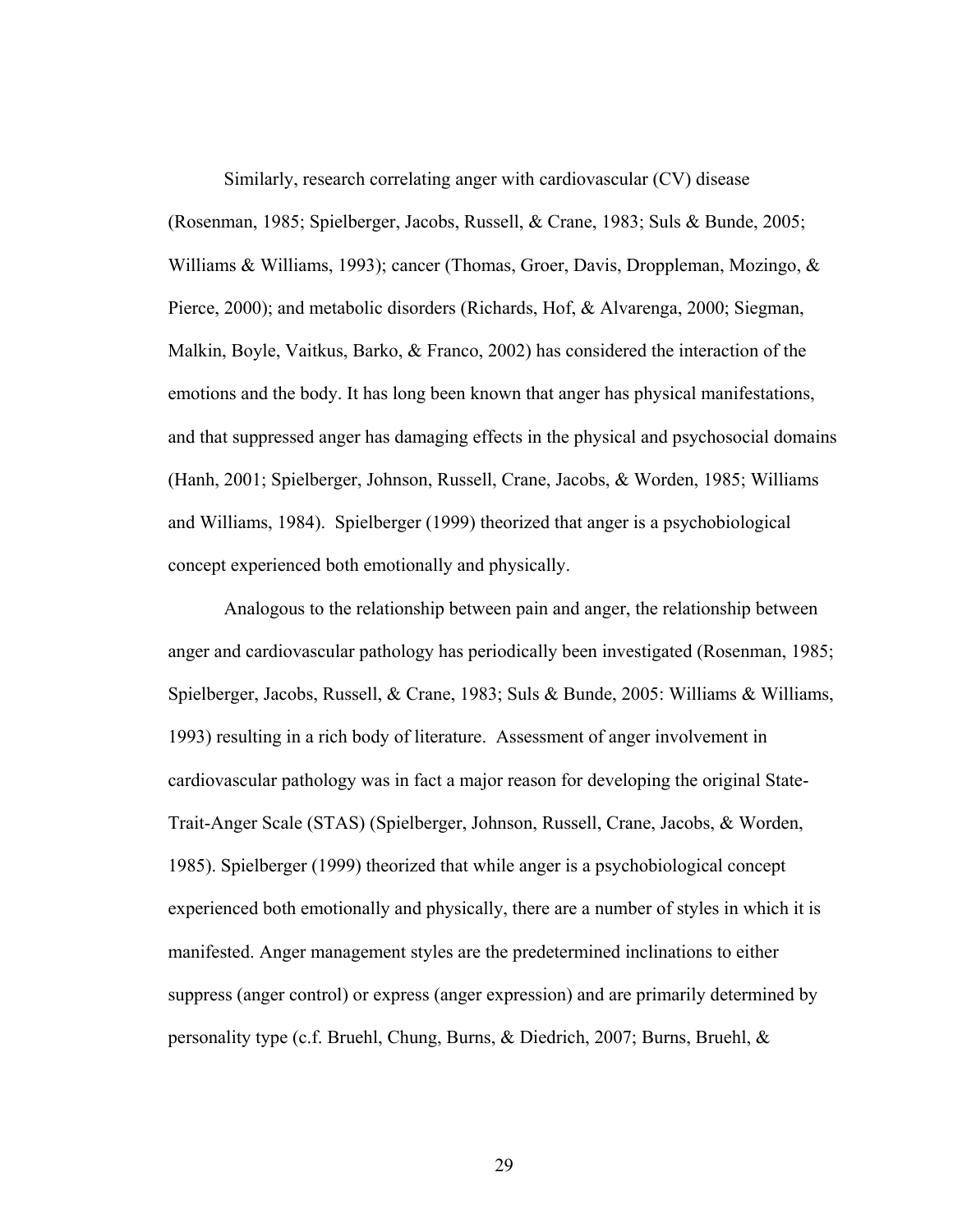Quartana, 2006; Burns, Johnson, Mahoney, Devine, & Pawl, 1996; Burns, Quartana, & Bruehl 2008; Spielberger, Ritterband, Sydeman, Reheiser, & Unger, 1995).

#### Anger and Pain

Hypotheses about the possible relationship between anger and pain have a long history. Freud linked anger with aggression and believed that when it could not be managed appropriately it became internalized, resulting in psychosomatic illnesses including pain. (Spielberger & Reheiser, 2003; Spielberger, Reheiser, & Sydeman, 1995). Fifty years ago, Engel described people who restrain or suppress anger as *pain prone patients* (Burns, Quartana, & Bruehl, 2008). Freud and Engel portrayed illness and pain as resulting from inappropriately managed anger with the implication that suppressed anger caused pain. As noted, this cause and effect theory is no longer in vogue. The relationship of pain and anger is considered much more complex.

More than 30 years ago Pilowsky and Spence (1976) reported that while patients with intractable pain (IP) did not report greater frequency of feeling angry, they did endorse significantly more inhibition of anger, which was illustrative of a reluctance or inability to express anger toward others. They did not find that, as a group, those with IP experienced anger more frequently than the control group, but those with IP did not respond as well to conventional treatments. With caution, they concluded that the unique qualities of each individual must be considered when assessing the relationship between pain and anger.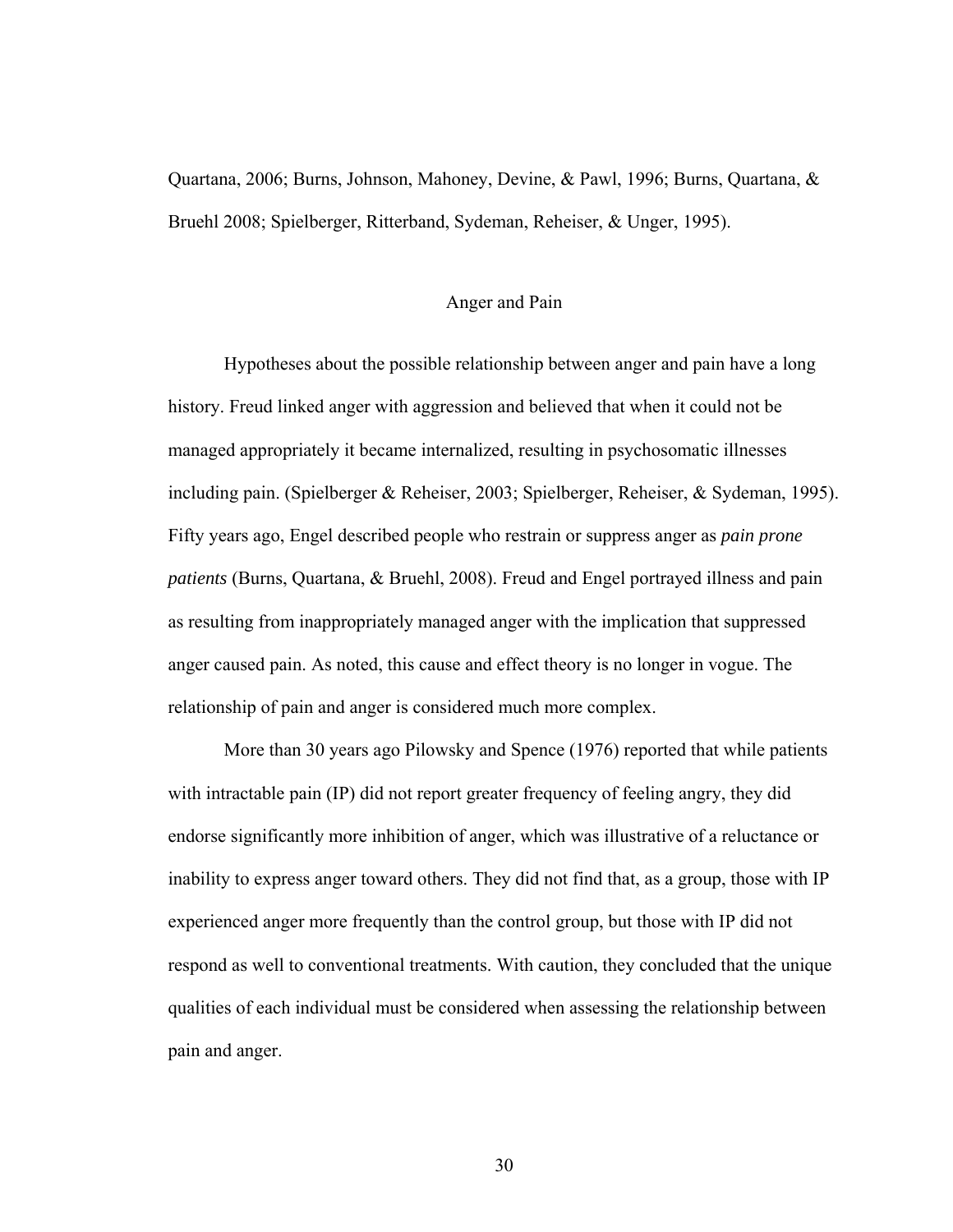The work of Pilowsky, and others suggested the prevalence of suppressed anger was greater among people living with chronic pain (PLWCP) than with individuals not doing so (Burns, Johnson, Devine, Mahoney, & Pawl, 1996). Keefe and colleagues reported on the findings of Pilowsky and Spence that demonstrated a positive correlation of greater inhibition of anger with PLWCP who did not have a favorable response to medical treatment (Keefe, Lumley, Anderson, Lynch & Carson, 2001). Braha and Catchlove (1986) noted patients with chronic pain had difficulty recognizing feelings of anger and proposed that these unrecognized feelings were internalized and then manifested in pain or increased pain. Braha and Catchlove (1986) went further and suggested the inhibition of anger is actually to blame for chronic pain. The implication is that suppressed anger contributes to, intensifies or even causes the chronicity of pain, leading to less benefit garnered from traditional interventions.

Of particular note is the research investigating the relationship between anger and pain that has been conducted during the past 20 years (c.f. Bruehl, Chung, & Burns, 2003; Burns, 1997; Burns, 2006a; Fernandez & Turk, 1995). In 1993, Izard proposed that the mechanisms of emotions, including anger, are complex and involve activation of the subcortical and corticolimbic pathways. Izard continued with the suggestion that there may be a mechanism whereby "pain elicits anger without cognitive mediation" (1993, p. 79) as a result of afferent messages being sent to the thalamus and amygdala. Kearns, Rosenberg, and Jacob (1994) studied 142 chronic pain patients and reported greater levels of pain among those patients who were inclined to internalize anger and avoid conflict. Later, Fernandez and Turk suggested that PLWCP "internalize their anger and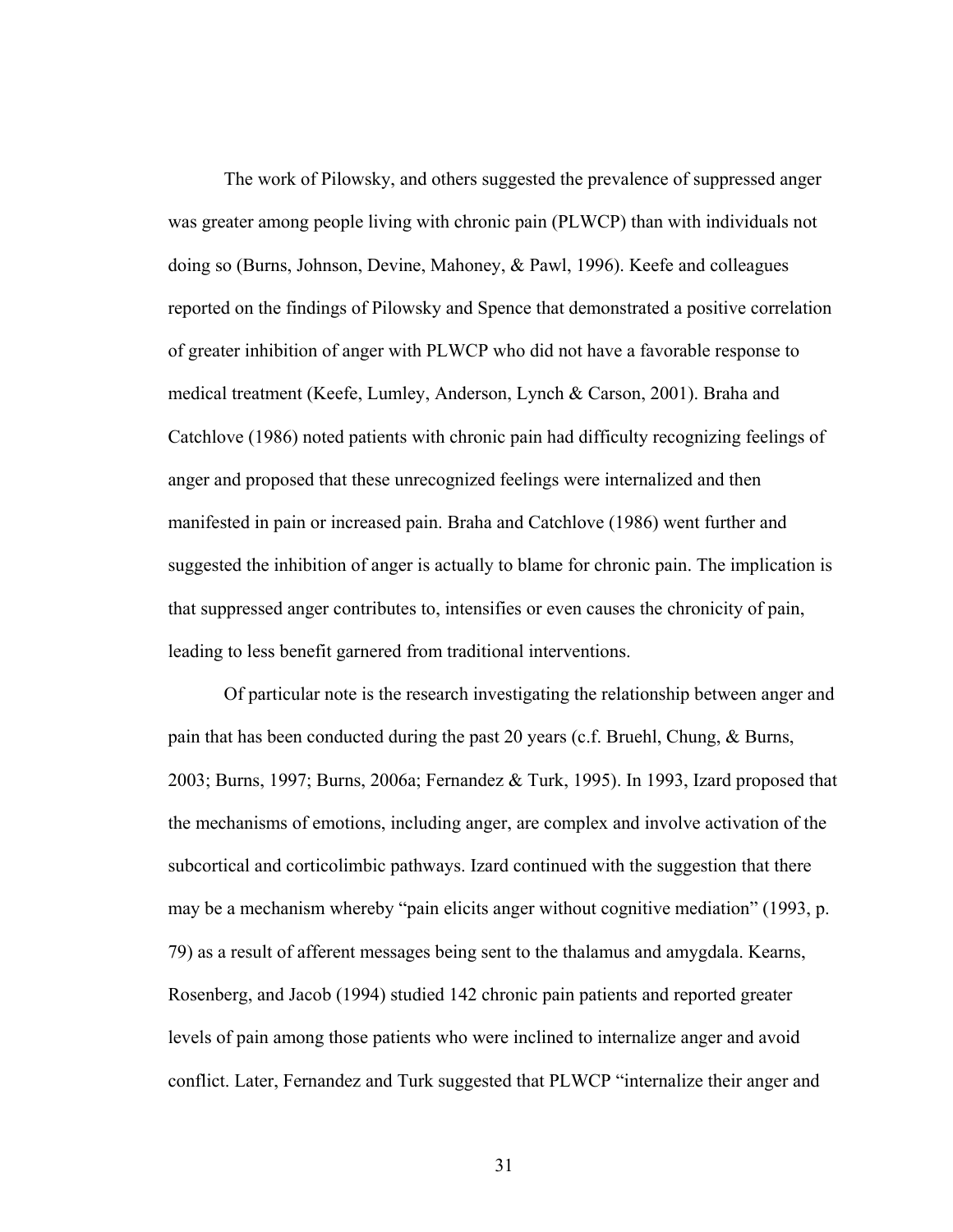indirectly express it through pain" (1995, p.169). The latter researchers proposed the role of anger in negative emotions as comprising an affective component of chronic pain, and referred to anger as being "one of the most salient emotional correlates of pain" (Fernandez & Turk, 1995, p. 165).

Following his study with 21 undergraduate students, Gelkpof (1997) tentatively concluded that those who endorsed anger-in had greater sensitivity to pain tests. More recently, in 2003, Burns, Kubilus, Bruehl and Harden reported that in a study of 178 pain clinic patients, those who coped by repressing their emotions did not have more anger, but did report greater pain severity. Quartana, Yoon and Burns reported on two studies, of undergraduate college students, where the second study replicated the first. In both they found that those students in the anger suppression condition "endorse stronger perceptions of the anger specific element of pain than those in the control situation" (2007, p. 465). Burns, Johnson, Mahoney, Devine, and Pawl (1996) reported that, even when there is correction for depression, anger may adversely affect the adjustment of persons living with chronic pain. Subsequently, it was suggested that anger is an emotion that can influence the perception or experience of CLBP (Bruehl, Chung, & Burns, 2003; Burns, 1997; Burns, 2006b). Coates and Pretty (2003) found that TA and AO were predictive of arthritic health, including pain. It is with consideration of this complex interplay that the relationship between anger and chronic pain will be evaluated. Among 564 veterans living with chronic pain, it was found that not only did those with maladaptive anger management styles have more intense pain but there was a positive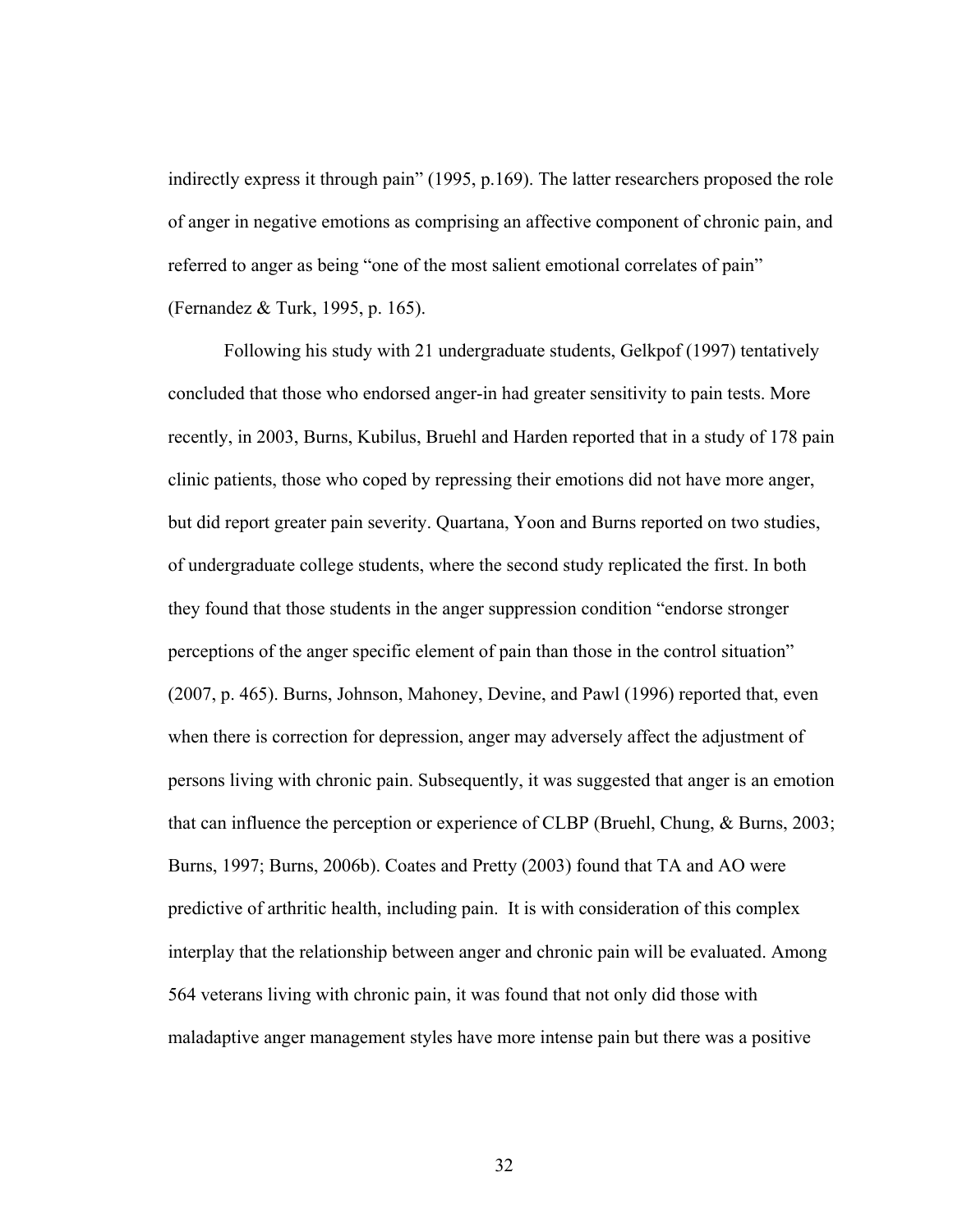correlation among maladaptive anger management, high pain scores and high selfefficacy (Lombardo, Tan, Jensen, & Anderson, 2005).

While much attention has been given to the relationship between anger-in and chronic pain, recent studies have investigated the relationship between anger-out and chronic pain (Bruehl, Chung, & Burns, 2006). Bruehl, Chung and Burns (2003) found a positive association between pain intensity and anger-out among people living with the chronic pain resulting from complex regional pain syndrome. Using opioid blockade, Bruehl and colleagues explored the hyperalgesic effects of Trait-Anger-in and Trait-Anger-out finding an apparent association between opioid analgesic system dysfunction and Trait-Anger-out but not Trait-Anger-in (Bruehl, al'Absi, France, France, Harju, Burns, & Chung, 2007a; Bruehl, Chung, & Burns, 2006; Bruehl, Chung, Burns, & Biridepalli, 2007; Bruehl, Chung, Burns, & Diedrich, 2007b; Burns & Bruehl, 2005). Bruehl, Chung and Burns (2003) found a positive association between pain intensity and anger-out among people living with the chronic pain resulting from complex regional pain syndrome. With 187 healthy volunteers Burns, Quartana and Bruehl (2007) reported that when people with high anger-out, make efforts to control anger; they may experience more intense pain in future episodes of pain. The regulation of endogenous opioids may be a factor in the effect of anger management style on the experience of chronic pain (Burns, Bruehl, & Caceres, 2004).

# *Chronic Low Back Pain and Anger*

The relationship between chronic low back pain and anger has been considered and investigated from several perspectives. Carson and colleagues (Carson, Keefe,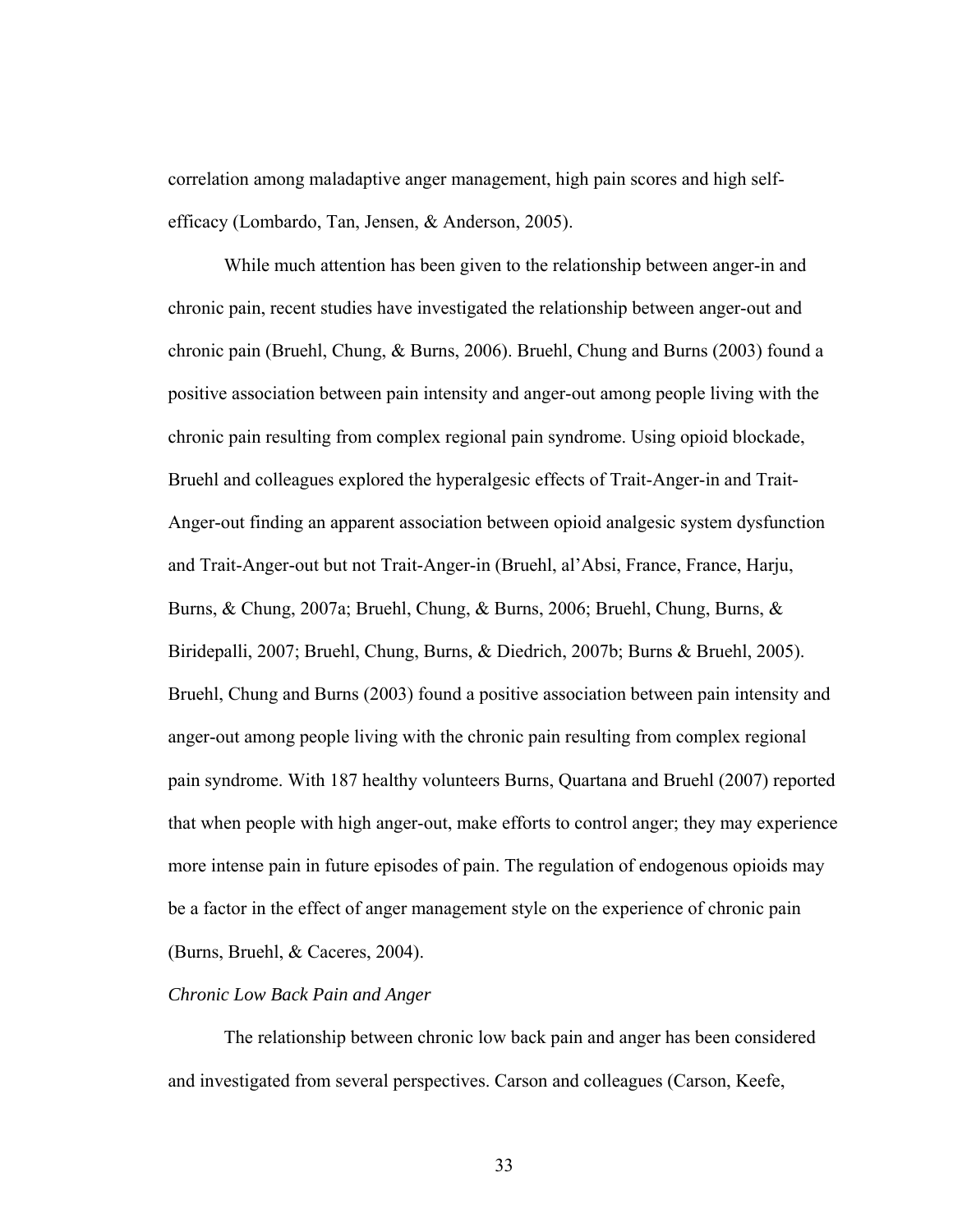Lowry, Porter, Goli, Fras, et al. 2007) found ambivalence over emotional expression, including expression of anger, was associated with higher pain scores. When the Minnesota Multiphasic Personality Inventory was used to assess Trait-Anger in men with chronic pain, hypochondriasis and hysteria values were elevated (Kinder, Curtiss, & Kalichman, 1986). Anger was among the psychological disturbances seen by Earman and colleagues (1996) in more than one quarter of PLWCLBP with work related origin of pain. Greenwood, Thurston, Rumble, Waters and Keefe (2003) reported that anger is a key factor in the experience of CLBP, with health care providers being only second to self as the most frequent targets of the anger.

 It has been suggested that anger is an emotion that can influence both the perception and the experience of CLBP (Bruehl, Chung, & Burns, 2006; Burns, Higdon, & Mullen, 1999; Burns, Bruehl & Quartana, 2006). To study anger and chronic pain, in one instance Burns, Quartana and Bruehl (2008) used Wegner's Ironic Process Theory which purports that in certain instances efforts made to control behavior can lead to results opposite of those intended. Their findings suggested that by increasing attention to angry feelings, pain associated with anger that is internalized (anger-in) may actually be perceived with increased intensity (Burns, Quartana and Bruehl, 2008). Burns found that when PLWCLBP underwent anger recall experiences, increased tension of lower paraspinal muscles was demonstrated through EMG studies (Burns, 2006a; Burns 2006b) suggesting that at a minimum anger aggravated the physical experience of CLBP.

 Burns, Bruehl, and Quartana (2006) suggested that it is possible that muscle tension increases when patients with CLBP combine anger-in with being cynically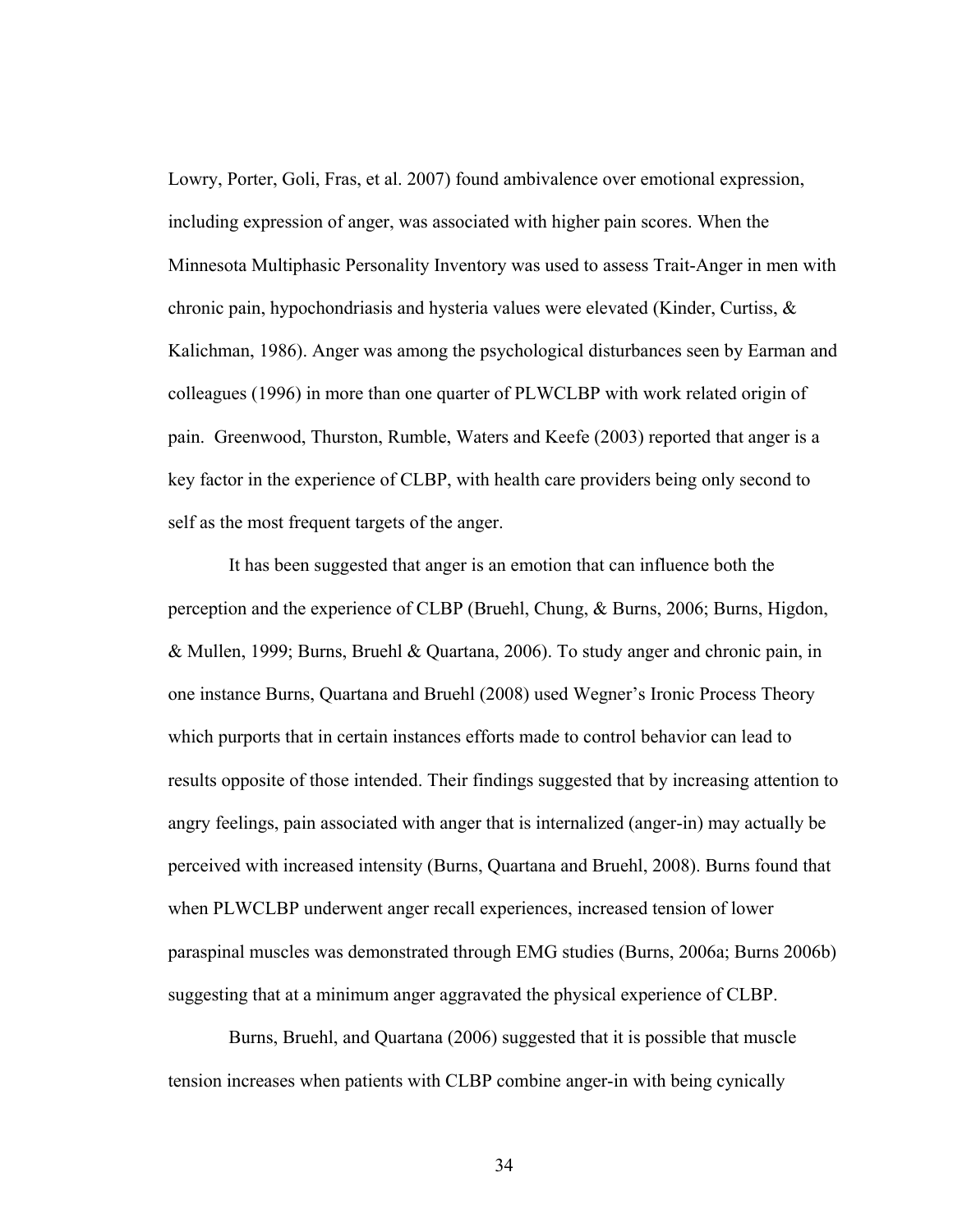hostile. Similar to the observation by Newman, Gray, and Fuqua (1999) regarding the relationship between anger and depression, if anger is not assessed and treated among PLWCLBP, it is possible that only the symptom is being considered, rather than the significant underlying feature or cause.

# *Anger and Rumination*

This revisiting of anger is consistent with the theories of anger rumination (Burns, Quartana and Bruehl, 2008; Linden, Hogan, Rutledge, Chawla, Lenz, & Leung, 2003; Nolen-Hoeksema, 2000; Sukhodolsky, Golub, & Cromwell, 2001). Rumination, in general, is often noted in professional literature, yet there is no consensus on a definition or how it relates to other psychological constructs (Smith & Alloy, 2009). It has been associated with increased depressive mood, hopelessness and negative self-appraisal (Nolen-Hoeksema, 2000). Suchday, Carter, Ewart, Larkin, and Desiderato (2004) reported that following provocation of anger, rumination was positively correlated to delays in the recovery of cardiovascular patients. While Stimmel and colleagues (2006) discussed the prospect that purposeful self-rumination may be a positive method for managing pain, others found that rumination was predictive of pain related disability (Sukhodolsky, Golub, & Cromwell, 2001; Sullivan, Sullivan, & Adams 2002). Citing the earlier work of Linden and colleagues(2003) and Sukhodolsky (2001), Burns, Quartana, and Bruehl (2008) explored the possible role of rumination in the construct of Spielberger's anger expression inventory.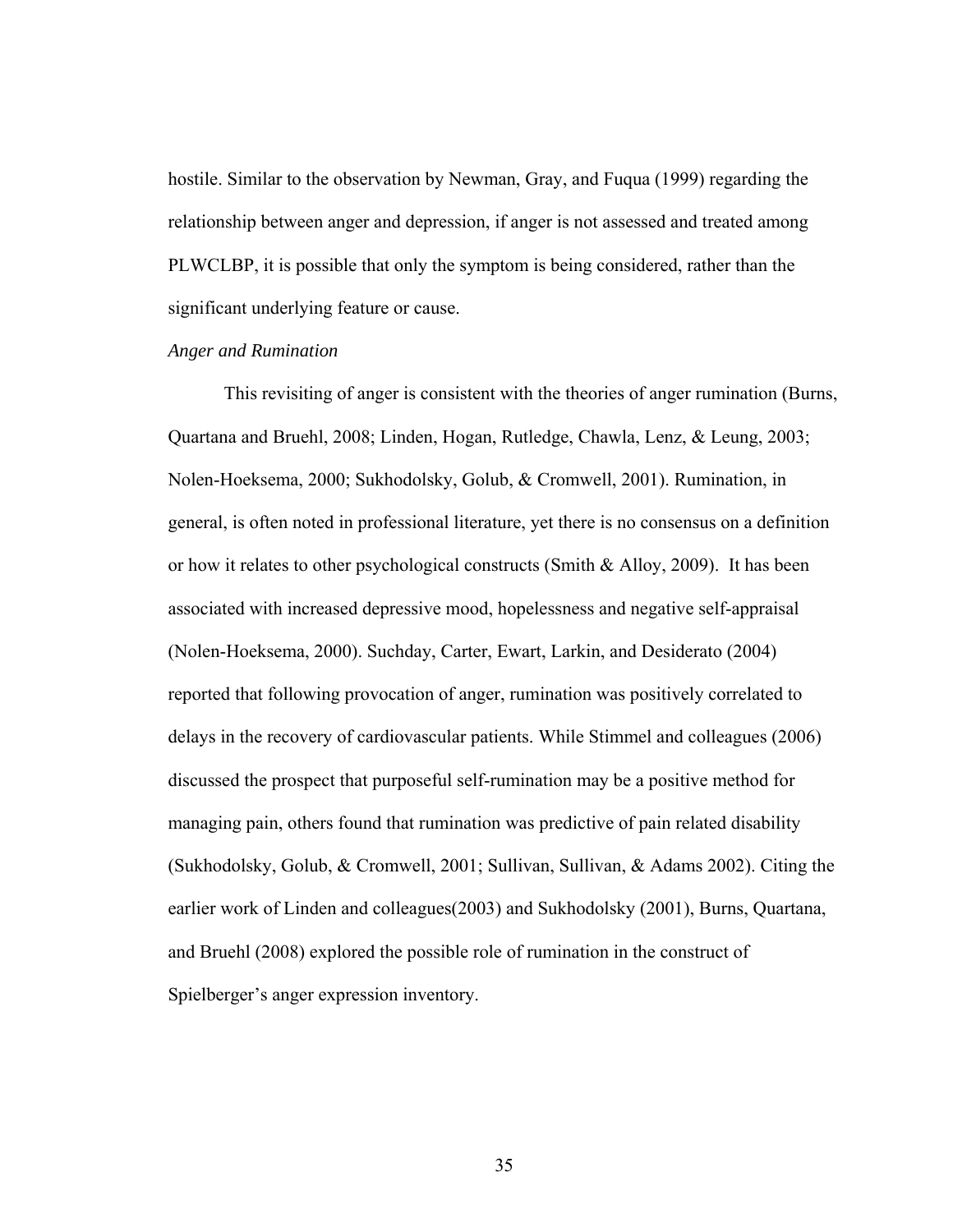#### Significance to Nursing

Clearly, pain is a multi-dimensional subjective experience, with intensity that can only be determined by the experiencing person (McCaffery & Pasero, 1999). In addition, there is considerable data showing that individuals living with chronic pain develop individualized strategies for coping (Keefe, Rumble, Scipio, Giordano, & Perri, 2004). Thus, it is reasonable to understand that a single intervention is rarely effective. Rather, an approach similar to peeling an onion is potentially most valuable. There often are many layers in the pain process that involve perceptions, sensations (vision, scent, touch), and responses (tearing, annoyance, frustration) (Hazelett, Powell, & Androulakakis, 2002; Ray, 2002). To achieve pain relief and perceived success, these must be addressed. As noted, PLWCLBP constitute a significant percentage of patients seen by health care providers, including nurses. Working with patients to manage their pain, which is a subjective and multiphasic experience (McCaffery & Pasero, 1999), is a significant, but at times frustrating, nursing responsibility. The association between pain and anger is imperative for nurses to understand so they can improve their care of, advocacy, interactions, and educational efforts with PLWCLBP. Understanding the relationship between anger and pain will enable nurses to recommend and provide appropriate anger management interventions as a component of multi-modal therapy for PLWCLBP. Finally, with health care providers being the second most common focus of patients' anger (Greenwood, Thurston, Rumble, Waters & Keeefe, 2003), it is essential for nurses to understand this anger directed toward them so they can more effectively respond to it.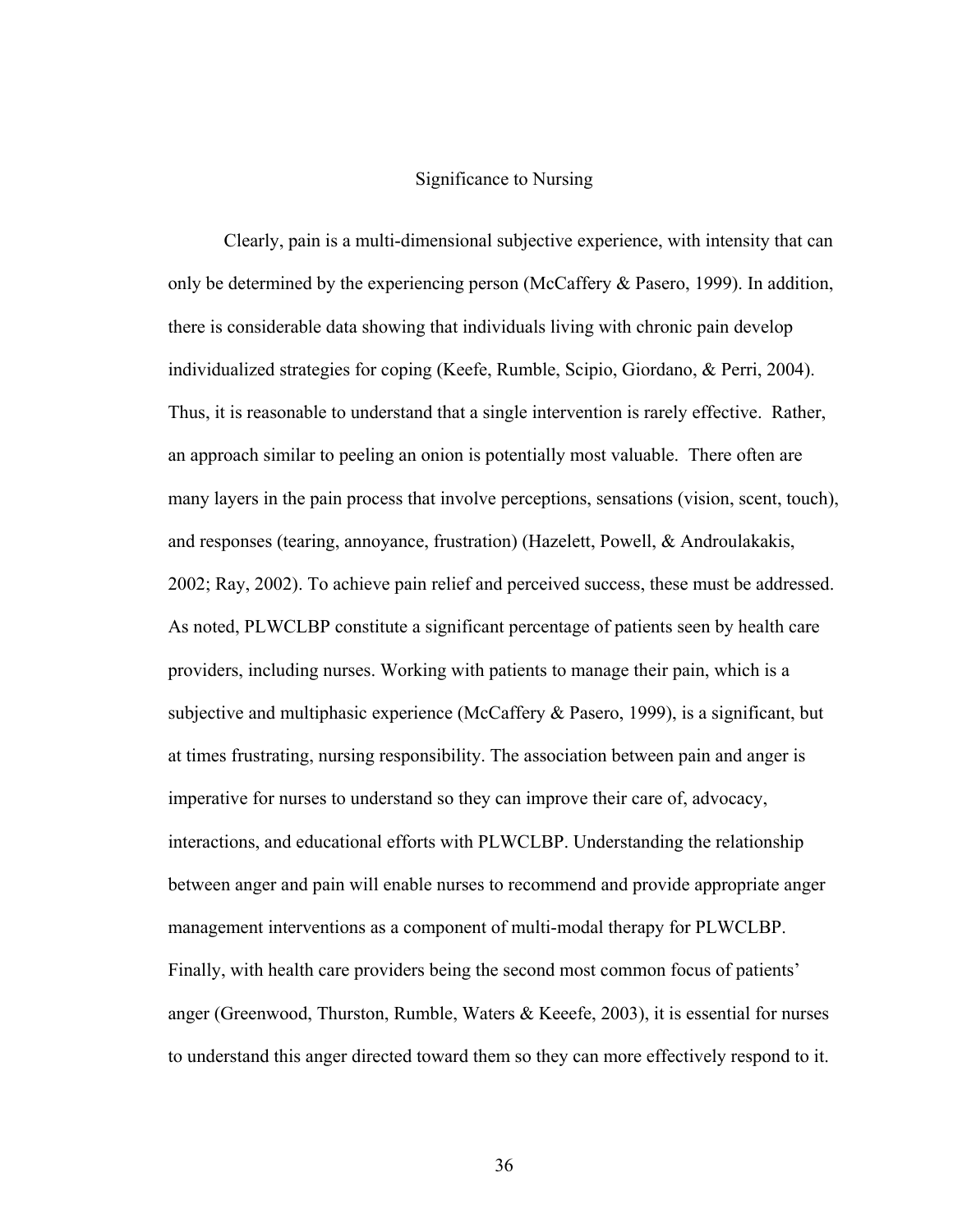The identification of gender differences related to anger among PLWCLBP provides a basis for nurses to have a fuller understanding of the CLBP experience in men and women. If there is a gender difference in the experience of pain, group therapy for anger management should be gender specific rather than gender integrated. Gender sensitive and gender specific interventions can be explored, developed and utilized. Considering anger rumination as a significant factor in the experience of CLBP, the development and teaching of cognitive behavioral interventions to modify this behavior is needed.

The majority of the literature involving anger among PLWCLBP has been authored by psychologists (CINAHL, MEDLINE, PSYC Info). Since nurses regularly interact with and care for PLWCLBP, nursing research is needed to develop nursing specific knowledge and interventions to optimize care of these patients. This study represents an important step in addressing the potential management of pain through interventions directed at anger and anger rumination. Since there are successful cognitive behavioral interventions to manage rumination, research is needed to test the effect of interrupting the rumination component of the anger–chronic pain trajectory, if rumination is found to be an important component.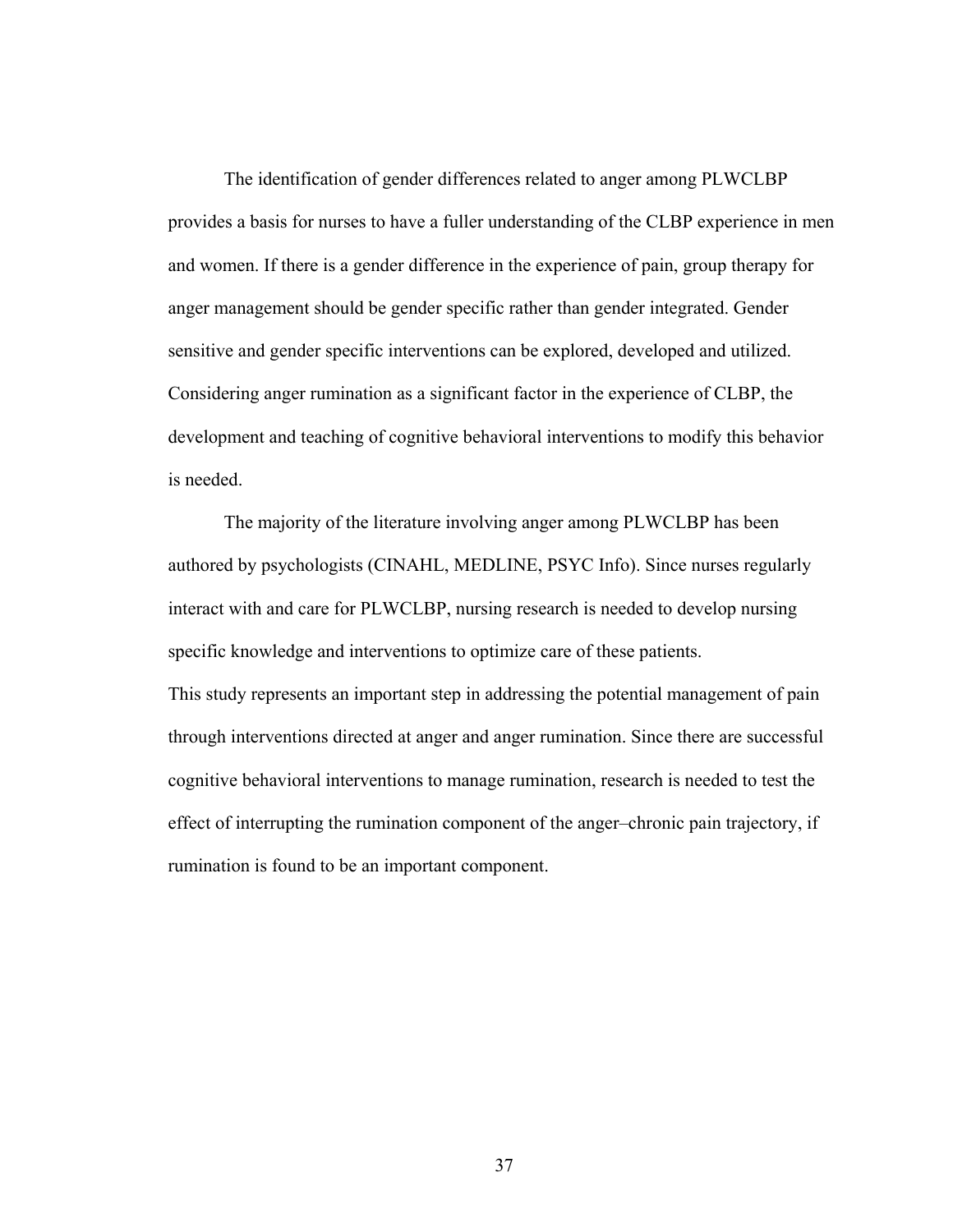## CHAPTER III

# **METHODS**

## Research Design

This was a descriptive, correlational, and cross-sectional design. The study investigated the prevalence of anger among patients with CLBP and the link that existed between State-Anger (SA), Trait-Anger (TA), Anger Control-In (AC-I), Anger Control-Out (AC-O), Anger Expression-In (AX-I), Anger Expression-Out (AX-O), Anger Rumination (AR), with pain perception, intensity and behavior. The similarities and differences of those connections among men and women were explored.

# Setting and Recruitment

Participants were recruited from the private practices of an orthopedist, a spine clinic, two acupuncturists and two chiropractors located in coastal Wilmington, NC and from a pain clinic in Charlotte, NC. Additional recruitment occurred through social nomination. Based upon the ability to recruit similar subjects in the pilot study, in which the endorsement of anger among people living with CLBP was assessed, it was determined to be feasible to conduct this study in the Wilmington region. The additional pain clinic site was added when one of the providers requested to participate in the study.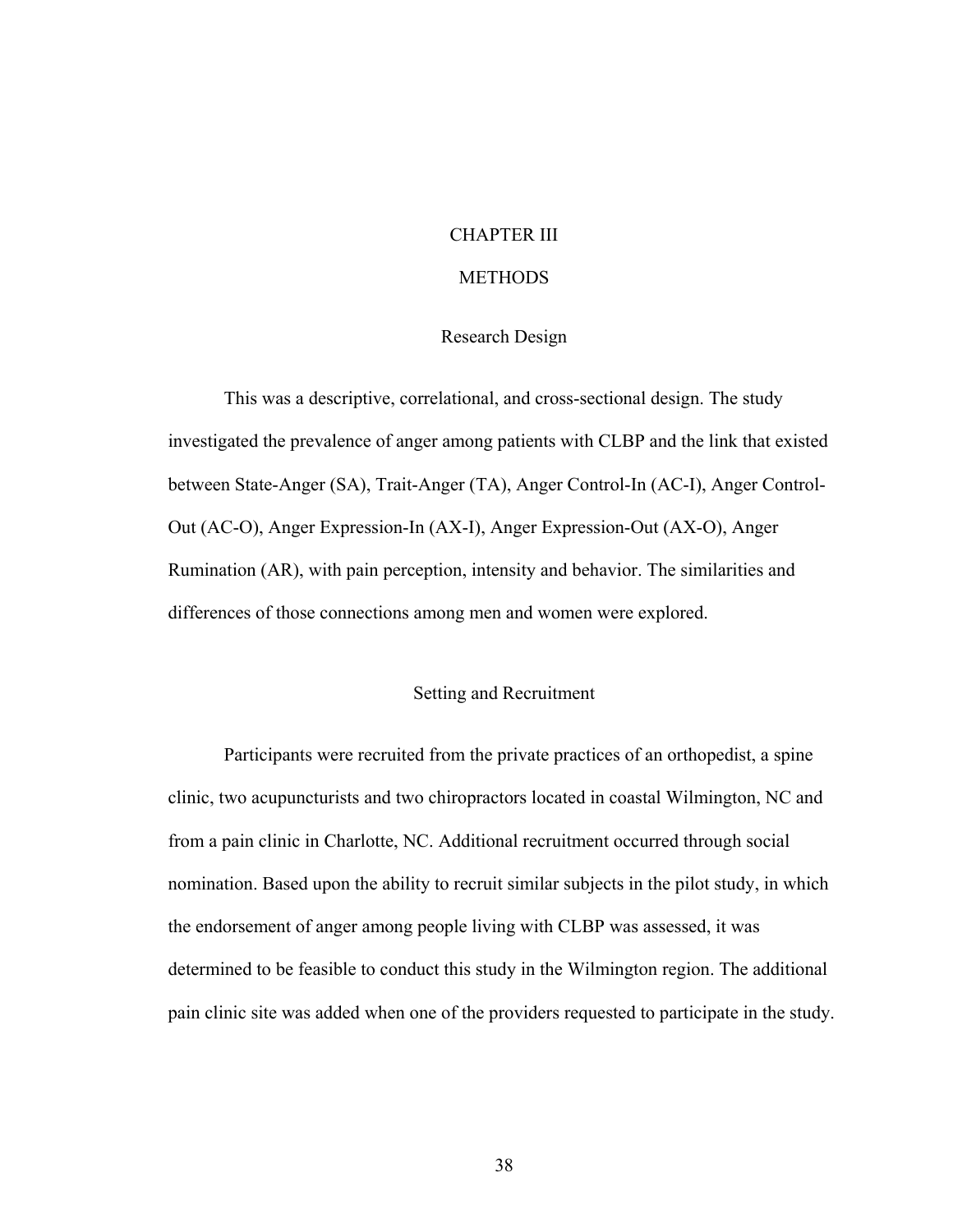#### Sample

The target population was community dwelling adults living with CLBP. Inclusion criteria for the convenience sample used in the study were community dwelling men and women 21 and over years of age; experiencing low back pain for more than three months; and able to read and understand English. Any person not meeting the inclusion criteria was excluded.

Basing power analysis, in part upon the pilot study that assessed the occurrence of anger among people living with CLBP (Quinlan-Colwell & Tesh, 2009), it was determined that a minimum of 80 subjects (40 men and 40 women) were needed. To compensate for possible incomplete data or factors prohibiting the use of data, the original intent was to recruit a total of 110 participants (55 men and 55 women).

## Protection of Human Subjects

Protection of human subjects was insured. This study was approved by the University of North Carolina at Greensboro Institutional Review Board before any subject recruitment or data collection was undertaken. Since all forms were completed anonymously and no identifying data were collected, return of the completed forms constituted consent. The letter explaining the study and the questionnaires, informed each potential subject that this was a research study being conducted by the researcher. The cover letter included all mandated elements of the informed consent (see Appendix B). There were four amendments approved by the IRB. Three amendments requested to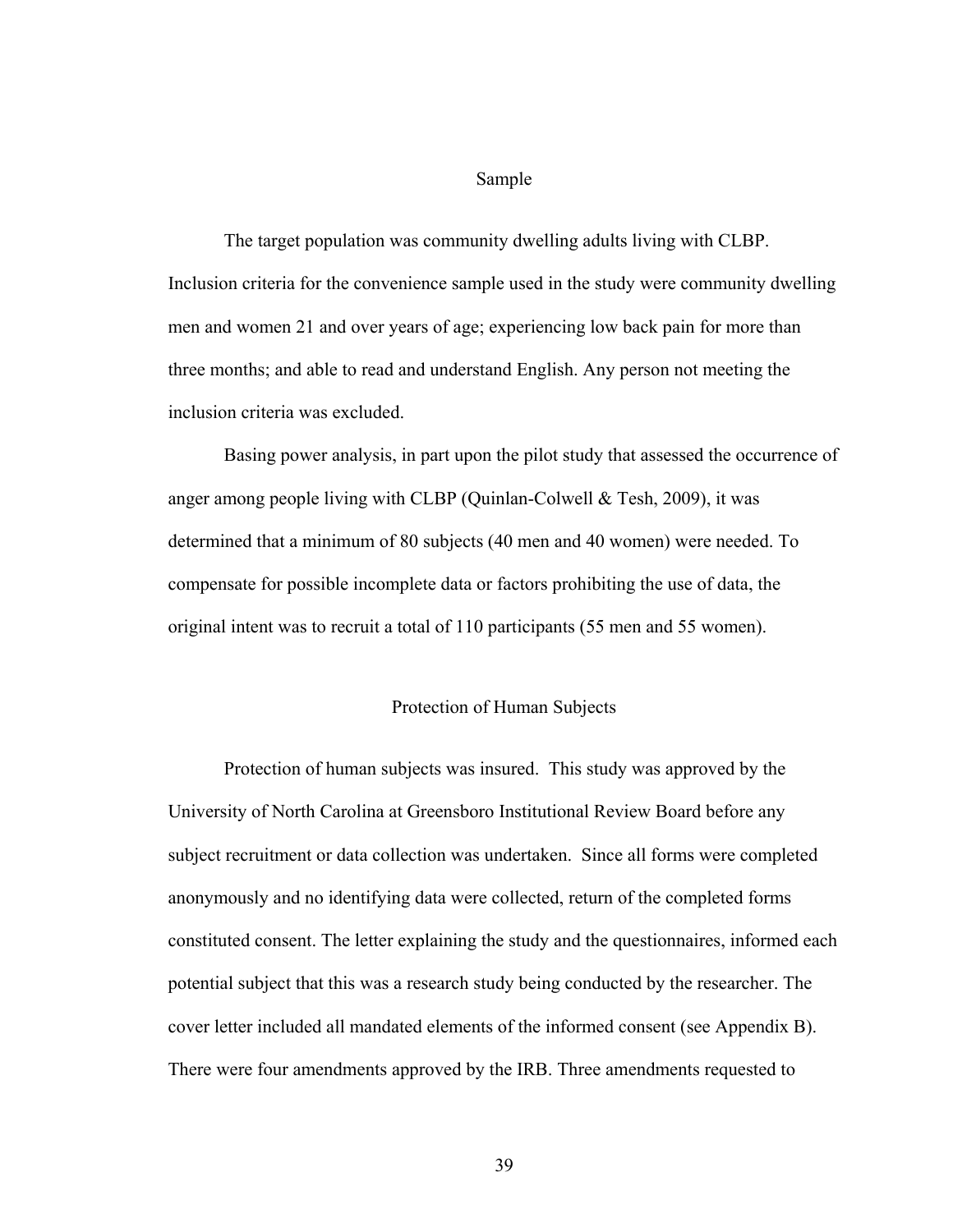include additional sites. The fourth amendment was requested to increase the sample size to 200 participants.

#### **Instruments**

Data collection for all information was through paper questionnaires completed by the subjects. Participants were asked to complete the demographic questionnaire, the SF-MPQ, STAXI-2, ARS, and PBC. When the returned packets were reviewed, it was noted that the forms were in assorted order indicating that they were not completed in a particular order.

The researcher-designed demographic questionnaire (Appendix C) collected relevant information about the participants including age, gender, ethnicity, marital status, employment standing, duration of back pain, and subject perception of the cause and description of pain. Space was provided on the demographic tool where subjects were invited to share any thoughts about their CLBP. Reliability and validity of the demographic tool were not formally assessed, but the pilot study demonstrated that it could be completed without difficulty.

#### *Instruments to Measure Pain*

Since pain is a multidimensional experience, the perception of pain, the intensity of pain, and pain behavior were assessed. The total score on the Short-Form McGill Pain Questionnaire (SF-MPQ) was used to assess pain perception (Appendix D). The SF-MPQ was derived from the McGill Pain Questionnaire by Melzack and usually takes between two and five minutes to complete (Dudgeon, Raubertas, & Rosenthal, 1993). It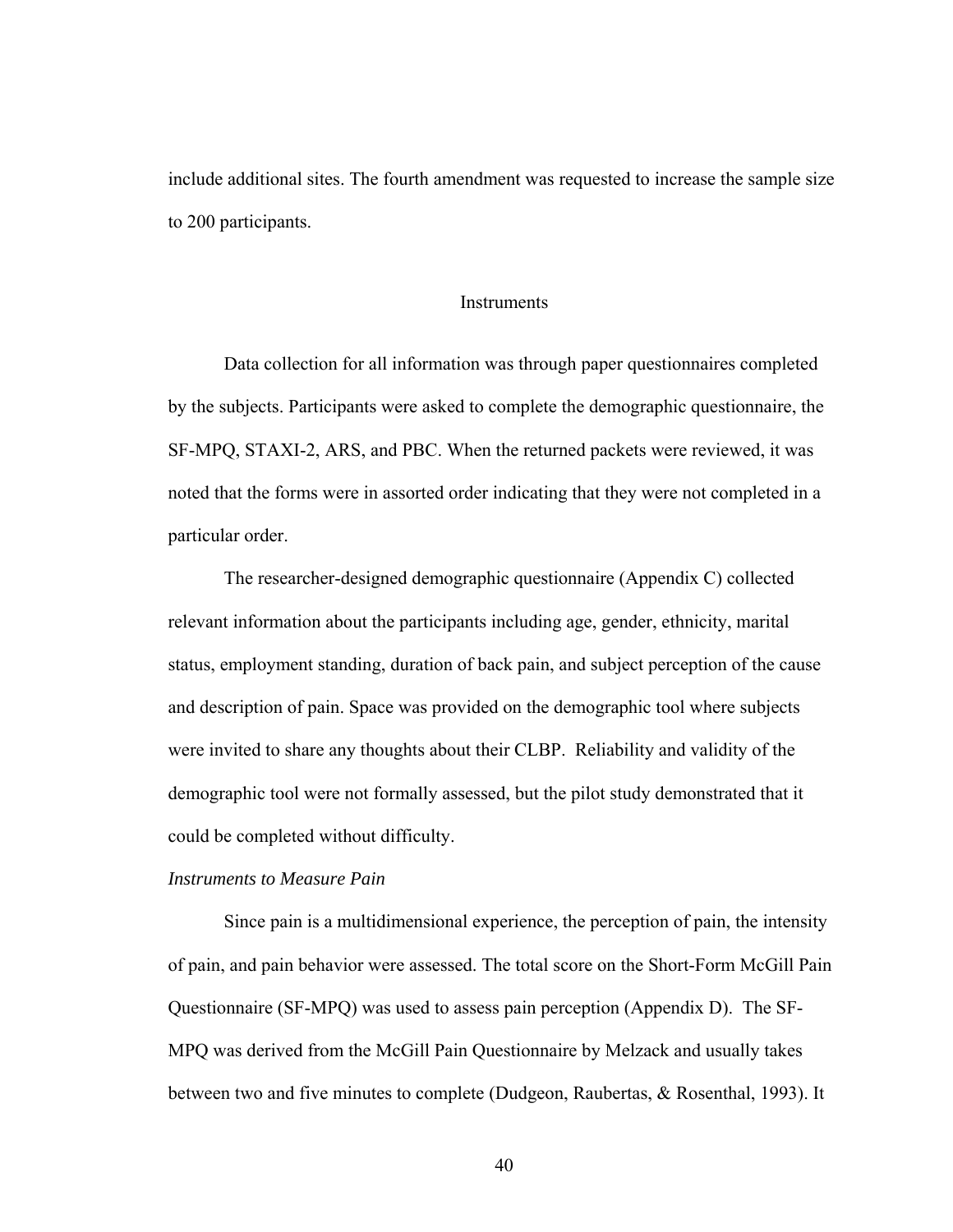consists of 11 sensory and four affective descriptors that are also rated on a four point scale ranging from none (0) to severe (3). Total scores can range from zero to 40 with zero being no pain and 40 being maximum pain. The questionnaire allows for three summary pain scores to be obtained. Concurrent validity with the long form has ranged from *r* = 0.70 to 0.88. (McDonald & Weiskopf, 2001; Melzack, 2005a). In addition to the total score, the current pain intensity as perceived by the subject was measured using the visual analog scale (VAS).

Grafton, Foster, and Wright (2005) tested the reliability of the SF-MPQ among patients with osteoarthritis and found the intraclass correlation for the total score (0.96) and for sensory (0.95), affective (0.88) and average pain (0.89) scores to be high but, the correlation for current pain was lower (0.75). When tested among persons living with chronic cancer pain, the correlations with the Long-Form McGill Pain Questionnaire were very high, with averages of three assessments ranging from 0.84 to 0.93 (Dudgeon, Raubertas, & Rosenthal, 1993). A factorial validity study of the SF-MPQ reported internal consistency of the affective  $(0.76)$  and sensory  $(0.78)$  portions (Wright, Asmundson, & McCreary, 2001).

 As noted by Kearns and colleagues (1991), it is important to include pain behavior measures when there is a goal to better understand the etiology of pain. The Pain Behavior Checklist (PBC) (Appendix E**)** was used to measure thoughts, feelings and behaviors that each subject associated with living with CLBP. The PBC, which contains 17 items that are rated on a seven point scale, was developed as a self-report tool (Kearns, et al, 1991). Reports of initial reliability testing of the PBC were 0.63 to 0.83 with a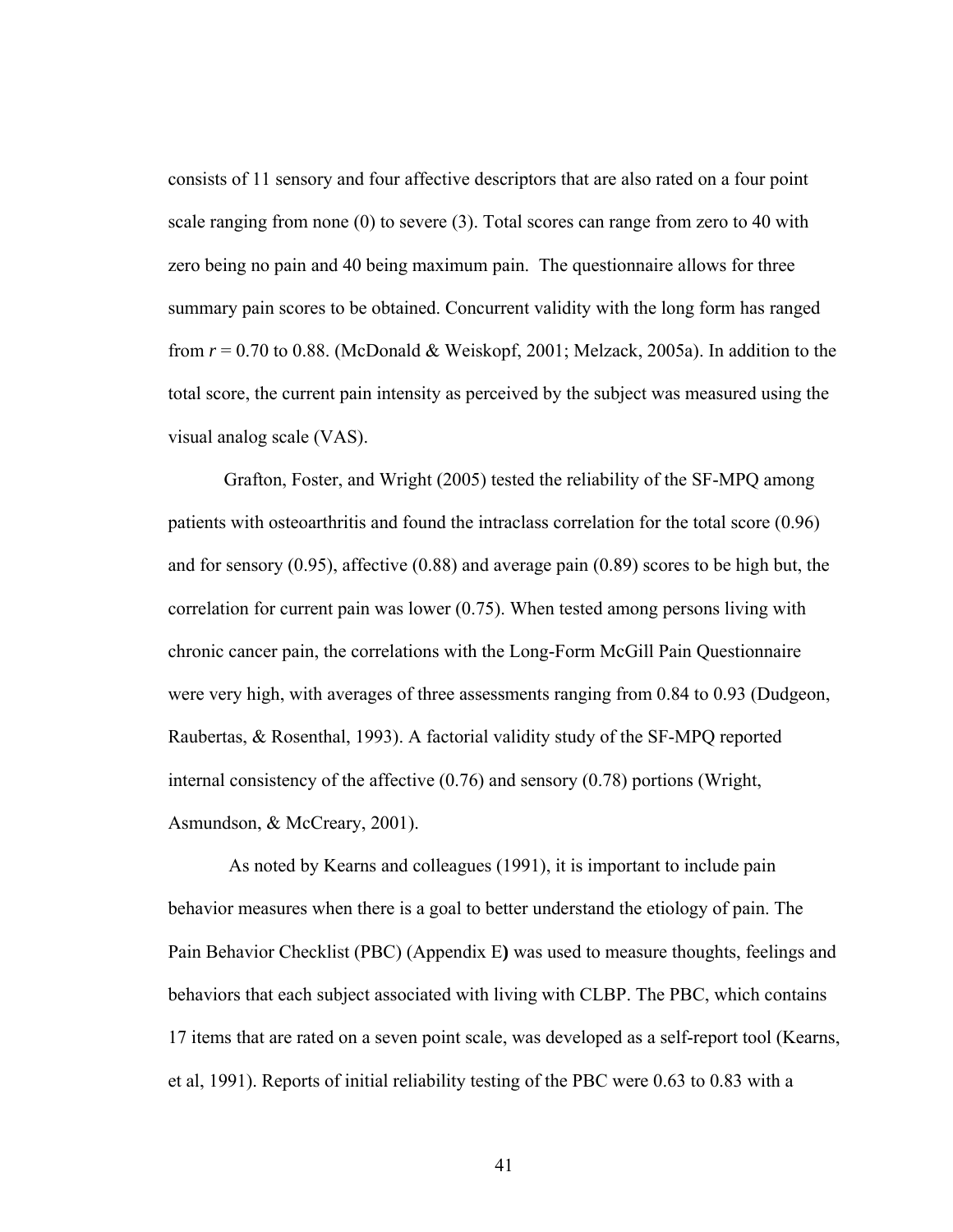coefficient alpha for the total instrument of 0.85. The stability coefficients of the PBC ranged from 0.70 to 0.87 and for the total instrument was 0.80. Among the subscales, the correlations ranged from .15 to .46 (Kearns, Haythornthwaite, Rosenberg, Southwick, Giller, & Jacob, 1991). Validity testing with the Pain Rating Index of the Mc Gill Pain Questionnaire was  $0.35$  ( $p < .01$ ) and with the Pain Severity Scale was  $0.30$  ( $p < .01$ ). While the 25 question PBC total had an internal consistency reliability of .85 and stability of .80, the PBC "Affective Distress" (questions 5, 6, 13, 14 and 17) had an internal consistency reliability of .82 and stability of .79 (Kerns, Haythornthwaite, Rosenberg, Southwick, Giller, & Jacob, 1991).

#### *Instruments to Measure Anger*

Anger was measured using the State-Trait-Anger Expression Inventory 2 (STAXI-2) including the State-Anger (SA), Trait-Anger (TA), Anger-Control (AC), and Anger-Expression (AX) scales (Spielberger, 1999). The STAXI-2 is a 57 item tool that includes six scales (Spielberger, 1999) and is estimated to take 15 minutes to complete (Senior, 2001). Spielberger (1999) reported normative scores with standard deviations (SD). The SA includes 15 items, and scores can range from 15 (no anger) to 60 (maximum anger) with normative scores reported as  $17.9$  (SD  $5.26$ ;  $\alpha$  .92) in females and 19.25 (SD 6.89; α.94) in males. The TA includes 10 items, and scores can range from 10 (no anger) to 40 (maximum anger) with normative scores of 17.89 (SD 4.94;  $\alpha$  .84) in women and 18.40 (SD 5.42; α .86) in men. The Anger Expression-In (AX-I), Anger Expression-Out (AX-O), Anger Control-In (AC-I), and Anger Control-Out (AC-O) each includes eight items with scores that can range from 8 to 32. The normative scores for the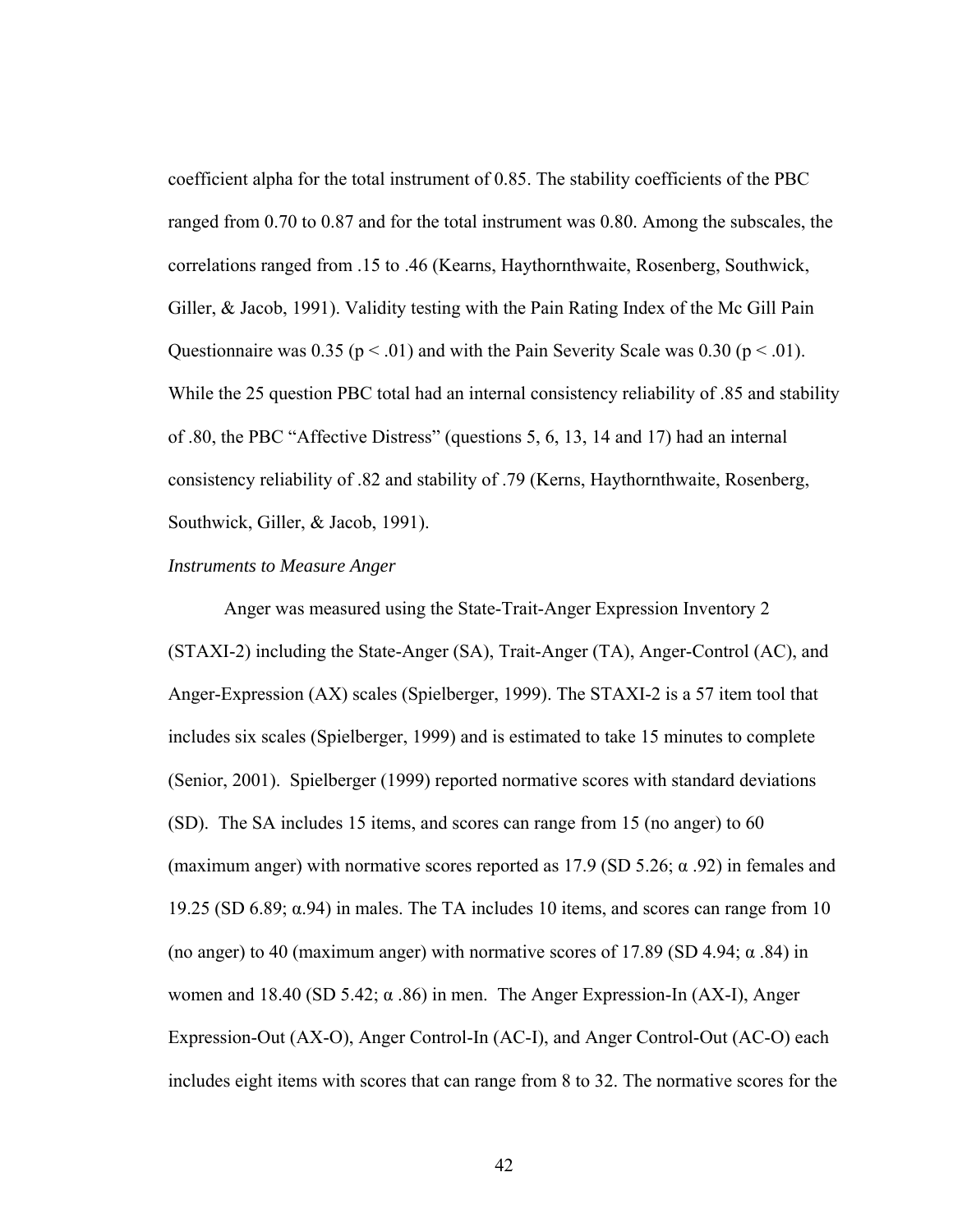AX-I were 15.86 (SD 4.36; α .78) for women and 16.35 (SD 3.99; α .74) for men. The normative scores for the AX-O were 14.69 (SD 3.70;  $\alpha$ .74) for women and 15.42 (SD 3.74; SD .73) for men. The normative scores for AC-I were 23.28 (SD 5.92; α .93) for women and 22.60 (SD 5.82;  $\alpha$  .91) for men. The normative scores for AC-O were 23.21 (SD 5.11;  $\alpha$  .85) for women and 23.53 (SD 5.01;  $\alpha$  .84) for men (Spielberger, 1999). No item is used in more than one of the sub-scales.

These values are consistent with the internal consistency seen in the antecedent STAXI. The reliability of the STAXI was high, with 0.93 for S-Anger and 0.86 for the T-Anger, with reliability coefficients ranging from 0.73 to 0.85 (Spielberger, 1988). Newman, Gray, and Fuqua (1999) reported internal consistency coefficient alphas of 0.72 to 0.92 for the original STAXI. Similarly, Fuqua, Leonard, Masters, Smith, and Campbell (1991) reported coefficient alphas for internal consistency that ranged from 0.58 (AX) to 0.91 (SA). In a 1997 study Forgays, Forgays and Spielberger, assessed the factor structure of the 44 item STAXI among a sample of 444 female and 270 male college students. The Factor Structure values ranged from 0.42 to 0.88, leading the authors to confirm the STAXI as a valid tool with the additional finding of gender differences among several of the factors.

The validity and reliability of both the STAXI and STAXI-2 have been consistently high when tested in a variety of populations and in several languages. The Russian version of the STAXI was found to have reliability ranging from 0.57 (AX-I) to 0.89) consistent with those found by Spielberger et al. (Kassinove, Sukhodolsky, Eckhardt, & Tsytsarev, 1997). Using the STAXI in Finland, Hutri and Lindeman (2002)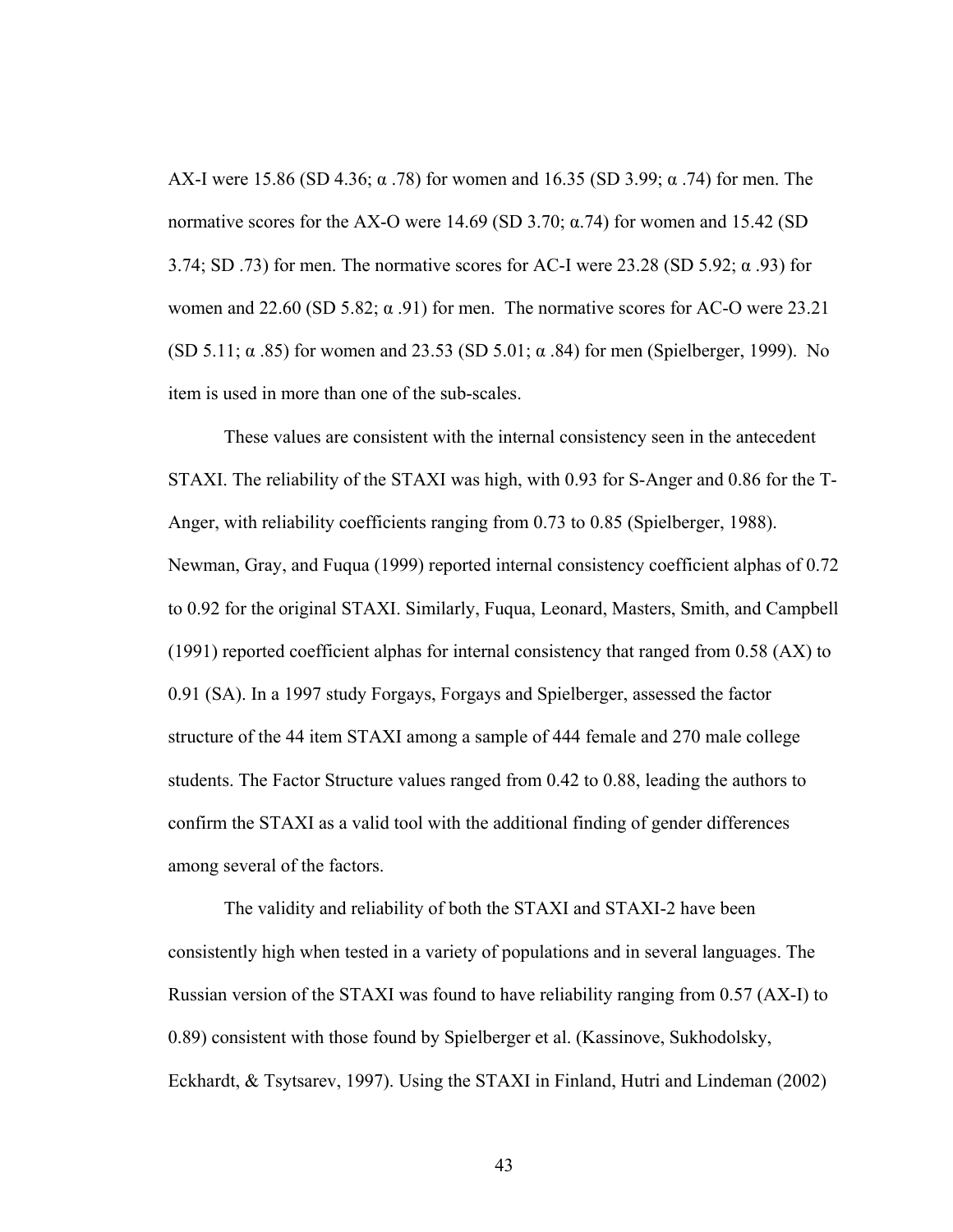reported 0.74 reliability for the Anger-In scale and 0.77 for the Anger-Out scale. Lam (1999) reported Chronbach alpha of the Chinese STAXI-2 ranged from 0.74 to 0.89. More recently Maxwell, Sukhodolsky, and Sit, (2009) reported on the validity and reliability of the Chinese version of the STAXI-2 that required the elimination of some items and showed gender and cultural issues that require additional study. In Sweden, Linqvist, Daderman and Hellstrom (2003) reported high bivariate correlations of the STAXI-2 with the Novaco Anger Scale and the Provocation Inventory. The same authors reported Cronbach's alpha scores of the STAXI-2 that ranged from 0.64 (AX-O) to 0.89  $(AC-I).$ 

The STAXI and STAXI-2 have been used with a variety of populations including male prison inmates (Kroner & Reddon, 1992), infertile couples (Fassino, Piero, Boggio, Piccioni, & Garzaro, 2002), Spanish children and adolescents (del Barrio, Aluja, & Spielberger, 2004), incarcerated women (Loper & Gildea, 2004), and smoking cessation participants (Patterson, Kerrin, Wileyto, & Lerman, 2008). Finally, important for this study, the STAXI-2 was designed for use with both genders, and through cross-validation procedures, it was found to be suitable for use with individuals of either gender (c.f. Forgays, Forgays, & Spielberger, 1997; Forgays, Spielberger, Ottaway, & Forgays, 1998; Newman, Gray, & Fuqua, 1999).

## *Instrument to Measure Anger Rumination*

The Anger Rumination Scale (ARS) (Appendix F) was used to measure the degree of anger rumination experienced. It was developed by Sukhodolsky, Golub, and Cromwell in 2001 with the purpose of assessing cognitive processes regarding anger after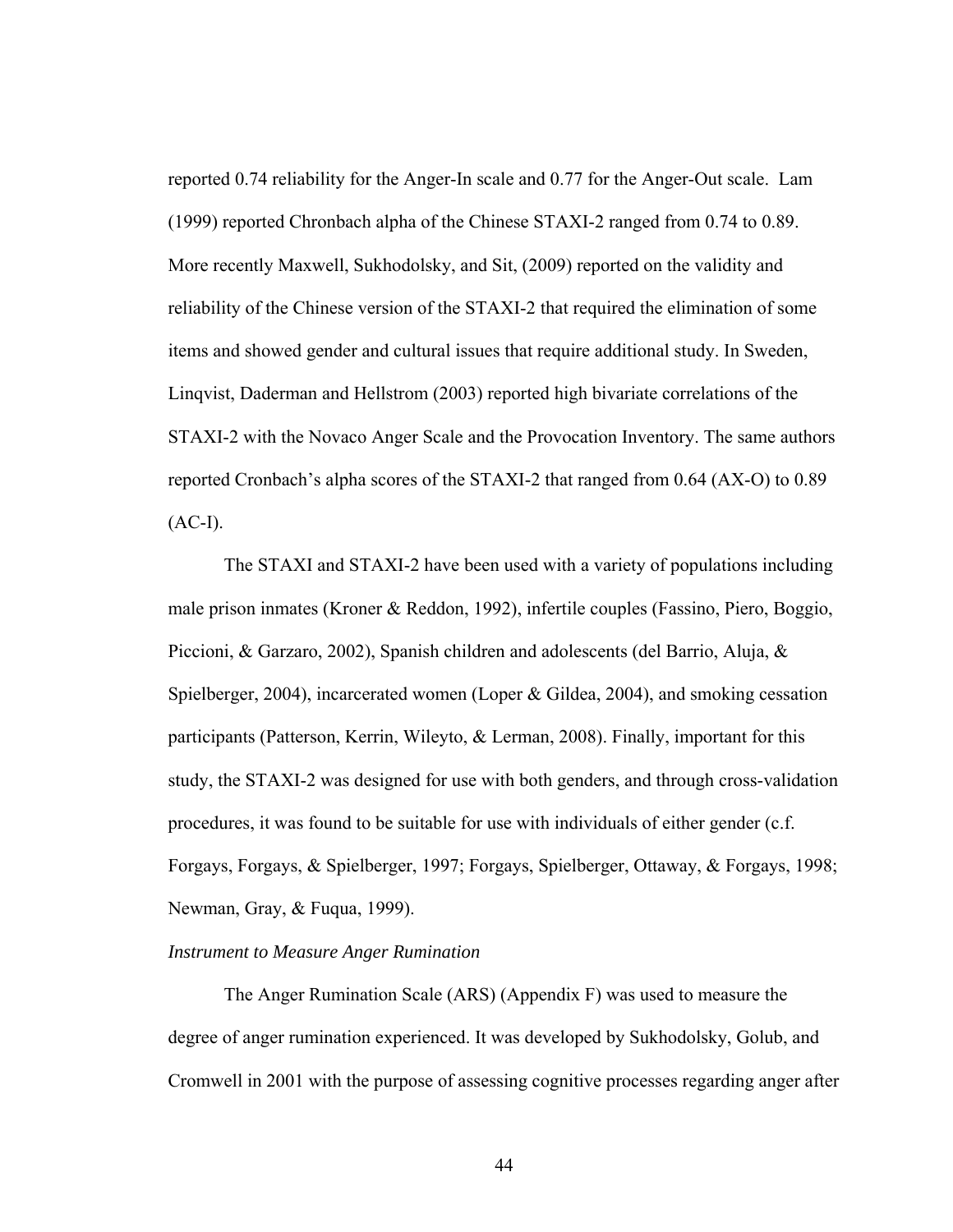it has been activated. The ARS is a 19 item tool with no sub-scales. Scores can range from 19 to 76 (Sukhodolsky, Golub, & Cromwell, 2001). Correlation results were moderate and significant ( $p=0.001$ ) with the total ARS score (Sukhodolsky, Golub,  $\&$ Cromwell, 2001). Initial reliability was reported with an internal consistency coefficient of 0.93 and test-retest coefficient as 0.77 (Sukhodolsky, Golub, & Cromwell, 2001). Cultural testing of the ARS among subjects from Great Britain and Hong Kong supported the validity of the ARS in both groups (Maxwell, Sukhodolsky, Chow, & Wong, 2005).

## Coping Strategies Questionnaire

In addition, the abbreviated version of the Coping Strategies Questionnaire (CSQ)(Jensen, Keefe, Lefebvre, Romano, & Turner, 2003) with two questions from the original CSQ (Personal communication Keefe, 2009) was included. This questionnaire was included to collect information concerning the impact of coping with chronic pain for later exploratory analysis. The data from this tool were not included or analyzed as part of the current research study.

## Procedures

 The preliminary work (Author, 2009) indicated that site staff members are crucial in recruitment and participation of potential subjects. The researcher explained the study to staff members stressing there was no relationship of study participation with the clinical visit or care. To encourage site staff to give potential subjects the packets with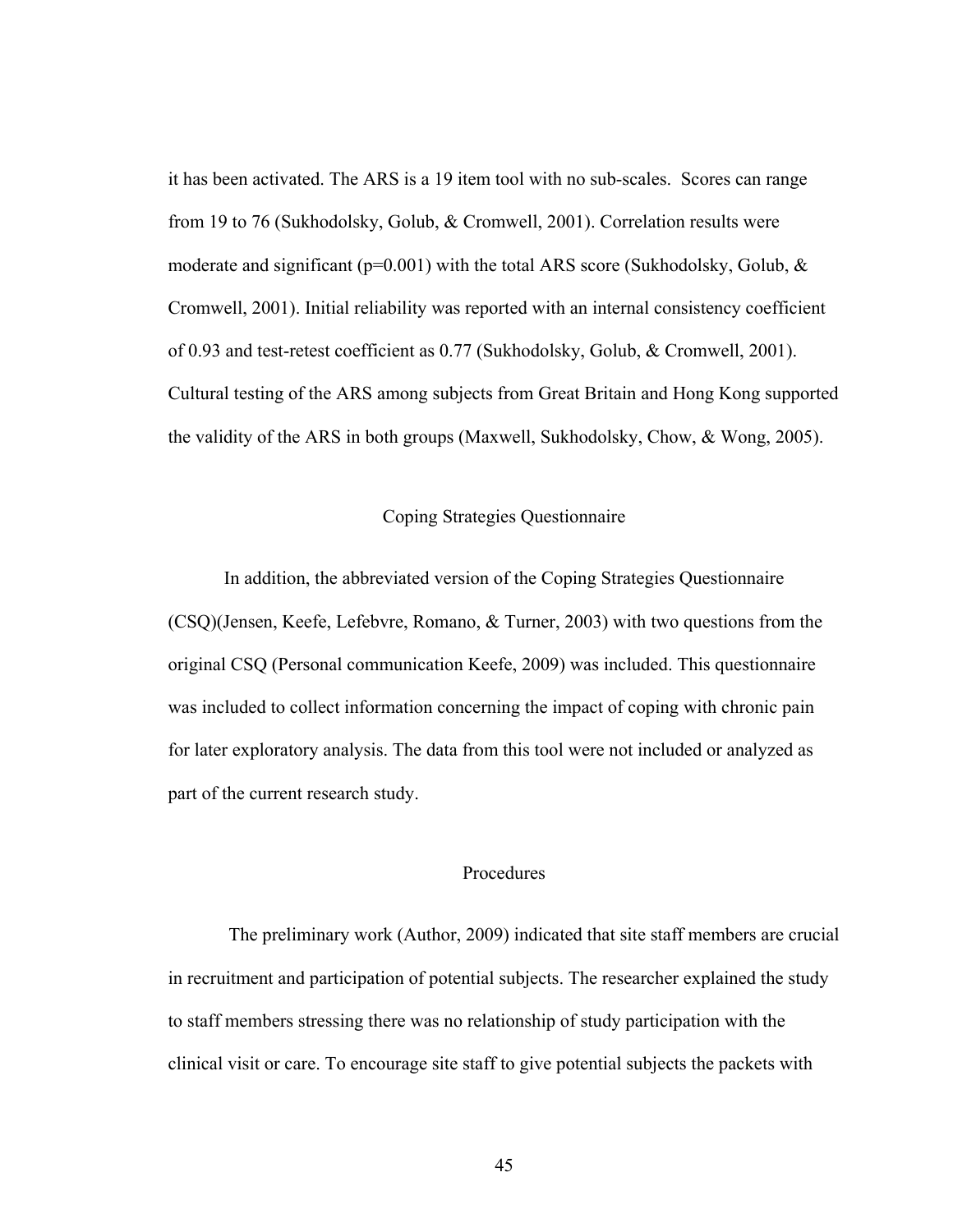questionnaires, pastries and bagels were periodically given to the participating staff members.

Flyers advertising the study (Appendix G) were displayed at each site. Office staff asked adult patients with a diagnosis of CLBP if they were interested in participating in this study. The staff gave interested individuals the study packets. Each potential participant was given a packet with a cover letter, a demographic form, and the study questionnaires.

Upon completion, the respondents placed the questionnaires in the envelopes with no personal identifiers, sealed them and returned them to the site staff members. The respondents then received \$5.00 gift cards to local chain stores to compensate them for their time. PLWCLBP who chose not to participate were asked to return the blank packets to the site staff. The staff members placed the returned envelopes in a larger envelope that was collected by the researcher. The collection of completed forms and delivery of new packets was on schedules pre-arranged by the researcher with the staff at each site.

For participants identified through social nomination, packets with questionnaires were delivered either directly (if they approached the researcher) or through the parties nominating them. In these cases the five dollar incentive was included in the packet. These completed packets were either returned directly to the researcher or through the mail using a and envelope that was stamped and pre-addressed to the researcher.

Completed questionnaires were maintained in a locked file cabinet in the researcher's office. The information from the questionnaires was entered into an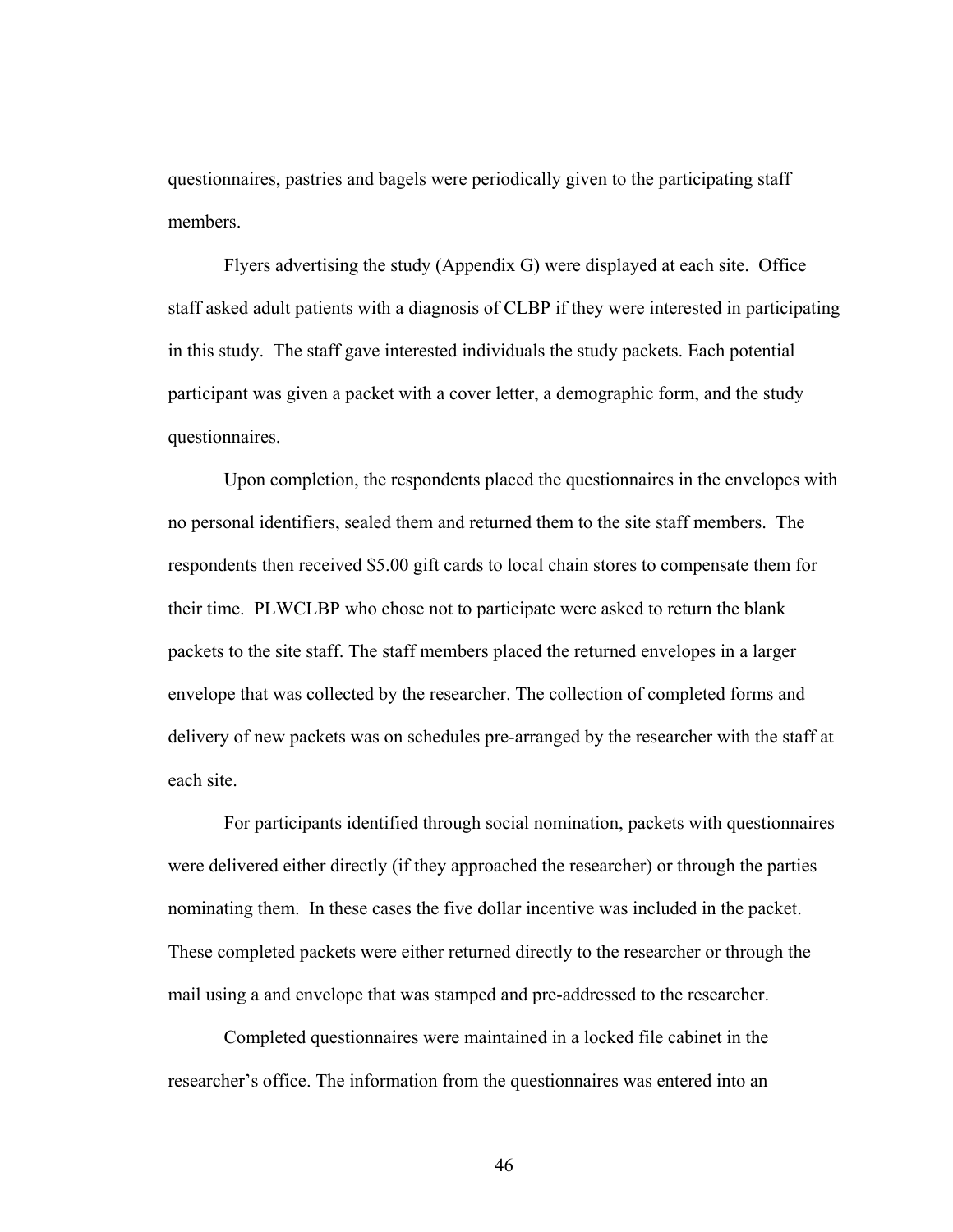electronic data record. This was password protected and maintained on the personal computer of the researcher. A copy of the electronic data were electronically mailed to the researcher at her University of North Carolina at Greensboro e-mail address. This provided security from possible electronic failure.

#### Data Analysis Plan

All data were analyzed using SPSS software. Following entry, data were reviewed and cleaned with attention to inaccuracies, inappropriate entries, outliers, wild cards and incomplete data (Polit, 1996, p. 35). Since all forms were completed anonymously, it was not possible to verify any data points. If any data were determined to be incomplete or suspect, all data for that subject were discarded. Descriptive statistics of the demographic variables were produced (Munro, 2001; Polit, 1996). The first research question asked: what was the distribution of pain perception, pain intensity, pain behavior, SA, TA, AC, AE and AR among PLWCLBP and do these differ by gender? To assess this, descriptive statistics on pain perception, pain intensity, pain behavior, SA, TA, AC-I, AC-O, AE-I, AE-O and AR were calculated for the sample over all and separately for men and women (Munro, 2001; Polit, 1996) Student's t tests were used to assess the differences by gender.

The second research question asked: what were the relationships of SA and TA, AC-I, AC-O, AE-I, AE-O and AR with pain perception, pain intensity, and pain behavior scores for PLCLBP and did these relationships differ by gender? To answer the second question, the Pearson product moment correlation coefficient (r), was used to separately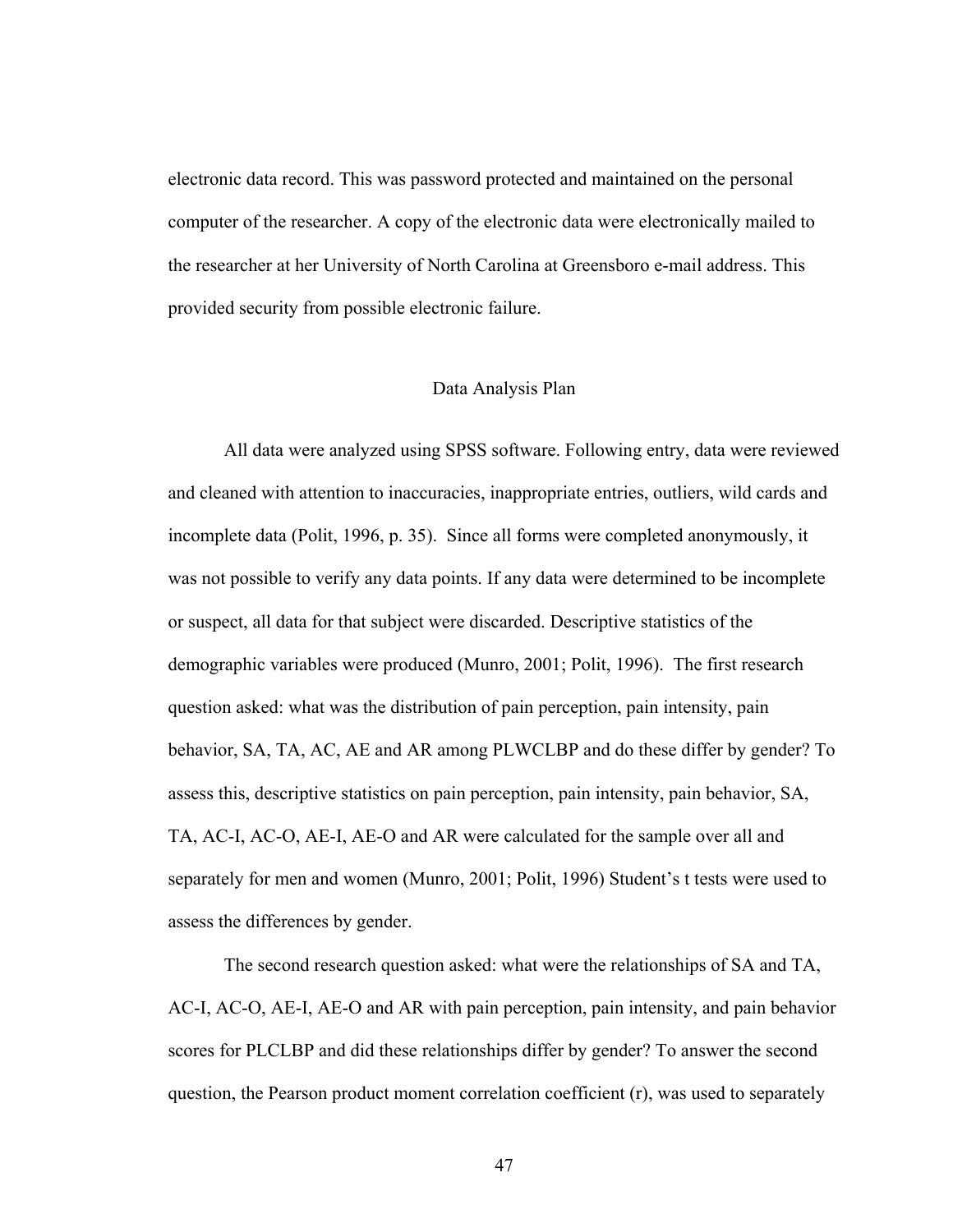analyze the relationships between pain perception, pain intensity, and pain behavior scores and SA, TA, AC-I, AC-O, AE-I, AE-O, and AR. These correlation coefficients were calculated for the total sample and separately for men and for women**.** 

The third research question asked can pain perception, pain intensity, and pain behavior be explained by AR, SA, TA, AC-I, AC-O, AE-I, AE-O, AR and gender? To answer this question, multiple regression was used to test the relationship of the specified independent variables with pain perception, pain intensity, and pain behavior scores (dependent variables).

Finally, narrative comments were summarized. The comments focused on the etiology and the description of CLBP as reported by the participants.

### Limitations

The design was not as rigorous as a randomized control study. While self-report survey tools offer simple, easy, private, and low cost administration (Kearns, Haythornthwaite, Rosenberg, Southwick, Giller & Jacob, 1991), they do reflect the bias of the individual participant (Turk, Wack, & Kearns, 1985). In an effort to minimize the amount of subject burden, the potentially confounding variables of anxiety, depression and fear were not measured. There was not a reference group of persons not living with CLBP, to which the subjects in this study were compared. One potential threat to internal validity is that questions in one questionnaire could influence responses in subsequent instruments. Precautionary efforts included recruiting subjects in excess of the power estimate; and consistently using the same instruments.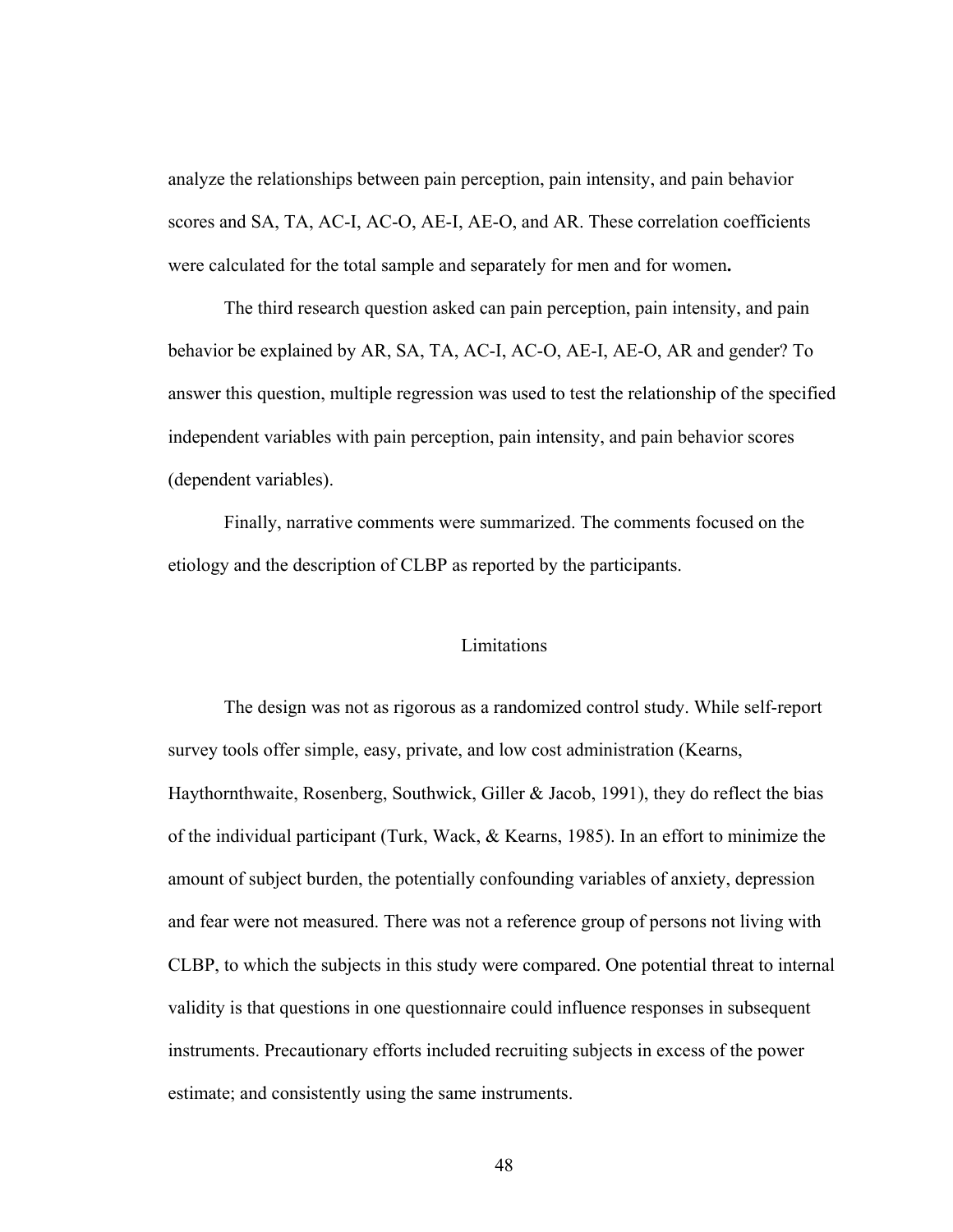Despite these efforts, the hazards of self report remained the major threat to internal validity. In addition, it is possible that the participants did not fully understand the questions; did not respond honestly; received help in completing the forms; or had the forms completed by a person other than the PLWCLBP. To capture and include any assistance the PLWCLBP may have had in completing the forms, a question asking if the person was helped and if so by who was included on the demographic questionnaire. The major threat to external validity was how representative the sample was of the entire population of patients who live with CLBP (Burns & Grove, 1993). Using subjects from various sites was an effort to address this concern. At the same time, while the study was conducted in one part of the country anger and gender may have different manifestations in different regions and countries.

It is acknowledged that subjects self selected to participate and their responses cannot be generalized to those who did not choose to participate. Finally, the questionnaires captured only a snapshot of the total gestalt of pain and anger experienced by the PLWCLBP. One participant from social nomination later told the person who nominated him: "I should have answered those questions today, the answers would have been very different."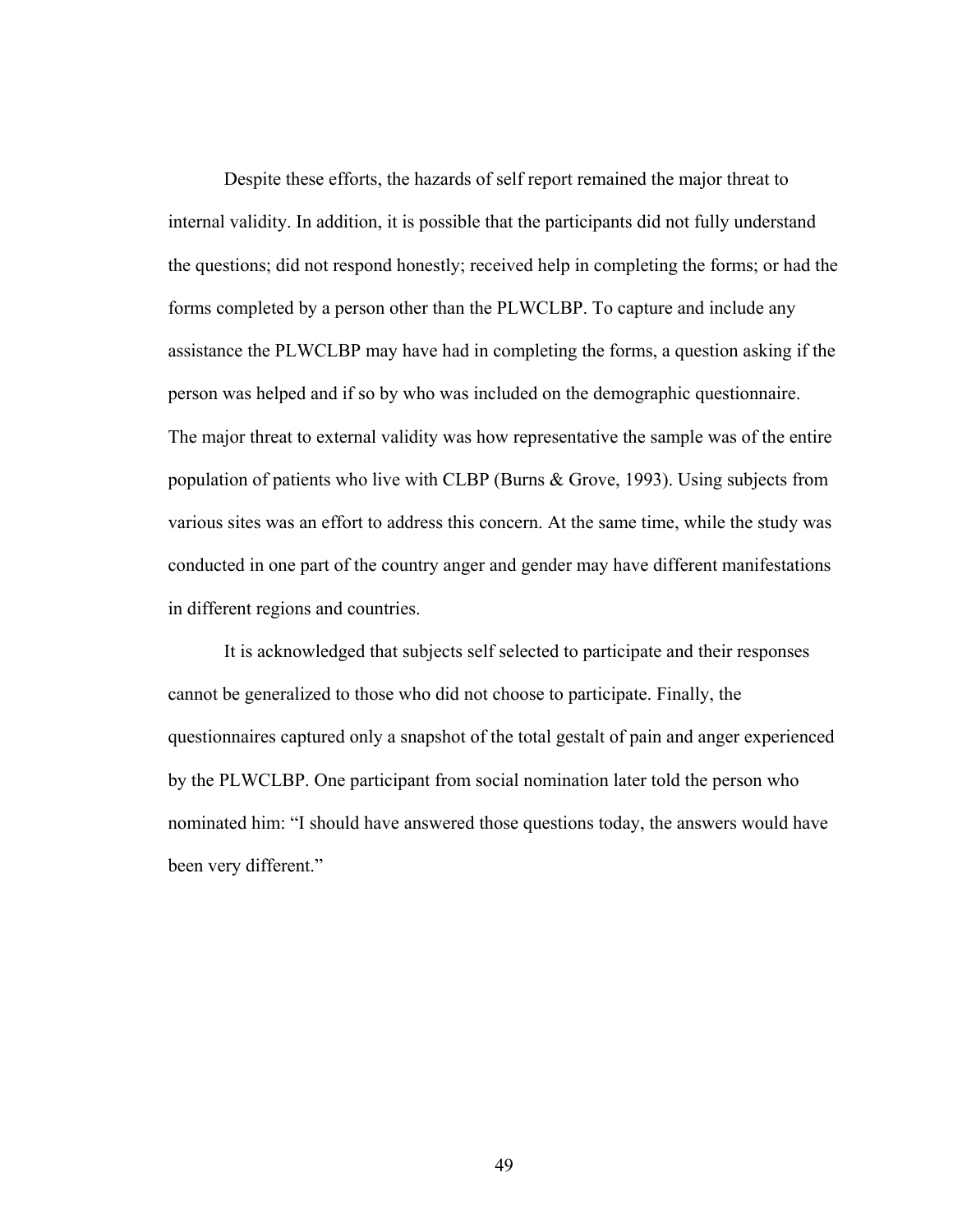## CHAPTER IV

## RESULTS

# Recruitment

The original desired recruitment goal was 110 participants (55 men and 55 women), with an anticipated target of 80 participants with complete data to ensure adequate power. Initially recruitment with the chiropractor and acupuncturist offices was slow, however as additional sites, were added, and as social nomination spread, recruitment increased vigorously. At two sites (orthopedist office and spine clinic), participation was so strong, that staff members requested delivery of additional packets of questionnaires, prior to the scheduled date for replenishment. Wanting to respect PLWCLBP asking to participate and to enlarge the sample, an IRB amendment was submitted and approved to increase the sample size to 200 participants.

When recruitment ended, 20 of the 213 packets that had been delivered to various sites, but not given to potential participants, were retrieved. Of the 193 packets distributed to potential participants, 173 (89.22%) were returned in time to be included in data analysis(see Table 1). Five additional packets were returned after data analysis was completed.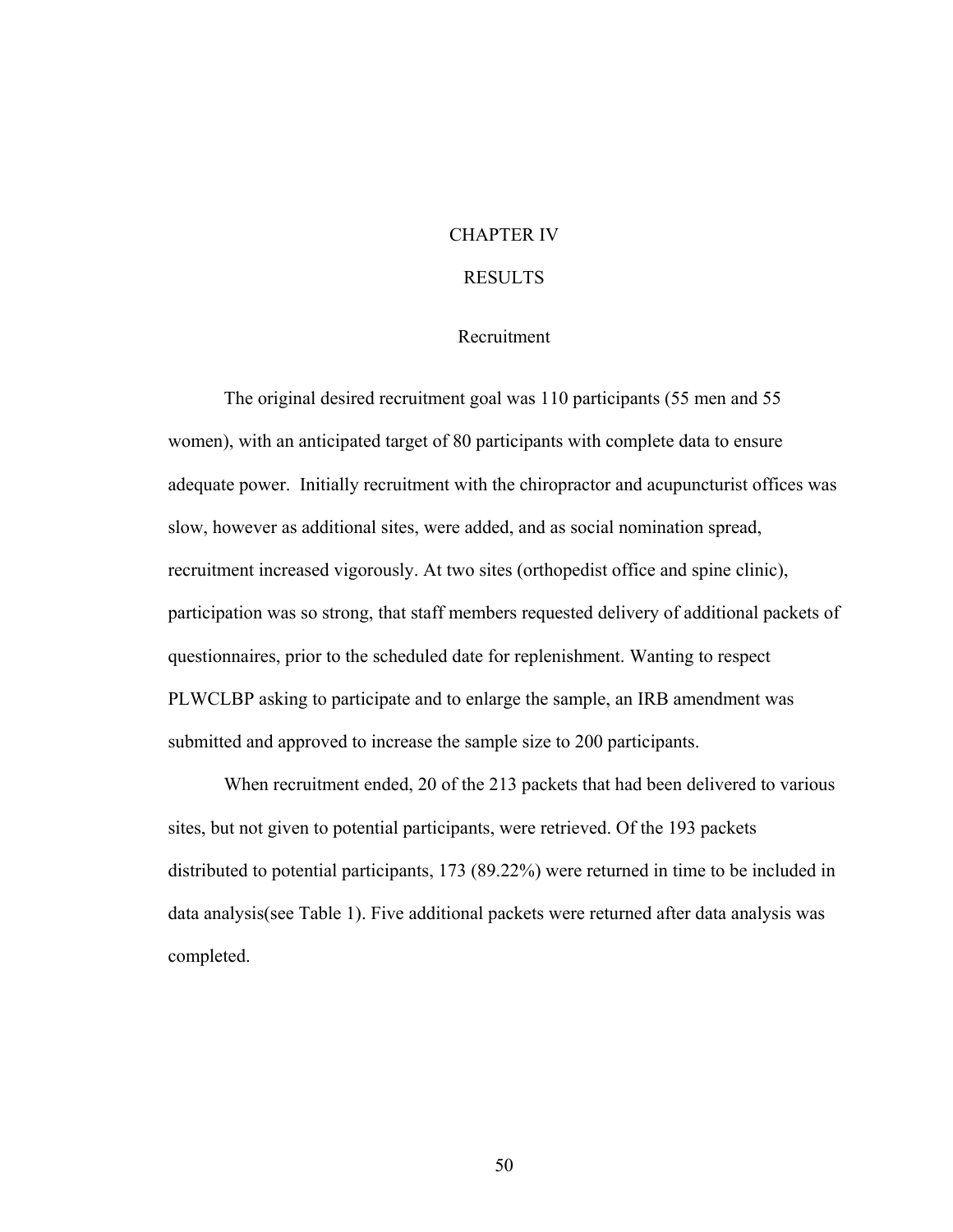Table 1. *Questionnaires Returned by Site, Gender and Ethnicity (N = 213)*

| Site                      | Number<br>Given | <b>Number Returned</b> |                |                  |                  |                             |                                                  |                      |
|---------------------------|-----------------|------------------------|----------------|------------------|------------------|-----------------------------|--------------------------------------------------|----------------------|
|                           | Out             | White<br>Men           | White<br>Women | AA<br>Men        | AA<br>Women      | Other<br>Race/<br>Ethnicity | Returned<br>Partially or<br>Totally<br>Completed | Per cent<br>Returned |
| Accupun-<br>cturist       | 20              | 3                      | $\tau$         | $\boldsymbol{0}$ | $\mathbf{0}$     | $\boldsymbol{0}$            | 10                                               | 50%                  |
| Chiro-<br>practor         | 17              | 6                      | 5              | $\boldsymbol{0}$ | $\boldsymbol{0}$ | 1                           | 12                                               | 70%                  |
| Ortho-<br>pedist          | 14              | $\boldsymbol{0}$       | 11             | $\boldsymbol{0}$ | $\boldsymbol{0}$ | $\overline{2}$              | 13                                               | 93%                  |
| Pain<br>Clinic            | 25              | $\overline{7}$         | 13             | $\boldsymbol{0}$ | $\mathbf{1}$     | $\overline{2}$              | 23                                               | 92%                  |
| Spine<br>Clinic           | 50              | 11                     | 23             | $\overline{2}$   | $\mathbf{1}$     | 3                           | $40**$                                           | 80%                  |
| Social<br>Nomin-<br>ation | 87              | 29                     | 40             | 1                | $\overline{4}$   | 1                           | $75**$                                           | 86%                  |
| Total                     | 213             | 56                     | 99             | 3                | 6                | 9                           | $173*$                                           | 81%                  |

\* Additional surveys were returned blank.

\*\* 5 additional questionnaires were returned after analysis was completed.

# Questionnaires Excluded

Of the 173 returned packets with questionnaires, one set was excluded from analysis because the respondent was younger than the inclusion age of 21. Twenty-six packets were excluded because the respondents did not complete the STAXI-2 or ARS. While this is not a comparatively large number (15%), it is of interest because it continued to occur even after the researcher put a note on the STAXSI-2 requesting that all questions on both sides be completed. The majority 19 (73%) of those who did not complete the STAXI-2, did not complete any questions on the back of the two sided form. One did complete the back but did not complete the front; two did not complete the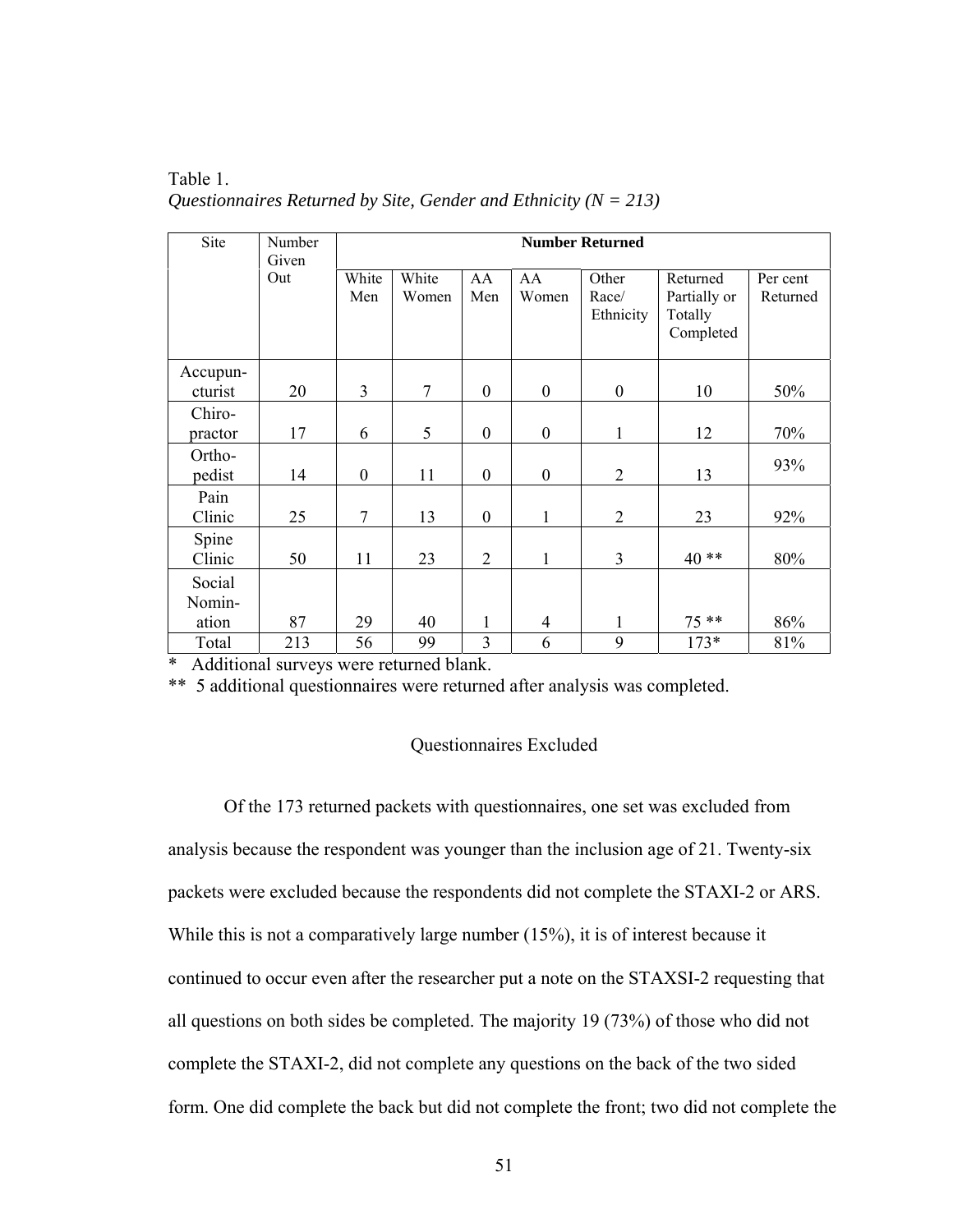STAXI-2 at all; three partially completed the STAXI-2 but omitted more than ten questions, which is the maximum number that can be blank and allow for adjustment for analysis (Spielberger, 1999). Two of that group did not complete the ARS either. The gender distribution, of those who did not complete the STAXI-2, was exactly the same percentage as the gender distribution in the total sample with 17 (65%) female and 9 (35%) male. Similar to the total sample, their ages ranged from 21 to 73. While the respondents not completing the STAXI-2 were from each of the recruitment groups, their representation was not proportional to those participating at each site and ranged from 12% in the social nomination cohort to 22% in the pain clinic group (see Table 2).

Table 2. *Questionnaires with Incomplete STAXI-2, by Site* 

| Site                    | <b>Total Returned</b> | Number with        | Percent with |
|-------------------------|-----------------------|--------------------|--------------|
|                         | Questionnaires        | Incomplete STAXI-2 | Incomplete   |
|                         |                       |                    | STAXI-2      |
| Accupuncturist          | 10                    | 2                  | 20%          |
| Chiropractor            | 12                    | 2                  | 16%          |
| Orthopedist             | 13                    | $\overline{2}$     | 15%          |
| Pain Clinic             | 23                    |                    | 22%          |
| Spine Clinic            | 39                    | 6                  | 15%          |
| Social                  | 75                    | 9                  | 12%          |
| Nomination <sup>*</sup> |                       |                    |              |
| Total                   | 172                   | 26                 | 15%          |

\*One additional participant through Social Nomination was less than the inclusion age.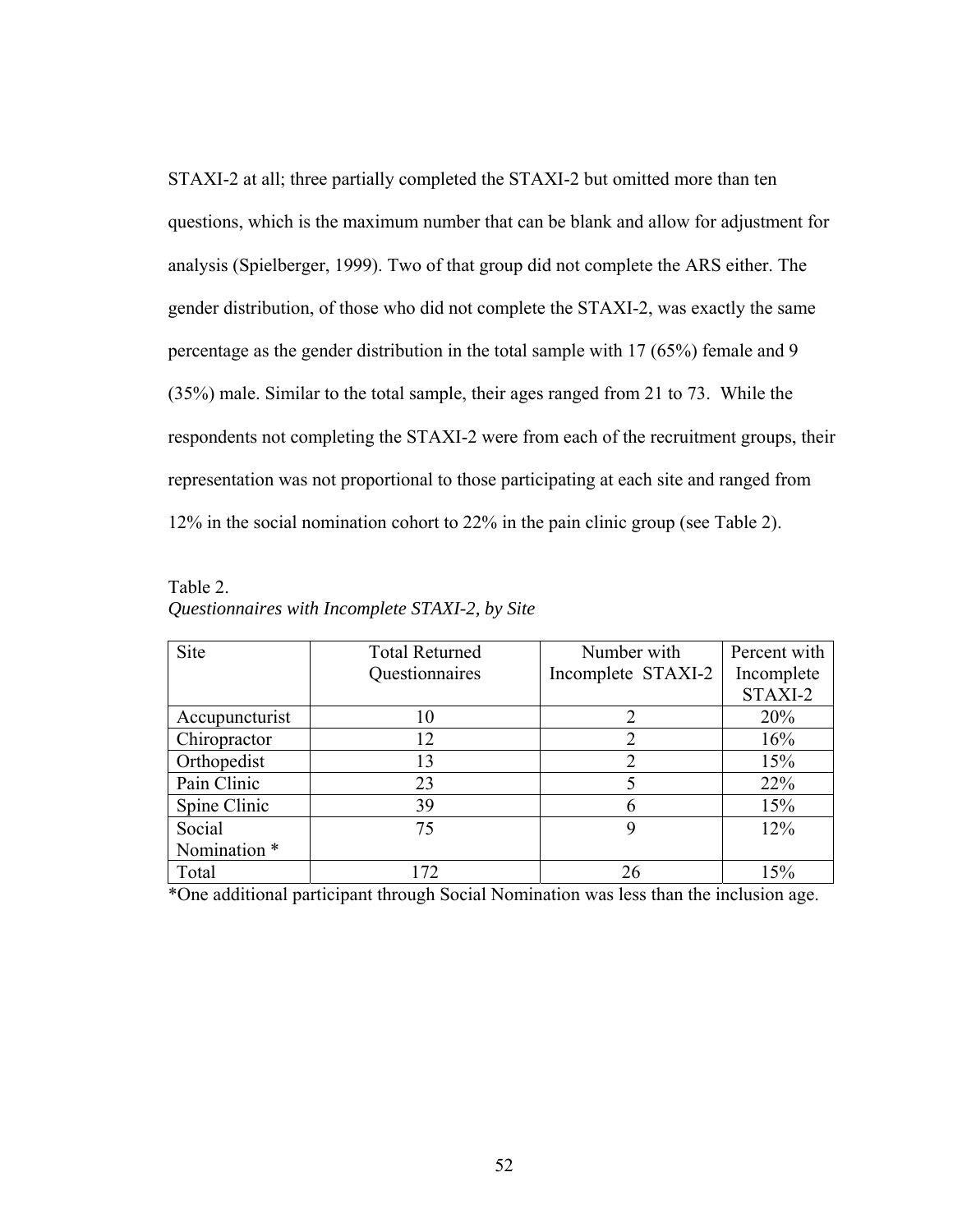## Usable Return Rate

Of the 172 (81%), that were returned with some degree of completion and met inclusion criteria, 146 (84.39%) packets had data sufficiently complete for analysis (see Table 3). The largest number with complete data, 65 (45%), were recruited through social nomination, with smaller representation from the spine clinic, pain clinic, orthopedist office, two chiropractor offices and two acupuncturist offices (see Table

3).

Table 3. *Usable Questionnaires, by Site (N = 146)*

| Site                    | Total    | <b>Total Usable</b> |                |            | Percent     |
|-------------------------|----------|---------------------|----------------|------------|-------------|
|                         | Returned |                     | Questionnaires |            |             |
|                         |          |                     |                |            | Usable      |
|                         |          | Total               | Men            | Women      |             |
|                         |          | $(N = 146)$         | $(N=51)$       | $(N = 95)$ | $(N = 146)$ |
| Accupuncturist          | 10       | 8                   | 2              | 6          | 80%         |
| Chiropractor            | 12       | 10                  | 5              | 5          | 83.33%      |
| Orthopedist             | 13       | 11                  | 0              | 11         | 84.62%      |
| Pain Clinic             | 23       | 18                  | 7              | 11         | 78.26%      |
| Spine Clinic            | 39       | 34                  | 10             | 24         | 87.18%      |
| Social                  |          |                     |                |            |             |
| Nomination <sup>*</sup> | 75       | 65                  | 27             | 38         | 86.66%      |
| Total                   | $172**$  | 146                 |                |            |             |
|                         |          |                     | 51             | 95         | 84.88%**    |

\* One additional participant, through Social Nomination, was excluded because he was younger than the inclusion age.

\*\*5 additional packets were returned after data analysis was completed.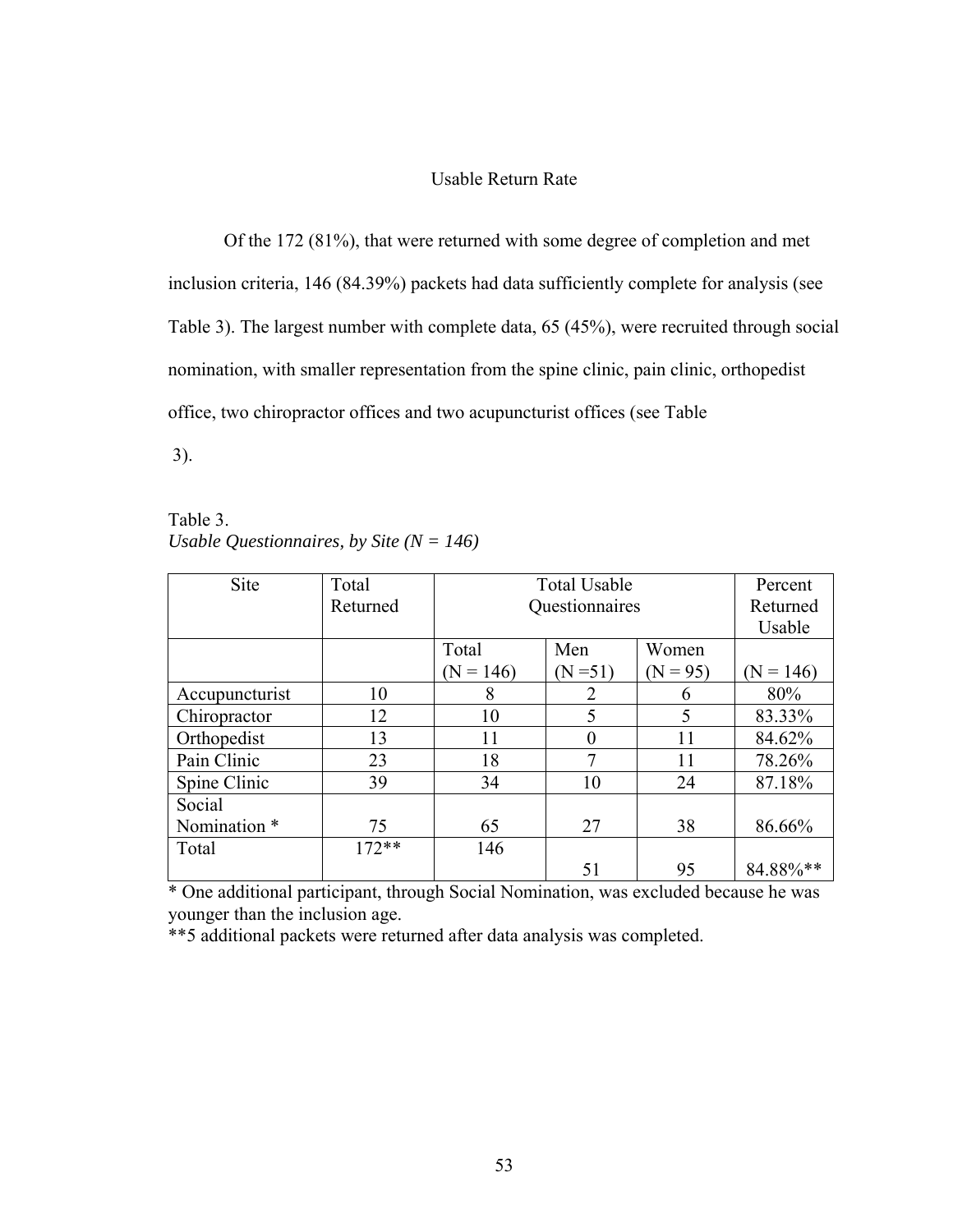Sample

 Other than the pain clinic, which was located in south central North Carolina, all recruitment sites were located in one coastal North Carolina area. While the majority of people who participated via social nomination were from the same coastal North Carolina region, there were a few who lived in other parts of North Carolina, Virginia (2), Georgia (1) and Florida (1).

The final sample of 146 PLWCLBP consisted of 51 (35%) men and 95 (65%) women. As seen in Table 4, ages of participants ranged from 23 to 82 years with a mean of 49.12 ( $SD = 13.29$ ). Despite diversifying the recruitment strategy, the majority of participants, 131 (89.73%), were Caucasian (Table 4). More than half (63.01%) were married, and 52.7% were employed outside the home. Five men reported their spouses helped them to complete the questionnaires and one woman reported a friend helped her complete it. The remaining respondents reported they completed the questionnaires without help.

 The gender, age and employment characteristics of the sample were similar to what is in the literature and data regarding PLWCLBP. The sample consisted of mostly women (65%), which is consistent with the reports that women experience back pain more frequently than men Berkley, 1997; IASP, 2007). The ages of the participants spanned adulthood with the mean age being 49.12. Again that is consistent with the literature (Carr, Lemanek, & Armstrong, 1998; CDC & NIH, 2007; IASP, 2007; Tousignant-Laflamme, Rainville, & Marchand, 2005). Consistent with Ehrlich (2003 and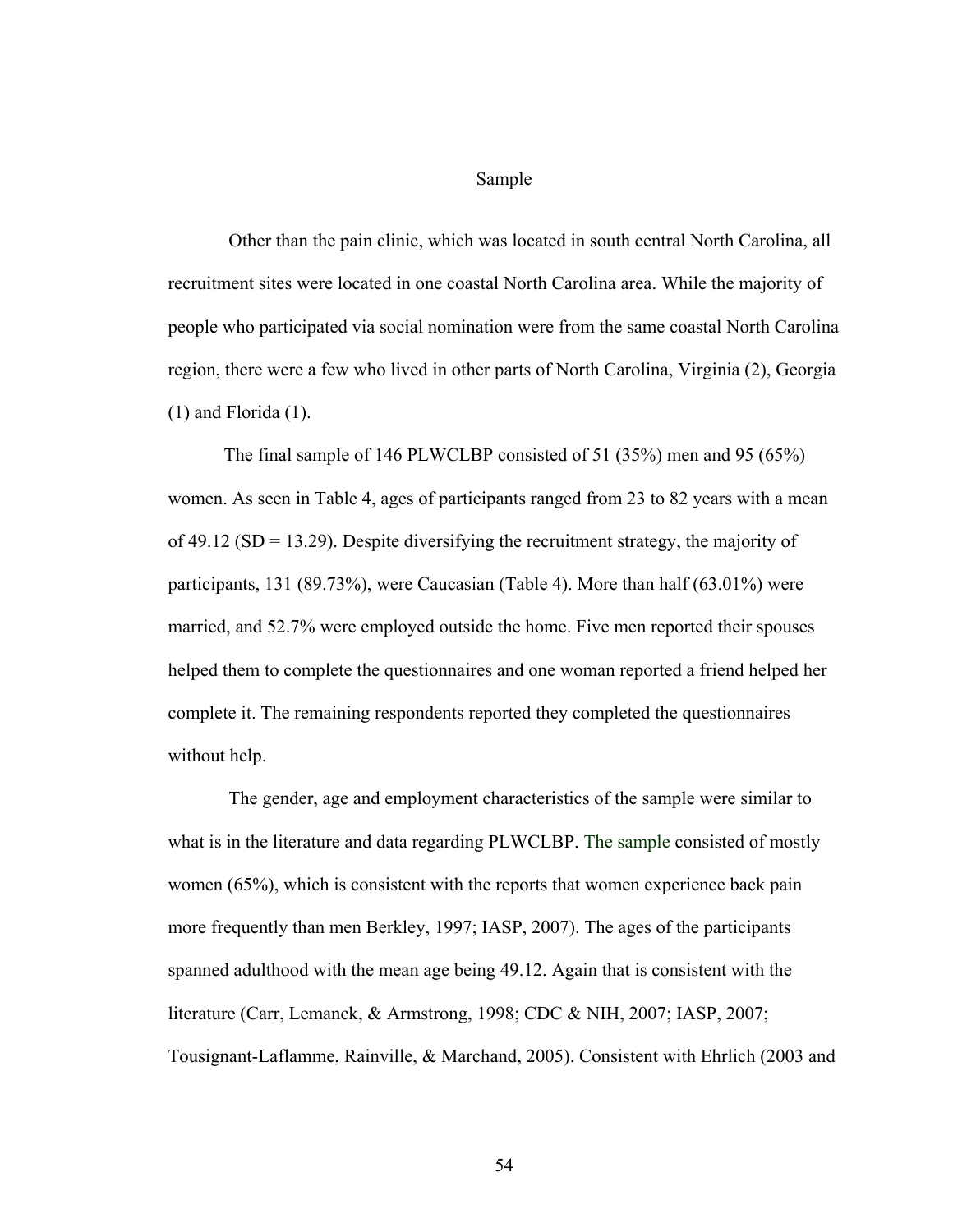Slipman and colleagues (2002) many of the respondents (22% women and 29% men)

were unable to work as a result of their CLBP.

| Characteristic               | Men                        | Women         | Total           |
|------------------------------|----------------------------|---------------|-----------------|
|                              | $(N=51)$                   | $(N=95)$      | $(N=146)$       |
| Mean Age                     |                            |               |                 |
| (Std Dev)                    | 50.43 (14.41)              | 48.41 (12.67) | 49.12 (13.29)   |
| Race/Ethnicity               |                            |               |                 |
| N(%                          |                            |               |                 |
| Caucasian                    | 48 (32.88%)                | 83 (56.85%)   | 131 (89.73%)    |
| African American             | 2(1.37%)                   | $6(4.11\%)$   | $8(5.48\%)$     |
| Hispanic                     | $1(0.07\%)$                | 4(2.74%)      | $5(3.43\%)$     |
| American Indian              | $\overline{0}$             | $1(0.07\%)$   | $1(0.07\%)$     |
| Asian                        | $\overline{0}$             | $\theta$      | $\theta$        |
|                              |                            |               |                 |
| Other                        | $\boldsymbol{0}$           | $1(0.07\%)$   | $1(0.07\%)$     |
| <b>Marital Status</b>        |                            |               |                 |
| N(%                          |                            |               |                 |
| Married                      | 36 (24.66%)                | 56 (38.36%)   | 92 (63.01%)     |
| Widowed                      | $(0.07\%)$<br>$\mathbf{1}$ | $3(2.05\%)$   | 4(2.74%)        |
| Divorced                     | 4(2.74%)                   | 20 (13.70%)   | 24 (16.44%)     |
| Single                       | $6(4.11\%)$                | $11(7.53\%)$  | $17(11.64\%)$   |
| Committed                    | 2(1.37%)                   | $5(3.42\%)$   | $(4.79\%)$<br>7 |
| No Response                  | 2(1.37%)                   | $\theta$      | 2(1.37%)        |
| <b>Employment Status</b>     |                            |               |                 |
| N(%)                         |                            |               |                 |
| <b>Employed Outside Home</b> | $16(10.96\%)$              | 51 (34.93%)   | 67(45.89%)      |
| Self Employed                | 7(4.79%)                   | $3(2.05\%)$   | 10(6.85%)       |
| Retired                      | $10(6.85\%)$               | 13 (8.90%)    | 23 (15.75%)     |
| Unemployed due to pain       | 15 (29.41%)                | 21 (22.10%)   | 36 (24.66%)     |
| Unemployed not related to    |                            |               |                 |
| pain                         | $3(2.05\%)$                | 7(4.79%)      | $10(6.85\%)$    |

# Table 4.

*Demographic Characteristics of Sample*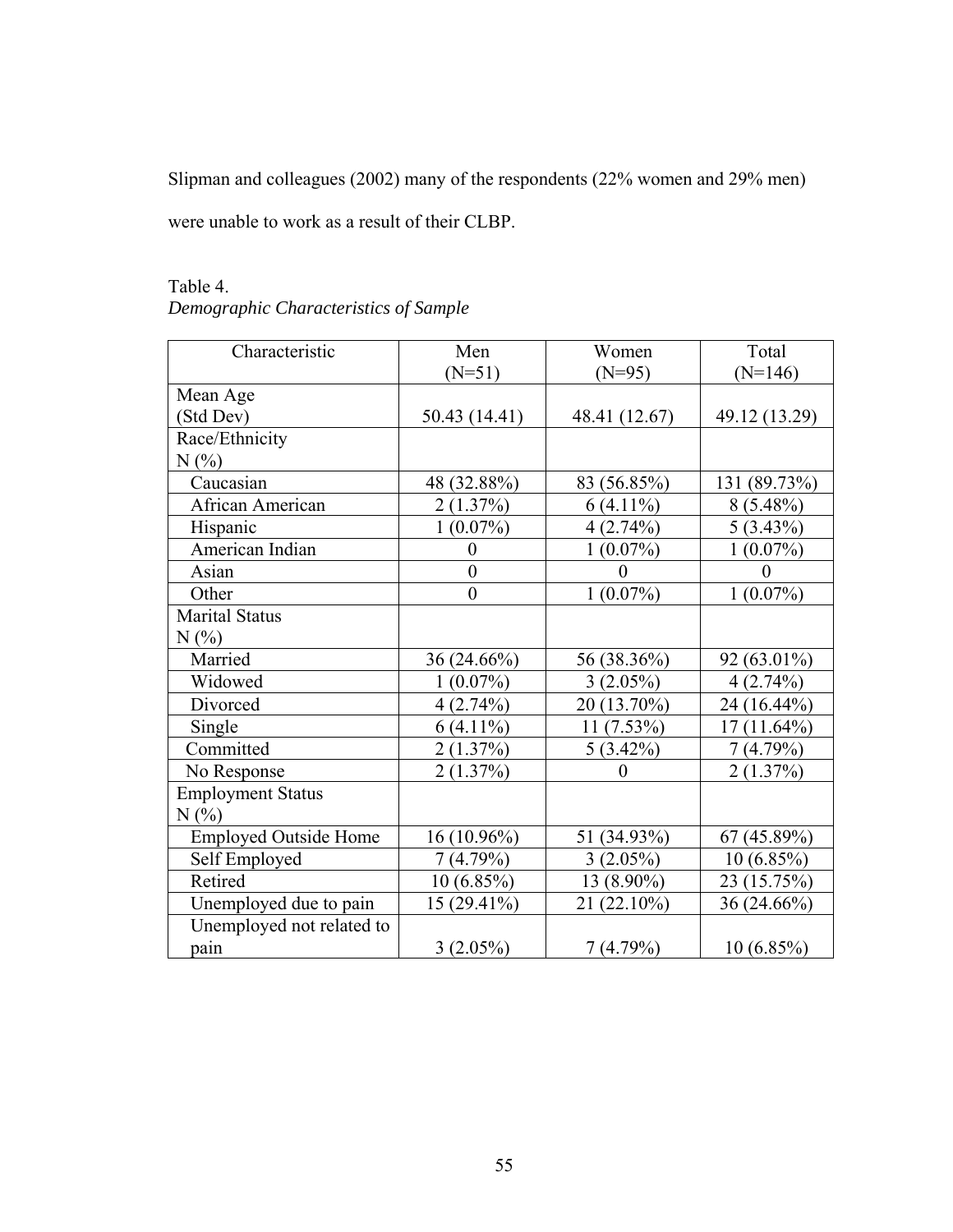#### Data Analyses for Research Questions

## *Research Question One*

 The first research question addressed the distribution of pain perception, pain intensity, pain behavior, State-Anger (SA) and Trait-Anger (TA), Anger-control (AC), Anger-expression (AX), and Anger Rumination (AR) among PLWCLBP, and how they differ by gender. To answer this, descriptive statistics were calculated for each of the variables for the sample overall, and separately for men and women (Munro, 2001; Polit, 1996). Student's t-tests were used to assess the differences in these variables by gender (see Table 5). Pain perception was measured using the total score from the Short-Form McGill Pain Questionnaire (SF-MPQ). Pain intensity was measured using the VAS score. Pain behavior was measured by the total score on the Pain Behavior Checklist (PBC).

Assumptions for performing the Student's t test were satisfied. The ratio level variables were approximately normally distributed and there was independence of answers by men and women. Since multiple t-tests (2- tailed) were performed the more conservative approach of assuming equal variance was assumed.

As seen in Table 5, with the exception of the total pain behavior (PBC) score, there was no statistically significant difference by gender in the distribution of any of the variables throughout the sample. The difference in mean pain intensity scores, on the zero to one hundred VAS, between men and women was less than two. At the same time, within the mixed gender sample, there was marked variability of the actual VAS scores. The individual scores that were reported by participants ranged from 1 to 100. The differences in the VAS scores were reflected in the differences between the mean (54.61),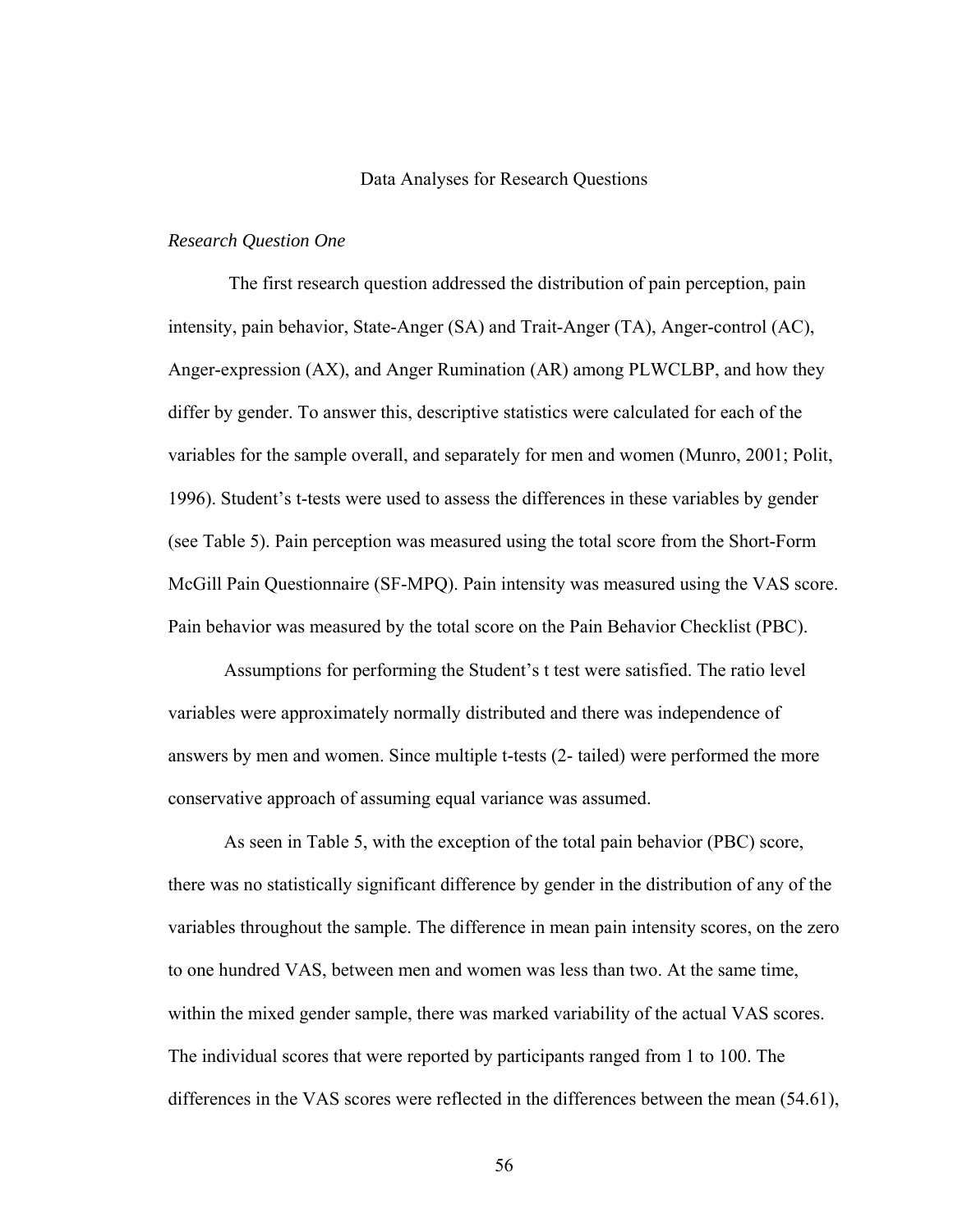median (61.05) and mode (67.37) as well as the standard deviation (24.26) for the VAS

scores.

Table 5.

| Variable                | Men         | Women       | Total     | t-test for         |
|-------------------------|-------------|-------------|-----------|--------------------|
|                         | $(N=51)$    | $(N=95)$    | $(N=146)$ | <b>Differences</b> |
|                         | Mean $(SD)$ | Mean $(SD)$ | Mean (SD) | by Gender          |
| State-Anger             | 20.76       | 20.74       | 20.75     | $-0.019$           |
| (SA)                    | (8.99)      | (8.46)      | (8.62)    | $(p = .985)$       |
| Trait-Anger             | 16.37       | 16.63       | 16.50     | 0.250              |
| (TA)                    | (6.71)      | (5.55)      | (5.96)    | $(p=.803)$         |
| Anger Control-In (AC-I) | 21.63       | 22.84       | 22.4      | 1.237              |
|                         | (5.40)      | (5.79)      | (5.67)    | $(p=.218)$         |
| Anger Control-Out       | 22.96       | 23.63       | 23.4      | 0.701              |
| $(AC-O)$                | (5.54)      | (5.50)      | (5.50)    | $(p = .484)$       |
| Anger Expression-In     | 15.90       | 15.86       | 15.9      | $-0.050$           |
| $(AX-I)$                | (3.94)      | (4.70)      | (4.43)    | $(p = .960)$       |
| Anger Expression - Out  | 14.59       | 13.59       | 13.9      | $-1.362$           |
| $(AX-O)$                | (4.97)      | (3.77)      | (4.24)    | $(p=.175)$         |
| Anger Expression Index  | 33.90       | 30.98       | 32        | $-1.133$           |
| (AXI)                   | (15.90)     | (14.29)     | (14.90)   | $(p = .259)$       |
| PAIN INTENSITY          | 55.50       | 54.14       | 54.61     | $-0.322$           |
| (VAS)                   | (22.27)     | (25.36)     | (24.26)   | $(p=.748)$         |
| Pain Perception         | 16.99       | 17.47       | 17.30     | 0.254              |
| (SF=MPQ Total)          | (10.25)     | (11.14)     | (10.80)   | $(p=.800)$         |
| <b>Anger Rumination</b> | 29.47       | 31.69       | 30.92     | 1.208              |
| (AR)                    | (11.79)     | (9.92)      | (10.62)   | $(p = .229)$       |
| Pain Behavior           | 41.41       | 34.20       | 36.72     | $-2.122$           |
| (PBC)                   | (17.83)     | (20.45)     | (19.81)   | $(p=.036)*$        |
| Pain Behavior Affective | 10.90       | 9.14        | 30.92     | 0.449              |
| Sub-scale               | (6.94)      | (7.44)      | (10.62)   | $(p=.167)$         |
| (ADS)                   |             |             |           |                    |

\* significant at .05.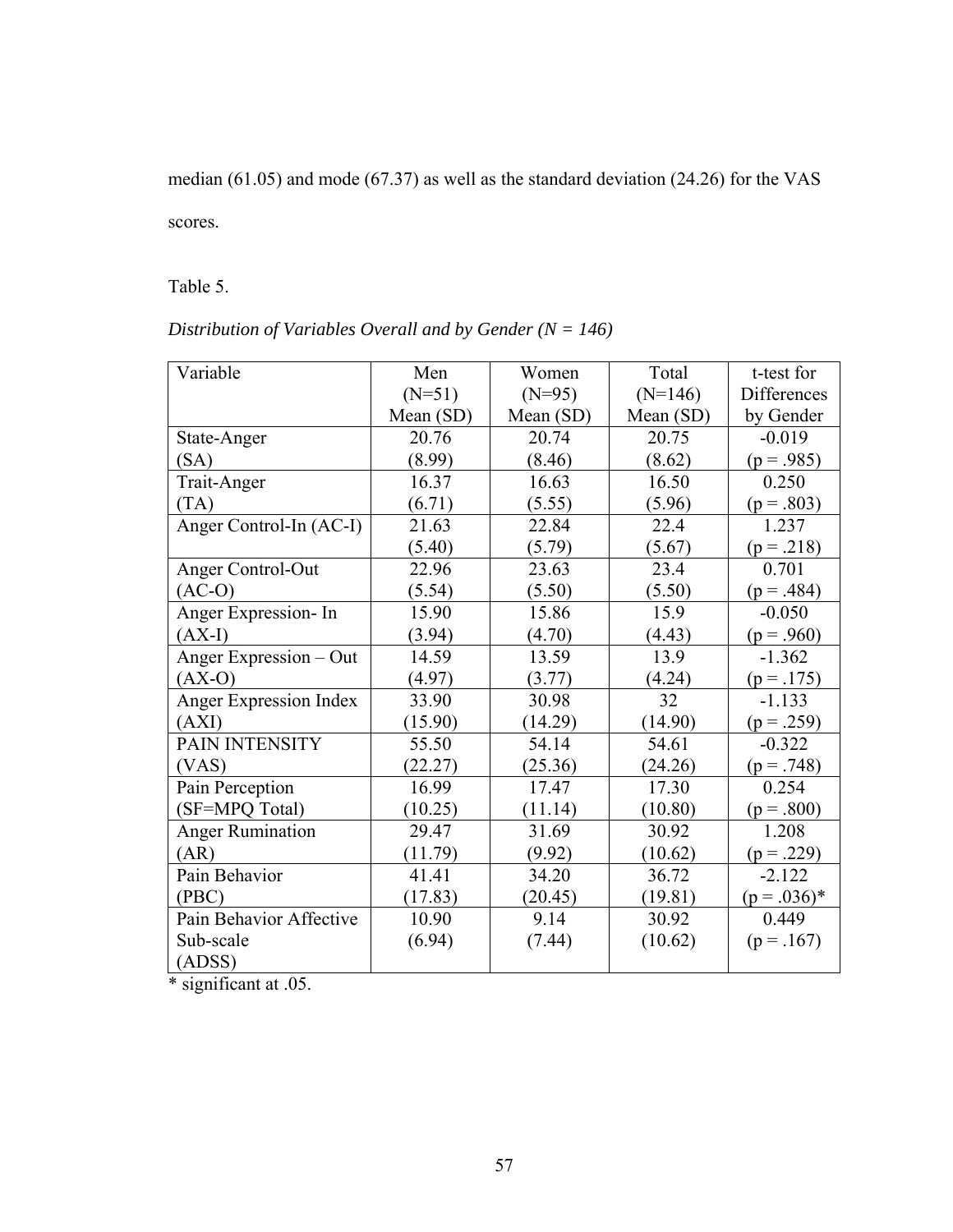In many respects the anger reported by the PLWCLBP in this study was comparable to the normative groups described by Spielberger (1999). Spielberger reported percentiles of both raw scores and normalized *T* scores for all scales and subscales for various groups. The raw scores and the normalized *T* scores for normal males and females older than 16 years were used as the reference for the scores of the PLWCLBP who participated in this study.

In this sample, the Trait-Anger (TA) sample mean of 16.5 is consistent with the  $40<sup>th</sup>$  percentile of raw scores, and  $47<sup>th</sup>$  of the *T* scores for the reference group. Regarding the STAXI-2 sub-scales, the sample mean for AC-I, was consistent with the  $45<sup>th</sup>$ percentile of raw scores and  $48<sup>th</sup>$  with the *T* scores; for AC-O, it was consistent with the  $50<sup>h</sup>$  percentile of raw scores and 49<sup>th</sup> with the *T* scores; for AX-I it was consistent with the 50<sup>th</sup> percentile of raw scores and  $48<sup>th</sup>$  of *T* scores; and for AX-O it was consistent with the 40<sup>th</sup> percentile raw scores and 44<sup>th</sup> of *T* scores. The sample mean of 32 for the Anger Expression Index (AXI), was consistent with the 45 percentile of raw scores the  $48<sup>th</sup>$  of  $T$ scores.

In contrast the sample mean for State-Anger (SA) is consistent with the  $75<sup>th</sup>$  to  $80<sup>th</sup>$  percentile of raw scores and the  $52<sup>nd</sup>$  of the *T* scores for State-Anger in the normal reference group. The gender specific means for SA are higher than those reported for the raw scores for males (20.76 compared to 19.25) and females (20.74 compared to 17.90). Higher SA scores indicate rather severe feelings of anger. When the SA scores are generally elevated in relation to the TA, it is indicative that the SA is more likely situational (Spielberger, 1999).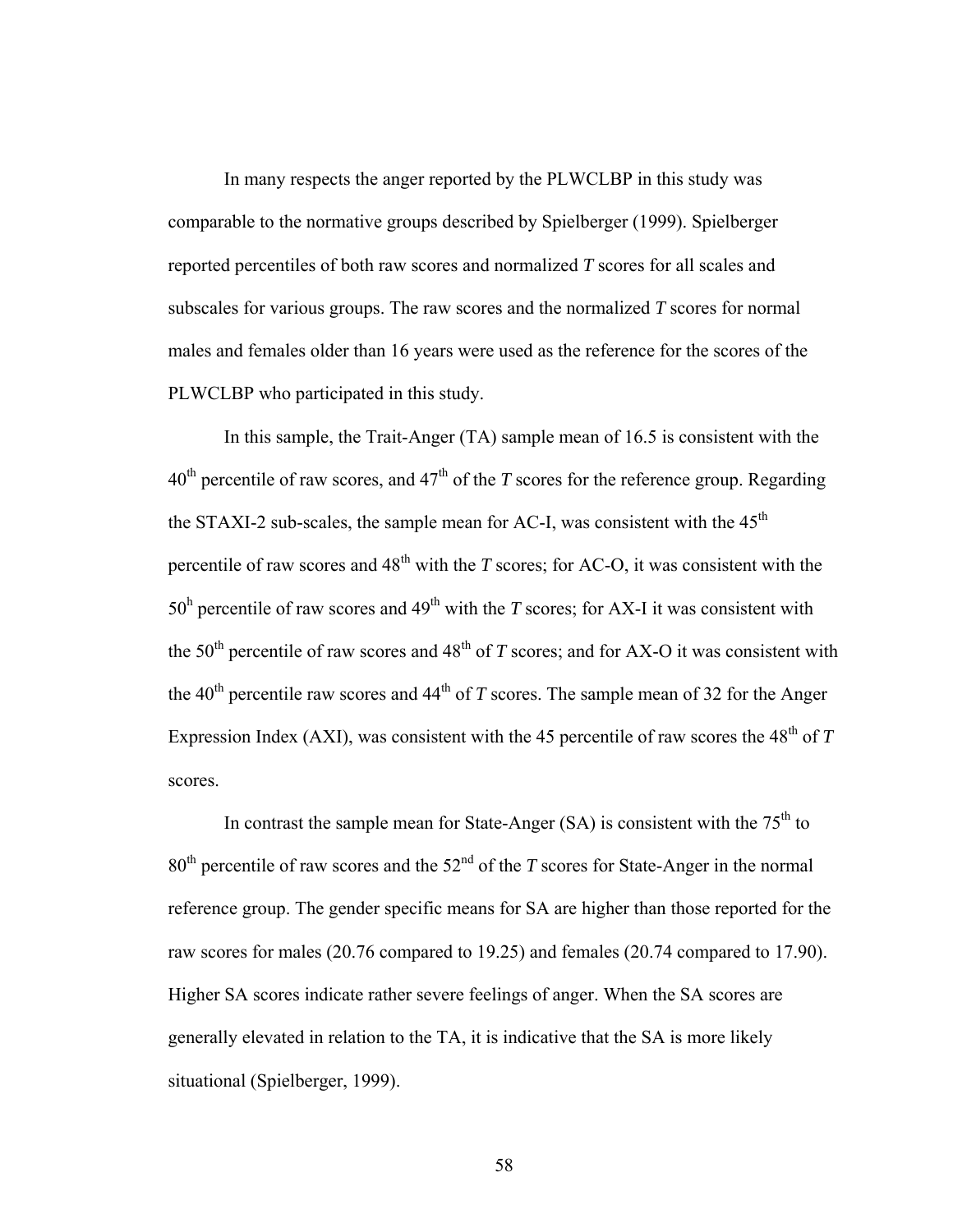#### *Research Question Two*

The second research question asked the relationships of SA, TA, AC, AX, and AR with pain perception, pain intensity, and pain behavior scores reported by PLWCLBP, and how these relationships differ by gender. To answer the second question, the Pearson product moment correlation coefficient (r), was used to separately analyze the relationships between pain perception, pain intensity, and pain behavior scores with the SA, TA, AC-I, AC-O, AE-I, AE-O, and AR. The correlation coefficients were calculated for the total sample and separately for men and for women.

 *Correlations with Pain Perception (SF-MPQ total).* As seen in Table 6, weak correlations were found with pain perception (SF-MPQ) in the total mixed gender sample. There were positive and highly significant ( $p < .01$ ) correlations with SA, TA, AX-O, AXI and ARS. AX-I had a positive correlation but it was not significant. AC-I and AC-O were negatively correlated with pain perception but only AC-O was significant  $(p < .01)$ .

Among women, weak but statistically significant correlations were seen with many of the variables. Pain perception was significantly and positively correlated with SA ( $p < .01$ ), TA ( $p < .01$ ), AE-O ( $p < .01$ ), AXI ( $p = .015$ ), and ARS ( $p = .028$ ). It was positively but not significantly correlated with AE-I. Similar to the other pain variables, pain perception was negatively correlated with AC-I and AC-O, but only to a significant level with AC-O.

Among men, weak but statistically significant correlations were seen with many of the variables. Pain perception was significantly and positively correlated with SA ( $p =$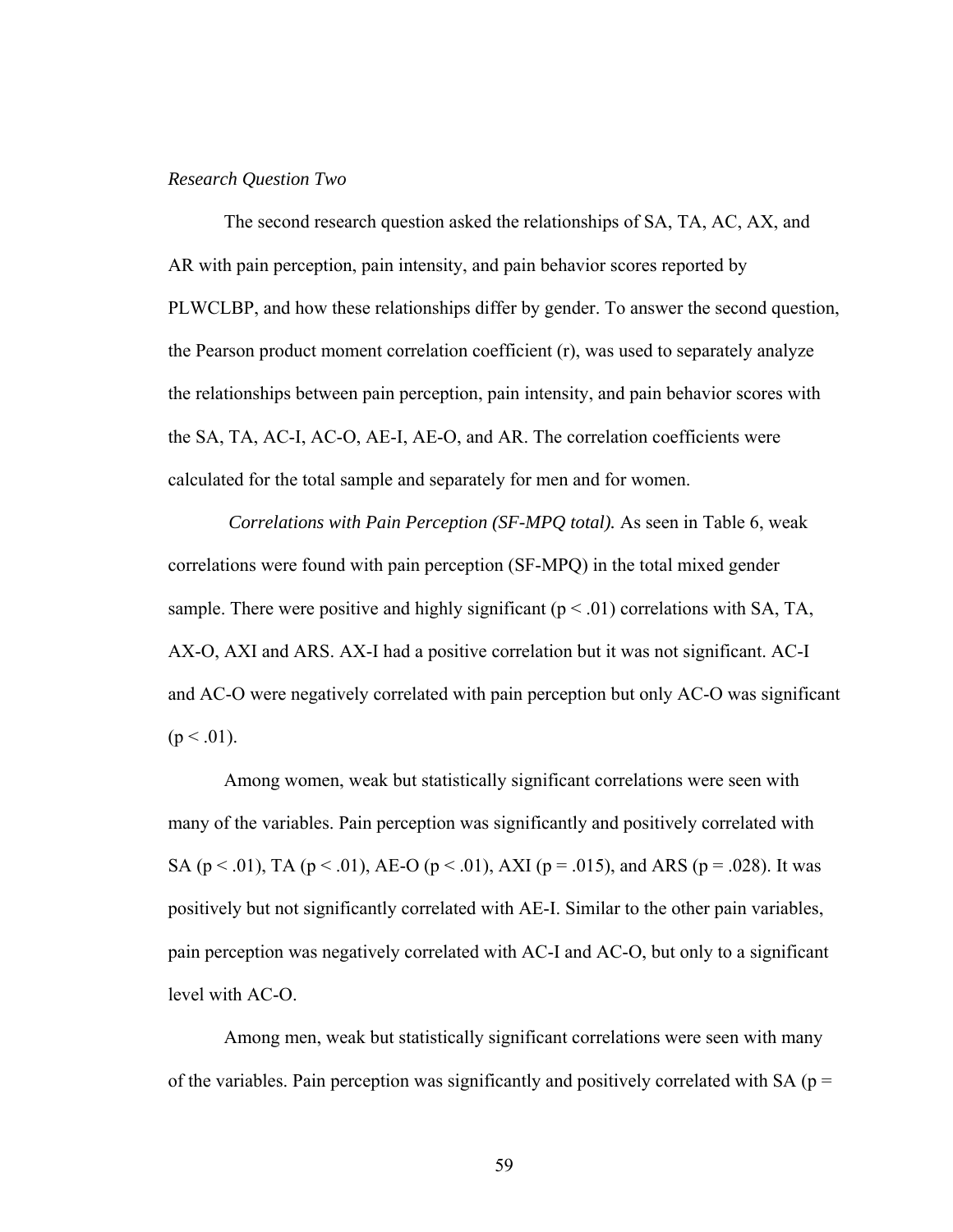.011), TA ( $p = .015$ ), AE-O ( $p > .01$ ), AXI ( $p = .031$  and ARS ( $p = .022$ ). It was

positively but not significantly correlated with AE-I. As with all of the pain variables, it was negatively correlated with AC-I and AC-O but not to a statistical level with either of them.

Table 6.

*Pearson Correlations of Pain Perception (SF-MPQ) with Research Variables by Gender and Overall (N = 146)* 

| Item                   | Men $(n = 51)$ | Women $(n = 95)$ | Total ( $n = 146$ ) |
|------------------------|----------------|------------------|---------------------|
|                        | (p value)      | (p value)        | (p value)           |
| Pain Intensity         | .689           | .647             | .658                |
| (VAS)                  | $(p=.000)**$   | $(p=.000)**$     | $(p=.000)**$        |
| Pain Behavior          | .584           | .549             | .548                |
| (PBC score)            | $(p=.000)**$   | $(p=.000)**$     | $(p=.000)**$        |
| PBC Affective Subscale | .552           | .426             | .462                |
| (ADS)                  | $(p=.000)**$   | $(p=.000)**$     | $(p=.000)**$        |
| <b>State Anger</b>     | .325           | .460             | .416                |
| (SA)                   | $(p=.016)^*$   | $(p=.000)**$     | $(p=.000)**$        |
| <b>Trait Anger</b>     | .335           | .328             | .329                |
| (TA)                   | $(p=.016)^*$   | $(p=.001)$ **    | $(p=.000)**$        |
| Anger Control-In       | $-.229$        | $-.102$          | $-140$              |
| $(AC-I)$               | $(p=.106)$     | $(p=.324)$       | $(p = .091)$        |
| Anger Control-Out      | $-.231$        | $-.257$          | $-.247$             |
| $(AC-O)$               | $(p = .102)$   | $(p=.012)*$      | $(p = .003)$ **     |
| Anger Expression-In    | .065           | .094             | .085                |
| $(AX-I)$               | $(p=.651)$     | $(p=.367)$       | $(p=.308)$          |
| Anger Expression-Out   | .398           | .279             | .318                |
| $(AX-O)$               | $(p=.004)$ **  | $(p=.006)$ **    | $(p=.000)**$        |
| Anger Expression Index | .299           | .245             | .261                |
| (AXI)                  | $(p=.033)*$    | $(p=.017)*$      | $(p=.001)$ **       |
| Anger Rumination       | .326           | .227             | .181                |
| (ARS)                  | $(p=.020)*$    | $(p=.027)*$      | $(p=.029)*$         |

\*\* Correlation is significant at the 0.01 level (2-tailed)

\* Correlation is significant at the 0.05 level (2-tailed)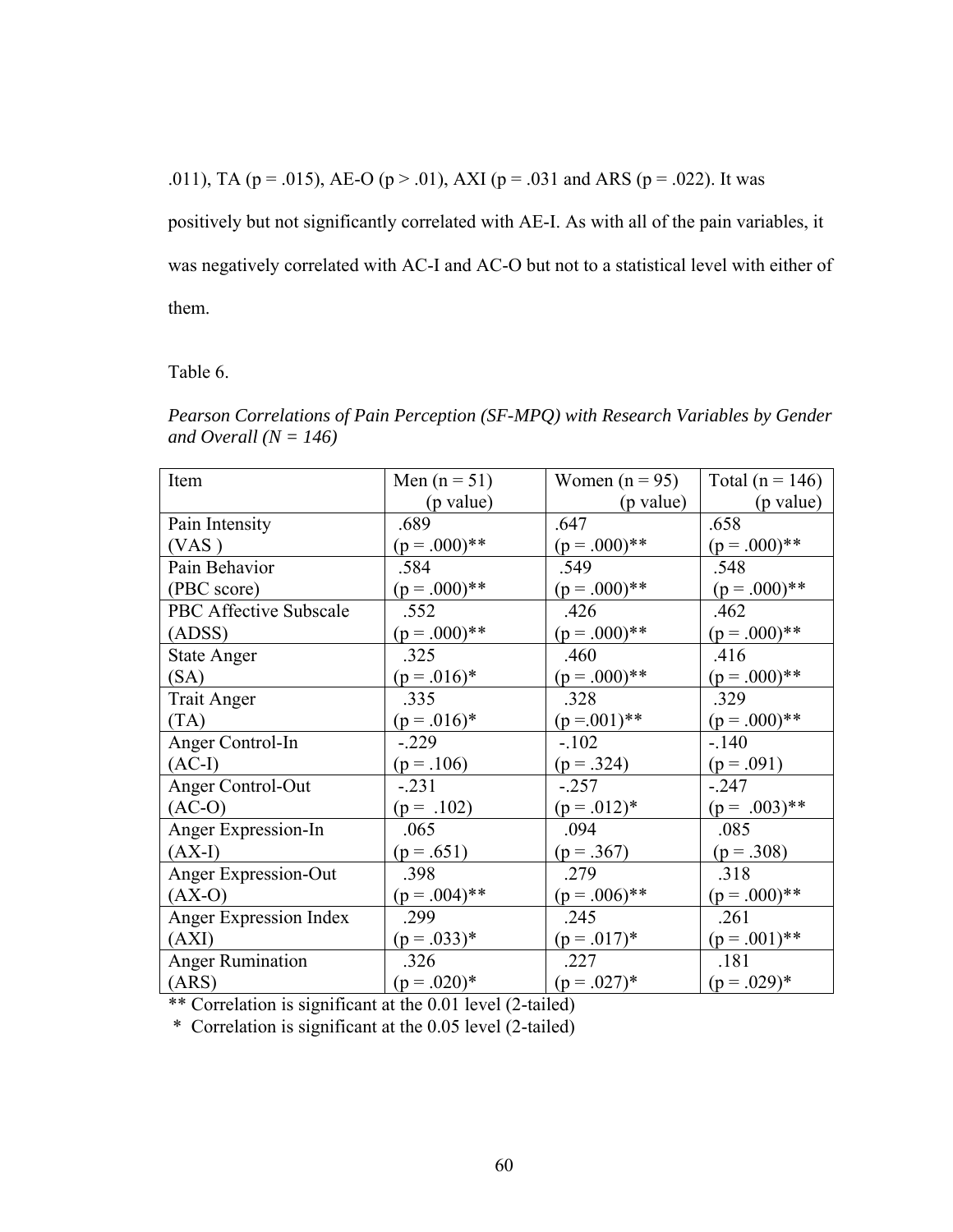*Correlations with Pain Intensity (VAS).* As seen in Table 7, among the total sample, pain intensity as measured by the VAS showed weak to moderate correlation with the other variables. It was significantly and positively related to SA ( $p < .01$ ), TA ( $p$ )  $= 0.03$ ), AX-O (p < .01), AXI (p = .036), ARS (p = .029), Total PBC (p < .01), and PBC ADSS ( $p < .01$ ). It was negatively correlated to both AC-I and AC-O.

Among women, the VAS showed weak to moderate correlation with the other variables. It was positively related to the same variables as in the total sample; however, the relationships were statistically significant only with SA ( $p < .01$ ), total PBC ( $p < .01$ ) and PBC ADSS ( $p < .01$ ). While AC-I and AC-O were negatively but not significantly correlated, all other variables were positively correlated.

Among men, again weak to moderate correlations were found with the VAS and the other variables. The same statistically significant, positive relationships continued among men with SA ( $p < .01$ ), AE-O ( $p = .021$ ), Total PBC ( $p < .01$ ) and PBC ADSS ( $p$  $< 0.01$ ).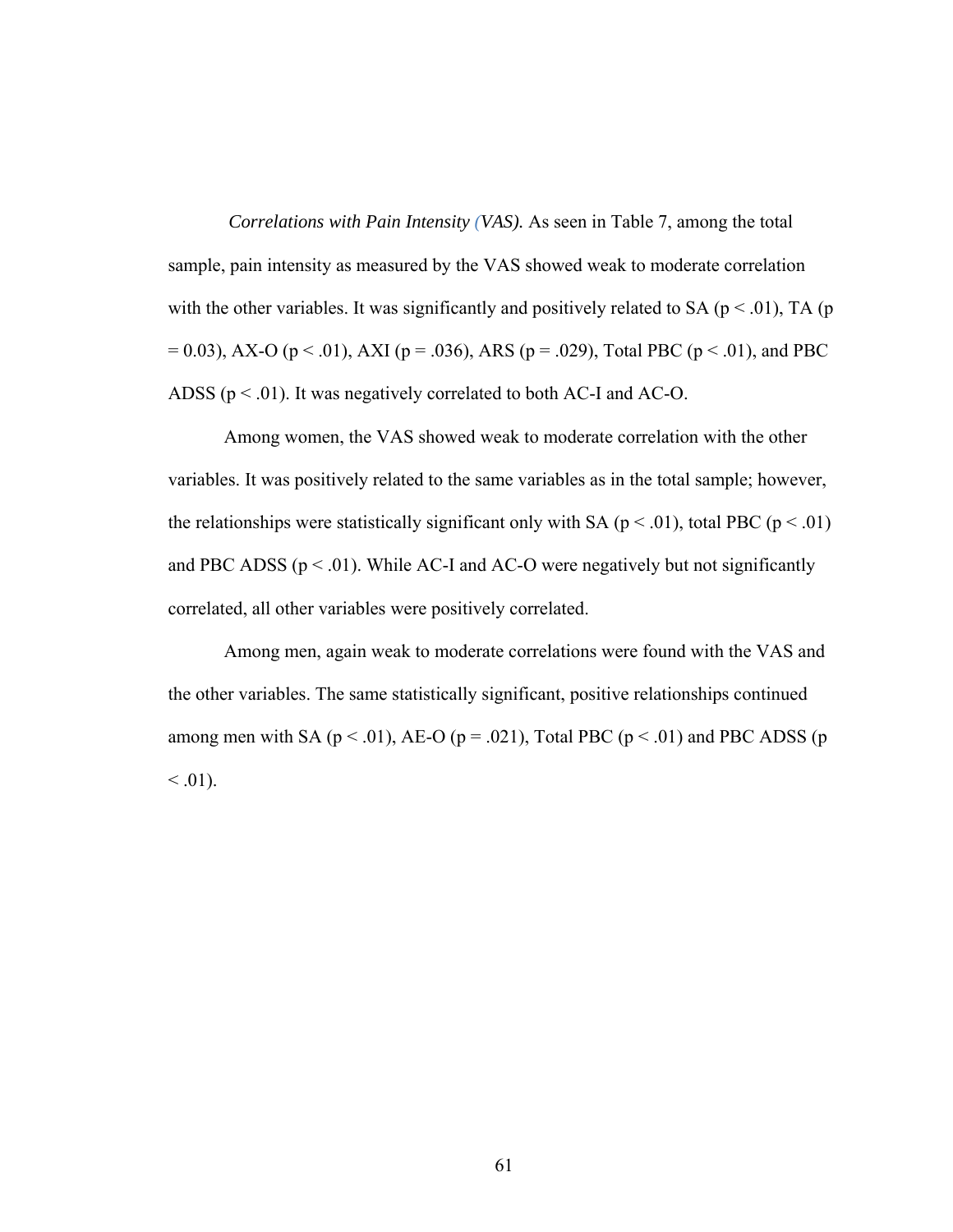## Table 7.

*Pearson Correlations of Research Variables with Pain Intensity (VAS) by Gender and Overall (N = 146)* 

| Item                          | Men $(n = 51)$  | Women $(n = 95)$ | Total ( $n = 146$ ) |
|-------------------------------|-----------------|------------------|---------------------|
|                               | (p value)       | (p value)        | (p value)           |
| Pain Perception               | .689            | .647             | .658                |
| (MPG-SF Total)                | $(p=.000)**$    | $(p=.000)**$     | $(p=.000)**$        |
| Pain Behavior                 | .588            | .495             | .518                |
| (PBC score)                   | $(p=.000)**$    | $(p=.000)**$     | $(p=.000)**$        |
| <b>PBC Affective Subscale</b> | .485            | .356             | .396                |
| (ADS)                         | $(p=.000)**$    | $(p=.000)**$     | $(p=.000)**$        |
| <b>State Anger</b>            | .412            | .406             | .406                |
| (SA)                          | $(p = .003)$ ** | $(p=.000)**$     | $(p=.000)**$        |
| <b>Trait Anger</b>            | .221            | .157             | .177                |
| (TA)                          | $(p=.119)$      | $(p = 130)$      | $(p=.033)*$         |
| Anger Control-In              | $-124$          | $-.038$          | $-0.066$            |
| $(AC-I)$                      | $(p=.387)$      | $(p=.718)$       | $(p = .428)$        |
| <b>Anger Control-Out</b>      | $-155$          | $-150$           | $-153$              |
| $(AC-O)$                      | $(p = .276)$    | $(p=.146)$       | $(p = .066)$        |
| <b>Anger Expression-In</b>    | .170            | .049             | .083                |
| $(AX-I)$                      | $(p=.232)$      | $(p=.639)$       | $(p=.319)$          |
| <b>Anger Expression-Out</b>   | .324            | .190             | .238                |
| $(AX-O)$                      | $(p=.021)*$     | $(p = .065)$     | $(p=.004)$ **       |
| <b>Anger Expression Index</b> | .240            | .139             | .174                |
| (AXI)                         | $(p = .090)$    | $(p=.179)$       | $(p=.036)*$         |
| Anger Rumination              | .245            | .155             | .181                |
| (ARS)                         | $(p=.084)$      | $(p=.134)$       | $(p=.029)*$         |

\*\* Correlation is significant at the 0.01 level (2-tailed).

\* Correlation is significant at the 0.05 level (2-tailed).

 *Correlations with Pain Behavior (total PBC).* In the total sample, weak to

moderate correlations were computed with the research variables and total PBC. As seen

in Table 8, these were highly significant ( $p < .01$ ) among all positive correlations which

included SA, TA, AX-I, AX-O, AXI and ARS. High statistical significance was also seen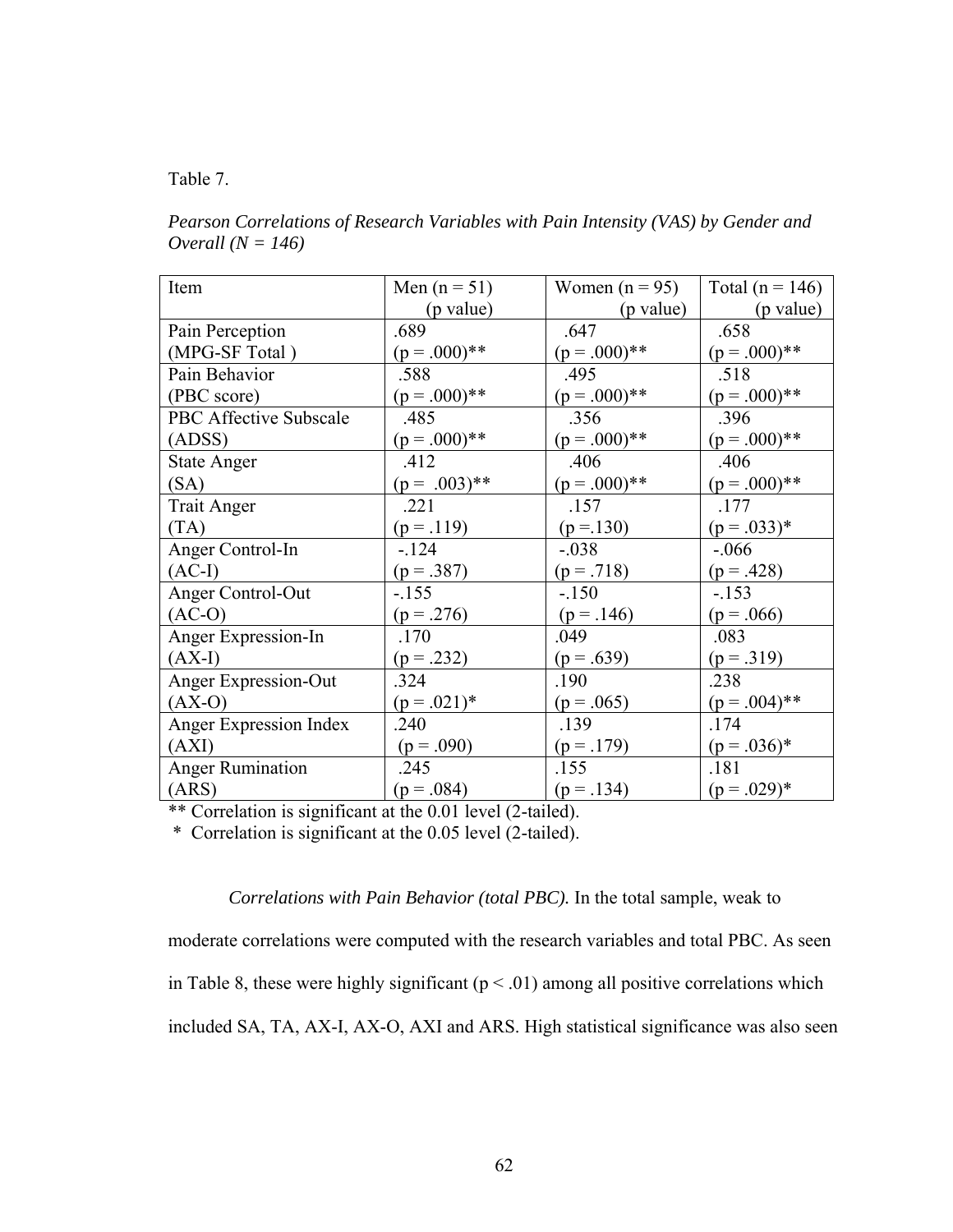with AC-I ( $p = .005$ ) and AC-O ( $p < .01$ ), which also had a negative correlation with pain behavior.

Among women, weak to moderate correlations with pain behavior that had strong statistical significance  $(p < .01)$  continued among the positive relationships that included SA, TA, AX-I, AX-O, AXI and ARS. Of the two negative relationships, AC-O was statistically significant ( $p = .003$ ) but AC-I was not.

The positive, weak to moderate correlations with pain behavior were also seen with the men. SA, TA, AX-O, AXI, and ARS were positively and significantly correlated  $(p < .01)$ . AX-I was positively but not significantly correlated with pain behavior. The negative correlations of PBC with AC-I ( $p = .043$ ) and AC-O ( $p = .009$ ) were statistically significant.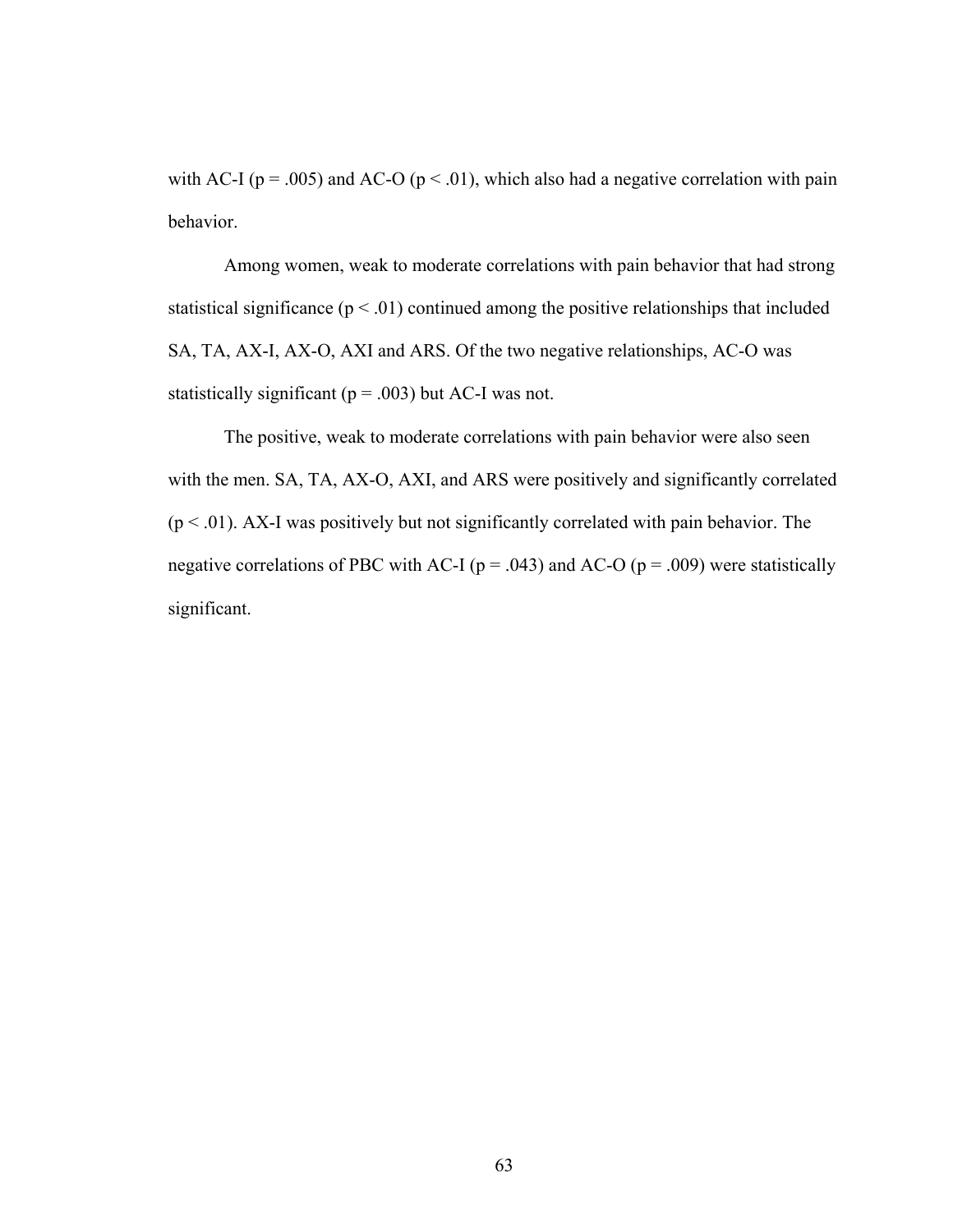## Table 8.

*Pearson Correlations of Pain Behavior (PBC) with Research Variables by Gender and Overall (N = 146)* 

| Item                        | Men $(n = 51)$ | Women $(n = 95)$ | Total ( $n = 146$ ) |
|-----------------------------|----------------|------------------|---------------------|
|                             | (p value)      | (p value)        | (p value)           |
| Pain Perception             | .588           | .495             | .518                |
| (VAS score)                 | $(p=.000)**$   | $(p=.000)**$     | $(p=.000)**$        |
| Pain Perception             | .518           | .433             | .584                |
| (MPG-SF Total)              | $(p=.000)**$   | $(p=.000)**$     | $(p=.000)**$        |
| PBC Affective Subscale      | .818           | .834             | .776                |
| (ADSS)                      | $(p=.000)**$   | $(p=.000)**$     | $(p=.000)**$        |
| <b>State Anger</b>          | .461           | .527             | .495                |
| (SA)                        | $(p=.001)$ **  | $(p=.000)**$     | $(p=.000)**$        |
| <b>Trait Anger</b>          | .427           | .454             | .429                |
| (TA)                        | $(p=.002)**$   | $(p=.000)**$     | $(p=.000)**$        |
| Anger Control-In            | $-.285$        | $-187$           | $-.230$             |
| $(AC-I)$                    | $(p=.043)*$    | $(p = .070)$     | $(p=.005)**$        |
| Anger Control-Out           | $-.361$        | $-.302$          | $-.325$             |
| $(AC-O)$                    | $(p=.009)**$   | $(p=.003)**$     | $(p=.000)**$        |
| <b>Anger Expression-In</b>  | .252           | .324             | .299                |
| $(AX-I)$                    | $(p = .075)$   | $(p=.001)$ **    | $(p=.000)**$        |
| <b>Anger Expression-Out</b> | .546           | .441             | .481                |
| $(AX-O)$                    | $(.000)**$     | $(p=.000)**$     | $(p=.000)**$        |
| Anger Expression Index      | .456           | .415             | .434                |
| (AXI)                       | $(p=.001)$ **  | $(p=.000)**$     | $(p=.000)**$        |
| <b>Anger Rumination</b>     | .376           | .561             | .463                |
| (ARS)                       | $(p=.007)$ **  | $(p=.000)**$     | $(p=.000)**$        |

\*\* Correlation is significant at the 0.01 level (2-tailed)

\* Correlation is significant at the 0.05 level (2-tailed)

# *Research Question Three*

The third research question asked if pain perception, pain intensity and pain behavior scores can be explained by AR, SA, TA, AC, AX, and gender. Multiple regression was used to test the relationship of the specified independent variables with the dependent variables of pain perception, pain intensity and pain behavior scores. These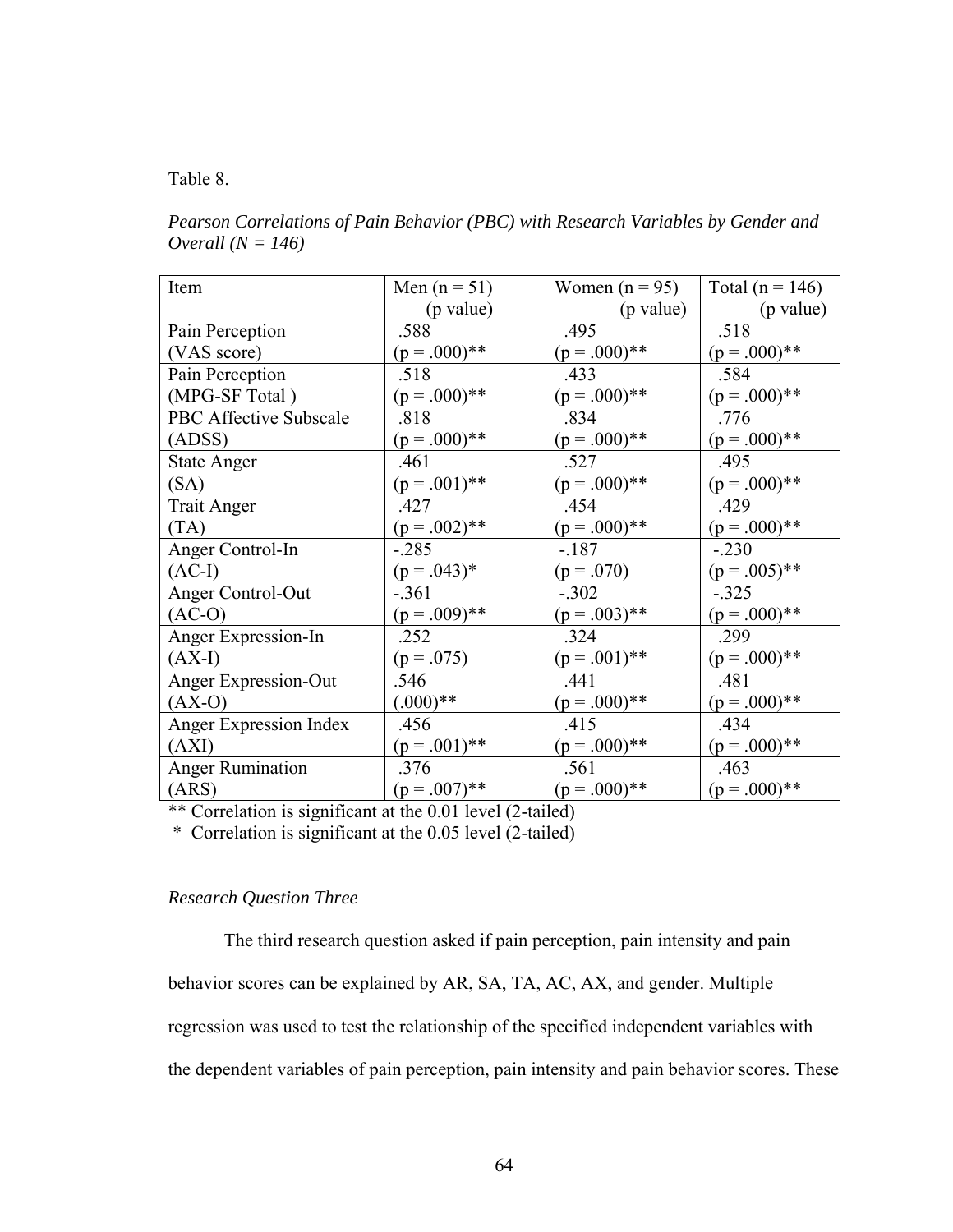pain variables were tested individually. Since this exploratory question asked if any of the independent variables could explain any of the pain variables, in each regression, all independent variables were initially entered with no priority given to any individual variable. When indicated by the initial regression results, a stepwise regression was then done.

 *Pain Perception Measured by the SF-MPQ Total Score.* In the first regression, with pain perception as the dependent variable, the model accounted for  $21\%$  (R2 = .207) of the variance in pain perception as measured by the SF-MPQ scores. AXI was the only variable that was excluded from the model. Only SA was statistically significant ( $p =$ .002). No other variables contributed to the model. Since there was only one variable that contributed to explaining the variance in the dependent variable, additional exploration through stepwise regression was not done.

 *Pain Intensity Measured by the VAS.* In the second regression, with pain intensity as the dependent variable, the model accounted for  $20\%$  (R2 = .195) of the variance in VAS scores. Again, only State-Anger (SA) was statistically significant ( $p < .01$ ) as a predictor. No other variables contributed to the model. Again, since only one variable contributed to explaining the variance in the dependent variable, additional exploration through stepwise regression was not done.

 *Pain Behavior Measured by Total PBC Scores.* In the third regression, with PBC total score as the dependent variable, the model accounted for  $37\%$  (R2 = .373) of the variance in PBC scores ( $p < .01$ ). While AXI had a significant ( $p = .009$ ) correlation (.481) with PBC, it was excluded from the model. Of the remaining variables, only SA (p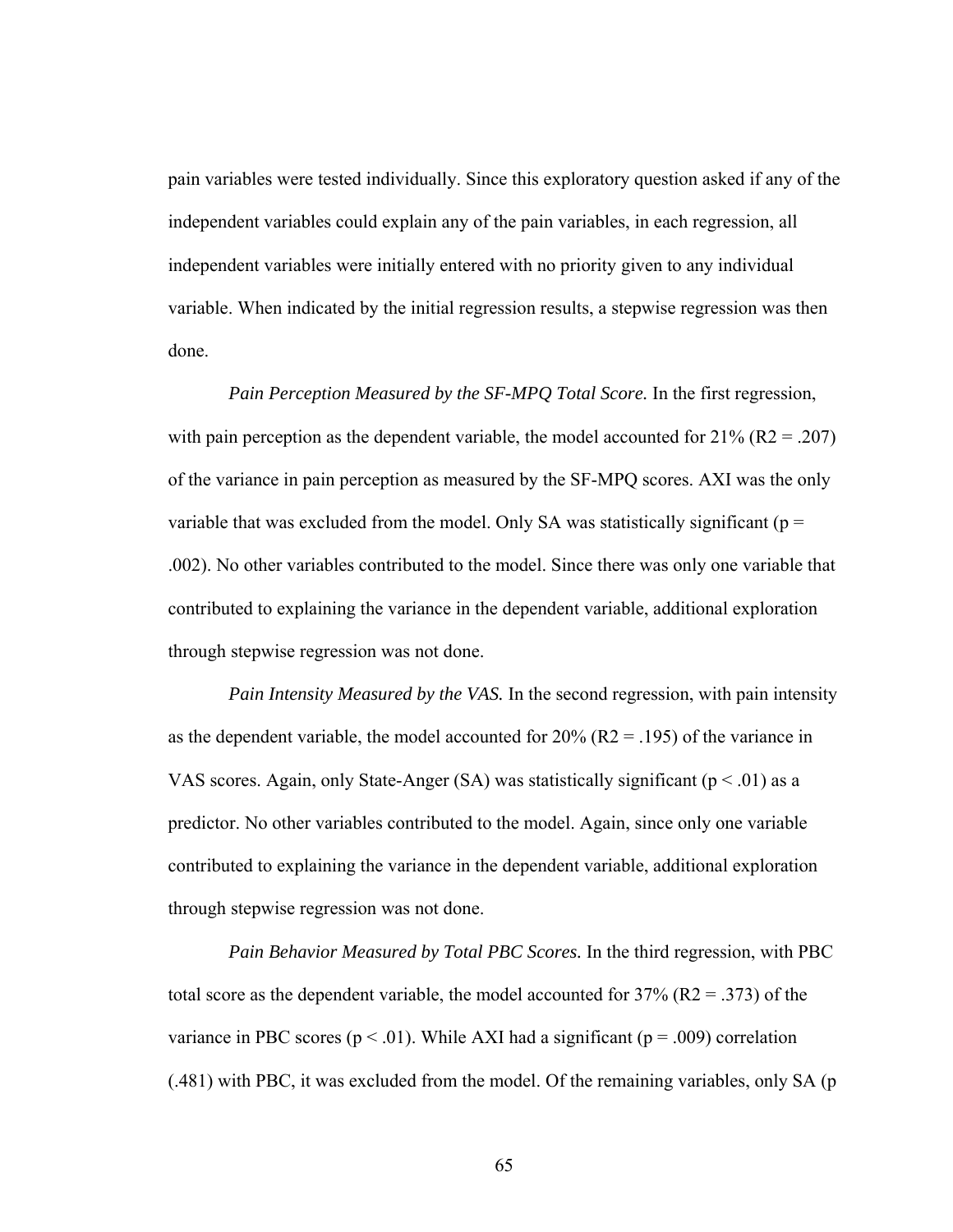$<$  0.01), gender (p = .012), and ARS (p = .025) contributed significantly to the model, thus contributing to explaining the variance in the dependent variable pain behavior (PBC). Each of these contributed positively to the total pain behavior score. The remaining variables were not significant in being predictive of pain behavior, when the other variables were included.

To determine the degree to which each independent variable added to the prediction of pain behavior, a step-wise regression was done (Jaeger, 1983). This resulted with SA, AX-O, ARS, and gender as predictors of pain behavior. SA alone accounted for 25% (R2= .245,  $p < .01$ ); SA with AX-O accounted for 30% (R2= .305,  $p < .01$ ); SA with AX-O and ARS accounted for 33% (R2= .325,  $p = .039$ ) and those three with gender accounted for 36% (R2= .355,  $p = .012$ ) of the variance in the PBC scores.

The only independent variable that was a predictor in all of the models was State-Anger (SA). Gender, AX-O, and anger rumination were predictive only of pain behavior, but not of pain perception or pain intensity.

In checking for assumptions of multiple regression, gender is a nominal dichotomous variable while all the pain and anger variables are measured at the interval level. The collinearity statistics showed that AXI was removed from each of the regressions because tolerance was .000 in each case. From a variance inflation factor perspective, no variables were greater than 10.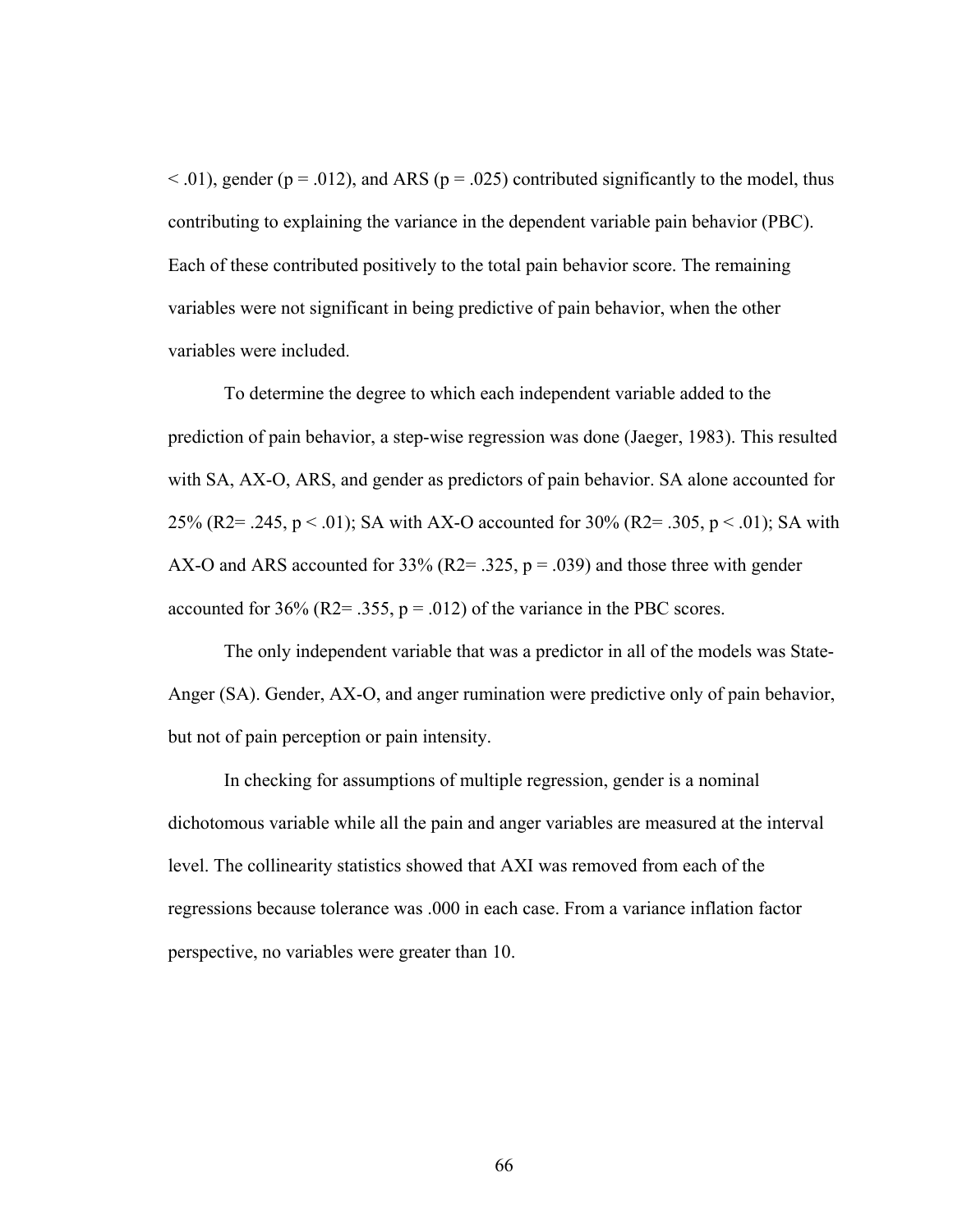#### Additional Findings

## *Anger Rumination (ARS)*

The ARS total score showed a strong positive correlation, which was highly significant ( $p < .01$ ) with TA (.738). The positive correlations that were found between ARS and SA (.544), AX-I (.545), AX-O (.590), the AXI (.584) and PBC total score (.518), were moderate and significant. While the negative relationships between ARS with the anger control variables (AC-I and AC-O) were significant, they were showed weak relationships.

These correlations continued when the genders were considered separately. While the correlations were not as strong among women in the sample, moderate, positive and statistically significant ( $p < .01$ ) relationships were noted between ARS and TA, SA, and AXI in both gender groups.

### *Affective-Distress Subscale (ADSS)*

On the Affective-Distress Subscale (ADSS) of the PBC (Appendix F), one statement "Ask myself, 'why did this happen to me?" is consistent with rumination. The other ADSS statements "Become irritable," "Become angry," "Tell others not to bother me," and "Appear upset of sad" either are, or may be considered reflective of anger. Considering these statements, this subscale seemed particularly germane to analysis of anger and rumination. Once this was realized it was analyzed separately. The distribution of scores for the ADSS which has a range of 0 to 30, was skewed with a

mode of 12, median of 8, and mean of 9.76 (SD 7.30). Student's t-tests were used to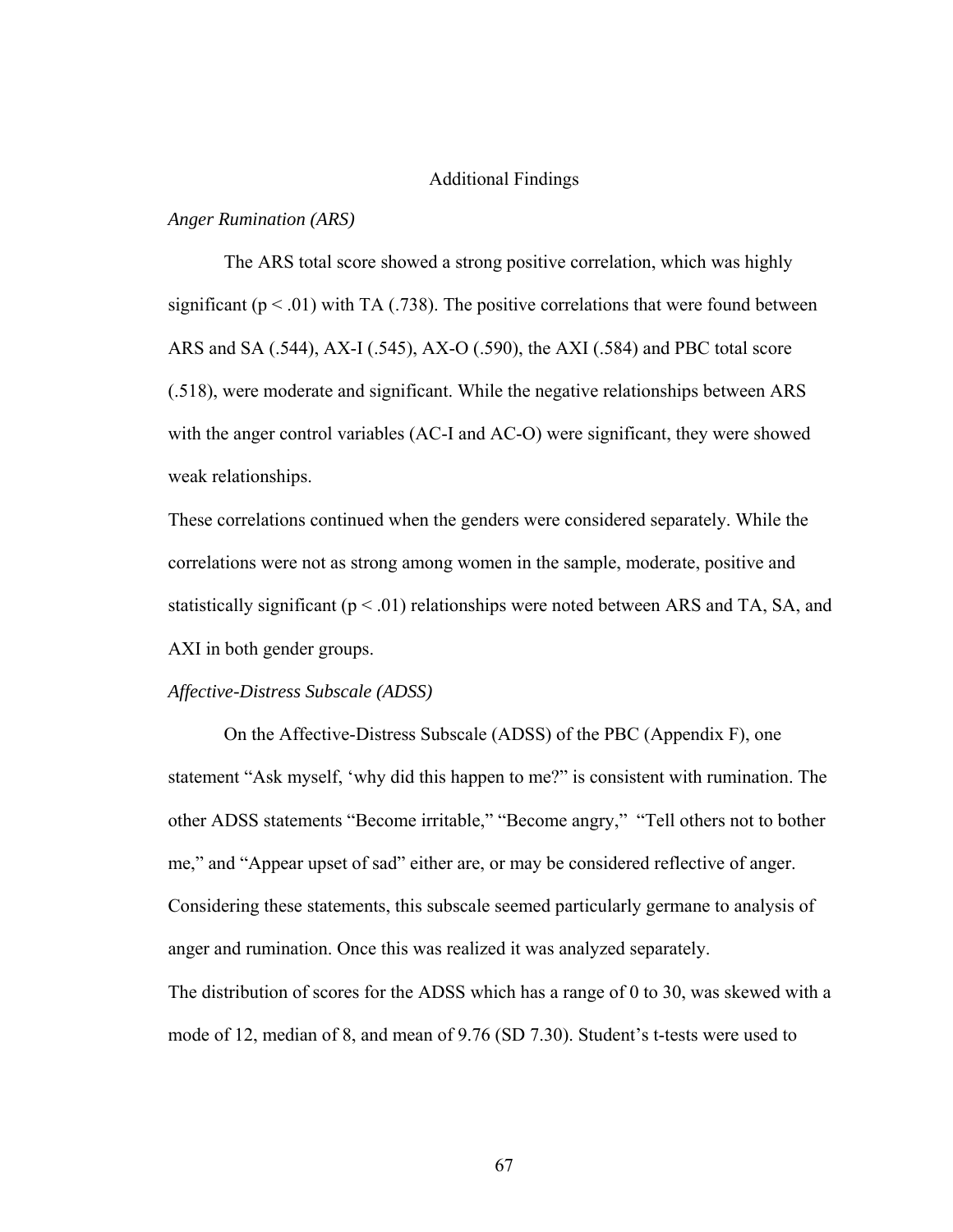assess the differences by gender. As with the other variables there was no statistical difference among men and women (see Table 5).

In the total sample, not unexpectedly, similar weak to moderate correlations were found with the same variables and this subscale, as were found with the total PBC score (see table 8). These were all highly significant ( $p < .01$ ). When the genders were assessed independently, weak to moderate correlations with strong significance were again seen among all of these variables (see table 8).

When a regression was done with ADSS score as the dependent variable, the analysis accounted for 48% (R2 = .475) of the variance ( $p < .01$ ) in the dependent variable. Of the variables entered, only SA ( $p = .015$ ), and ARS ( $p < .01$ ) contributed significantly to the variance in ADSS. Each of these also contributed positively to the total pain behavior score. The remaining variables were not significant in being predictive of ADSS.

To determine the degree to which each of the anger variables and gender added to prediction of the ADSS scores a step-wise regression using the same independent variables was calculated. When the stepwise regression was done, SA, AXI, VAS and ARS were predictive of ADSS. SA alone accounted for  $33\%$  (R2= .326, p < .01); the SA with the AXI accounted for 41% (R2= .414,  $p < .01$ ); and the SA with the AXI and ARS accounted for 44% ( $R2 = .437$ ,  $p < .01$ ) of the variance in the ADSS scores.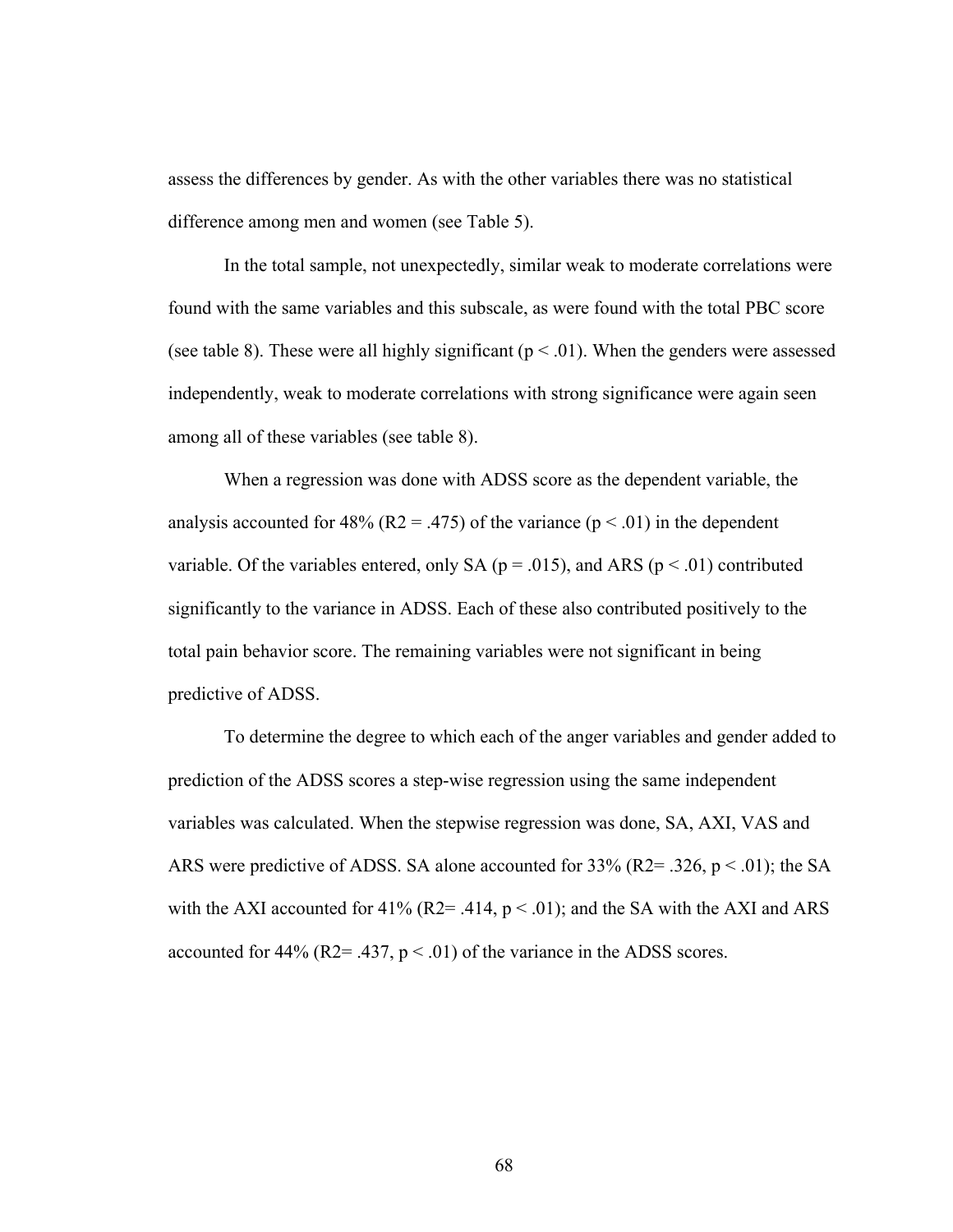## Narrative Comments

Narrative comments were predominantly written to describe the cause of the CLBP and the characteristics of the pain. These comments are summarized in Tables 9 and 10.

In addition to the causes of back pain reported in the specific categories on the demographic form (Appendix C), many respondents wrote additional, often detailed, information about what caused their back pain see Table 9. The most common detail reported, by 21 (14%) of the respondents who wrote a specific cause, was that the pain was related to a work situation. That is consistent with the literature (Gua, Tanaka, Halperin, & Cameron, 1999; Wegman & Fine, 1996).

Table 9.

| Causes of Back Pain |  |
|---------------------|--|
|---------------------|--|

| Cause of Back Pain | Men        | Women      | Total       |
|--------------------|------------|------------|-------------|
|                    | $(N = 51)$ | $(N = 95)$ | $(N = 146)$ |
| <b>MVC</b>         |            | 19*        |             |
| Other accident     | 26         |            |             |
| Illness            |            |            |             |
| Assault            |            |            |             |
| Unknown etiology   |            | 33         |             |
| No Response        |            |            |             |

\* One respondent reported both MVC and other accident.

Lifting something was the next most common cause specified by 12 (15%) of those who listed a specific cause. Other causes specified included falls (6), arthritis (4), gymnastics (3), and participation in sports (2). Interestingly 34.7% of women and 23.5% of the men did not know what caused their CLBP.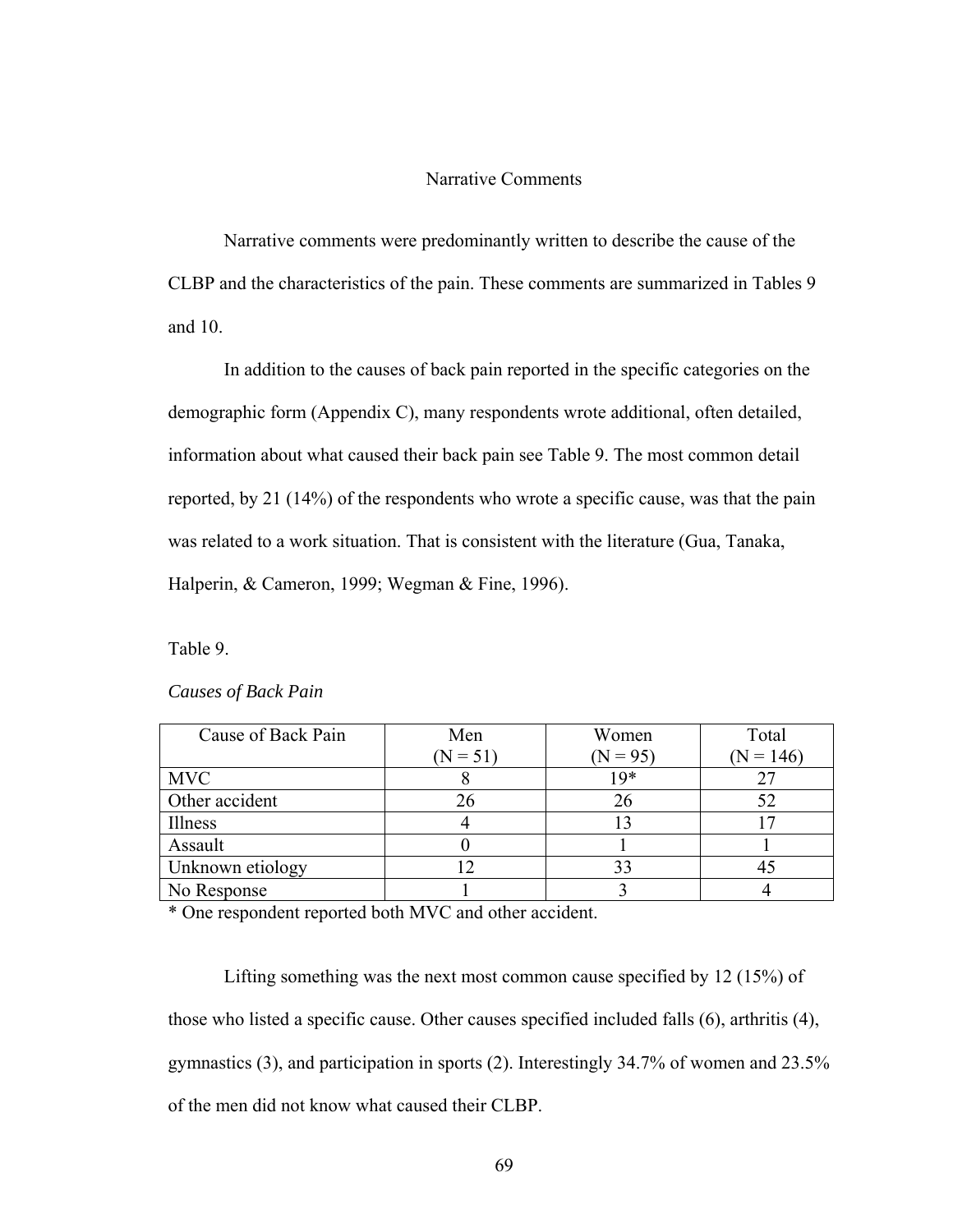Participants wrote words to describe their pain and many used more than one word as a descriptor. As seen in Table 10, some words were frequently used to describe the CLBP. The single most common word was "ache" or "aching." This is of interest because "aching" is not necessarily associated with moderate to severe pain. It is commonly associated with muscular pain. Other common words used to describe the CLBP include sharp, burning, radiating and shooting. These are pain descriptors that are associated with neuropathic pain (McCaffery & Pasero, 1999). As a group these words are indicative of neuropathic pain were the most frequently used to describe the CLBP.

Table 10.

| <b>Word Descriptor</b> | <b>Frequency Used</b> |
|------------------------|-----------------------|
| Ache/Aching            | 43                    |
| Sharp                  | 31                    |
| Constant/continuous    | 22                    |
| <b>Burning</b>         | 20                    |
| Stabbing               | 16                    |
| Dull                   | 12                    |
| Radiating              | 11                    |
| Shooting               | 11                    |
| Throbbing              |                       |

#### *Word Descriptors of CLB*

#### Summary

The purpose of this study was to explore whether chronic pain is a symptom accompanied by anger, and if the anger is characterized by rumination, and affected by gender. The results did not support a gender difference regarding anger and pain experiences with regard to any of the anger variables, pain perception, or pain intensity.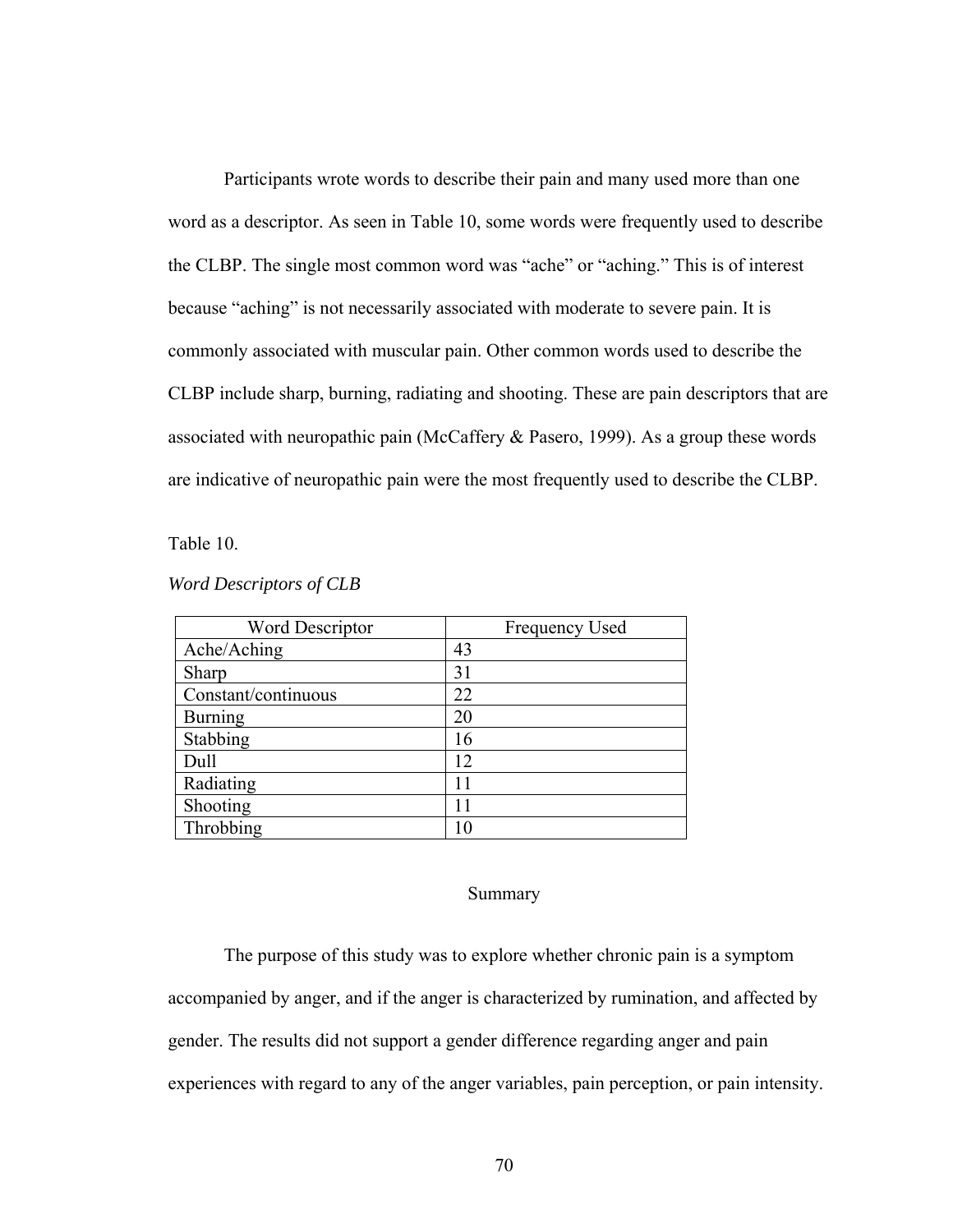The results did support that there is a gender difference regarding pain behavior as measured by the total PBC score.

Positive, moderate, and significant correlations were found between State-Anger (SA) with pain perception, intensity, and behavior. These were similar in the total sample and when considered separately for men and women, however the relationship of SA did differ between the genders. The relationship between SA and pain intensity was slightly higher for men, while the relationship between SA and pain behavior was slightly higher among women. SA was also the common predictor in all of the regressions with pain perception, intensity and behavior.

The results did not support that anger rumination significantly affects the perception or intensity of CLBP, however there were statistically significant moderate correlations between anger rumination and pain behavior. Anger rumination was strongly correlated with TA and moderately correlated with the other anger variables. Anger rumination was also predictive of pain behavior.

There were common characteristics among the relationships of the independent variables (SA,TA, AC-I, AC-O, AX-I, AX-O, AXI, AR) with the dependent variables of pain perception (SF-MPQ), pain intensity (VAS), and pain behavior (PBC) in the total sample and separately for men and women. While the majority of the correlations were highly significant, most showed weak to moderate intensity. With each of the pain variables, the correlations were positive with the exception of AC-I and AC-O. These anger control variables (AC-I and AC-O) consistently showed negative correlations with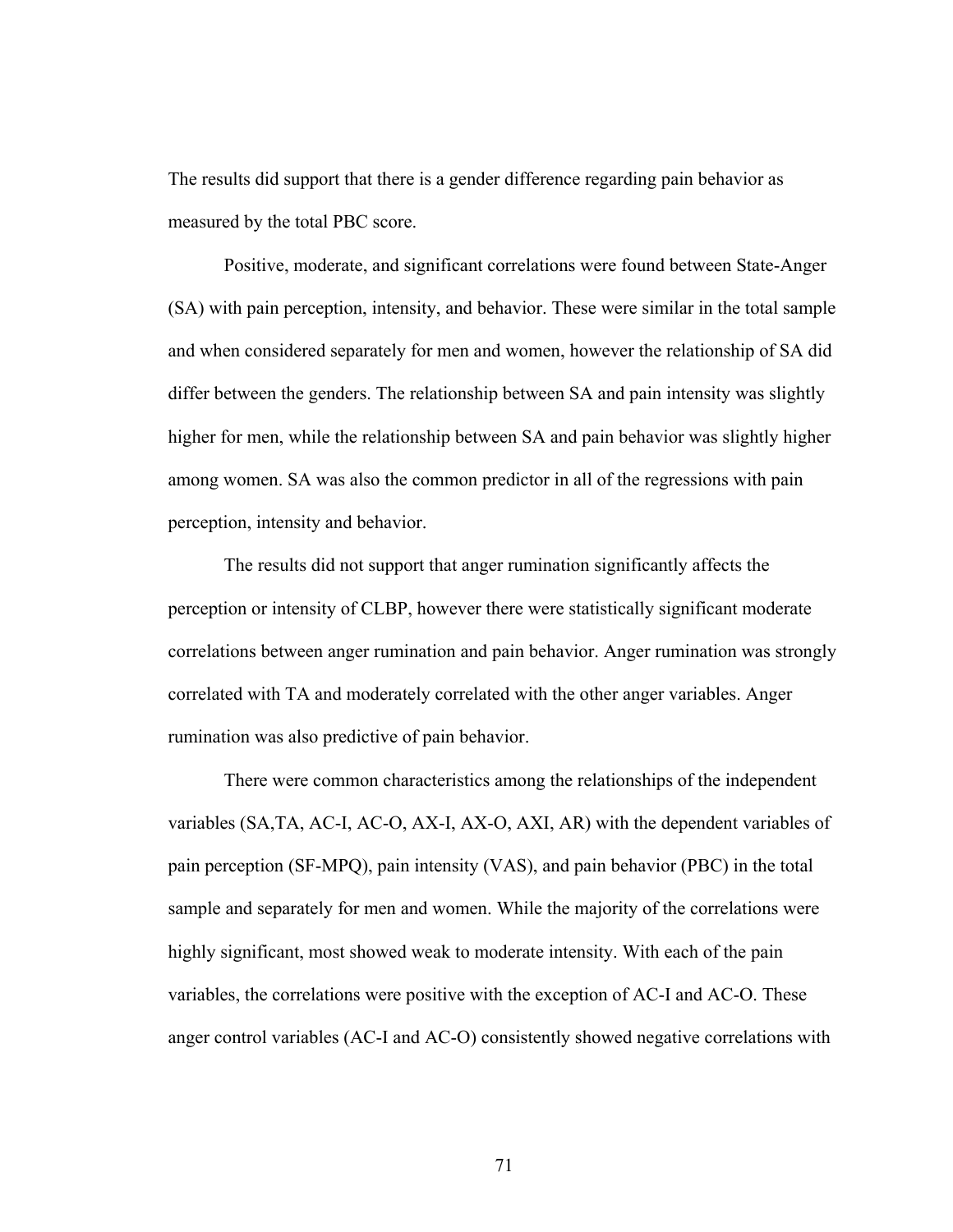each of the dependent pain variables in the gender specific samples as well as in the total sample.

Pain was considered from the viewpoints of perception, intensity,` and behavior. While it could be expected that these variables would show high correlations, they did not. In the total sample, the relationships between pain behavior (total PBC), with both pain perception (SF-MPQ) and pain intensity (VAS) were positive and highly significant but only moderately correlated. Pain behavior was only highly correlated with the pain behavior subscale, which was expected since the subscale was part of the total PBC. Pain perception was moderately correlated with pain behaviors and with pain intensity. Finally, pain intensity was moderately correlated with pain perception and pain behavior as tested with the total PBC but there was only a weak correlation between pain intensity and the Affective-Distress Subscale.

In all the regression models, the only consistent predictor of any measure of pain was SA. Gender was not a factor in the regression models to predict pain perception or pain intensity. Gender and anger rumination were factors to predict pain behavior in the model using the PBC total score. The AXI and ARS were predictive of pain behavior when using the ADSS but not with the other dependent variables.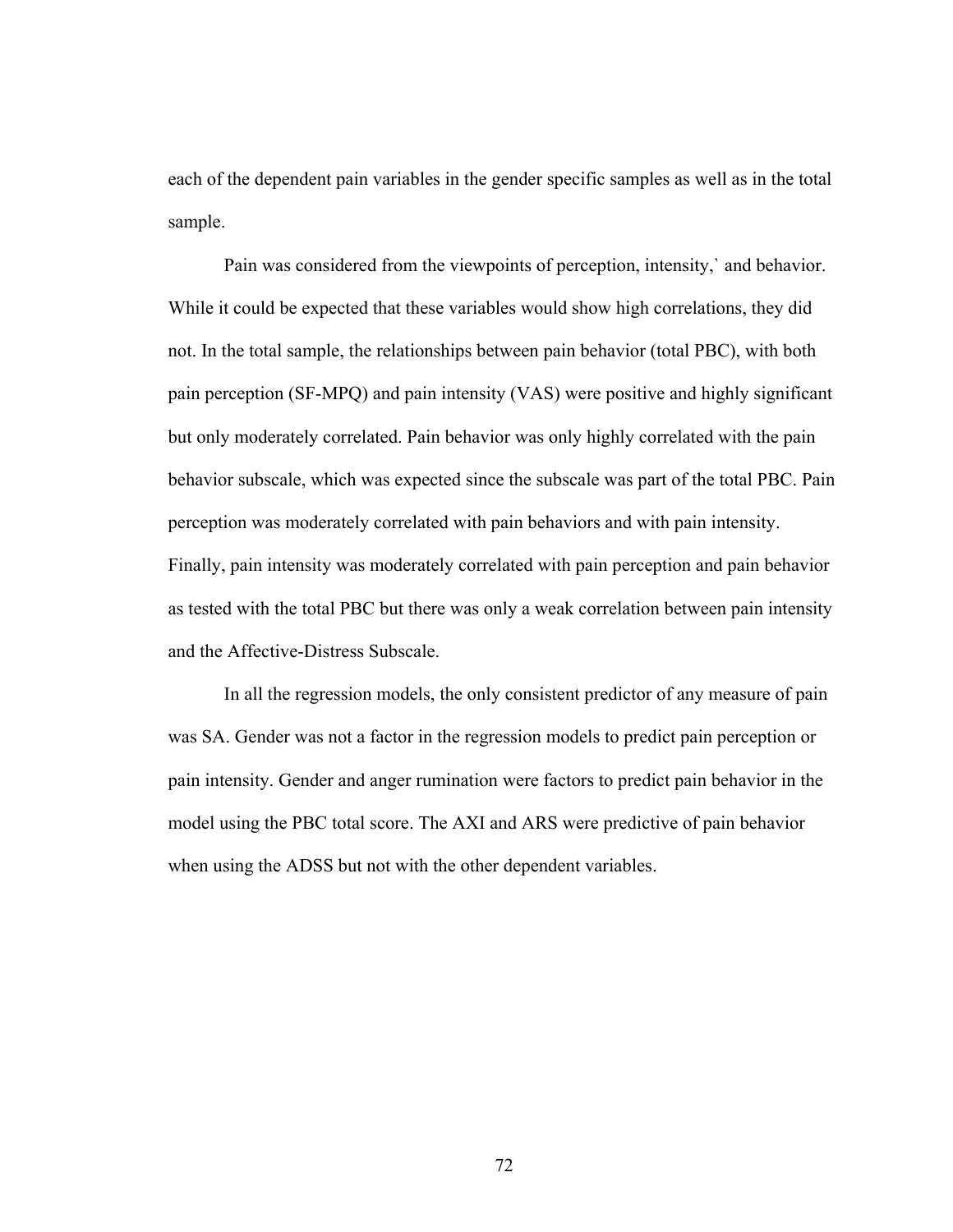## CHAPTER V

#### DISCUSSION

## Synopsis of Significant Findings

Through a power analysis that was done prior to the study, it was determined that 80 participants were needed to detect gender differences. The original goal was to recruit 55 men and 55 women to compensate for data that would not be usable. The total number recruited were 61 men and 112 women. The final sample consisted of 51 men and 95 women which exceeded the minimum needed for power to detect gender differences.

The sample size determinations were made to allow sufficient power to detect differences between men and women in the research variables of the magnitude seen in pilot work, and to conduct multiple regression. The differences actually seen between men and women in this study were much smaller than anticipated from the pilot work or professional literature, and the sample was not large enough for these differences to be deemed statistically significant. In fact, concluding that the gender differences seen in State-Anger or Trait-Anger found in this study were statistically significant would require a sample in excess of 3,000 participants. As can be seen from the results, this sample had ample power to detect the correlations between most of the research variables.

In this study, 65% of the participants were women, which is consistent with the literature that reports more CLBP among women than men (Carr, Lemanek, & Armstrong, 1998; IASP, 2007; Tousignant-Laflamme, Rainville, & Marchand, 2005).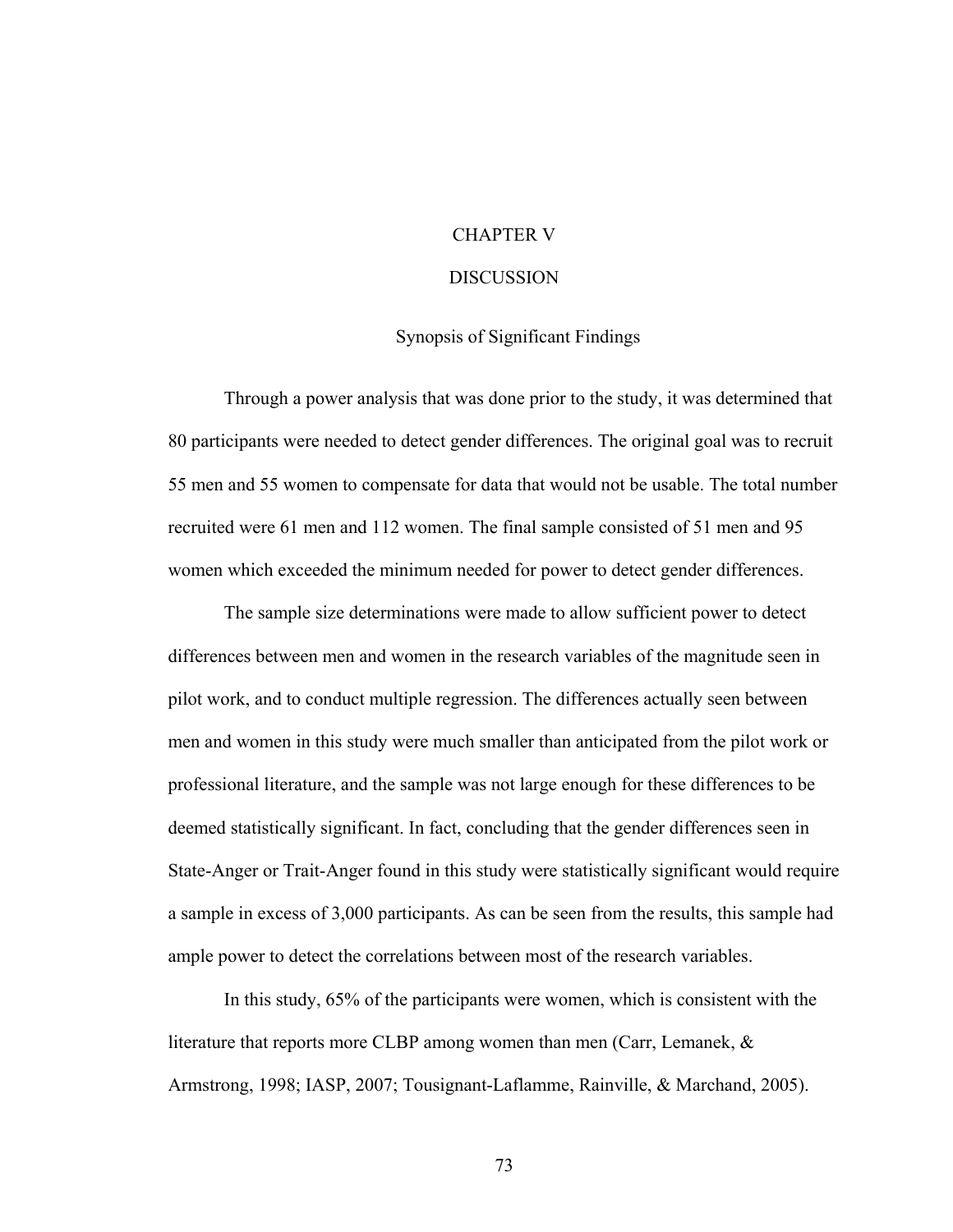When considering this, it must be remembered that while this was a sample of community dwelling adults, it was not an epidemiological study and participants were primarily from one geographic region. It was noted that among the participants, pain was accompanied by anger, SA in particular, but there was no gender effect found.

The findings of this study failed to support the often held belief that men and women experience pain and anger differently. The findings do support a gender difference in pain behavior. With the exception of pain behavior, there was no significant difference by gender, in the distribution of the variables. This is similar to reports by Raak and Wahren (2006); Rustøen and colleagues (Rustøen, Wahl, Hanestad, Lerdal, Paul, & Miaskowski, 2004). This is also consistent with Thomas' (1989) research which reported that women and men seem to suppress anger with similar frequency. Consistent with Thomas (1989) and others (Diffenbacher, Oetting, Thwaites, Lynch, Baker, & Stark, 1996), who reported little gender difference in the suppression of anger, there were no statistically significant differences in the way men and women controlled anger in this sample. While the data were not necessarily contrary to Thomas' (1989) conclusion that women were more likely to discuss and exhibit their angry feelings somatically, it also did not support that belief.

With the exception of State-Anger, the participants in this study were very similar to the normative sample described by Spielberger (1999). The sample means were generally in the  $40^{th}$  to  $50^{th}$  percentile of raw and *T* score ranges of the normative sample. State-Anger did appear to be more prevalent among the participants in this study than was seen in the raw scores of the normative adult sample (Spielberger, 1999).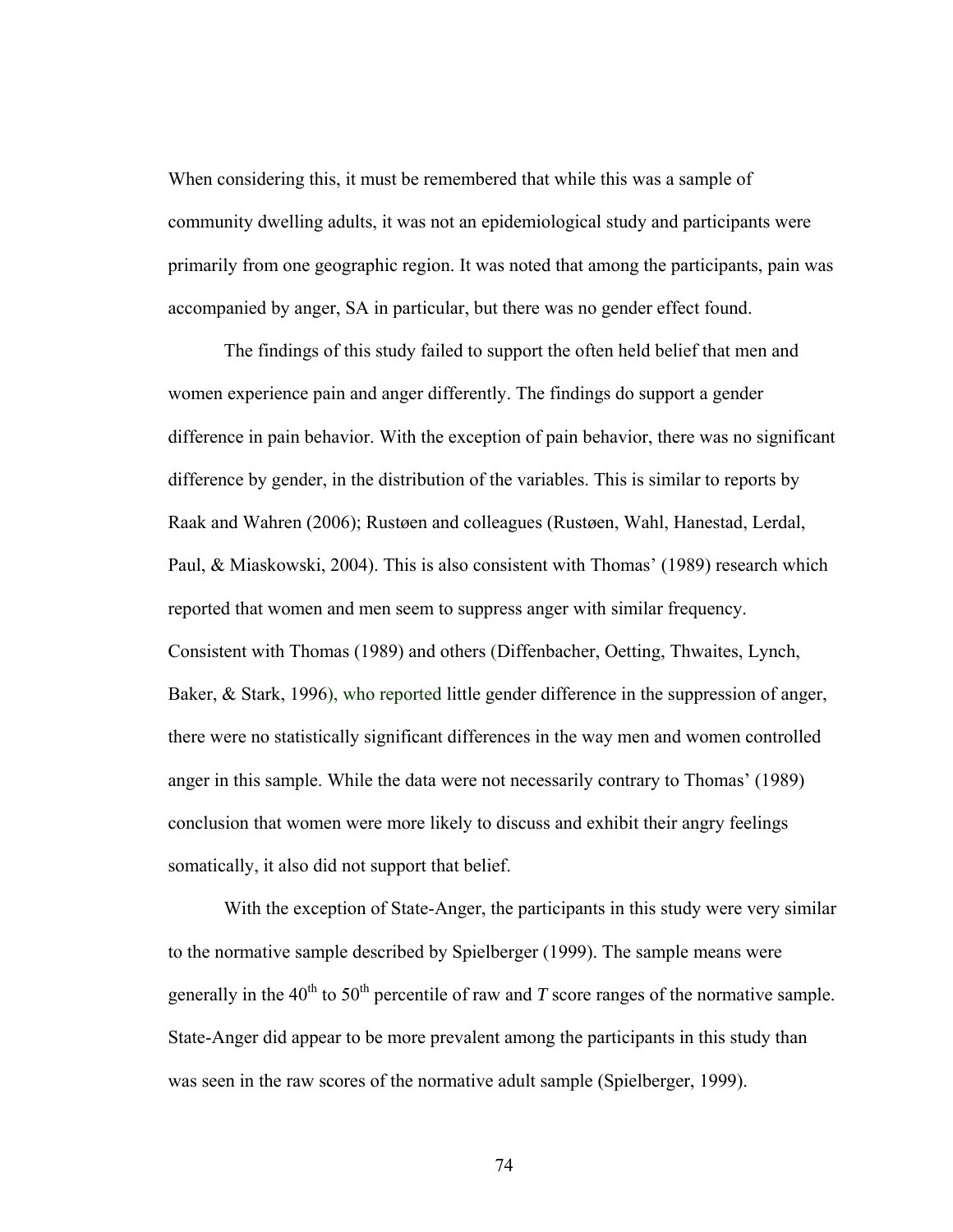The purpose of this study was to explore whether chronic pain is a symptom accompanied by anger and if the anger is characterized by rumination and affected by gender. The first research question asked the distribution of pain perception, intensity and behavior as well as the distribution of the independent anger variables (SA, TA, AC-I, AC-O, AXI, ARS) and how each of these differ by gender in PLWCLBP.

As noted, with the exception of pain behavior (PBC), the results did not support a gender difference regarding anger or pain experiences. That a gender difference was found in pain behavior is consistent with the literature that reports men and women respond differently to pain (Raak & Wahren, 2006; Rustøen, Wahl, Hanestad, Lerdal, Paul, & Miaskowski, 2004; Vallerand & Polomano, 2000). This difference in behavior may be related to culture and gender roles that are culturally learned. That no gender difference was found in pain perception or pain intensity, may be more closely related to CLBP being experienced as a unique, and highly individual experience for each person (McCaffery & Pasero, 1999) than any similarity among men and women. That concept is consistent with the theories of Melzack and Watson.

A high positive correlation was found between anger rumination (ARS) and Trait-Anger (TA) and moderate positive correlations between ARS with SA, AX-I, AX-O and the AXI. Considering that others (c.f. Burns, Quartana, & Bruehl, 2008; Sukhodolsky, Golub, & Cromwell, 2001) have questioned the relationship of anger rumination with AX-I, it is interesting that, while both were moderate and significant, the correlation between ARS with AX-O (.590) was slightly stronger than with AX-I (.545). Weak and negative correlations were found with ARS and AC-I and AC-O. This may indicate that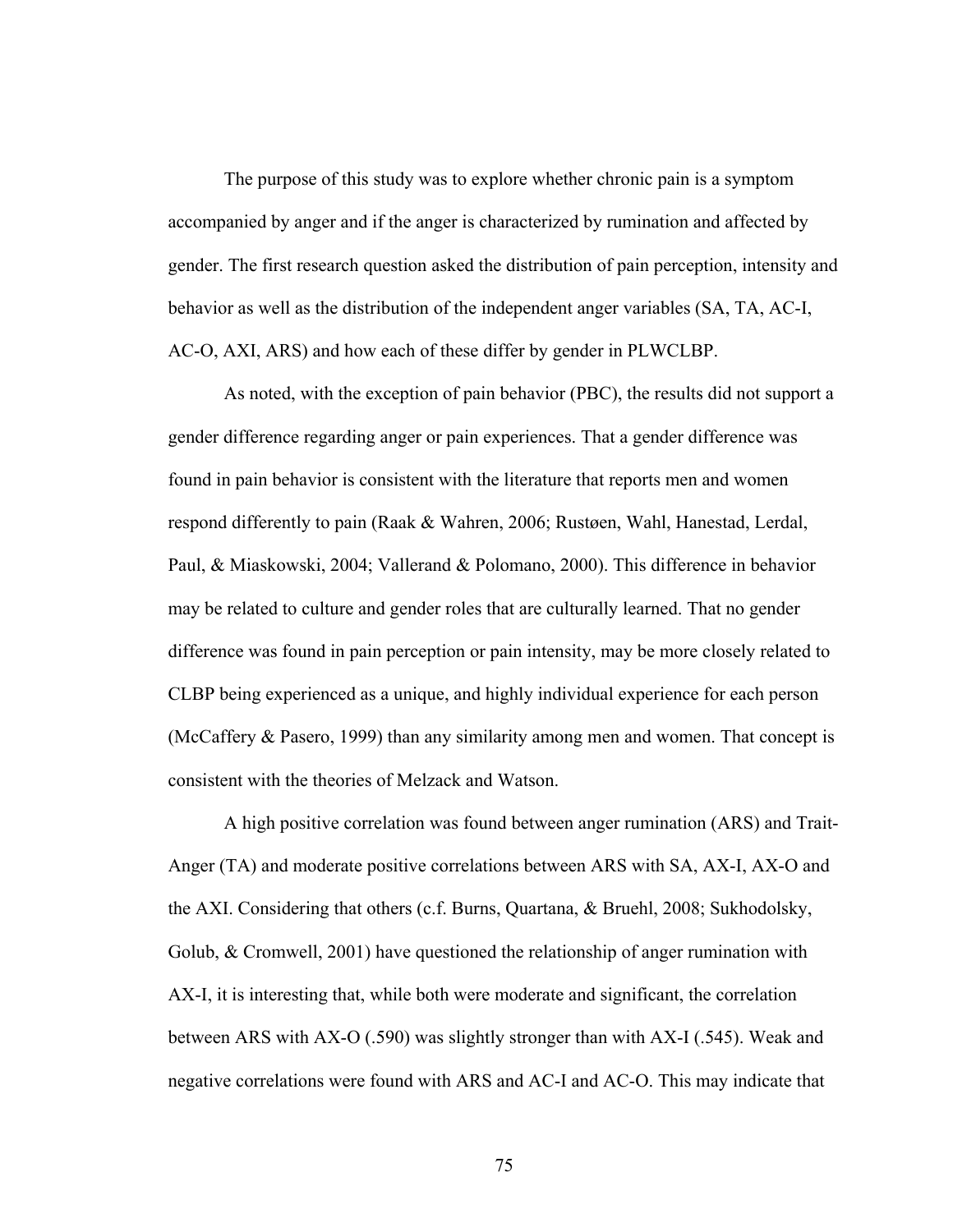anger rumination may contribute to the experience and expression of anger more than to the control of anger. A moderate and positive relationship was found between anger rumination and pain behavior but only a weak relationship was found between anger rumination and pain intensity. This suggests that anger rumination may affect the way PLWCLBP behave related to their pain but does not necessarily have much influence on the way they understand or rate their pain.

The second research question inquired about the relationship between pain perception, intensity and behavior with the independent anger variables (SA, TA, AC-I, AC-O, AXI, ARS) and how those relationships differed by gender. In the entire sample, weak but highly significant positive relationships were seen among pain perception (total SF-MPQ) with SA, TA, AX-O, AXI, and ARS. Weak, positive and significant relationships were found among TA, AXI and ARS with pain intensity (VAS). A moderate and highly significant positive relationship was found between pain behavior (total PBC) and State-Anger, while weaker but highly significant positive relationships were found with TA, AX-I, AX-O, AXI, ARS and pain behavior.

The one consistent positive correlation with pain perception, intensity, and behavior was with State-Anger (SA). That aspect of anger was positively, moderately and significantly correlated with each pain variable, in the total sample and both genders. This indicates that, the PLWCLBP in this study, had some relationship with pain and State-Anger (SA), feelings of anger felt in specific situations. Caution is needed in interpreting this. Spielberger defined SA as being "a measure of angry feelings and the extent to which a person feels like expressing anger at a particular time" (1999, p.2).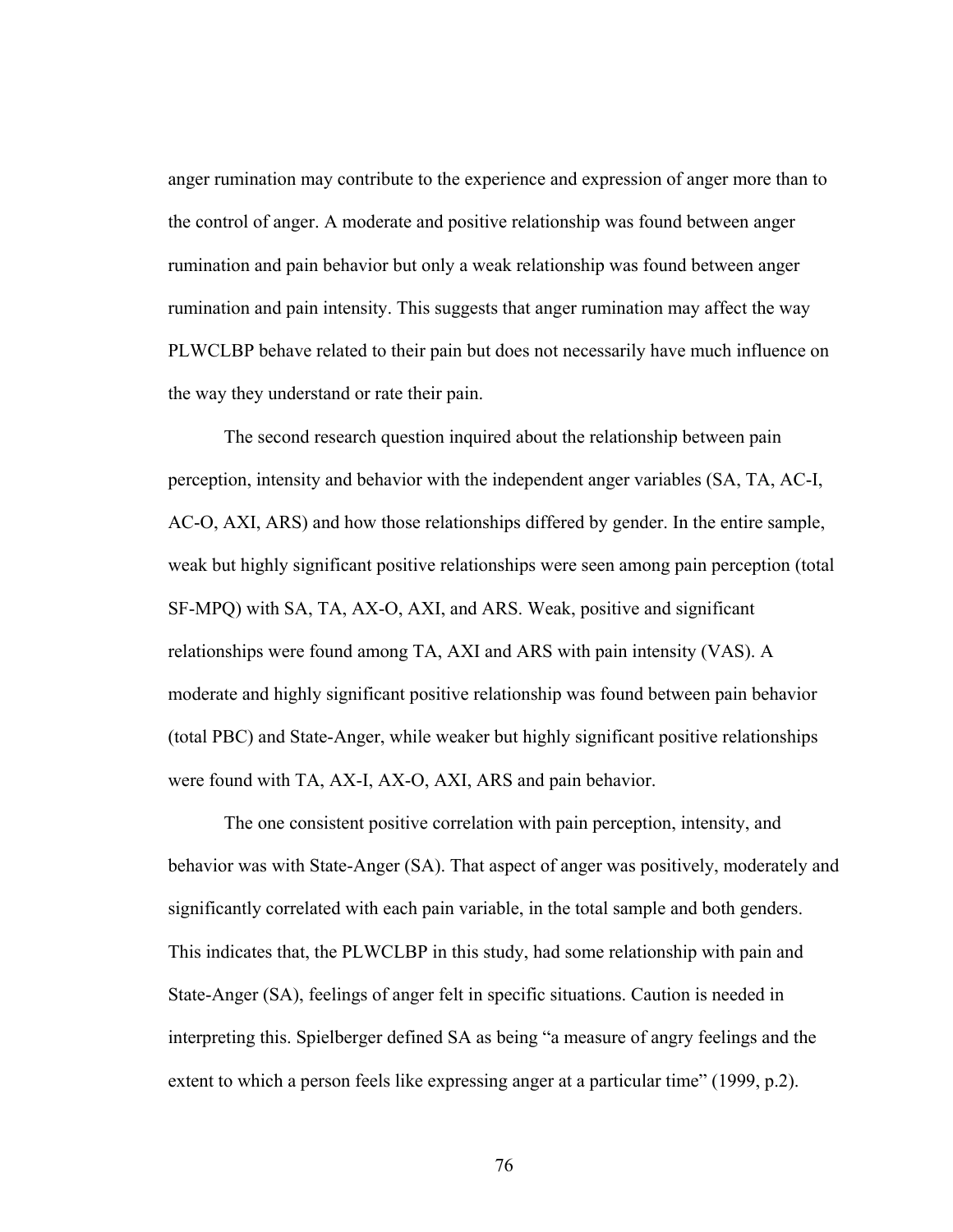While the SA scale of the STAXI-2 assessed the degree of anger the person felt at the time they completed the questionnaire, it is not known if that anger was specifically related to the CLBP the person was experiencing. The SA could have been related to other diagnoses, psychosocial factors, waiting in the office or an endless list of other possible triggers for the anger. It is also possible that for some respondents, their pain was aggravated by the SA but for others, the SA may have caused, or contributed to the cause of their pain. At the same time, it does call for attention since SA was the one common and statistically significant correlation among all groups and among all pain variables. The positive correlations indicate that State-Anger was in some way related to more intense perception, intensity and behaviors associated with pain among PLWCLBP in this sample.

In the total, mixed gender sample, positive, significant, and moderate correlations were found between Trait-Anger (TA) and pain perception, intensity and behavior. When the male and female specific groups were assessed, TA was significantly correlated with pain perception and pain behavior but not with pain intensity in either group. This may indicate that Trait-Anger, the angry feelings which individuals experience on a regular basis (Spielberger, 1999), is related to increased pain perception and pain behaviors among both men and women, and increased pain intensity among some PLWCLBP in the total sample. It could indicate that chronic pain may lead to increased TA scores or that people with more TA experience more chronic pain. Again, the relationship was stronger in regard to pain perception and pain behavior than with pain intensity.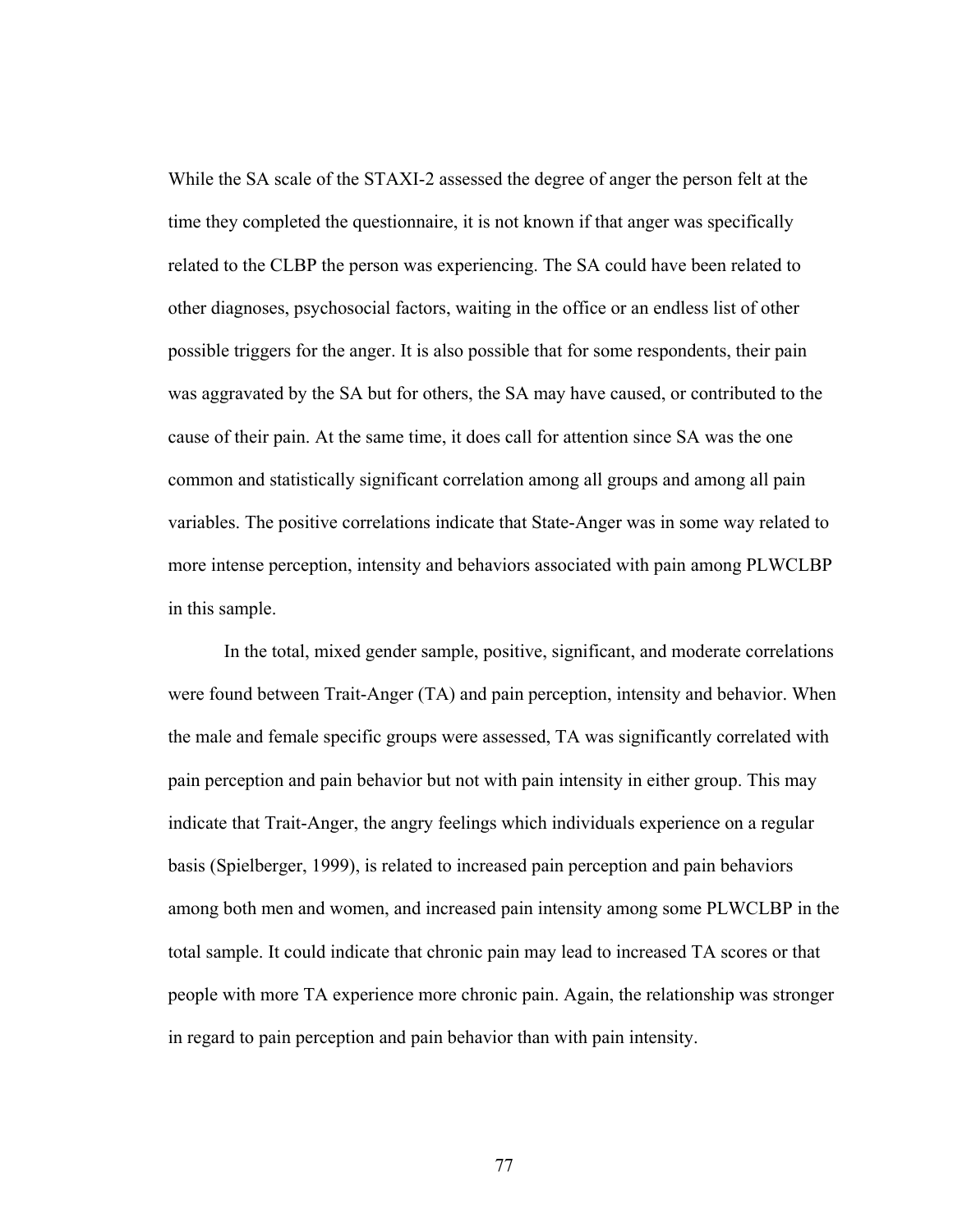Among both men and women, the anger expression inventory (AXI) which gives a general index of how people express anger, was significantly correlated with pain perception and pain behavior, but not with pain intensity. This may indicate that the intensity of expression of angry feelings is positively associated with the way men and women perceive pain and how they behave in response to pain, but not in how they rate the intensity.

Anger rumination (ARS) was found to have weak to moderate, positive and highly significant correlations with pain perception and pain behavior among PLWCLBP in the total sample, as well as separately among men and women. The relationship between pain perception (SF-MPQ) and anger rumination was strongest among men (.321) compared to women (.227) and the total sample (.262). The relationships with anger rumination were positive but not strong or significant when considering pain intensity (VAS) and again the correlation was greater among men. When correlated with pain behavior (PBC) anger rumination showed a moderate positive relationship that was significant in men, women and the total sample. In that situation anger rumination had the strongest correlation with pain behavior in women (.561) compared to men (.376) and the total sample (.463). These correlations indicate, that among the men and women in this sample, there was a stronger relationship of anger rumination (ARS) with regard to pain perception and pain behavior than with pain intensity. It also seemed to be more closely related to the perception and intensity of pain among the men, and more closely related to pain behavior among the women. This indicates that anger rumination may have a greater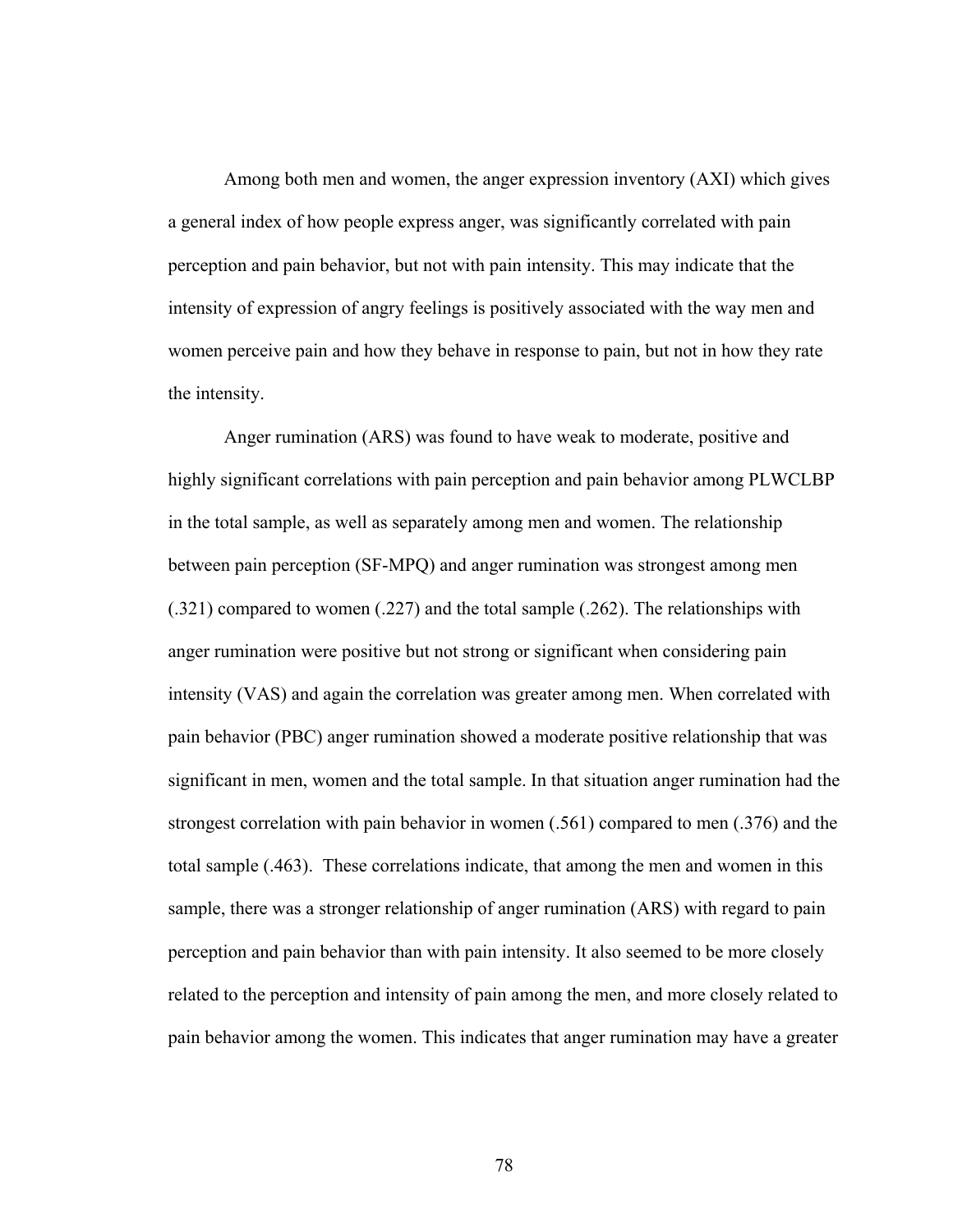connection with how men perceive and rate the intensity of their pain, while it may have a greater association with the pain behaviors manifested by women.

In the total sample and in each gender group, Anger Control-In (AC-I) and Anger Control-Out (AC-O) had weak to moderate negative correlations with each of the pain variables. In the total sample AC-I was significant only with pain behavior. Among women, AC-I was not significant with any of the pain variables and among men AC-I was significant only with pain behavior (PBC). AC-O was significant with pain perception (SF-MPQ), intensity (VAS) and behavior (PBC) in the total sample. AC-O was significant with pain perception and pain behavior with both men and women but it was not significant with pain intensity with either gender group. The correlations indicate that in this sample, working to manage or reduce anger and calm down (AC-I) (Spielberger, 1999) is somewhat related to pain behavior but not related to the perception or intensity of pain. Interestingly, this relationship is significant only with men, not with women. The correlations with AC-O indicate, not only that controlling the outward expression of anger is negatively related to pain perception and behavior among both genders, but that the relationships are similar by gender with both pain variables but significant only among men (see Table 6).

In the total sample, the Anger Expression Index (AXI) that scores the intensity of feelings of anger, (Spielberger, 1999) was found to be positively, moderately and statistically correlated with pain perception (SF-MPQ), pain intensity (VAS), and pain behavior (PBC).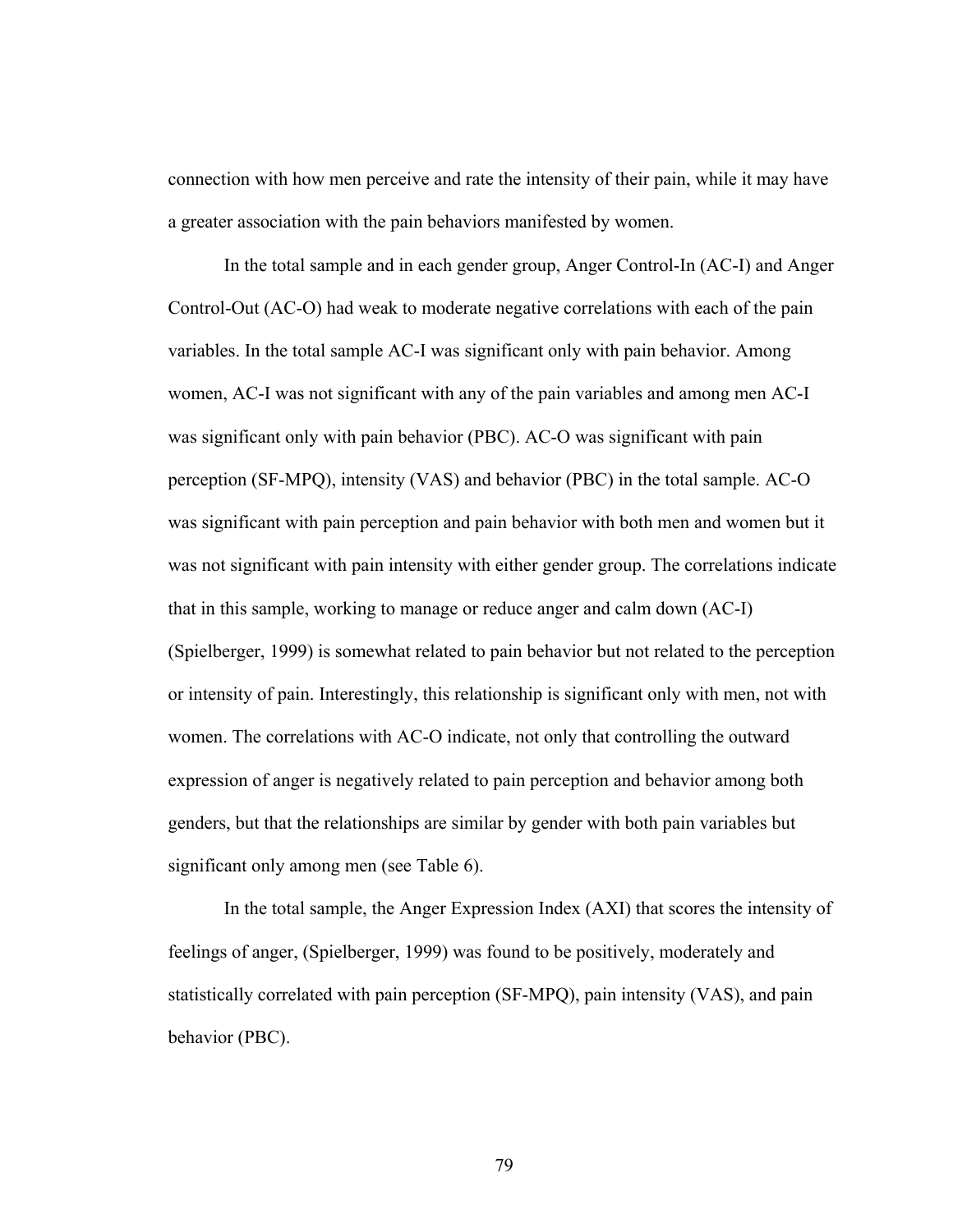The third research question asked if pain intensity, pain perception and pain behavior scores can be explained by AR, SA, TA, AC, AX, and gender. In each of the regressions SA was the variable that was predictive of pain perception, intensity and behavior. While it is not known what specifically contributed to the State-Anger when the participants were answering the questions, these regressions suggest that regardless of the cause of the anger, it is related to and predictive of the way a person perceives their CLBP, and the amount of CLBP they are reporting. It also suggests that it is related to the way they behave in relation to the CLBP. When the regression was done with pain behavior (PBC), in addition to SA, gender and anger rumination along with AX-O were predictive. This indicates that gender and anger rumination are also predictive of pain behaviors but not of pain perception or intensity.

#### Discussion of Unexpected Findings

The first unexpected finding was the ease with recruiting PLWCLBP. On several occasions, at both the spine clinic and the orthopedist office, the staff called the researcher, prior to the arranged follow up date, to request additional packets of questionnaires. The health care provider in the pain clinic offered that site after hearing the researcher discuss the pilot study. The response and return rates were impressive. Interestingly, most of the sites were willing to continue recruitment when the study ended.

While social nomination had been identified during the pilot study as a desirable recruitment method, it was much more successful than anticipated. On at least four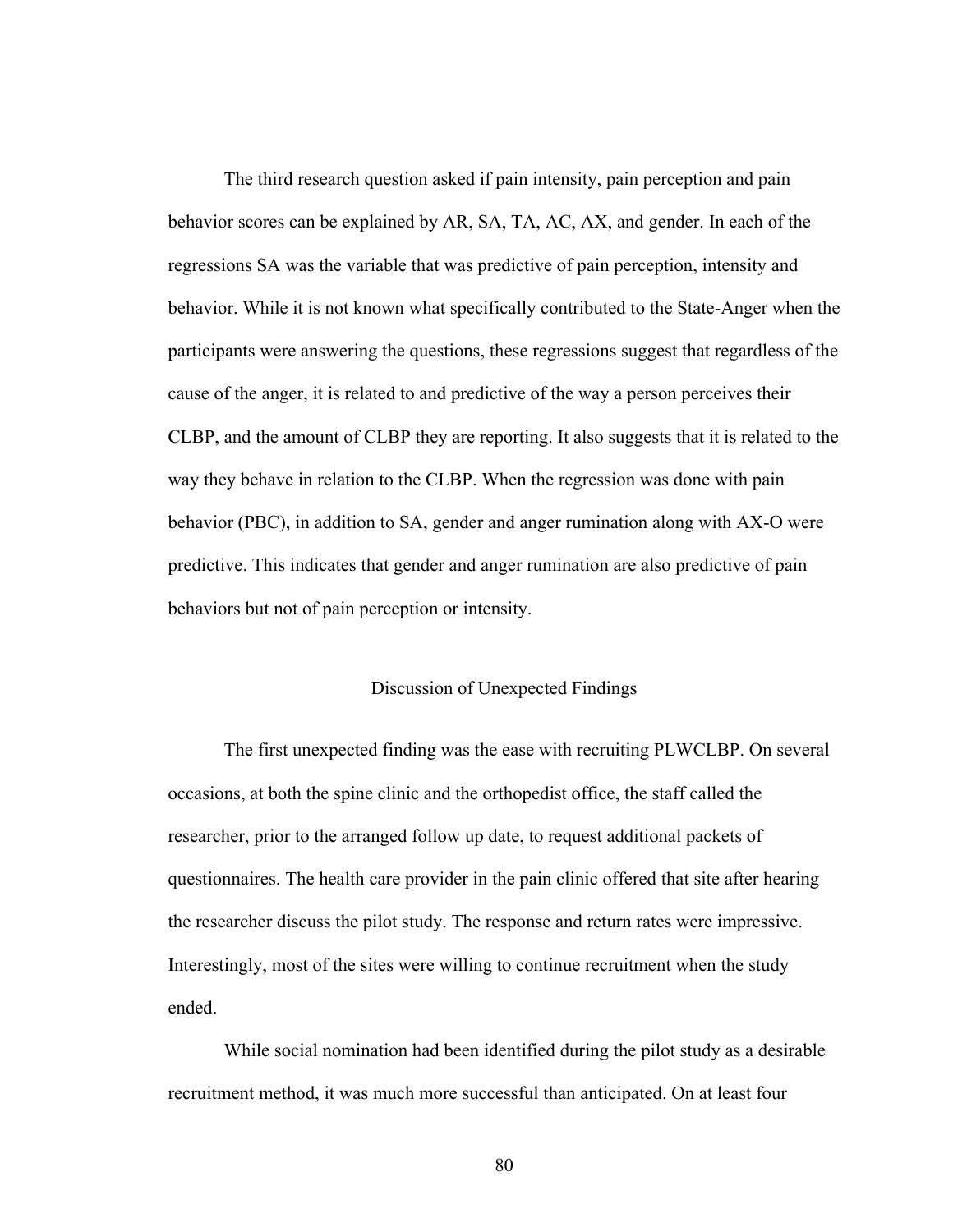occasions, people who completed the questionnaires requested packets to share with family or friends who they told about the study. On two occasions, the cashiers at the department store where the gift cards were purchased asked to complete the questionnaires. Since, after completing the questionnaires, seven people returned the gift cards; it did not seem that the gift cards were a particular inducement for participation. It is more likely that PLWCLBP have a message to tell. This could be further addressed through a phenomenological study.

Another unexpected finding was that some people who participated in the study became more aware of their anger. One person, who nominated her husband for participation, later shared that since completing the questionnaires, he was more aware of his emotional responses to the CLBP, particularly those involving anger. This suggests that interventions to help PLWCLBP to better manage their anger are potentially valuable.

Very few of the participants had help in completing the questionnaires. Only six participants (0.03%) reported being assisted by anyone in completing the tools. In light of the high rate of returned and usable questionnaires, this attests to the MPQ-SF, STAXI-2, ARS, and PBC being reasonable tools for data collection through self-report, among community dwelling adults who live with chronic low back pain.

On the zero to 100 VAS, for this sample of PLWCLBP, the mean was 54.61 which indicated moderate pain while the median 61.05 and the mode was 67.37 indicating moderate to severe pain. Interestingly, among this same sample, when describing present pain intensity (PPI) in words with corresponding numbers of zero to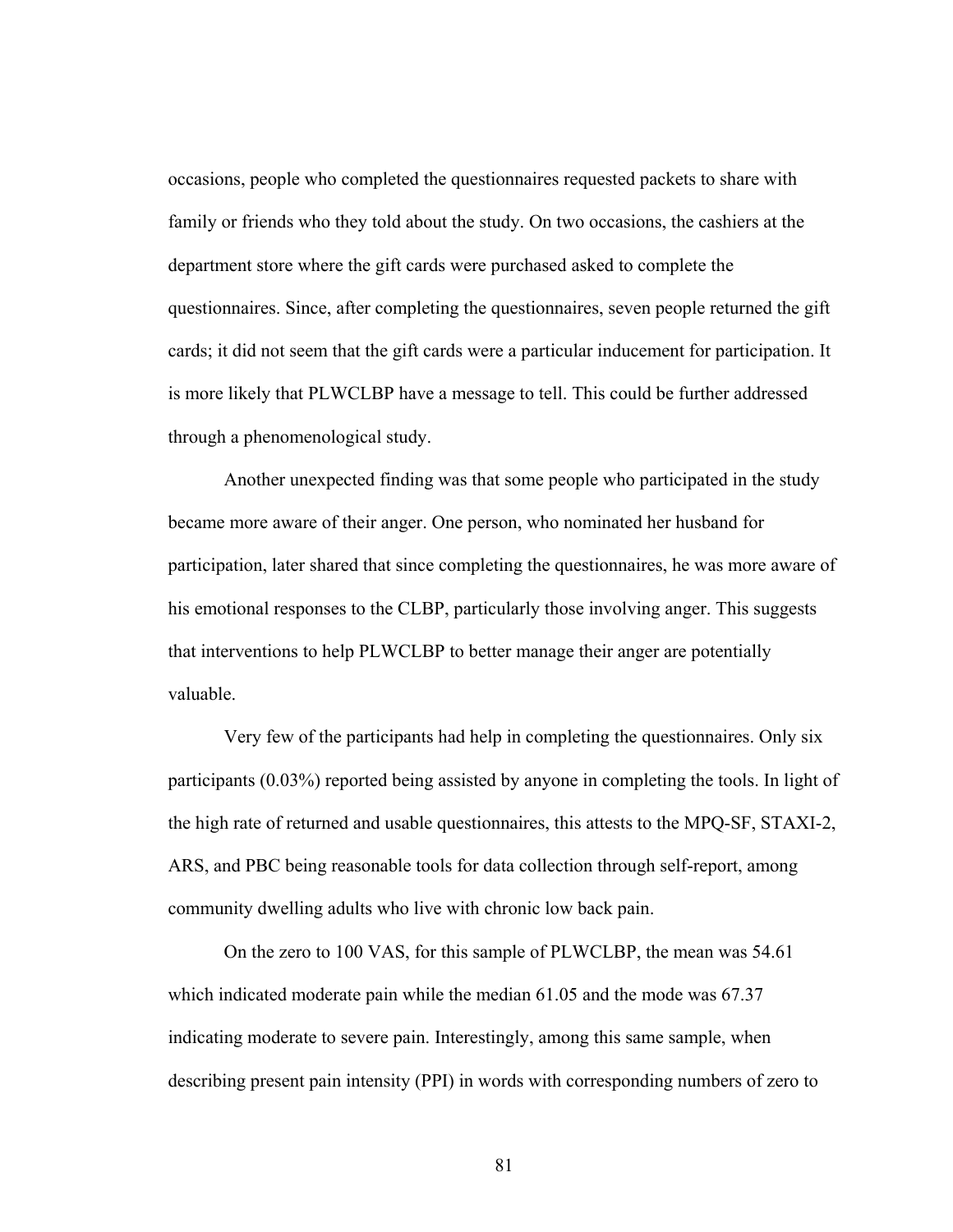five (see Appendix D), the mean, median and mode were all 2. In fact the majority of the sample (71%) reported current pain intensity as "none", "mild" or "discomforting". This seems to indicate a disparity between the way the respondents described the intensity of their pain in words compared to numbers.

## Additional Limitations

As with all research, this study had limitations. It was identified in the pilot/feasibility study that the sample was predominantly Caucasian. To address the need to diversify participation, recruitment and the sample size were expanded. Despite those efforts, the participants continued to be predominantly Caucasian. The lack of non-Caucasian participants limited sub-analyses and is a limitation to generalizability. Future research could include recruitment that specifically targets non-Caucasian communities, health care providers and religious organizations.

A second possible limitation is that a small percentage of participants did not complete the STAXI-2. This persisted even after a note was attached to the STAXI-2 requesting that all questions be answered. The developer of the STAXI-2 believes that it "is unusual for so many participants to fail to complete the STAXI" (personal communication Spielberger, March 19, 2010). It is possible that some of the participants did not realize that there were questions on the reverse side of the STAXI-2, or they did not understand the need to complete them. It is also possible that participants chose not to answer the questions on the reverse side either because they were tired of answering questions about feeling angry or, in some manner, those questions were emotionally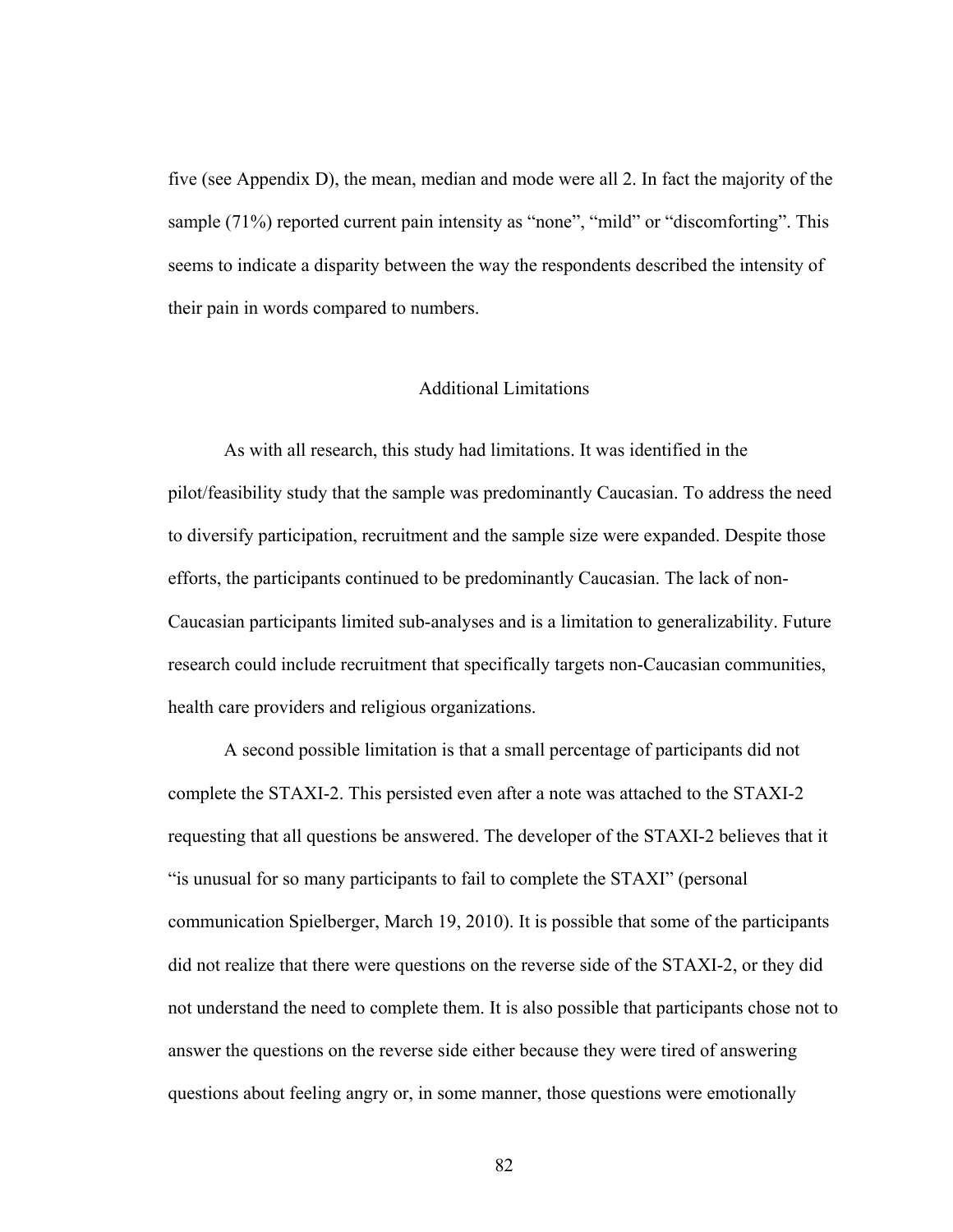difficult to answer. The latter option could imply that those individuals who had the most profound issues with anger were not included in the study. In either situation, it could be a potential source of bias or a confounding factor.

Finally, the order of the questionnaires in the packets was not randomized. This may have influenced the results if participants became fatigued. Interestingly, while a number of participants did not complete the STAXI-2 that was the second questionnaire while all but two respondents completed the subsequent questionnaires.

## Recommendations for Future Research

The discrepancy between the scores of the VAS, which is a numeric description of pain, and the PPI which predominantly uses words to describe pain, is important to consider. This discrepancy may contribute to inaccurate assessment and management of pain among PLWCLBP when too great a focus is place on "the number". It is possible that PLWCLBP have learned that often the numeric value given to pain is directly related to the amount of analgesia prescribed. This is an area in which further research is warranted to better understand the meaning of pain intensity scores among people living with chronic pain and the meaning of words as well as numbers used to describe the intensity of pain.

Further expansion of recruitment of non-Caucasians is needed to assess these findings in a more diverse population. Additional strategies that may be considered are working to recruit from ethnic cultural and religious centers and clinical practices in minority neighborhoods. While several people who recommended individuals for social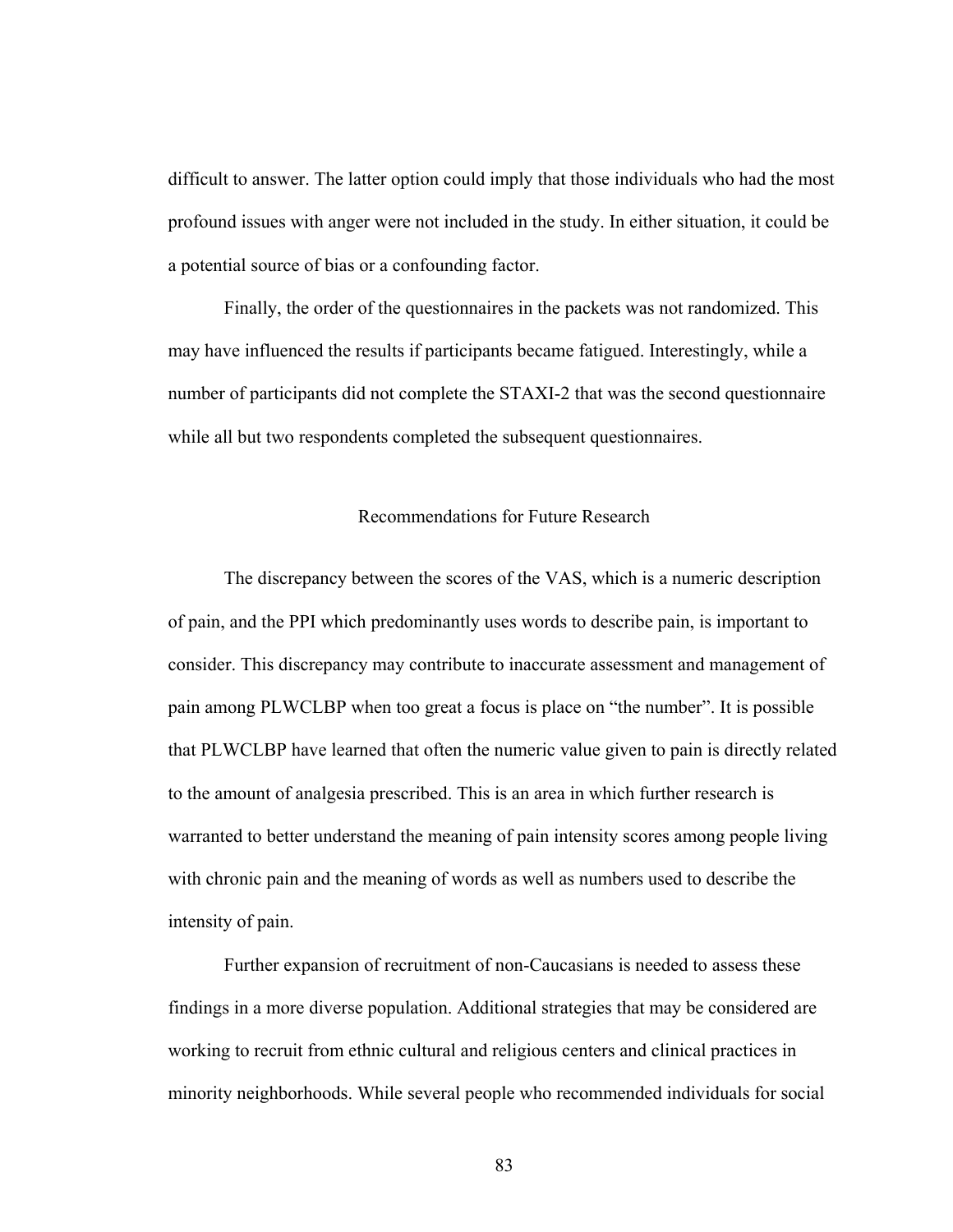nomination were not Caucasian, specific efforts could focus on increasing social nomination among non-Caucasians. Race and ethnicity did not seem to be a factor in completing the questionnaires only three (12%) of those who did not complete all of the forms were non-Caucasian. This is comparable to the total non Caucasian representation  $(10.27%)$  in the sample.

State-Anger (SA) was significant in correlations with the pain variables and was statistically significant as being predictive of pain perception, intensity and behavior. It is not clear from this study whether the SA scores are reflective of the CLBP being experienced when the questionnaires were being completed or if the SA was related to a cause unrelated to the CLBP. Additional research is needed to make that determination, and to investigate the role of SA among people living with chronic pain. Additional research is needed to more fully understand the role of anger rumination in the experiences of anger and chronic pain. Of particular interest is to learn more about the relationship between anger rumination and the expression and control of pain in this population.

A longitudinal study designed to capture the frequency and intensity of physical pain and anger as well as the emotional, cognitive, spiritual and contextual aspects of chronic pain, is a logical follow up to this study. This could be conducted using pain and anger diaries or using tape recorders through which participants would record their experiences. Pain diaries have been used successfully by researchers investigating chronic pain (c.f. Aubin, Vezina, Parent, Fillion, Allard, Bergeron, et al., 2006; Bruehl, Chung, Burns, & Biridepalli, 2003; Gil, Porter, Ready, Workman, Sedway, & Anthony,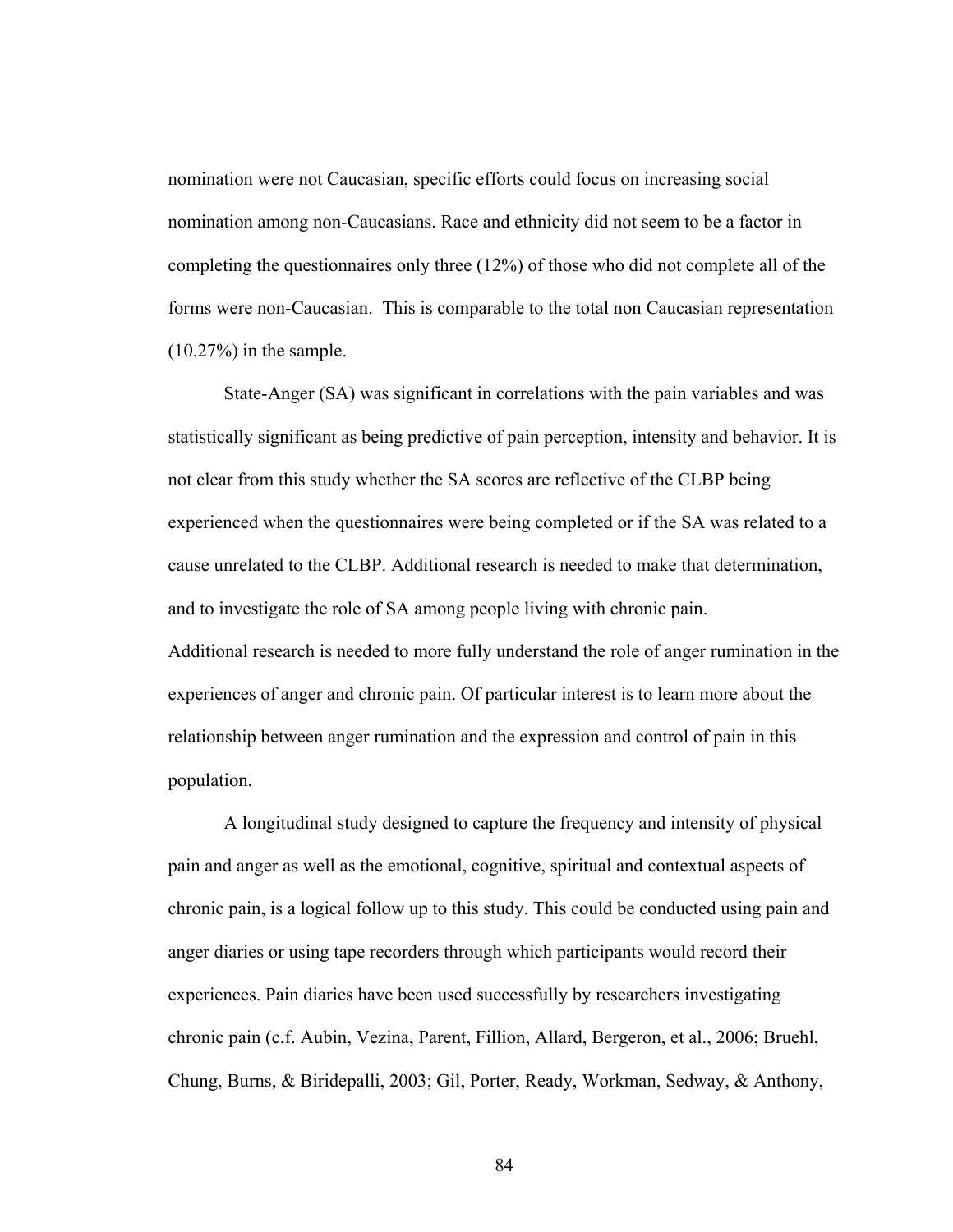2000). It would be necessary that the participants be healthy enough to use the pain diary on a regular basis without experiencing fatigue (Aubin, Vezina, Parent, Fillion, Allard, Bergeron, et al., 2006). Using small tape recorders would be a modification of the pen and pencil diary that could be used by individuals for whom writing is not a good option.

Considering State-Anger was a predictor in each of the regressions, and was at least moderately correlated with all the dependent pain variables, additional research to test an intervention to manage anger with PLWCLBP is warranted. Since the findings do not lead to one particular intervention, there are a variety of options for this. A replication and expansion of the Loving Kindness Meditation study done Carson and colleagues (2005) is reasonable as well as mindfulness meditation (Kingston, Dooley, Bates, Lawlor & Malone, 2007; Kostanski & Hassed, 2008). Cognitive behavioral group therapy specifically addressing anger management could be beneficial.

Since quantitative methods may overlook context or important factors, the interest generated in this topic indicates that a phenomenological study to learn about the lived experience of PLWCLBP is warranted. One interpretation, of the number of people who were recruited through social nomination and the number of people at the orthopedic and spine clinic site who requested to participate, is that PLWCLBP want to tell their story. It was anticipated that PLWCLBP may manifest anger related to a variety of anger triggers that could include the cause of pain; ambiguity of the diagnosis; inadequate relief from analgesia; subsequent alterations in lifestyle; changes in relationships; blaming oneself blame; perceived skepticism by health care professionals; and lack of effective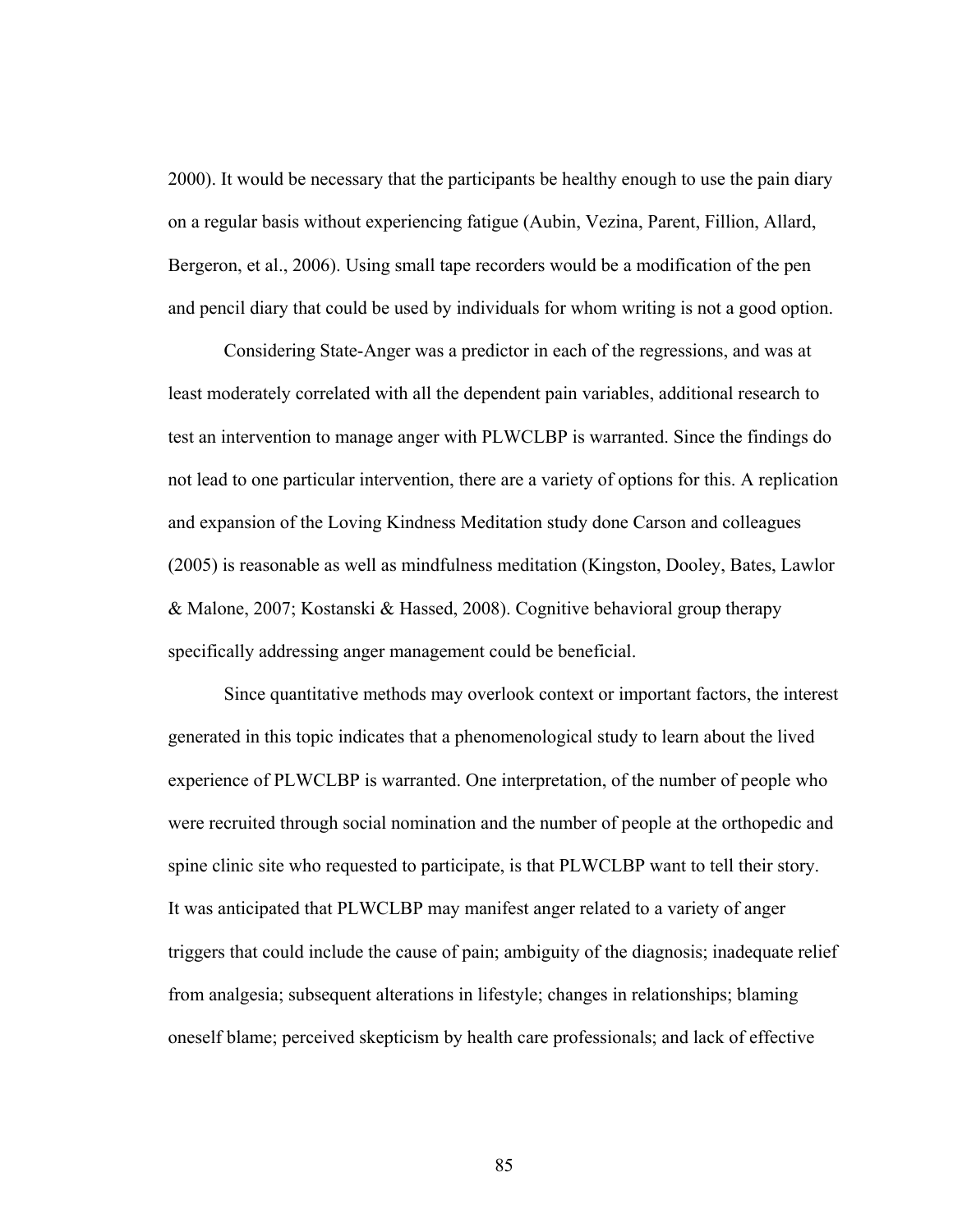treatments. Future research investigating these triggers and correlation with the anger and pain variables would be of interest.

Twenty-one of the participants specified that the cause of their CLBP was work related which is consistent with the literature (Gua, Tanaka, Halperin, & Cameron, 1999; Wegman & Fine, 1996). While measurement of specific work related factors was not part of this study, the fact that 14% (21) of the participants attributed the pain to work, indicates that future research to learn more about this is warranted.

Considering the number and percentage of completed questionnaires, the STAXI-2, SF-MPQ, ARS and PBC seem to be appropriate and easy for PLWCLBP to use in office or home settings. The only unforeseen problem that was identified with participants using the forms was that a small percentage did not complete the STAXI-2. Since the majority of the questionnaires that were not completed did not have the questions on the back answered, it may be helpful to print this on two pages rather than front to back on one sheet of paper. The questionnaires were effective in obtaining the information needed to answer the research questions posed in this study. No unforeseen problems were encountered during data entry or data analysis. Future research could include a replication study using other pain and anger assessment tools and compare the findings. Development of a tool that specifically quantifies anger related to chronic pain could be beneficial.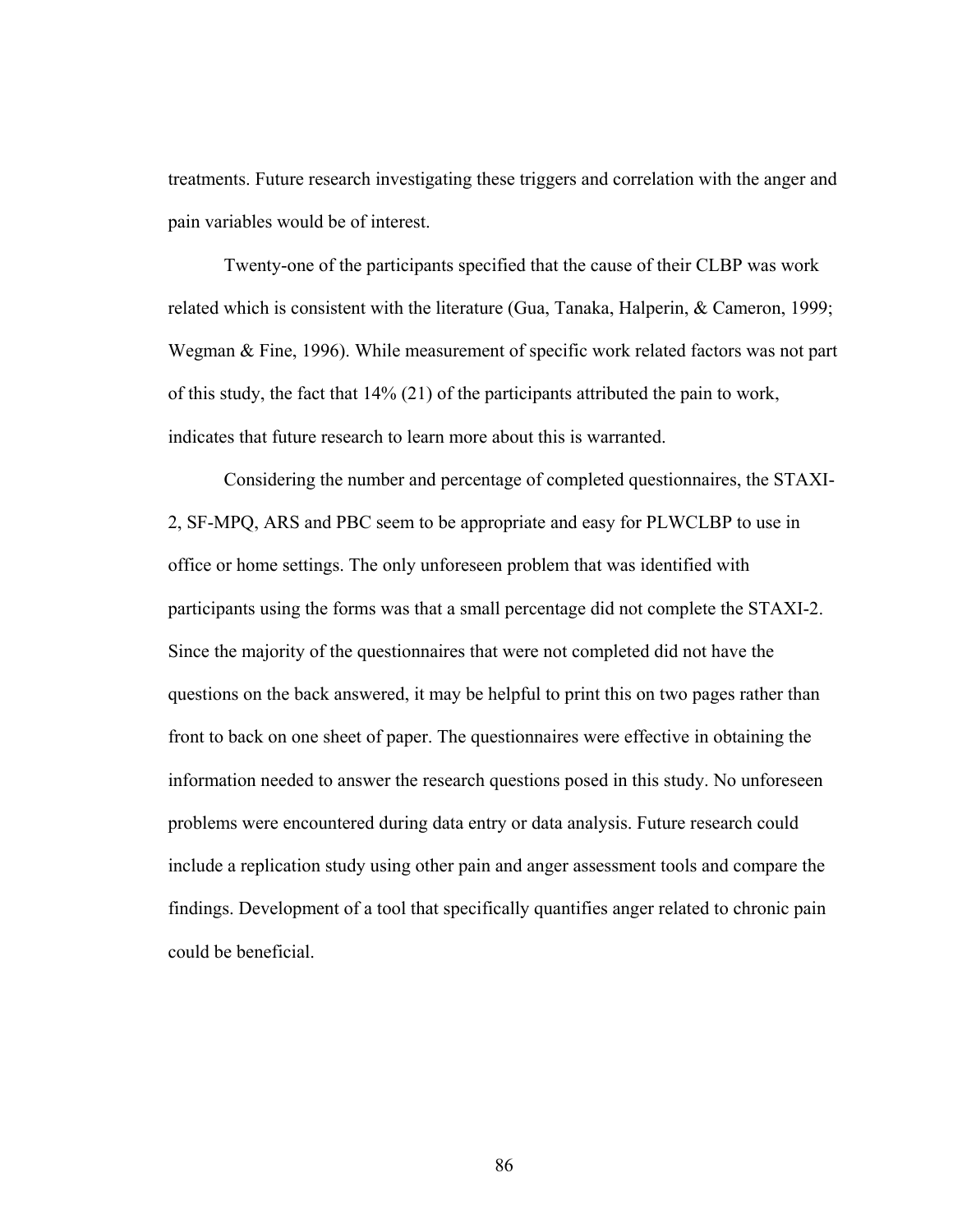## Implications for Nursing and Health Care Practice

The relationships between pain behavior (total PBC) with both pain perception (SF-MPQ) and pain intensity (VAS) were positive and highly significant but only moderately correlated. Pain behavior was only highly correlated with the pain behavior subscale, which is expected since the subscale is included in the total PBC. Pain perception was moderately correlated with pain behaviors and with pain intensity. Finally, pain intensity was moderately correlated with pain perception and pain behavior as tested with the total PBC but there was only a weak correlation between pain intensity and the Affective-Distress Subscale. None of the variables was strongly correlated with pain intensity. Since in most clinical settings, considerable emphasis is placed on pain intensity determined by the numeric pain score, it is important for Health Care Professionals (HCPs) to appreciate the complexity of how chronic pain is experienced and described. The findings underscore the importance of understanding that chronic pain is more than simply a number. By appreciating the complexity of experiencing and describing chronic pain, nurses and other HCPs can be in a better position to understand and then to help PLWCLBP better manage their pain.

Results of this study suggest that nurses and other HCPs need to be aware that women and men who live with CLBP do not necessarily experience pain and anger differently because of gender. Contrary to cultural expectations, overall, the women and men in this study experienced pain and anger with similar characteristics, intensity, and frequency. Despite cultural expectations, the findings indicate that men and women should be considered equally. One important clinical implication of this is that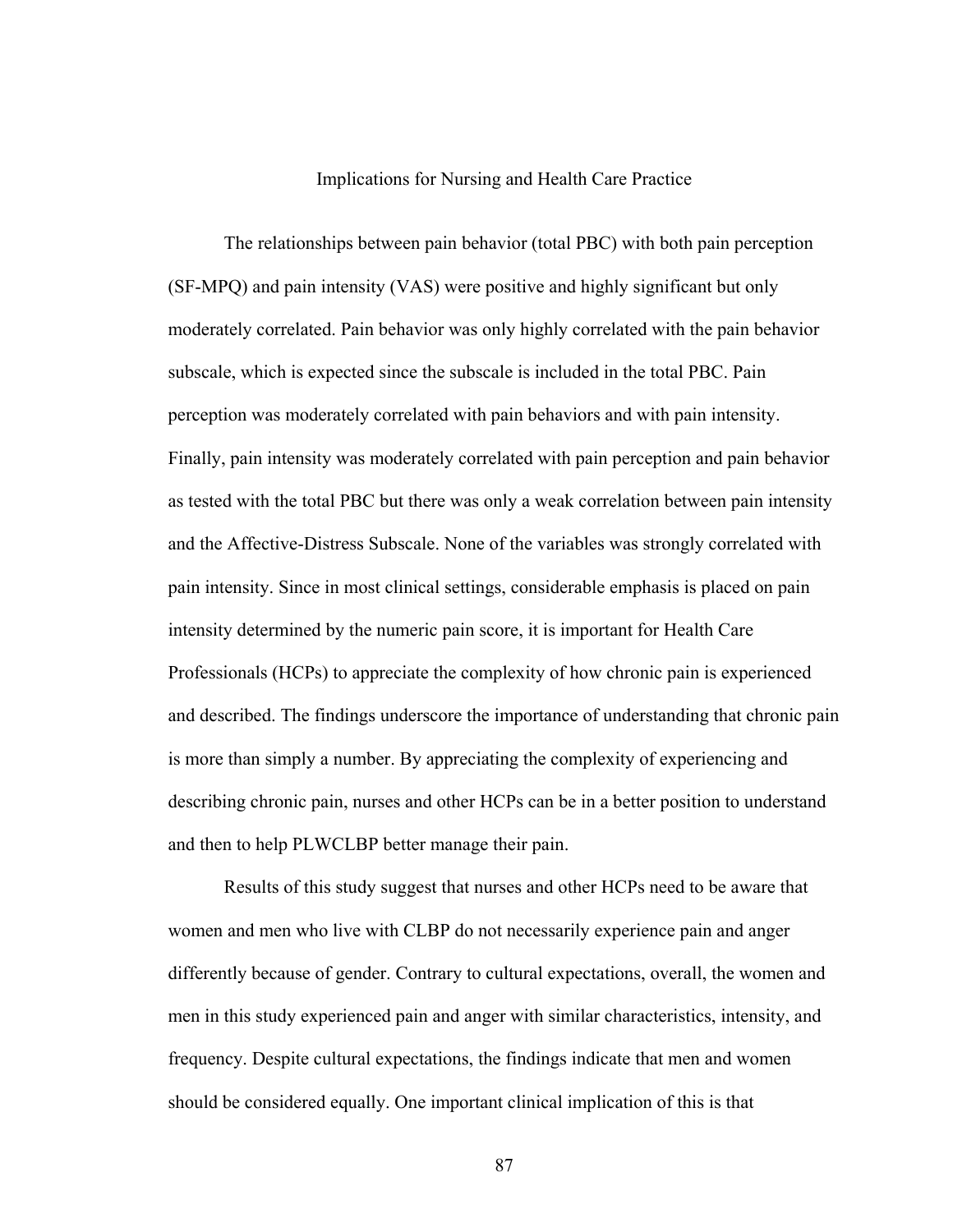interventions do not necessarily need to be gender specific and mixed gender group interventions can appropriately be conducted.

Gender differences were noted among the reports of pain behavior. An important message is that the men and women who are living with CLBP in this study, exhibit different behaviors related to the chronic pain. This is important because pain behavior is one way people communicate their pain to others (Keefe & Dunsmore, 1992). It is essential for all HCPs to understand that State-Anger was found to be a correlate and predictor of CLBP. HCPs may be the focus of the SA that is being experienced. HCPs can learn techniques to help the PLWCLBP to better manage their anger. In addition, it is important for nurses to know techniques for effectively working with patients who are angry; to know how to manage their own responses to angry patients; and to teach families how to manage their responses to anger.

Many of the participants used words to describe their pain that do not necessarily have a connotation of moderate to severe pain, yet the respondents who used those words also reported moderate to severe pain. Words such as "ache" or "throbbing" often are associated with mild pain not the moderate or severe pain that was indicated by the VAS scores. The PLWCLBP also chose word descriptors on the SF-MPQ that were reflective of less pain than was their choice on the VAS which translates to a number. It is important for HCPs to understand that PLWCLBP may use words to describe moderate to severe pain that have a connotation different than what might be expected. While this reinforces the need for pain assessment to be done with standardized tools, it also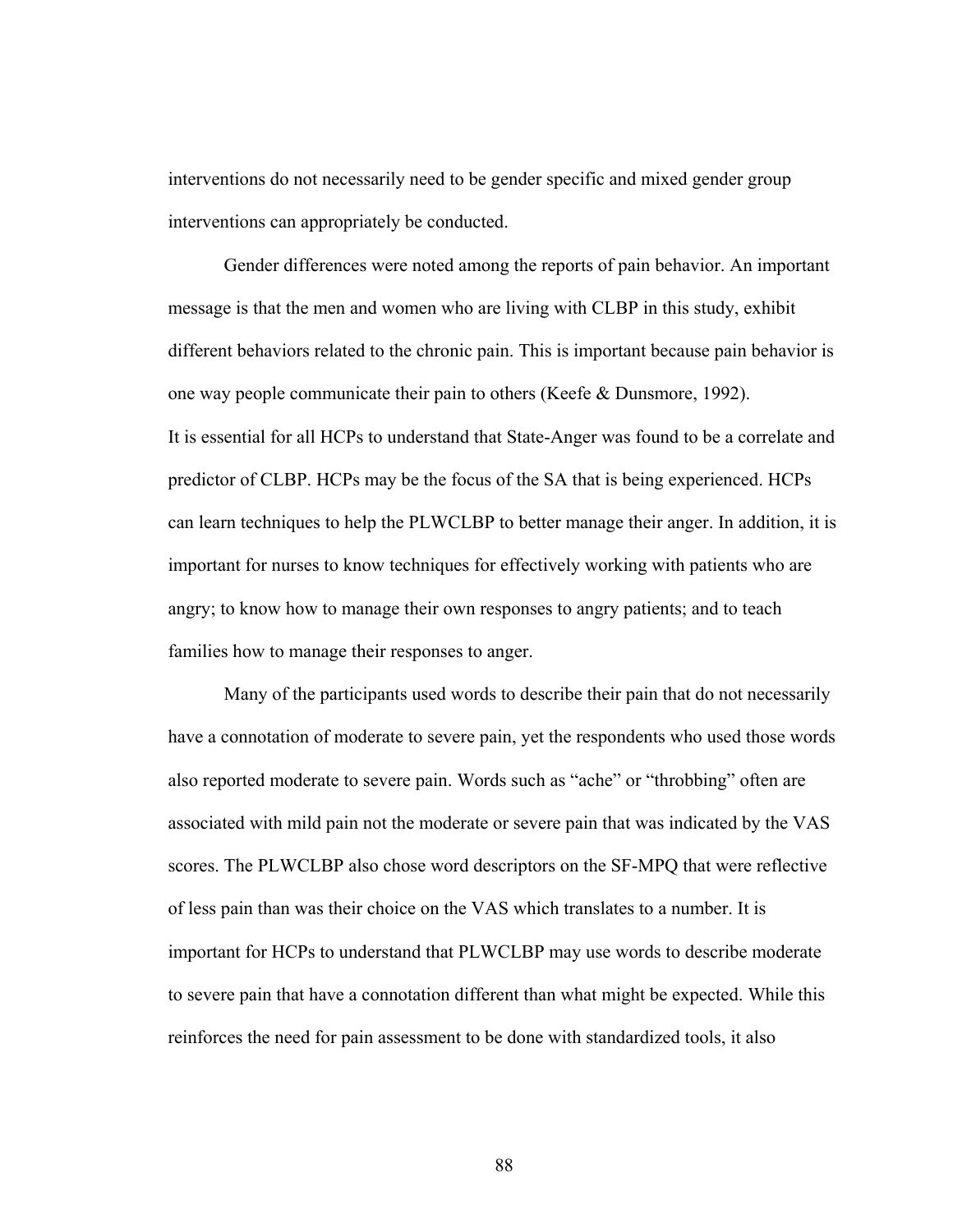reinforces the need to make every effort to holistically understand the full pain experience of the individual person.

## Conclusion

The results of this study indicate that the amount of State-Anger that PLWCLBP experience is correlated with, and predictive of their pain perception, intensity and behavior. State-Anger, the situation related angry feelings that PLWCLBP experience, was significantly related to pain perception, intensity and behavior, and in fact was predictive of them. Significant gender differences were found with pain behaviors, which may be culturally determined. The findings did not support a gender difference in how PLWCLBP perceive or rate the intensity of CLBP or anger. While there was no clear support that anger rumination is a characteristic of anger among PLWCLBP, the findings do support that it is closely related to both State-Anger and pain behavior among PLWCLBP. The findings underscore the importance of holistic pain assessment and management that is sensitive to the unique perception, intensity and behaviors related to the chronic pain and anger being experienced by the individual.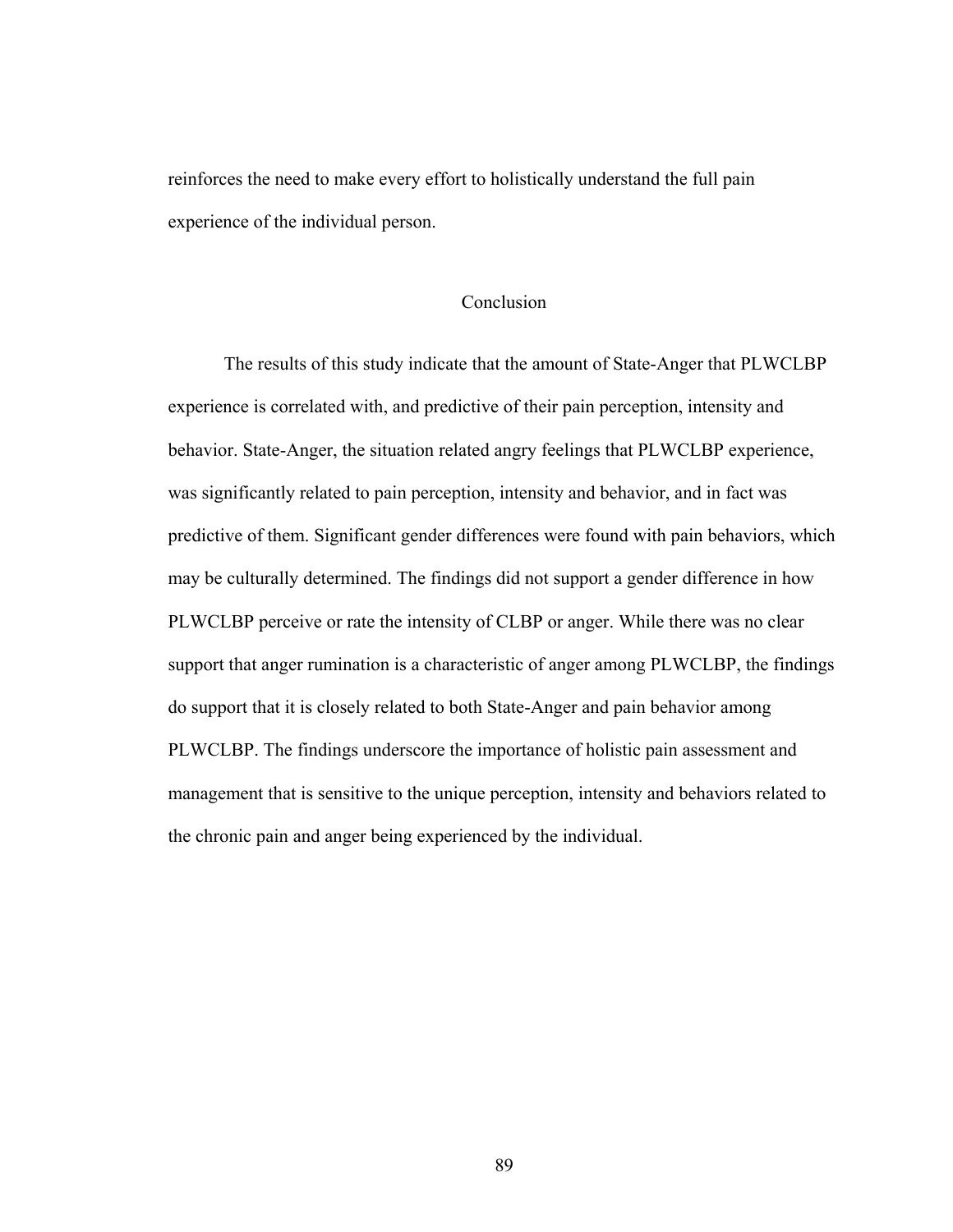### **REFERENCES**

- Andersson, G. B. (1999). Epidemiological features of chronic low-back pain. *Lancet, 14,* 581-585.
- Aubin, M., Vezina, L., Parent, R., Fillion, L., Allard, P., Bergeron, R., et al., (2006). Impact of an educational program on pain management in patients with cancer living at home. *Nursing Oncology Forum,33,* 1183-1188.
- Averill, J. R. (1983). Studies on anger and aggression: implications for theories of emotion. *The American Psychologist, 38,* 1145-1160.
- Berkley, K. J. (1997). Sex differences in pain. *Behavioral Brain Science, 20,* 1-20.
- Braha, R., & Catchlove, R. (1986). Pain and anger: inadequate expression in chronic pain patients. *Pain Clinics, 1,* 125-129.
- Brand, P. & Yancy, P. (1997). *The gift of pain: why we hurt and what we can do about it.* Zondervan Publishing House: Grand Rapids, MI.
- Bruehl, S., al'Absi, M., France, C. R., France, J., Harju, A., Burns, J. W., & Chung, O. Y. (2007). Anger management style and endogenous opioid function: is gender a moderator? *Journal of Behavioral Medicine, 30,* 209-219.
- Bruehl, S., Burns, J. W., Chung, O. Y., Ward, P., & Johnson, B. (2002). Anger and pain sensitivity in chronic low back pain patients and pain free controls: the role of endogenous opioids. *Pain, 99,* 223-233.
- Bruehl, S., Chung, O. Y., & Burns, J. W. (2003). Differential effects of expressive anger regulation on chronic pain intensity in CRPS and non-CRPS limb pain patients. *Pain, 104,* 647-654.
- Bruehl, S., Chung, O. Y., & Burns, J. W. (2006). Anger expression and pain: an overview of findings and possible mechanisms. *Journal of Behavioral Medicine, 29,* 593- 606.
- Bruehl, S., Chung, O. Y., Burns, J. W., & Biridepalli (2003). The association between anger expression and chronic pain intensity: evidence for partial mediation by endogenous opioid dysfunction. *Pain, 106,* 317-324.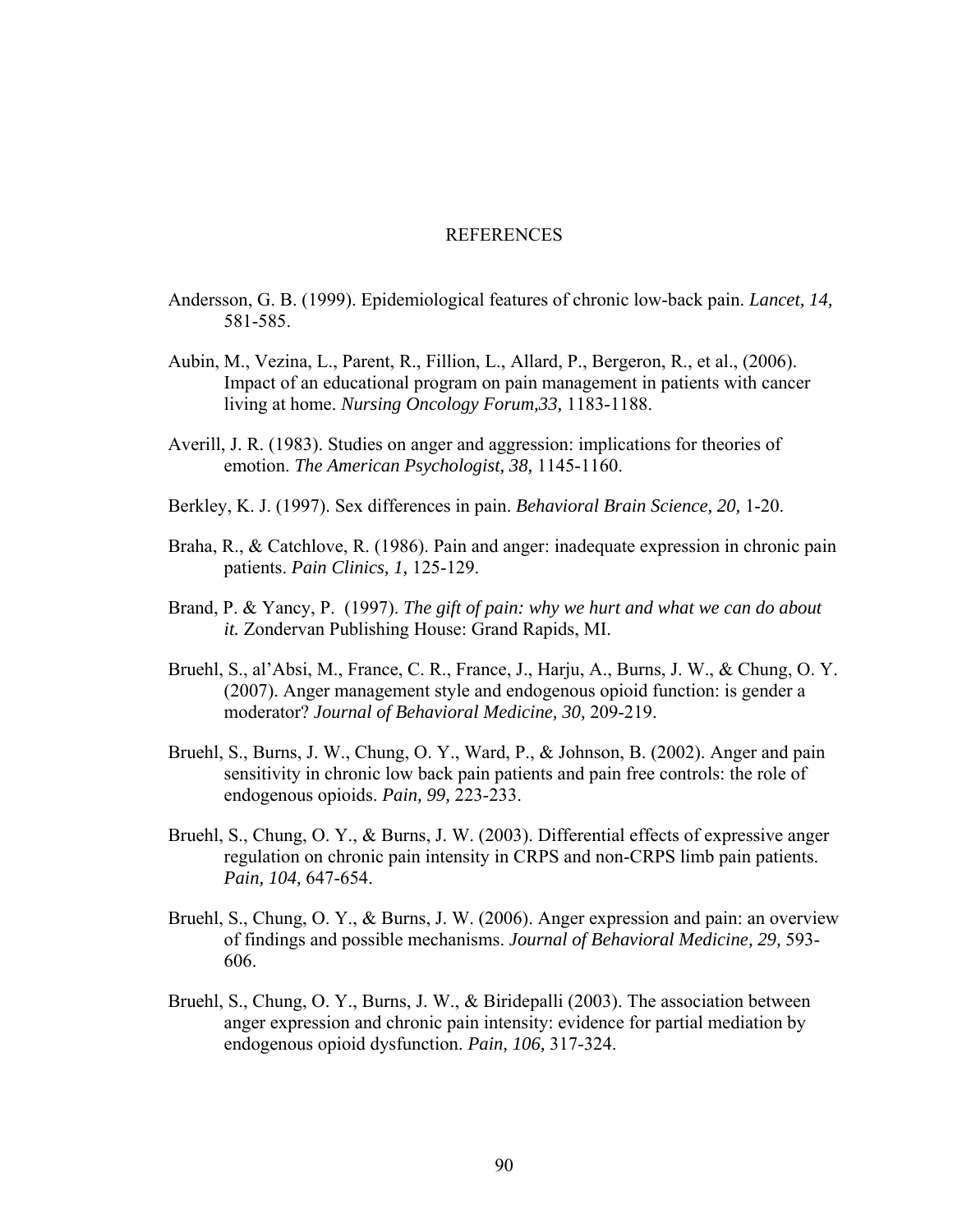- Bruehl, S., Chung, O. Y., Burns, J. W., Diedrich, L. (2007). Trait-Anger expressiveness and pain-induced beta-endorphin release: Support for the opioid dysfunction hypothesis. *Pain, 130,* 208215.
- Bruer, B. Pappagallo, M., Ongseng, F., Akhtar, H., & Goldfarb, R. (2008). What is the relationship of low back pain to signs of abnormal skeletal metabolism detected by bone scans? *Pain Medicine, 9,* 222-226.
- Bureau of Labor Statistics (2002). Survey of occupational injuries and illnesses. Washington, DC: U.S. Department of Labor.
- Burns, J. W. (1997). Anger management style and hostility: predicting specific physiological reactivity among chronic low back pain patients. *Journal of Behavioral Medicine, 20,* 505-522.
- Burns, J. W. (2006a). The role of attentional strategies in moderating links between acute pain induction and subsequent psychological stress: Evidence for symptomspecific reactivity among patients with chronic pain versus healthy nonpatients. *Emotion, 6,* 18-192.
- Burns, J. W. (2006b). Arousal of negative emotions and symptom-specific reactivity in chronic low back pain patients. *Emotion, 6,* 309-319.
- Burns, J. W. & Bruehl, S. (2005). Anger management style, opioid analgesic use, and chronic pain severity: A test of the opioid-deficit hypothesis. *Journal of Behavioral Medicine, 28,* 555-563.
- Burns, J. W., Bruehl, S., & Caceres, C. (2005). Anger management style, blood pressure reactivity and acute pain sensitivity: Evidence for trait x situations models. *Annals of Behavioral Medicine, 27,* 195-204.
- Burns, J. W., Bruehl, S., & Quartana, J. (2006). Anger management style and hostility among patients with chronic pain: Effect on symptom-specific physiological reactivity during anger- and sadness- recall interviews. *Psychosomatic Medicine, 68,* 786-793.
- Burns, J. W., Higdon, L. J., Mullen, J. T., Lansky, D., & Wei, J. M. (1999). Relationships among patient hostility, anger expression, depression and the working alliance in a work hardening program. *Annals of Behavioral Medicine, 21,* 77-82.
- Burns, J. W., Johnson, B. J., Devine, J., Mahoney, N., & Pawl, R. (1996). Anger management style, hostility and spouse responses: gender differences in predictors of adjustment among chronic pain patients. *Pain, 64,* 445-453.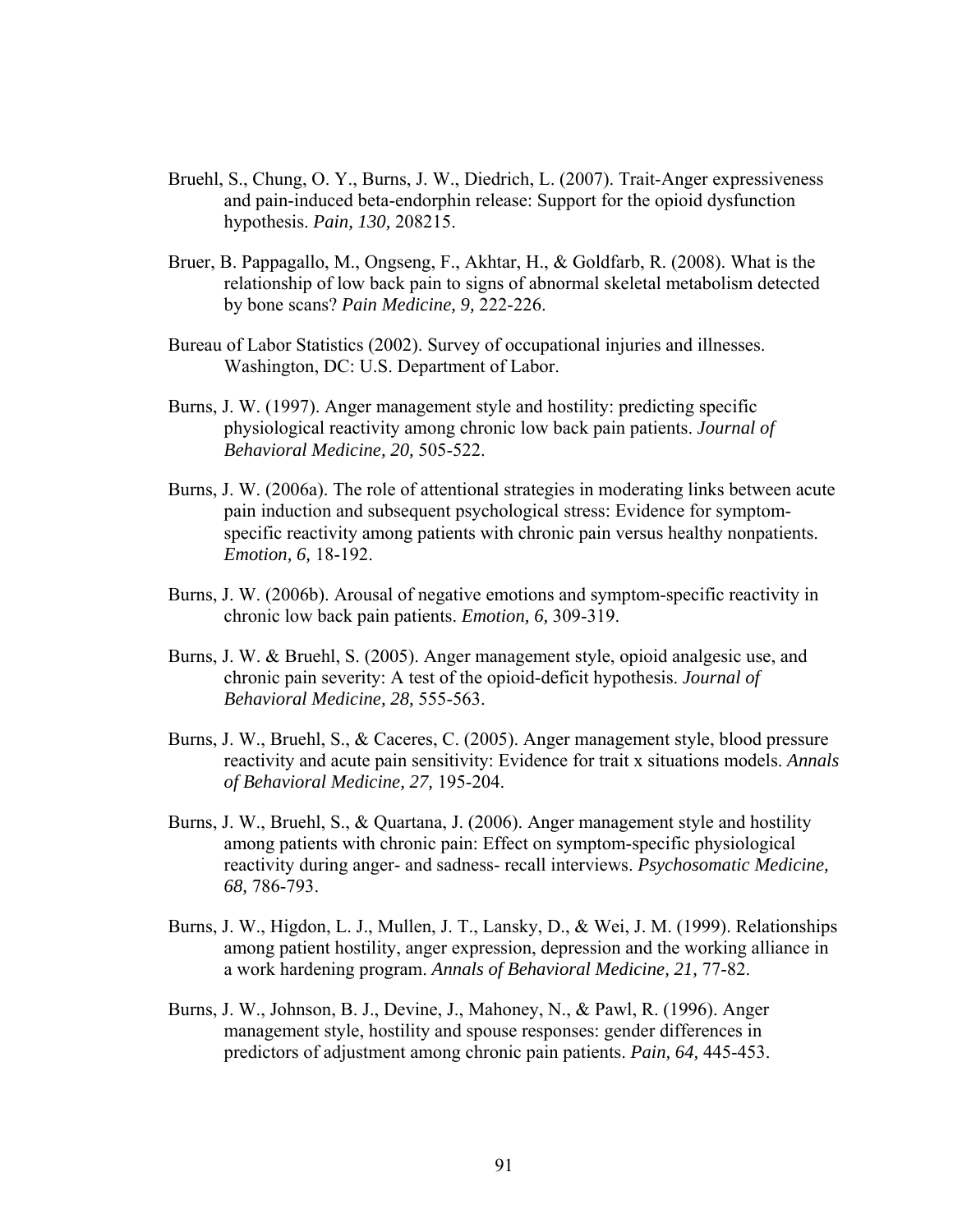- Burns, J. W., Johnson, B. J., Devine, J., Mahoney, N., & Pawl, R. (1998). Anger management style and the prediction of treatment outcome among male and female chronic pain patients. *Behaviour Research and Therapy, 36,* 1051-1062.
- Burns, J. W., Kubilus, A., Bruehl, S., & Harden (2001). A fourth empirically derived cluster of chronic pain patients based on the Multidimensional Pain Inventory: Evidence for repression within the dysfunctional group. *Journal of Consulting and Clinical Psychology, 69,* 663-673.
- Burns, J. W., Kubilus, A., & Bruehl, S. (2003). Emotion induction moderates effects of anger management style on acute pain sensitivity. *Pain, 106,* 109-118.
- Burns, J. W., Quartana, P. J., & Bruehl, S. (2007). Anger management style moderates effects of emotion suppression during initial stress on pain and cardiovascular responses during subsequent pain-induction. *Annals of Behavioral Medicine, 34,*  154-165.
- Burns, J. W., Quartana, P. J., & Bruehl, S. (2008). Anger inhibition and pain: conceptualizations, evidence and new directions. *Journal of Behavior Medicine, 31,* 259-279.
- Burns, J. W., Quartana, P., Gilliam, W., Gray, E., Matsuura, J., Nappi, C., & Wolfe, B. (2008). Effects of anger suppression on pain severity and pain behaviors among chronic pain patients: evaluation of an ironic process model. *Health Psychology, 27,* 645-652.
- Burns, N., & Grove, S. K. (1993). *The practice of nursing research conduct, critique and utilization.* (2nd Ed.). Philadelphia: W. B. Saunders.
- Carr, T. D., Lemanek, K. L., & Armstrong, F. D. (1998). Pain and fear ratings: clinical implications of age and gender differences. *Journal of Pain and Symptom Management, 1998,* 305-313.
- Carson, J. W., Keefe, F. J., Fras, A. M., Lynch, T. & Thorp, S. R. (2005). Forgiveness and chronic low back pain: a preliminary study examining the relationship of forgiveness to pain, anger and psychological distress. *The Journal of Pain, 6,* 84- 91.
- Carson, J. W., Keefe, F. J., Lowry, K. P., Porter, L., Goli, V., Fras, A. M., et al. (2007). Conflict about expressing emotions and chronic low back pain: associations with pain and anger. *The Journal of Pain, 8,* 405-411.
- Carson, J. W., Keefe, F. J., Lynch, T. R., Carson, K. M., Goli, V., & Fras, A. M. (2005). Loving-kindness meditation for chronic low back pain: results from a pilot. *Journal of Holistic Nursing, 23,* 287-304.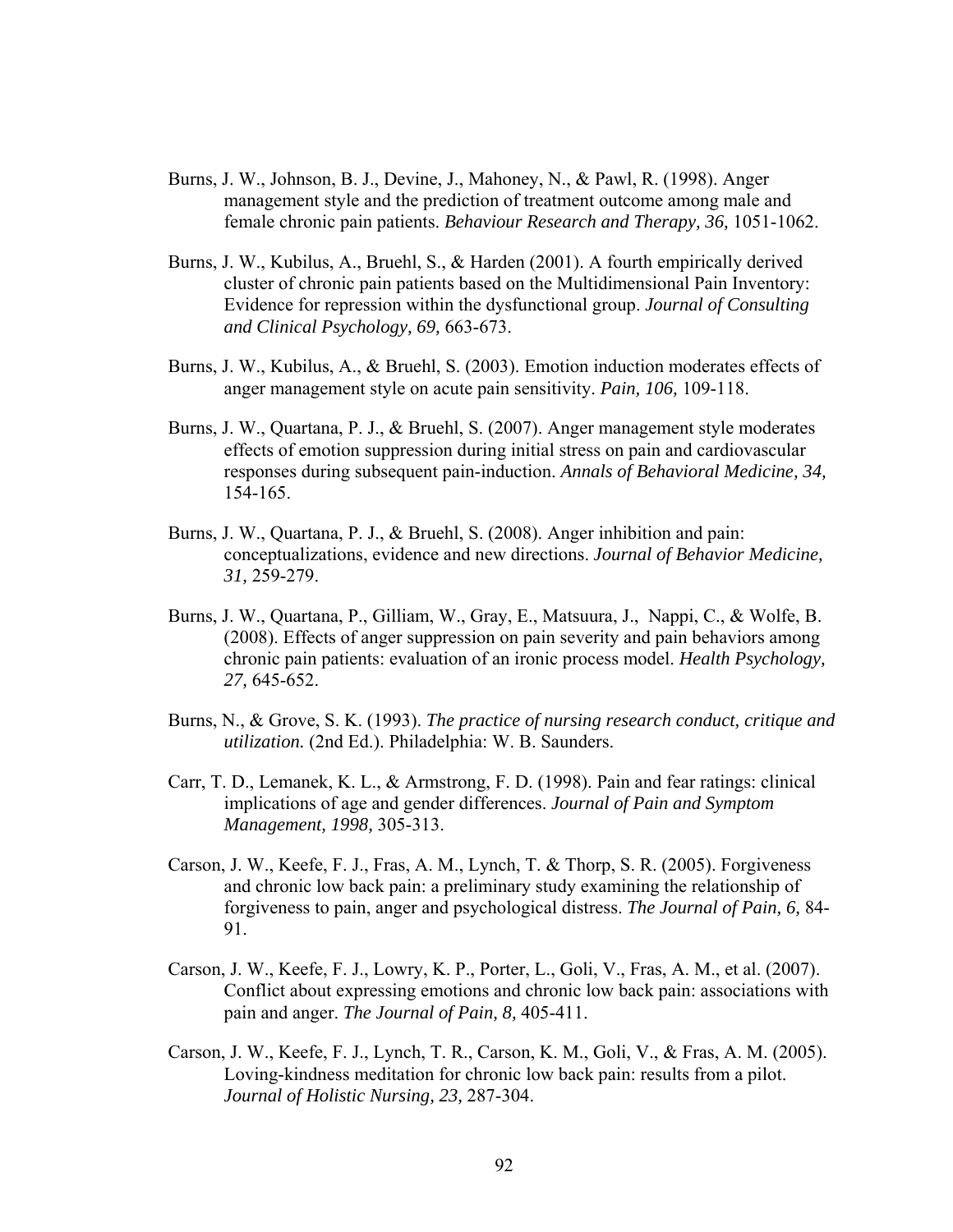- Cassidy, J. D., Cote, P., Carroll, L. J., & Kristman, V. (2005). Incidence an course of low back pain episodes in the general population. *Spine,24,* 2817-2823
- Cayea, D., Perera, S., & Weiner, D. K. (2006). Chronic low back pain in older adults: What physicians know, what they think they know, and what they should be taught. *Journal of the American Geriatric Society, 54,* 1772-1777.
- CDC & NIH (Centers for Disease Control and National Institutes for Health) (2000). Arthritis, osteoporosis and chronic back conditions. In *Healthy People 2010*. Atlanta, GA: Centers for Disease Control.
- CDC & NIH (Centers for Disease Control and National Institutes for Health) (2000). Arthritis, osteoporosis and chronic back conditions. In *Healthy People 2010*. Atlanta, GA: Centers for Disease Control.
- CDC & NIH (Centers for Disease Control and National Institutes for Health) (2007). In *Healthy People 2010* (p.2.11). Atlanta, GA: Centers for Disease Control. http://www.healthypeople.gov/Document/HTML/Volume1/02Arthritis.htm#\_Toc 490538012
- Chou, R., Qaseem, A., Snow, V., Casey, D., Cross, T., & Shekelle, P. (2007). Diagnosis and treatment of low back pain: A joint clinical practice guideline from the American College of Physicians and the American Pain Society. *Annals of Internal Medicine, 147,* 478-491.
- Coates, P. D. & Pretty, G. H. (2003). Trait-Anger predicts arthritic health status. *Australian Journal of Psychology, S,* p. 172.
- Cooper, J. M. (1996). An Aristotelian theory of the emotions. In A. O. Rorty (Ed.), *Essays on Aristotle's rhetoric* (pp. 238-257). Berkley: The Regent's of the University of California.
- Cui, J., Matsushima, E., Aso, K., Masuda, A., & Makita, K. (2009). Psychological features and coping styles in patients with chronic pain. *Psychiatry and Clinical Neurosciences, 63,* 147-152.
- Davis, M. P., & Srivastava, M. (2003). Demographics, assessment and management of pain in the elderly. *Drugs Aging, 20,* 23-57.
- del Barrio, V., Aluja, A., & Spielberger, C. (2004). Anger assessment with the STAXI-CA: psychometric properties of a new instrument for children and adolescents. *Personality and Individual Differences, 37,* 227-244.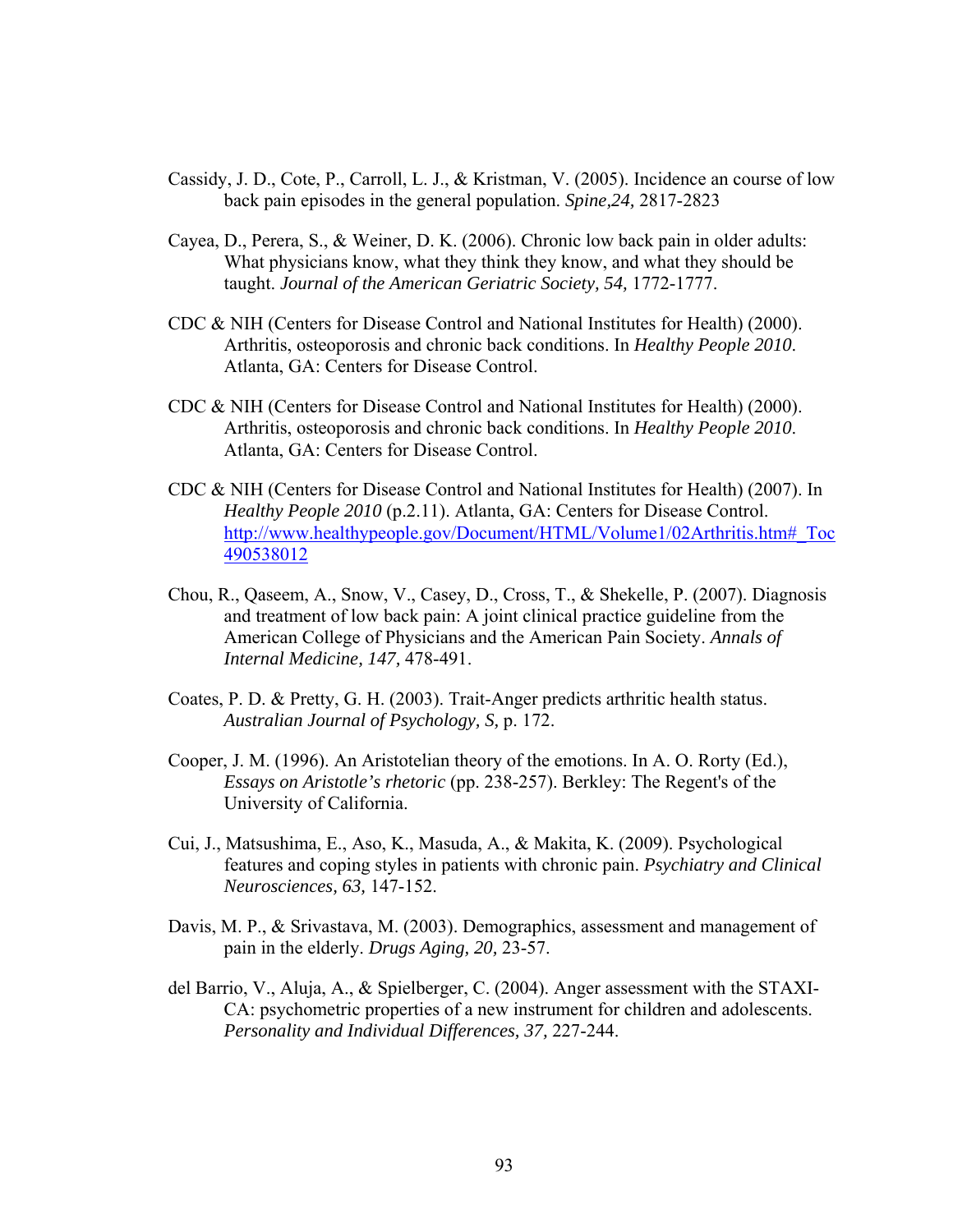- Diffenbacher, J. L., Oetting, E. R., Thwaites, G. A., Lynch, R. S., Baker, D. A., & Stark, R. S. (1996). State-anger theory and the utility of the Trait-Anger Scale. *Journal of Counseling Psychology, 43,* 131-148.
- Dudgeon, D., Raubertas, R. F., & Rosenthal, S. N. (1993). The Short-Form McGill Pain Questionnaire in chronic cancer pain. *Journal of Pain and Symptom Management, 8,* 191-195.
- Earman, W. A., Andersson, G. B., Leavitt, F., McNeill, T. W., Durudogan, I. H., & Reagan, J. (1996). Factors influencing the cost of chronic low back pain injuries: an analysis of data from independent medical examinations. *Journal of Occupational Rehabilitation, 6,* 5-16.
- Ehrlich, G. E. (2003). Low back pain. *Bulletin of the World Health Organization, 89,* 671-676.
- Engbers, L. H., Vollenbroek-Hutten, M. M., & Van Harten, W. H. (2005). A comparison of patient characteristics and rehabilitation treatment content of chronic low back pain and stroke patients across six European countries. *Health Policy, 71,* 359- 373.
- Fassino, S., Piero, A., Boggio, S., Piccioni, V., & Garzaro, L. (2002). Anxiety, depression and anger suppression in infertile couples: a controlled study. *Human Reproduction, 11,* 2986-2994.
- Fernandez, E., & Turk, D. C. (1995). The scope and significance of anger in the experience of chronic pain. *Pain, 61,* 165-175.
- Fishbain, D. A., Cutler, R., Rosmoff, H., & Rosmoff, R. S. (1997). Chronic painassociated depression: antecedent or consequence of chronic pain? *Clinical Journal of Pain, 13,* 133-137.
- Forgays, D. G., Forgays, D. K, & Spielberger, C. D. (1997). Factor structure of the State-Trait-Anger Expression Inventory. *Journal of Personality Assessment, 69*
- Forgays, D. K., Spielberger, C. D., Ottaway, S. A., & Forgays, D. G. (1998). Factor structure of the State-Trait-Anger Expression Inventory for middle-aged men and women. *Assessment, 5,* 141-155.
- Freburger, J. K., Holmes, G. M., Agans, R. P., Jackman, A. M., Darter, J. D., & Wallace, A. S. (2009). The rising prevalence of chronic low back pain. *Archives of Internal Medicine, 169,* 2009.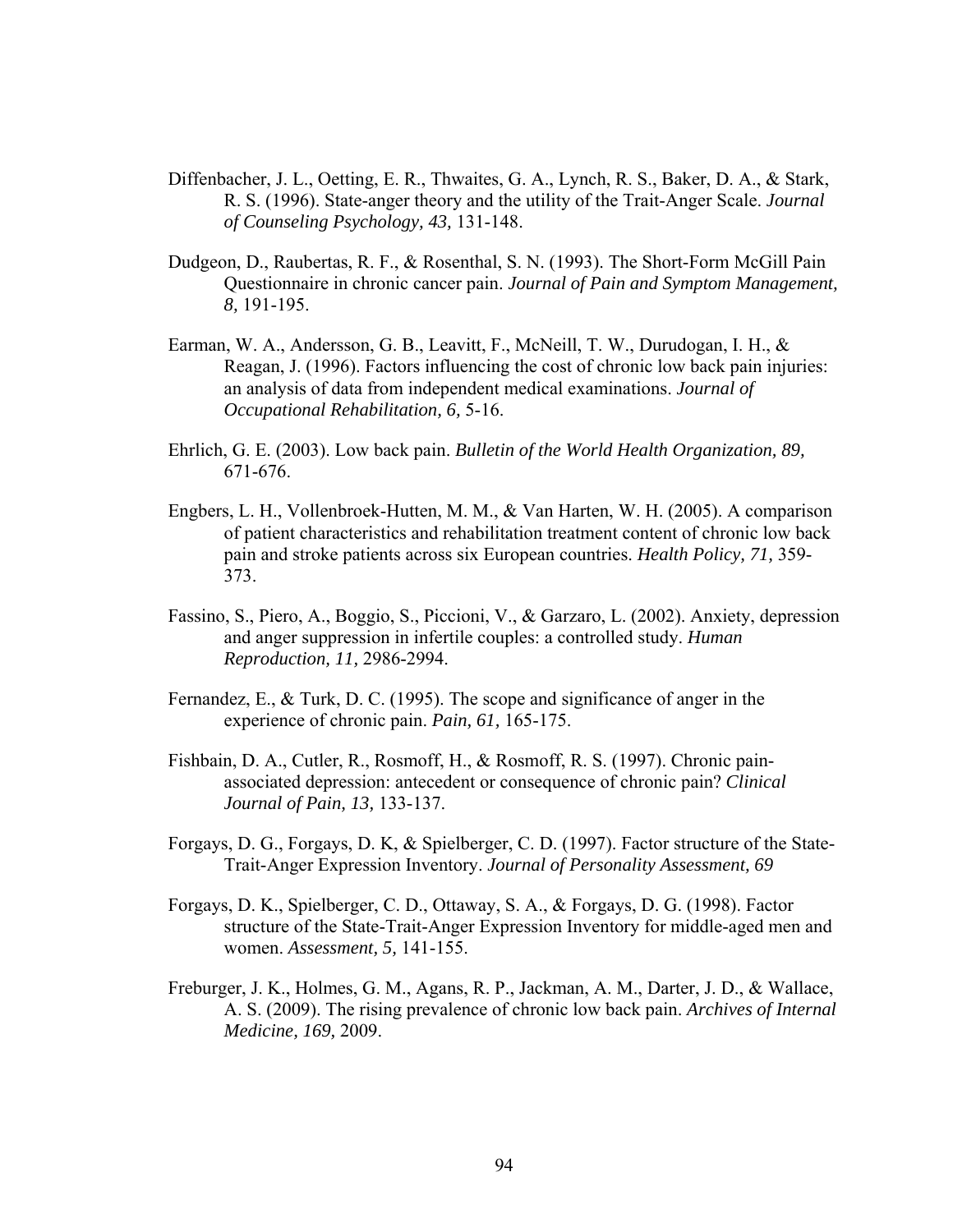- Fuqua, D. R., Leonard, E., Masters, M. A., Smith, R. J., Campbell, J. L., & Fischer, P. C. (1991). A structural analysis of the State-Trait-Anger Expression Inventory. *Educational and Psychological Measurement, 51,* 439-446.
- Gelkpof, M. (1997). Laboratory pain and styles of coping with anger. *The Journal of Psychology, 131,* 121-123.
- Ghaffari, M., Alipour, A., Farshad, A. A., Yensen, I., & Vingard, E. (2005). Incidence and recurrence of disabling low back pain and neck-shoulder pain. *SPINE, 31,* 2500-2506.
- Gil, K. M., Porter, L. Ready, J., Workman, E., Sedway, J., & Anthony, K. K. (2000). Pain in children and adolescents with sickle cell disease: An analysis of daily pain diaries. *Children's Health Care,29,* 225-241.
- Grafton, K. V., Foster, N. E., & Wright, C. C. (2005). Test-retest reliability of the Short-Form McGill Pain Questionnaire: Assessment of intraclass correlation coefficients and limits of agreement in patients with osteoarthritis. *The Clinical Journal of Pain, 21,* 73-82.
- Greenwood, K. A., Thurston, R., Rumble, M., Waters, S. J., & Keefe, F. J. (2003). Anger and persistent pain: current status and future directions. *Pain, 103,* 1-5.
- Gua, H. R., Tanaka, S., Halperin, W. W., & Cameron, L. L. (1999). Back pain prevalence in US industry and estimates of lost workdays. *American Journal of Public Health, 89,* 1029-1035.
- Gureje, O., Von Korff, M., Simon, G. E., & Gater, R. (1998). Persistent pain and wellbeing: A World Health Organization study in primary care. *Journal of the American Medical Association, 280,* 147-151.
- Hanh, T. N. (2001). *Anger: wisdom for cooling the flames*. New York: Riverhead Books.
- Hazelett, S., Powell, C., & Androulakakis, V. (2002). Patients' behavior at the time of injury: effect on nurses' perception of pain level and subsequent treatment. *Pain Management Nursing, 3,* 29-35.
- Hirsh, A. T., Waxenberg, L. B., Atchison, J. W., Gremillion, H. A., & Robinson, M. E. (2006). Evidence for sex differences in the relationships of pain, mood, and disability. *The Journal of Pain, 7,* 592-601.
- Hoffert, M. (1986). The Gate Control Theory revisited. *Journal of Pain and Symptom Management, 1*(1), 39-41.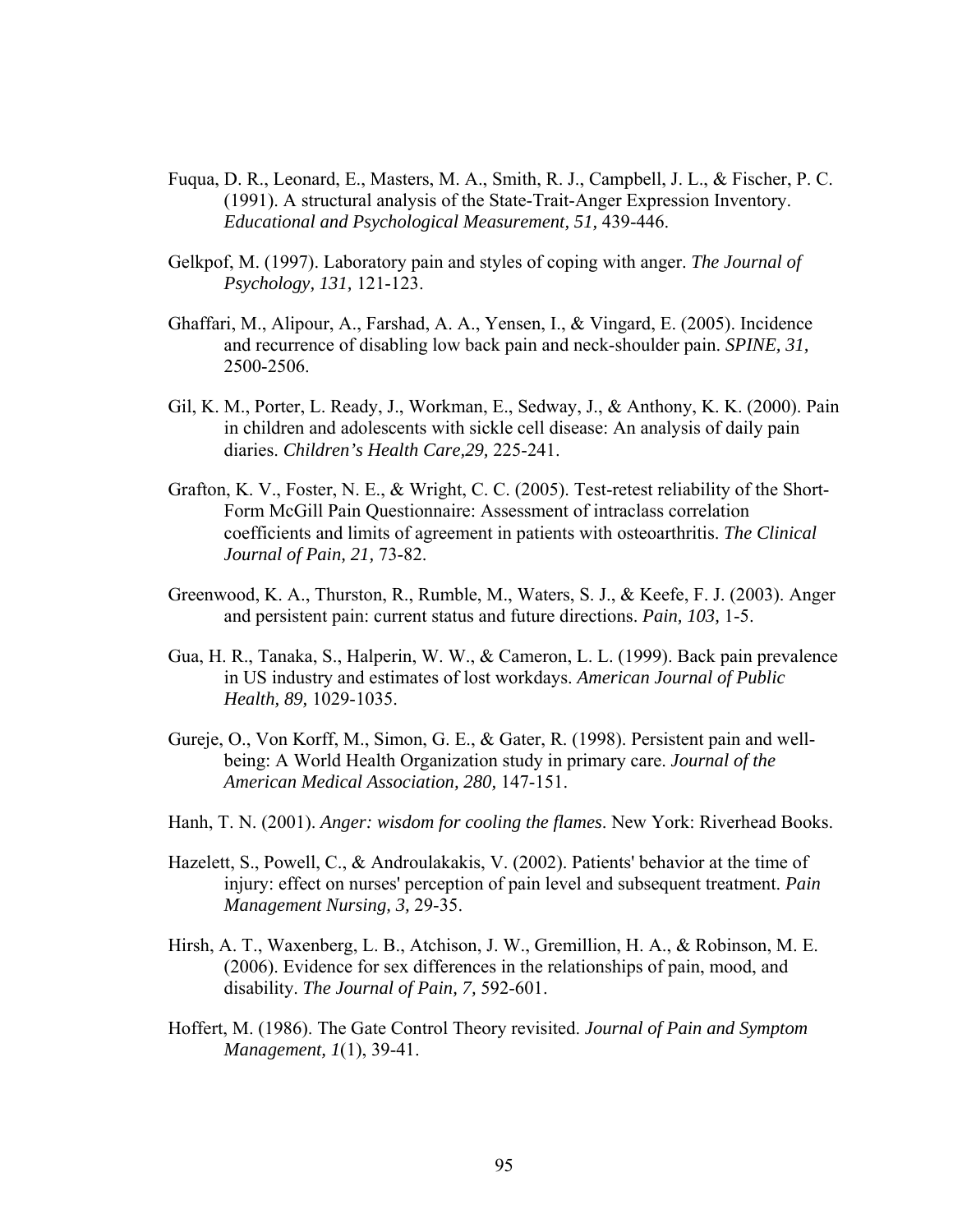- Hutri, M. & Lindeman, M. (2002).The role of stress and negative emotions in an occupational crisis. *Journal of Career Development, 19* 19-36.
- IASP International Association For The Study Of Pain (2004). Why pain control matters in a world full of killer diseases. In D. B. Carr (Ed.), *Pain: Clinical updates* (XII, 4 ed., p. 1). Seattle, WA: IASP.
- IASP. (2007, September). *Global year against pain in women: real women, real pain*. Retrieved March 15, 2008, from International Association for the Study of Pain Web Site: http://www.iasp-pain,org.
- Izard, C. E. (1993). Four systems for emotion activation: Cognitive and non-cognitive processes. *Psychological Review, 100,* 68-90.
- Jaeger, R. M. (1983). *Statistics: A spectator sport*. Beverly Hills: Sage Publications.
- Jensen, M. P., Keefe, F. J., Lefebvre, J. C., Romano, J. M., & Turner, J. A. (2003). Oneand two- item measures of pain beliefs and coping strategies. *Pain, 104,* 453-469.
- Jorgensen, D. (2007). Fiscal analysis of emergency admissions for chronic back pain: a pilot study from a Maine hospital. *Pain Medicine, 8,* 354-358.
- Kassinove, H., Sukhodolsky, D. G., Eckhardt, C. I. & Tsytsarev, S. V. (1997). Development of a Russian State-Anger Expression Inventory. *Journal of Clinical Psychology, 53,* 543-557.
- Katz, J. N. (2006). Lumbar disc disorders and low-back pain: socioeconomic factors and consequences. *Journal of Bone and Joint Surgery, 88 (supplement 2),* 21-24.
- Keefe, F. J., & Dunsmore, J. (1992). Pain behavior: Concepts and controversies. *American Pain Society Journal, 1,* 92-100.
- Keefe, F. J., Beaupre, P. M., & Gil, K. M. (1996). Group therapy for patients with chronic pain. In R. J. Gatchel & D. Turk (Eds.), *Psychological approaches to pain management: A practitioner's handbook* (pp. 259-281). NY: Guilford Press.
- Keefe, F. J., Lumley, M., Anderson, T., Lynch, T., & Carson, K. (2001). Pain and emotion: new research directions. *Journal of Clinical Psychology, 57,* 587-607.
- Keefe, F. J., Rumble, M. E., Scipio, C. D., Giordano, L. A., & Perri, L. M. (2004). Psychological aspects of persistent pain: current state of the science. *The Journal of Pain, 5,* 195-211.
- Keeley, P., Creed, F., Tomenson, B., Todd, C., Borglin, G., & Dickens, C. (2008). Psychosocial predictors of health-related quality of life and health service utilization in people with chronic low back pain. *Pain,135,* 142-150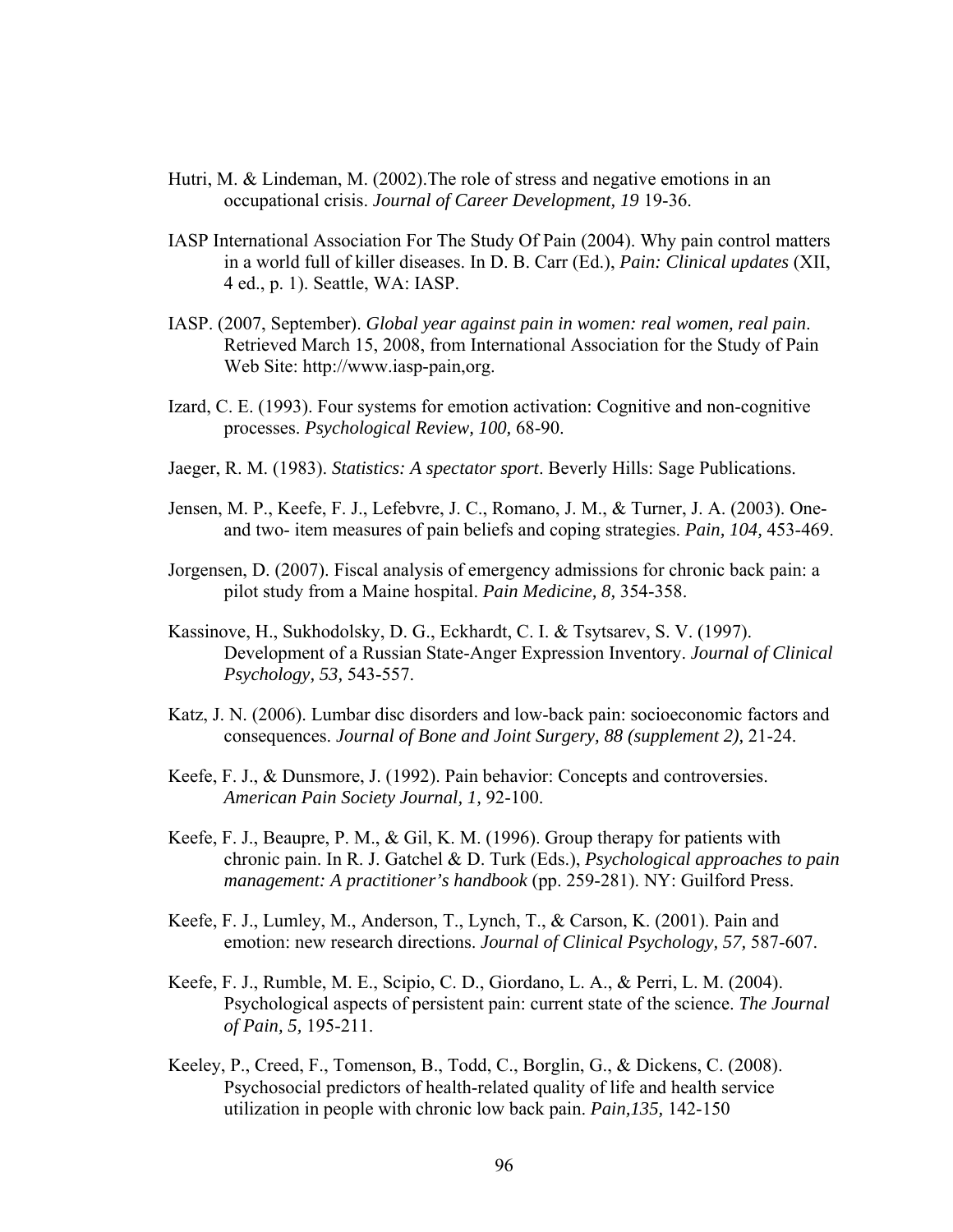- Kelly, J. P., Cook, S. F., Kaufman, D. W., & Anderson, T. (2008). Prevalence and characteristics of opioid use in the US adult population. *Pain, 138,* 507-513.
- Kemp, S., & Strongman, K. T. (1995). Anger theory and management: a historical analysis. *The American Journal of Psychology, 108,* 397-406.
- Kerns, R. D., Haythornthwaite, J., Rosenberg, R., Southwick, S., Giller, E. L., & Jacob, J. C. (1991). The Pain Behavior Check List (PBC): Factor structure and psychometric properties. *Journal of Behavioral Medicine, 14,* 155-167.
- Kerns, R. D., Rosenberg, R., & Jacob, J. C. (1994). Anger expression and chronic pain. *Journal of Behavioral Medicine, 17,* 57-67
- Kinder, B., Curtis, G., & Kalichman, S. (1986). Anxiety and anger as predictors of MMPI elevations in chronic pain patients. *Journal of Consulting and Clinical Psychology, 50,* 651-661.
- Kingston, T., Dooley, B., Bates, A., Lawlor, E., & Malone, K. (2007). Mindfulness-based cognitive therapy for residual depressive symptoms. *Psychology and Psychotherapy: Theory, Research and Practice, 80,* 193-203.
- Kostanski, M., & Hassed, C. (2008). Mindfulness as a concept and a process. *Australian Psychologist, 43,* 15-21.
- Kroner, D. G. & Reddon, J. R. (1992). The Anger Expression Scale and State-Trait-Anger Scale: Stability, reliability, and factor structure in an inmate sample *Criminal Justice and Behavior, 19,* 397-408.
- Laird, C. (1974). *Webster's new world thesaurus*. NY: Warner Communications Company.
- Lam, D. (1999). Parenting stress and anger: the Hong Kong experience. *Child and Family Social Work, 4,* 337-346.
- Leijon, O., & Mulder, M. (2009). Prevalence of low back pain and concurrent psychological distress over a 16 year period. *Occupational and Environmental Medicine, 2,* 137-139.
- Linden, W., Hogan, B. E., Rutledge, T., Chawla, A., Lenz, J. W., & Leung, D. (2003). There is more to anger coping than "in" or "out". *Emotion, 3,* 12-29.
- Linqvist, J. K., Daderman, A. M. & Hellstrom, A. (2003). Swedish adaptations of the Swedish Novaco Anger Scale-1998, the Provocation Inventory, and the State Trait-Anger Expression Inventory-2. *Social Behavior and Personality, 31,* 773- 788.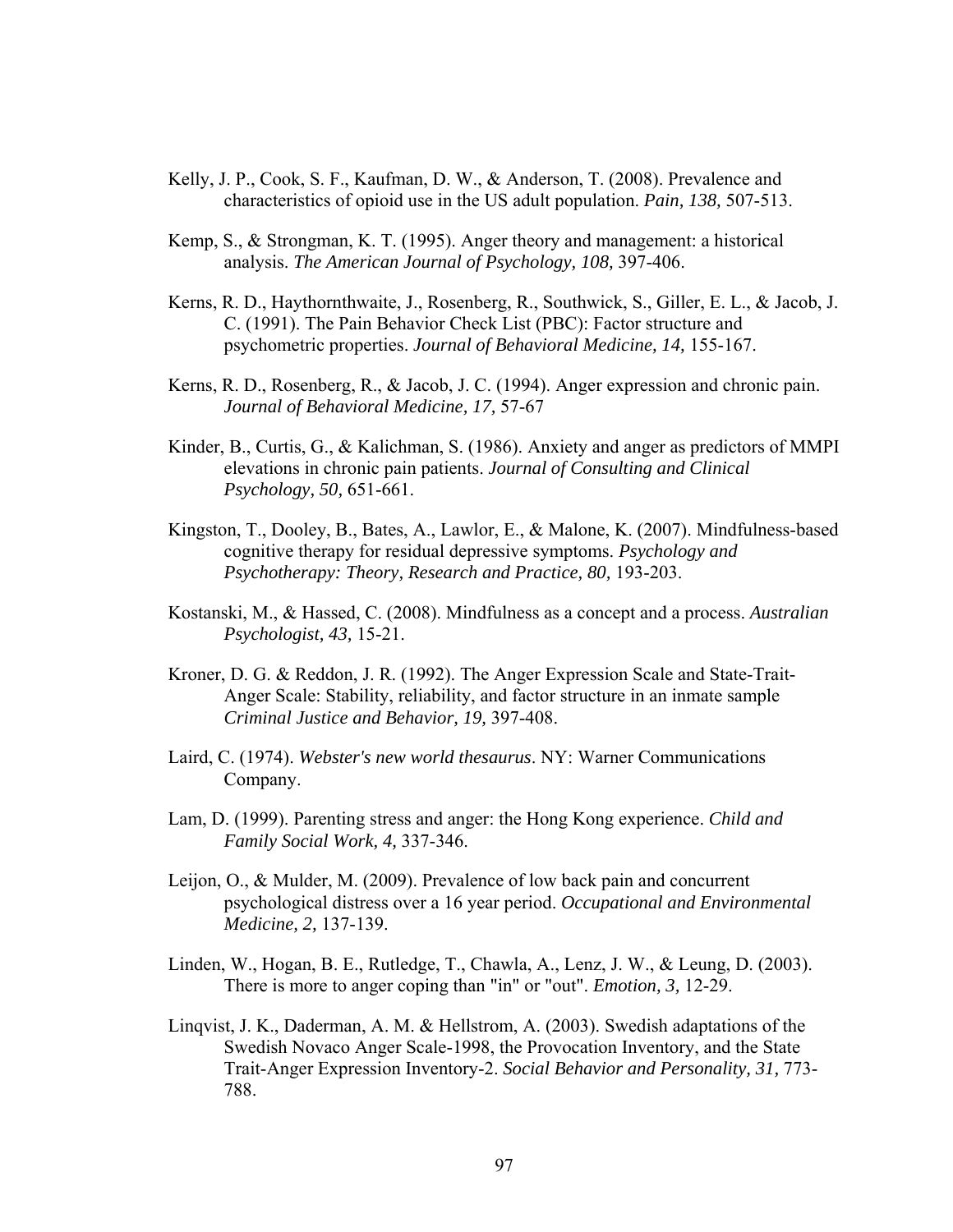- Lombardo, E. R., Tan, G., Jensen, M. P., & Anderson, K. O. (2005). Anger management style and associations with self efficacy and pain in male veterans. *The Journal of Pain, 6,* 765-770.
- Loper, A. D. & Gildea, J. W. (2004). Social support and anger expression among incarcerated women. *Journal of Offender Rehabilitation, 38,* 27-50.
- Masiero, S., Carraro, E., Celia, A., & Eleerman, M. (2007). Prevalence of nonspecific low back pain in schoolchildren aged between 13 and 15 years. *Acta Pædiatrica, 97,* 212–216.
- Maxwell, J. P., Sukhodolsky, D. G., & Sit, C. H. P. (2009). Preliminary validation of a Chinese version of the State-Trait-Anger Expression Inventory-2. *Asian Journal of Social Psychology*, *12*, 1–11
- Maxwell, J. P., Sukhodolsky, D. G., Chow, C. C., & Wong, F. C. (2005). Anger rumination in Hong Kong and Great Britain: validation of the scale and a crosscultural comparison. *Personality and Individual Differences, 39,* 1147-1157.
- McBeth, J., & Jones, K. (2007). Epidemiology of chronic musculoskeletal pain. *Best Practice & Research Clinical Rheumatology, 21,* 403-425.
- McCaffery , M., & Pasero, C. (1999). *The Clinical Manual of Pain* (2nd ed.). St. Louis, MO: Mosby.
- McCaffery, R., Frock, T. L., & Garguilo, H. (2003). Understanding chronic pain and the mind-body connection. *Holistic Nursing Practice, 17,* 281-287.
- McDonald, D. D., & Weiskopf, C. S. (2001). Adult patient's postoperative pain descriptions and responses to the Short-Form McGill Pain Questionnaire. *Clinical Nursing Research, 10,* 442-453.
- McPhillips-Tangum, C. A., Cherkin, D. C., Rhodes, L. A. & Markham, C., (1998). Reasons for repeated medical visits among patients with chronic back pain. *Journal of General Internal Medicine, 13,* 289-295.
- Melzack, R. (1993). Pain: past, present and future. *Canadian Journal of Experimental Psychology, 47,* 615-629.
- Melzack, R. (2001). Pain and the neuromatrix in the brain. *Journal of Dental Education, 65,* 1378-1382.
- Melzack, R. (2004) Evolution of the Neuromatrix Theory of Pain. The Prithvi Raj Lecture: presented at the Third World Congress of World Institute of Pain, Barcelona 2004. *Pain Practice, 5,* 85-94.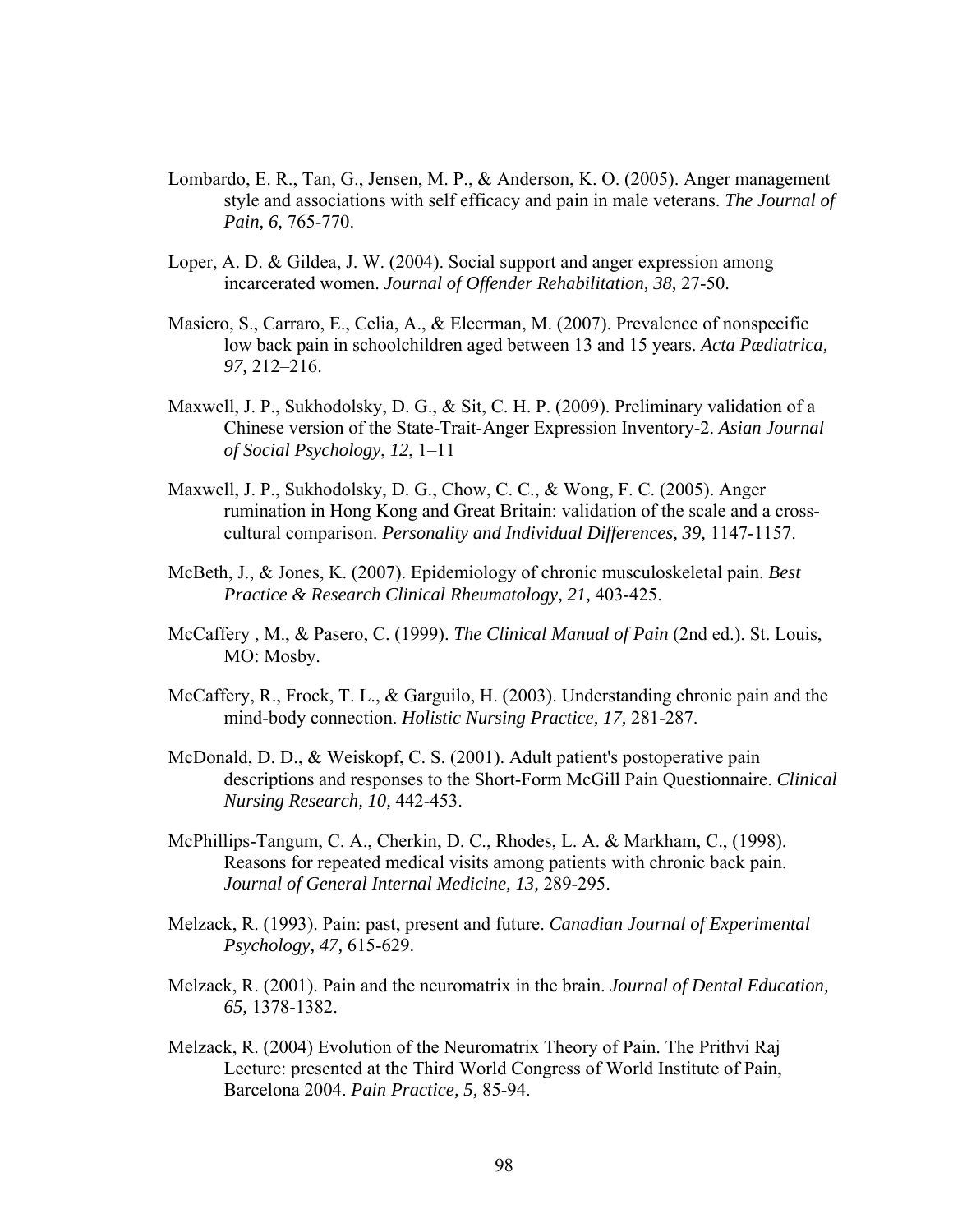- Melzack, R. (2005). The McGill Pain Questionnaire. *Anesthesiology, 103,* 199- 202.Melzack, R. (2005b). Evolution of the Neuromatrix Theory of Pain. The Prithvi Raj Lecture: Presented at the Third World Congress of World Institute of Pain, Barcelona 2004. *2005 World Institute of Pain – Pain Practice, 5,* 85-94.
- Melzack, R., & Wall, P. D. (1965). Pain mechanisms: a new theory. *Science, 150,* 971- 979.
- Merskey, H. (1986). Classification of chronic pain: description of chronic pain syndromes and definitions of pain terms. *Pain, Suppl 3,* S217.
- Munro, B. H. (2001). Correlation. In B. H. Munro (Ed.), *Statistical methods for health care research* (pp. 223-243). Philadelphia: Lippincott.
- Natvig, B., Eriksen, W., & Bruusgaard, D. (2002). Low back pain as a predictor of longterm work disability. *Scandinavian Journal of Public Health, 30,* 288-292.
- Newman, J. L., Gray, E. A., & Fuqua, D. R. (1999). Sex differences in the relationship of anger and depression: An empirical study. *Journal of Counseling & Development, 77,* 198-203.
- NIH (National Institutes of Health). (2009). Low back pain fact sheet. In: *National Institute of Neurological Disorders and Stroke.*  http://www.ninds.nih.gov/disorders/backpain/detail\_backpain.htm
- Nolen-Hoeksema, S. (2000). The role of rumination in depressive disorders and mixed anxiety/depressive symptoms. *Journal of Abnormal Psychology, 109,* 504-511.
- Oman, D., Shapiro, S. L., Thoresen, C. E., Plante, T. G., & Flinders, T. (2008). Meditation Lowers Stress and supports forgiveness among college students: A randomized control trial. *Journal of American College Health, 56,* 569-578.
- Patel, G., Euler, D., & Audette, J. F. (2007). Complementary and alternative medicine for non-cancer pain. *Medical Clinics of North America, 91,* 141-167.
- Patterson, F., Kerrin, K., Wileyto, P, & Lerman, C. (2008). Increase in anger symptoms after smoking cessation predicts relapse. *Drug and Alcohol Dependence, 95,* 173- 176.
- Paulus, M. P., Fedler, J., Leckband, S. G., & Quinlan, A. (2006). Anger: definition, health consequences, and treatment approaches. *Unpublished manuscript,* 1-45.
- Pilowsky, I., & Spence, N. D. (1976). Pain, anger, and illness behaviour. *Journal of Psychosomatic Research, 20,* 411-416.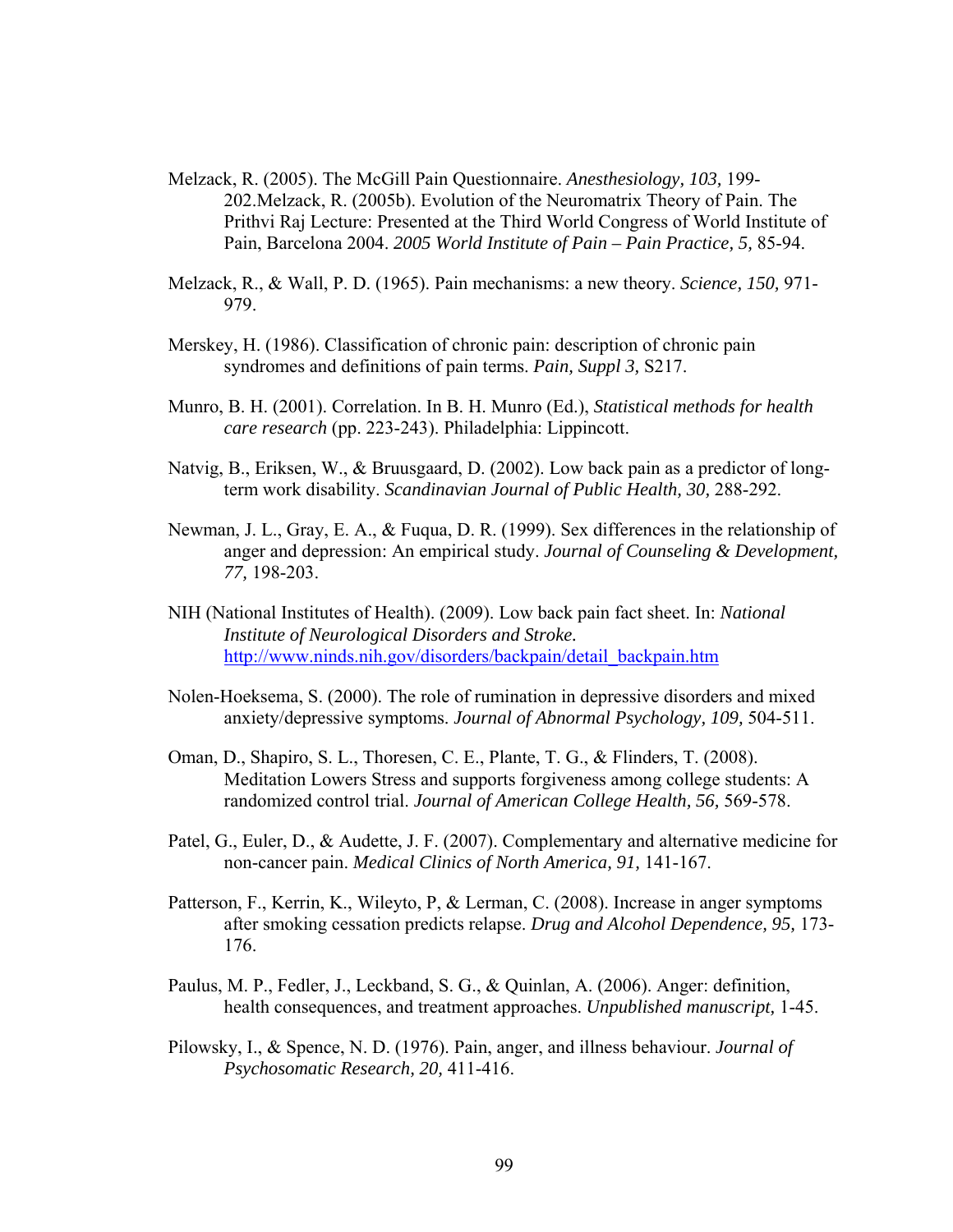- Polit, D. F. (1996). *Data analysis and statistics for nursing research*. Upper Saddle River, NJ: Prentice Hall.
- Polomano, R.C., Rathmell, J.P., Dunwoody, C.J. & Krenzischek, D. (2008). Emerging trends and new approaches to acute pain. *Journal of PeriAnesthesia Nursing, 23(1),* S43-S54.
- Power, M. J., & Tsia, M. (2007). Basic and complex emotions in depression and anxiety. *Clinical Psychology and Psychotherapy, 14,* 19-31.
- Praemer, A., Furner, S., & Rice, D. P. (1992). *Musculoskeletal conditions in the United States.*. Park Ridge, Il: American Academy of Orthroscopic Surgery.
- Quartana, P. J., Yoon, K. l., & Burns, J. W., (2007). Anger suppression, ironic processes and pain. *Journal of Behavioral Medicine, 30,* 455-469.
- Quinlan-Colwell, A. & Tesh, A. A. (2009). {Endorsement of anger by patients living with chronic back pain.} Unpublished raw data.
- Raak, R., & Wahren, L. K. (2006). Health experiences and employment status in subjects with chronic back pain: a long term perspective. *Pain Management Nursing, 7,* 64-70.
- Richards, J. C., Hof, A., & Alvarenga, M. (2000). Serum lipids and their relationships with hostility and angry affect and behaviors in men. *Health Psychology, 2000,* 393-398.
- Rosenman, R. H. (1985). Health consequences of anger and implications for treatment. In M.A. Chesney & R.H. Rosenman (Eds.), *Anger and hostility in cardiovascular and behavioral disorders* (pp. 103-126). Washington: Hemisphere Publishing Co.
- Rudy, T., Weiner, D., Lieber, S., Slaboda, J., & Boston, J. (2007). The impact of chronic back pain on older adults: A comparative study of patients and controls. *Pain, 131,* 293-301.
- Russell, G. (1998). Psychological perspectives on pain. *In: Essential psychology for nurses and other professionals. Routledge.* Pp. 161-175.
- Rustøen, T., Wahl, A. K., Hanestad, B. R., Lerdal, A., Paul, S., & Miaskowski, C. (2004). Gender differences in chronic pain: findings from a population-based study of Norwegian-adults. *Pain Management Nursing, 5,* 105-117.
- Senior, G. (2001). The State Trait-Anger Inventory (STAXI), Retrieved 10/23/07, from http://www/usq.edu/au/users/senior/69301/STAXI.htm database.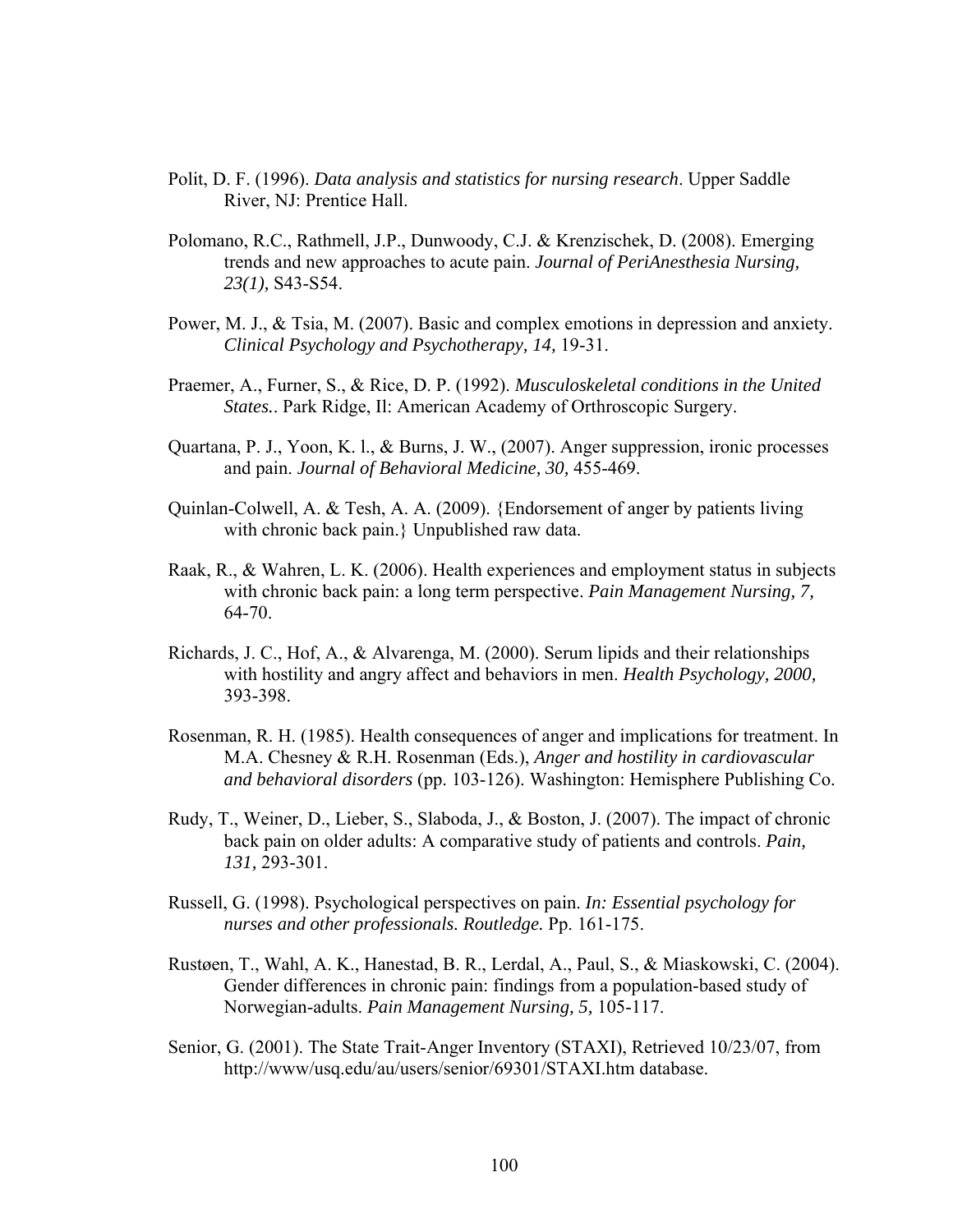- Sharkin, B. S. (1993). Anger and gender: Theory, research, and implications. *Journal of Counseling & Development, 71,* 386-389.
- Shelerud, R. (1998). Epidemiology of occupational and environmental medicine. In *Occupational medicine: state of the art reviews* (pp. 1-22). Philadelphia: Hanley and Belfus.
- Siegman, A. W., Malkin, A. R., Boyle, S., Vaitkus, M., Barko, W., & Franco, E. (2002). Anger, and plasma lipid, lipoprotein, and glucose levels in healthy women: the mediating role of physical fitness. *Journal of Behavioral Medicine, 2002,* 1-16.
- Slipman, C. W., Shin, C. H., Patel, R. K., Issac, Z., Huston, C. W., & Lipetz, J. S. (2002). Etiologies of failed back surgery syndrome. *Pain Medicine, 3,* 200-214.
- Smith, J. M., & Alloy, L. B. (2009). A roadmap to rumination: a review of the definition, assessment, and conceptualization of this multifaceted construct. *Clinical Psychology Review, 29,* 116-128.
- Spielberger, C. D. (1988). *State Trait-Anger Expression Inventory*. Odessa, FL: Psychological Assessment Resources.
- Spielberger, C. D. (1999). *STAXI-2 State-Trait-Anger Expression Inventory-2: Professional manual*. Lutz, FL: Psychological Assessment Resources, Inc.
- Spielberger, C. D., Jacobs, G., Russell, S., & Crane, R. S. (1983). Assessment of anger: the State-Trait-Anger Scale. In J. N. Butcher & C.D. Spielberger (Eds.), *Advances in personality assessment volume 2* (pp. 161-189). Hillsdale, NJ: Lawrence Erlbaum Associates.
- Spielberger, C. D., Johnson, E. H., Russell, S. F., Crane, R. J., Jacobs, G. A., & Worden, T. J. (1985). The experience and expression of anger: construction and validation of an anger expression scale. In M.A. Chesney & R. H. Rosenman (Eds.), *Anger and hostility in cardiovascular and behavioral disorders* (pp. 5-30). Washington: Hemisphere Publishing Corp.
- Spielberger, C. D. & Reheiser, E. C. (2003). Measuring anxiety, anger, depression and curiosity as emotional states and personality traits with the STAI, STAXI, and STPI. In M. Hersen, M. J. Hilsenrouth, & D. L. Segal (Eds), *Comprehensive Handbook of Psychological Assessment, Vol. 2* (pp. 70-86). Hoboken, NJ: John Wiley & Sons, Inc.
- Spielberger, C. D., Reheiser, E. C., & Syderman, S. J. (1995). Measuring the experience, expression, and control of anger. In H. Kassinove (Ed.), *Anger disorders: Definitions, diagnosis, and treatment* (pp. 49-67). Washington, DC: Taylor & Francis.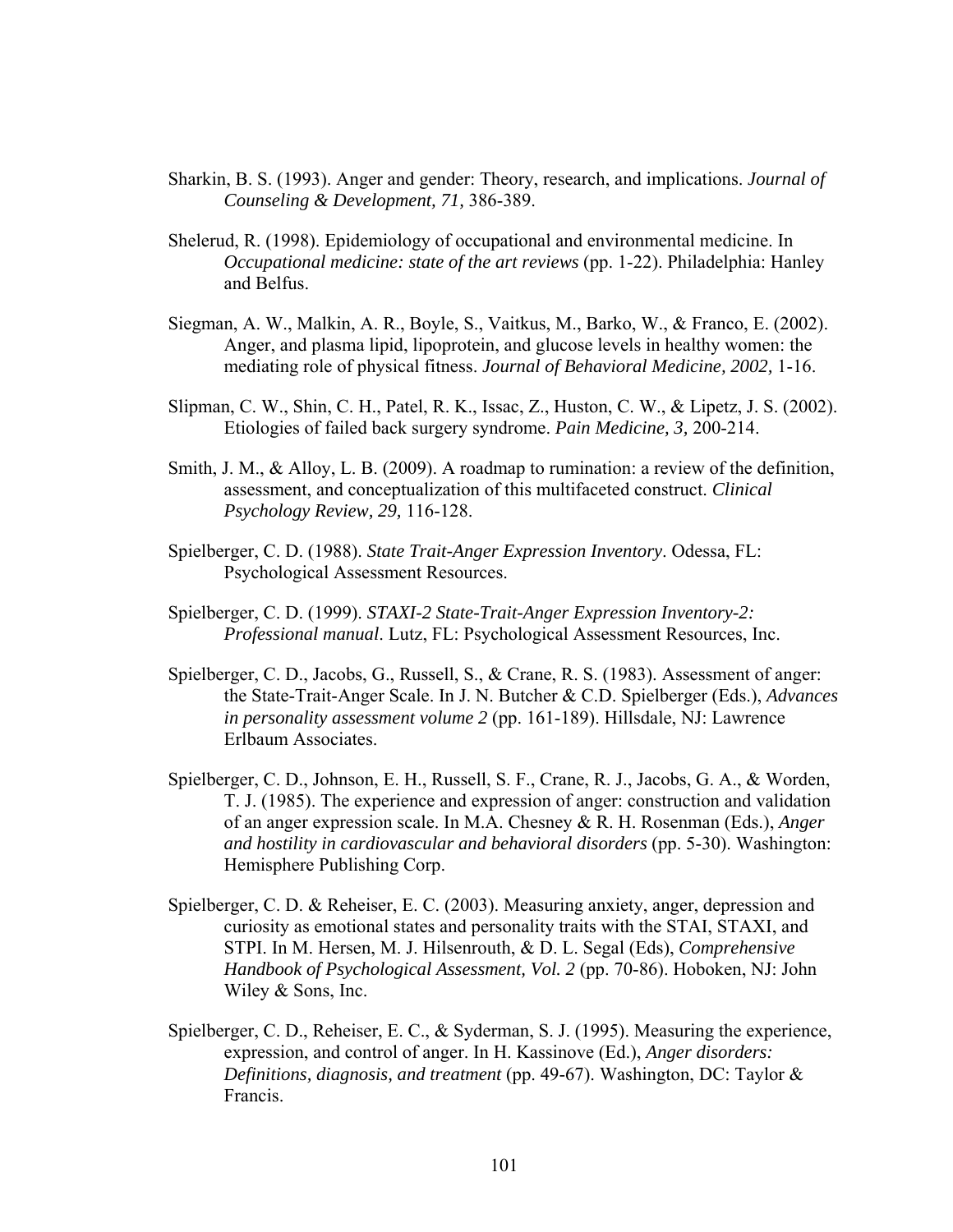- Spielberger, C. D., Ritterband, L. M., Syderman, S. J., Reheiser, E. C., & Unger, K. K. (1995). Assessment of emotional states and personality traits: measuring psychological vital signs. In J. N. Butcher (Ed). *Clinical personality assessment: practical approaches* (pp. 42-58). NY: Oxford Press.
- Spielberger, C. D., Sydeman, S. J., Owen, A. E., & Marsh, B. J. (1999). Measuring anxiety and anger with the State-Trait Anxiety Inventory (STAI) and the State-Trait-Anger Inventory. In M. E. Maruish (Ed.), *The use of psychological testing for treatment planning and outcomes assessment* (2nd ed., pp. 993-1022). Mahwah, NJ: Lawrence Erlbaum.
- Stimmel, T., Crayton, C., Rice, T., & Raffeld, P. M. (2006). Pain perception as a function of self-focused rumination. *Perceptual and Motor Skills, 103,* 21-28.
- Strine, T. W., & Hootman, J. M. (2007). US national prevalence and correlates of low back and neck pain among adults. *Arthritis & Rheumatism, 57,* 656-665.
- Suchday, S., Carter, M. M., Ewart, C. K., Larkin, K. T., & Desiderato, O. (2004). Anger cognitions and cardiovascular recovery following provocation. *Journal of Behavioral Medicine, 27,* 319-341.
- Sukhodolsky, D. G., Golub, A., & Cromwell, E. N. (2001). Development and validation of the anger rumination scale. *Personality and Individual Differences, 31,* 689- 700.
- Sullivan, M. J., Sullivan, M. E., & Adams, H. M. (2002). Stage of chronicity and cognitive correlates of pain-related disability. *Cognitive Behaviour Therapy, 31,* 111-118.
- Suls, J., & Bunde, J. (2005). Anger, anxiety, and depression as risk factors for cardiovascular disease: the problems and implications of overlapping affective dispositions. *Psychological Bulletin, 131,* 260-300.
- Talo, S. J., Forssell, H., Heikkonen, S., & Puukka, P. (2001). Integrative group therapy outcome related to psychosocial characteristics in patients with chronic pain. *Rehabilitation Research, 24,* 25-33.
- Thomas, S. P. (1989). Gender differences in anger expression: health implications. *Research in Nursing and Health, 12,* 389-398.
- Thomas, S. P., Groer, M., Davis, M., Droppleman, P., Mozingo, J., & Pierce, M. (2000). Anger and cancer: an analysis of the linkages. *Cancer Nursing, 23,* 344-349.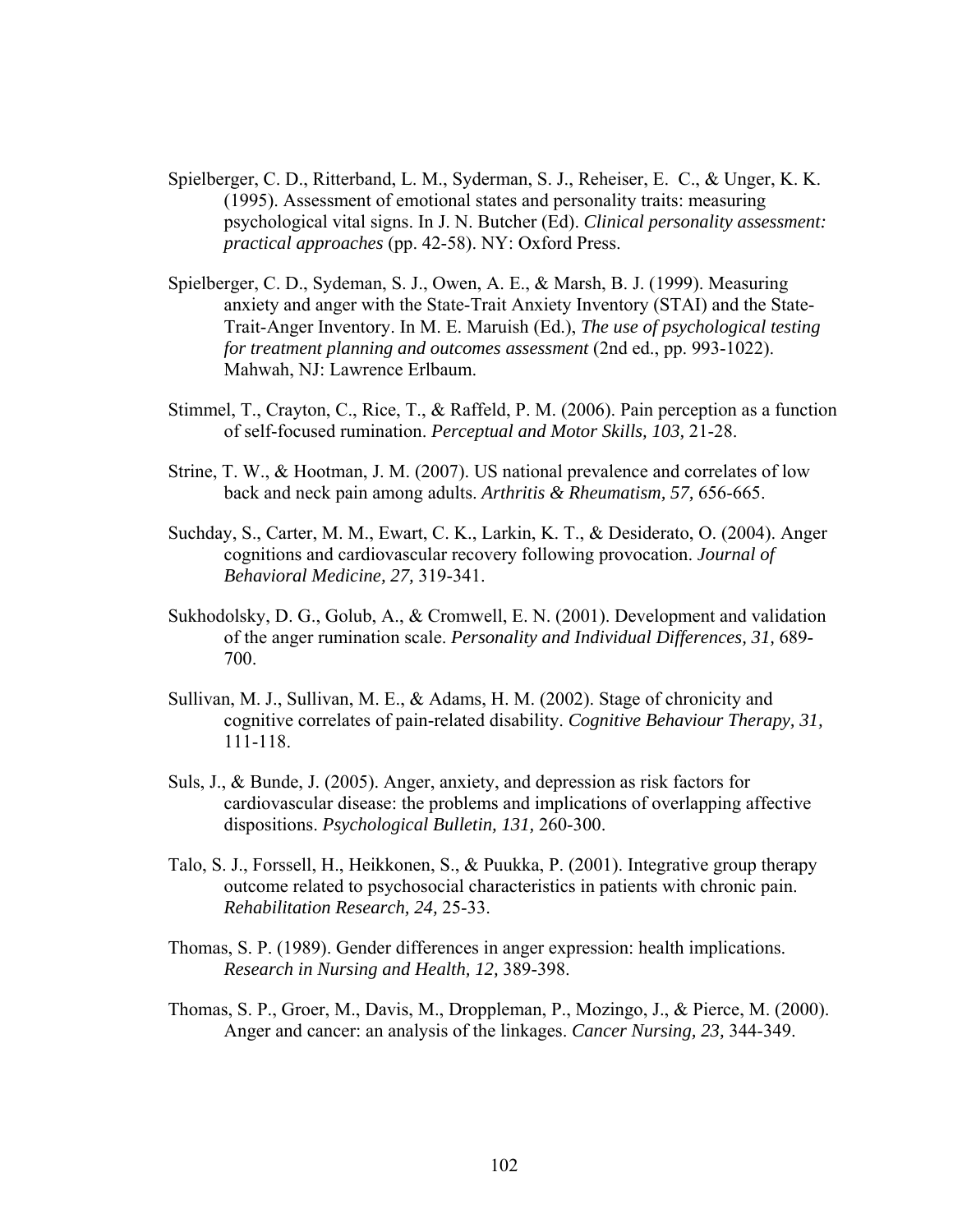- Thomas, S., Smucker, C., & Droppleman, P. (1998). It hurts most around the heart: A phenomenological exploration of women's anger. *Journal of Advanced Nursing, 28,* 311-322.
- Tousignant-Laflamme, Y., Rainville, P., & Marchand, S. (2005). Establishing a link between heart rate and pain in healthy subjects: a gender effect. *The Journal of Pain, 6,* 341-347.
- Tunks, E. R., Crook, J., & Weir, R. (2008). Epidemiology of chronic pain With psychological comorbidity: Prevalence, risk, course, and prognosis. *Canadian Journal of Psychiatry, 53,* 224–234.
- Turk, D. C., Wack, J. T., & Kerns, R. D. (1985). An empirical examination of the "Pain-Behavior" construct. *Journal of Behavioral Medicine, 8,* 119-130.
- Twycross, A. (2000). Education about pain: a neglected area? *Nurse Education Today, 20,* 244-253.
- USDOL (United States Department of Labor, Bureau of Labor Statistics). (2002). *Lostworktime injuries and illnesses: Characteristics and resulting time away from work. in USDI News Release* (02-196 ed.) [Brochure]. Washington, DC: Author.
- Vallerand, A. H., & Polomano, R. C. (2000). The relationship of gender to pain. *Pain Management Nursing, 1,* 8-15.
- Von Korff, M., & Dunn, K. M. (2008). Chronic pain reconsidered. *Pain, 148,* 267-276.
- Waddell, G. (1998). *The back pain revolution*. Edinburgh: Churchill Livingstone.
- Watson, J. (1988). *Nursing: Human science and human care. A theory of nursing.* New York: National League of Nursing.
- Wegman, D. H., & Fine, L. J. (1996). Occupational and environmental medicine. *Journal of the American Medical Association, 275,* 1831-1832.
- Wegner, D. M. (1994). Ironic processes of mental control. *Pshycological Review, 101,*  34-52.
- Weiner, D. K., Kim, Y. S., Bonino, P. & Wang, T. (2006). Low back pain in older adults: are we utilizing healthcare resources wisely? *Pain Medicine, 7,* 143-150.
- Weiner, D. K., Sakamoto, S., Perera, S., & Breuer, P. (2006). Chronic low back pain in older adults: prevalence, reliability, and validity of physical examination findings. *Journal of the American Geriatric Society, 54,* 11-20.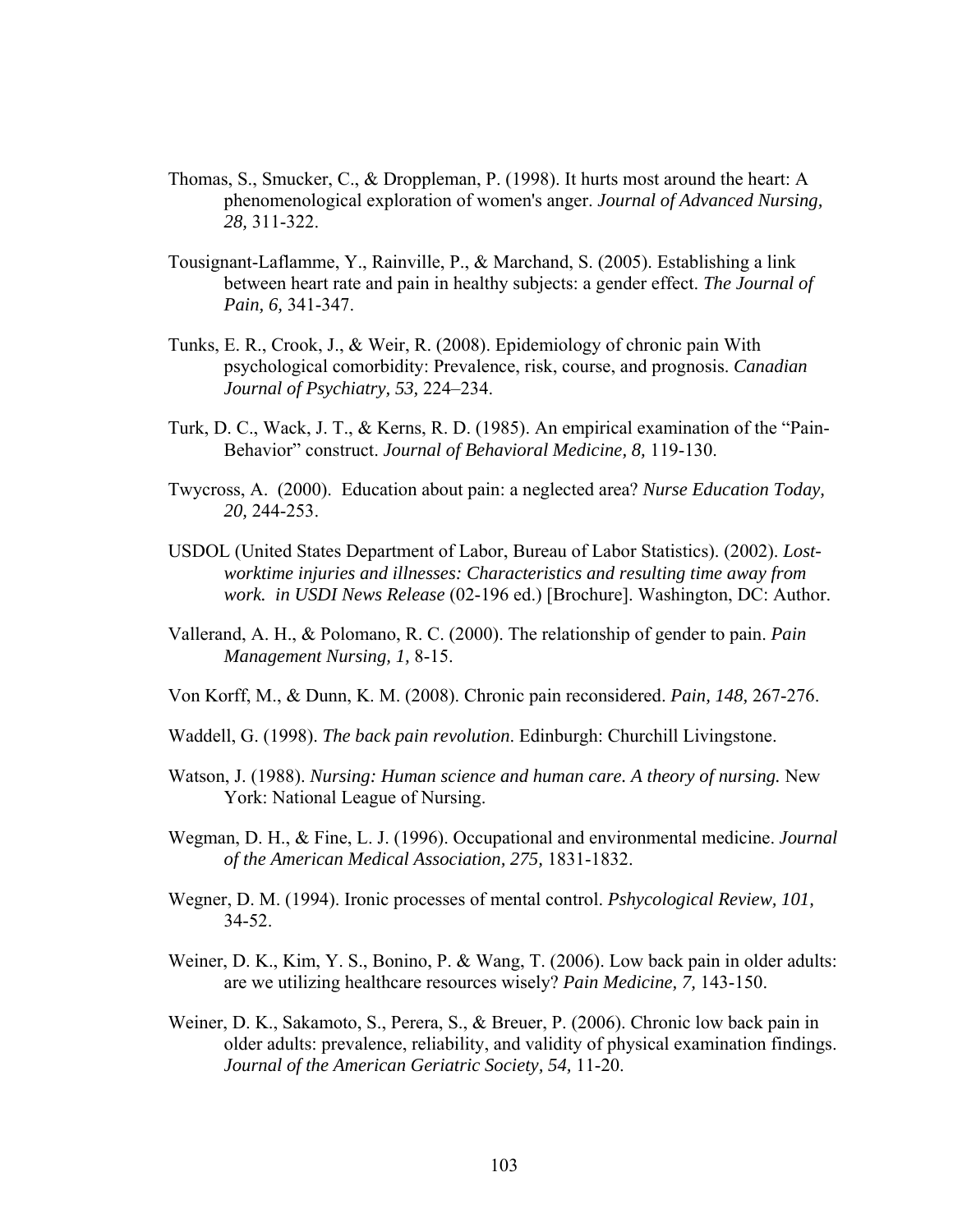- Weinstein, J. N., Lurrie, J. D., Tosteson, T. D., Skinner, J. S., Hanscom, B., & Tosteson, A. N. (2007). Surgical vs. nonoperative treatment for lumbar disk herniation: the Spine Patients Outcomes Research Trial (SPORT) observational cohort. *Journal of the American Medical Association, 296,* 2451-2459.
- Wijnhoven, H. A., de Vet, H. C., & Picavet, H. S. (2007). Sex differences in consequences of musculoskeletal pain. *Spine, 32,* 1360-1367.
- Williams, R., & Williams, V. (1993). *Anger Kills*. New York: Harper Collins Publishers.
- Williamson, M. L. (1982). Doubling, women's anger, and genre. *Women's Studies, 9,* 107-119.
- Wright, K. D., Asmundson, G. J. G., & McCreary, D. R. (2001). Factorial validity of the short-form McGill pain questionnaire (SF-MPQ). *European Journal of Pain, 5,*  279-284.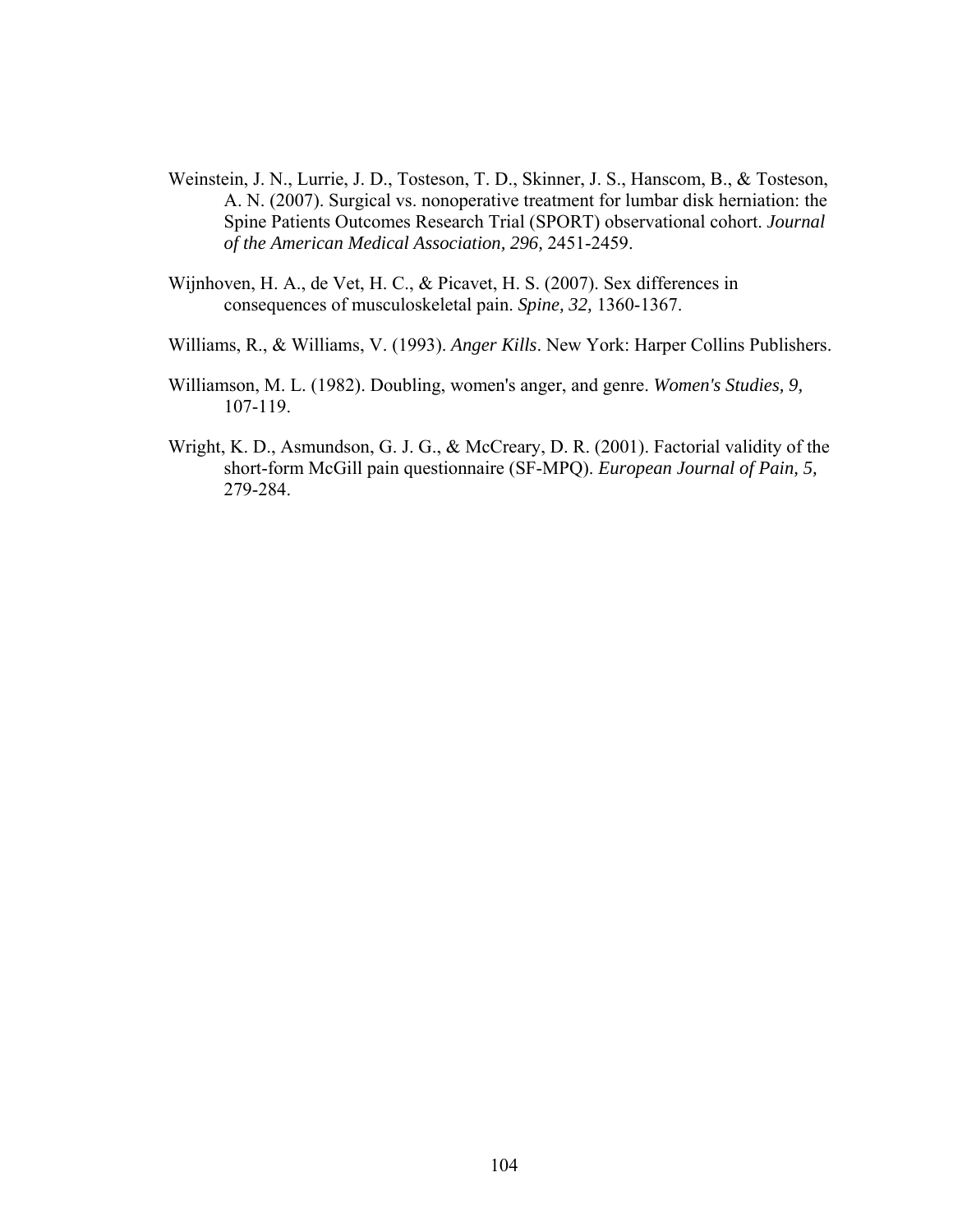# Appendix A

# Table of Anger Pain Studies

| <b>Authors</b>                                                   | Year  | <b>Article Title</b>                                                                                                                                         | <b>Journal</b>                                                                               | Aim                                                                                                                                                                                                                                                                                                                                                                                | <b>Sample</b>                                                                                                        | Intervention                                                                                                                                                                                                     |
|------------------------------------------------------------------|-------|--------------------------------------------------------------------------------------------------------------------------------------------------------------|----------------------------------------------------------------------------------------------|------------------------------------------------------------------------------------------------------------------------------------------------------------------------------------------------------------------------------------------------------------------------------------------------------------------------------------------------------------------------------------|----------------------------------------------------------------------------------------------------------------------|------------------------------------------------------------------------------------------------------------------------------------------------------------------------------------------------------------------|
| Bruehl,<br>al'Absi,<br>France,<br>France, Harju,<br>Burns, Chung | 22007 | Anger management<br>style and endogenous<br>opioid function: Is<br>gender a moderator?                                                                       | J Behav Med<br>(2007)<br>$30:209 - 219$                                                      | "explored possible gender<br>moderation of previously reported<br>associations between elevated<br>Trait-Anger-out and reduced<br>endogenous opioid analgesia."                                                                                                                                                                                                                    | 145 healthy<br>participants<br>(University)<br>students)                                                             | Naltrexone<br>administered<br>then tests                                                                                                                                                                         |
| Bruehl,<br>Chung, Burns<br>Diedrich                              | 22007 | Trait-Anger<br>expressiveness and<br>pain-induced beta-<br>endorphin release:<br>Support for the<br>opioid dysfunction<br>hypothesis                         | Pain 130<br>$(2007)$ 208-<br>215                                                             | "tested the opioid dysfunction<br>hypothesis of anger-out using an<br>alternative index of opioid<br>function: pain-induced changes in<br>plasma endogenous opioids."                                                                                                                                                                                                              | 14 healthy<br>controls and<br>13 chronic<br>low back pain<br>(LBP)<br>subjects                                       | Plasma beta-<br>endorphin<br>assessed at rest<br>& again<br>following<br>exposure to 3<br>laboratory acute<br>pain tasks<br>(finger pressure,<br>ischemic, and<br>thermal)                                       |
| Bruehl,<br>Chung, Burns                                          | 22006 | Anger Expression<br>and Pain: An<br>Overview of Findings<br>and Possible<br>Mechanisms                                                                       | Journal of<br>Behavioral<br>Medicine,<br>Vol. 29, No.<br>6,2006                              | "Elevated Trait-Anger-out is<br>associated with increased<br>responsiveness to acute<br>experimental and clinical pain<br>stimuli, and is generally related to<br>elevated chronic pain intensity in<br>individuals with diverse pain<br>conditions. Possible mechanisms<br>for<br>these links are explored."                                                                      | none                                                                                                                 | None<br><b>ROL</b>                                                                                                                                                                                               |
| Bruehl,<br>Chung, Burns                                          | 22006 | Trait-Anger and<br>blood pressure<br>recovery following<br>acute pain:<br>Evidence for opioid-<br>mediated effects                                           | International<br>Journal of<br>Behavioral<br>Medicine<br>2006, Vol.<br>13, No. 2,<br>138-146 | "we examined whether TRANG<br>is associated with impaired opioid<br>modulation of blood pressure<br>(BP) recovery"                                                                                                                                                                                                                                                                 | 46 pain-free<br>normotensive<br>controls<br>and 69<br>normotensive<br>chronic low<br>back pain<br>(LBP)<br>sufferers | In randomized,<br>counterbalanced<br>order received<br>opioid blockade<br>or placebo<br>during separate<br>sessions and<br>underwent<br>ischemic<br>forearm pain<br>task after a<br>finger pressure<br>pain task |
| Bruehl,<br>Chung,<br>Burns,<br>Biridepalli                       | 22003 | The association<br>between anger<br>expression and<br>chronic pain<br>intensity:<br>evidence for partial<br>mediation by<br>endogenous opioid<br>dysfunction | Pain 106<br>$(2003)$ 317-<br>324                                                             | "Recent work suggests that an<br>expressive anger management<br>style (anger-out) is associated<br>with elevated acute pain<br>sensitivity due to endogenous<br>opioid antinociceptive<br>dysfunction. We tested the<br>hypothesis that this opioid<br>dysfunction mediates the<br>previously reported<br>positive association between<br>anger-out and chronic pain<br>intensity" | 71 individuals<br>with chronic<br>noncancer-<br>related low<br>back pain.                                            | In randomized,<br>counterbalanced<br>order received<br>opioid blockade<br>or placebo<br>during separate<br>sessions and<br>underwent<br>ischemic<br>forearm pain<br>task after a<br>finger pressure<br>pain task |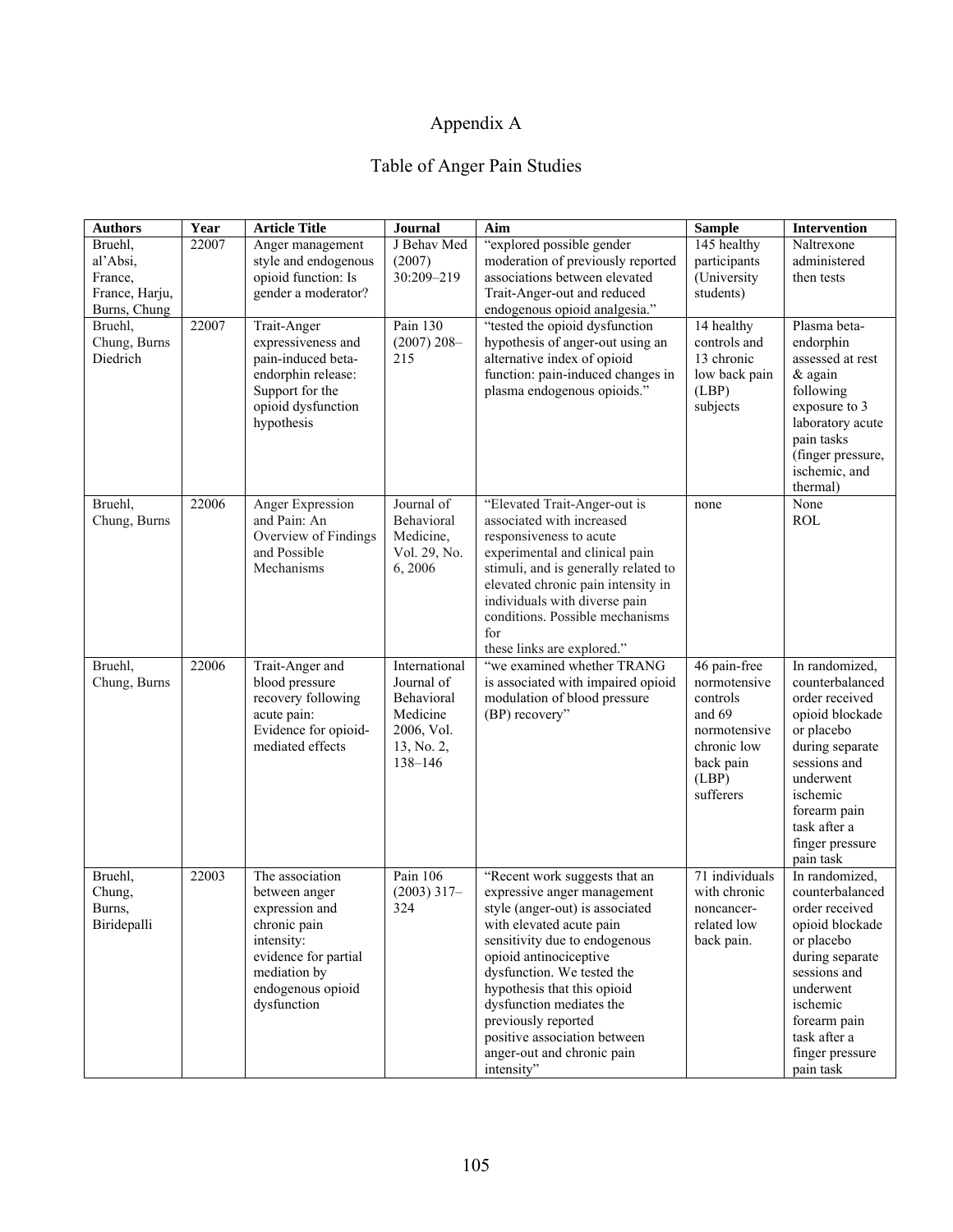| <b>Authors</b>     | Year  | <b>Article Title</b>                         | Journal        | Aim                                                                   | <b>Sample</b>         | Intervention          |
|--------------------|-------|----------------------------------------------|----------------|-----------------------------------------------------------------------|-----------------------|-----------------------|
| Bruehl,            | 22003 | Differential effects of                      | Pain 104       | "Given the catecholamine-                                             | 34 chronic            | None                  |
| Chung,             |       | expressive anger                             | $(2003) 647-$  | sensitive nature of pain                                              | pain patients         |                       |
| Burns              |       | regulation on chronic                        | 654            | mechanisms in complex regional                                        | meeting IASP          |                       |
|                    |       | pain intensity in                            |                | pain syndrome(CRPS), it was                                           | criteria for          |                       |
|                    |       | CRPS and non-CRPS                            |                | hypothesized that anger-out, but                                      | CRPS and 50           |                       |
|                    |       | limb pain patients                           |                | not anger-in, would demonstrate a                                     | non-CRPS              |                       |
|                    |       |                                              |                | stronger relationship with chronic<br>pain intensity in CRPS patients | limb pain<br>patients |                       |
|                    |       |                                              |                | than in non-CRPS chronic pain                                         |                       |                       |
|                    |       |                                              |                | patients."                                                            |                       |                       |
| Bruehl,            | 22002 | Anger and pain                               | Pain 99        | "This study tested whether anger                                      | 43 chronic            | Placebo or            |
| Burns,             |       | sensitivity in chronic                       | $(2002)$ 223-  | variables are associated with                                         | benign LBP            | opioid                |
| Chung, Ward,       |       | low back pain                                | 233            | impaired endogenous opioid                                            | sufferers and         | Administered          |
| Johnson            |       | patients and pain-free                       |                | antinociceptive activity, and                                         | 45 healthy            |                       |
|                    |       | controls: the role of                        |                | whether these relationships                                           | pain-free             |                       |
|                    |       | endogenous opioids                           |                | differed between chronic pain                                         | controls              |                       |
| Burns,             | 22008 | Anger inhibition and                         | Journal of     | patients and healthy normals."<br>"Examination of theoretical         | none                  | N/A                   |
| Quartana,          |       | pain:                                        | Behavioral     | accounts and suggest and argue                                        |                       |                       |
| <b>Bruehl</b>      |       | conceptualizations,                          | Medicine,      | points of view"                                                       |                       |                       |
|                    |       | evidence & new                               | Vol. 31,       |                                                                       |                       |                       |
|                    |       | directions                                   | 259-279        |                                                                       |                       |                       |
| Burns,             | 22008 | Effects of anger                             | Health         | "Proposed that attempts to                                            | 58 CLBP               | Suppression $&$       |
| Quartana,          |       | suppression on pain                          | Psychology     | suppress angry thoughts during                                        | patients              | nonsuppression        |
| Gilliam,           |       | severity and pain                            |                | provocation would increase                                            |                       | conditions with       |
| Gray,<br>Matsuura, |       | behaviors among<br>chronic pain patients:    |                | subsequent pain intensity among<br>CLBP patients"                     |                       | computer maze<br>test |
| Nappi, Wolfe       |       | evaluation of an                             |                |                                                                       |                       |                       |
|                    |       | ironic process model                         |                |                                                                       |                       |                       |
| Burns,             | 22007 | Anger management                             | Ann Behav      | "To determine whether (a) Trait-                                      | 187 Healthy           | Mental                |
| Quartana,          |       | style moderates                              | Med 2007,      | Anger-out and=or Trait-Anger-in                                       | nonpatients           | arithmetic and        |
| <b>Bruehl</b>      |       | effects of emotion                           | $34(2):154-$   | moderate effects of Emotion-                                          |                       | cold pressor          |
|                    |       | suppression during                           | 165            | Induction (anger,                                                     |                       | stimulation           |
|                    |       | initial stress on pain<br>and cardiovascular |                | anxiety) Emotion Suppression<br>(nonsuppression, experiential,        |                       |                       |
|                    |       | responses during                             |                | expressive) manipulations during                                      |                       |                       |
|                    |       | subsequent pain-                             |                | mental arithmetic on pain                                             |                       |                       |
|                    |       | induction                                    |                | intensity and cardiovascular                                          |                       |                       |
|                    |       |                                              |                | responses during and following a                                      |                       |                       |
|                    |       |                                              |                | cold pressor pain task, such that                                     |                       |                       |
|                    |       |                                              |                | "mismatch" relationships emerge                                       |                       |                       |
|                    |       |                                              |                | (preferred anger management                                           |                       |                       |
|                    |       |                                              |                | style is discrepant from situation<br>demands), and (b) general       |                       |                       |
|                    |       |                                              |                | emotional expressivity accounts                                       |                       |                       |
|                    |       |                                              |                | for these effects."                                                   |                       |                       |
| <b>Burns</b>       | 22006 | Arousal of negative                          | Emotion, 6,    | "For patients with CLBP relevant                                      | 94 with CLBP          |                       |
|                    |       | emotions and                                 | $(2), 309-319$ | muscles are lower paraspinals.                                        | And 79                |                       |
|                    |       | symptom-specific                             |                | Anger may have greater effects on                                     | controls              |                       |
|                    |       | reactivity in CLBP                           |                | chronic pain severity than other                                      |                       |                       |
|                    |       | patients                                     |                | negative emotions and may do so<br>by increasing muscle tension near  |                       |                       |
|                    |       |                                              |                | the site of injury."                                                  |                       |                       |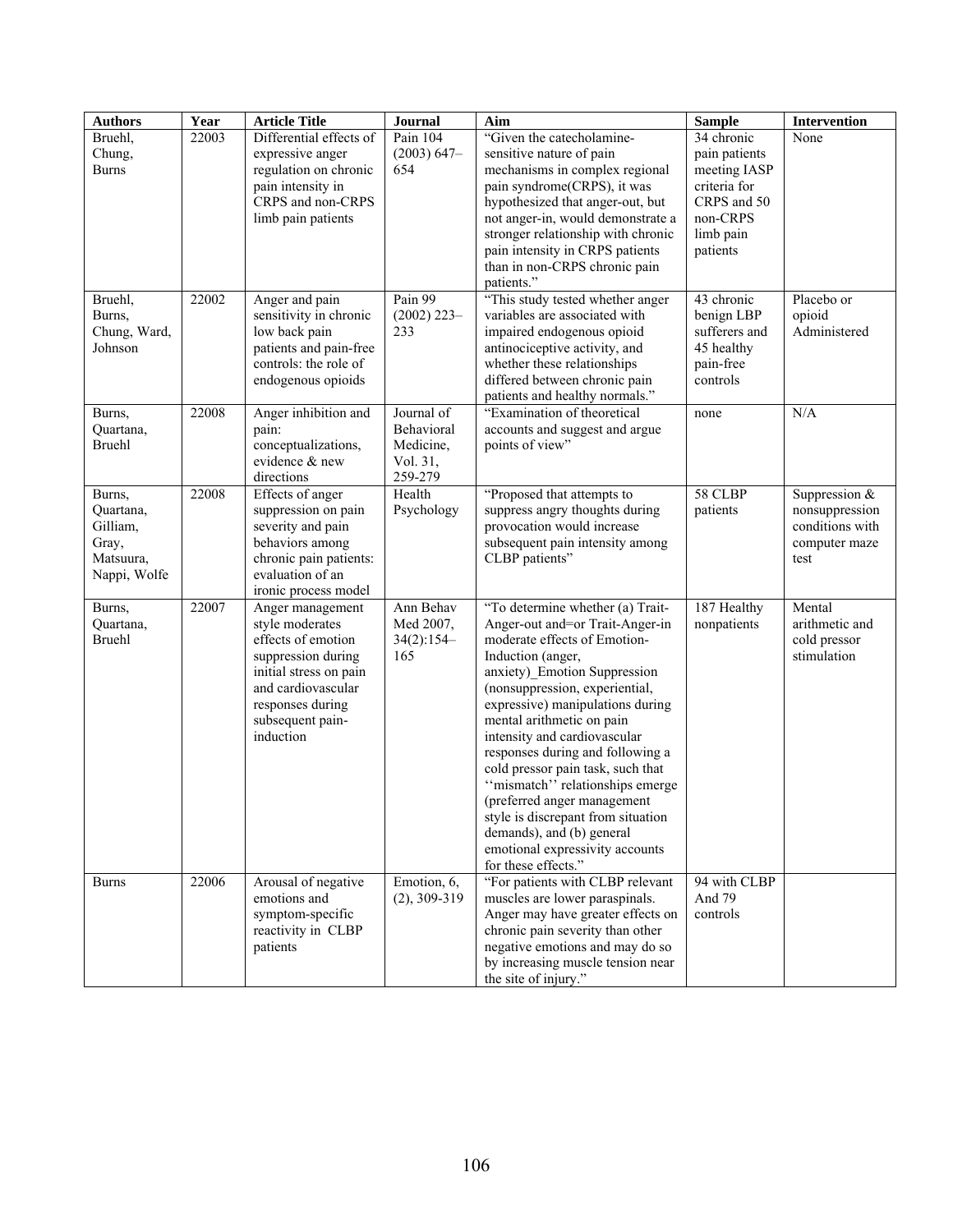| <b>Authors</b>                                    | Year           | <b>Article Title</b>                                                                                                                                                                                              | Journal                                                                                       | Aim                                                                                                                                                                                                                                                                                                                                             | <b>Sample</b>                           | Intervention                                                   |
|---------------------------------------------------|----------------|-------------------------------------------------------------------------------------------------------------------------------------------------------------------------------------------------------------------|-----------------------------------------------------------------------------------------------|-------------------------------------------------------------------------------------------------------------------------------------------------------------------------------------------------------------------------------------------------------------------------------------------------------------------------------------------------|-----------------------------------------|----------------------------------------------------------------|
| Burns,<br>Bruehl,<br>Quartana,<br>Burns, Bruehl   | 22006<br>22005 | Anger management<br>style & hostility<br>among patients with<br>chronic pain: Effects<br>on symptom-specific<br>physiological<br>reactivity during<br>anger- and sadness-<br>recall interview<br>Anger management | Psychosomat<br>ic Medicine<br>68:786-793<br>Journal of                                        | "Examined whether anger-in,<br>anger-out, and hostility predicted<br>symptom specific muscle tension<br>reactivity during anger induction<br>among patients w CLBP"<br>"If exogenous opioids serve to                                                                                                                                           | 94 patients<br>with CLBP<br>136 chronic | Underwent<br>anger re-call and<br>sadness recall<br>interviews |
|                                                   |                | style, opioid<br>analgesic use, and<br>chronic pain severity:<br>A test of the opioid-<br>deficit hypothesis                                                                                                      | Behavioral<br>Medicine,<br>Vol. 28, No.<br>6, December<br>2005                                | remediate opioid deficits, we<br>predicted that regular use of<br>opioid analgesics by chronic pain<br>patients would alter these<br>relationships such that anger-out<br>would be related to chronic pain<br>severity only among opioid-free<br>patients."                                                                                     | pain patients                           |                                                                |
| Burns,<br>Bruehl,<br>Caceres                      | 22004          | Anger Management<br>Style, blood pressure<br>reactivity and acute<br>pain sensitivity:<br>evidence for trait x<br>situations models                                                                               | Annals of<br>Behavioral<br>Medicine,<br>27, 3, 195-<br>204                                    | "Trait x situation models<br>examined to determine whether<br>relationships between anger-out<br>$&$ pain $&$ anger-in and pain<br>depend on anger provocation's<br>preceding pain induction $\&$<br>whether pain sensitivity variance<br>explained by anger mgmt style<br>overlapped with variance in<br>harassment induced b/p<br>reactivity" | Healthy<br>people                       | Mental<br>harassment or<br>cold pressor<br>stimulation         |
| Burns,<br>Kubilus, S<br><b>Bruehl</b>             | 22003          | Emotion induction<br>moderates effects of<br>anger management<br>style on acute pain<br>sensitivity                                                                                                               | Pain 106<br>$(2003) 109 -$<br>118                                                             | "The present study examined<br>whether AMS was related to<br>subsequent pain sensitivity<br>without regard to prior emotion<br>induction, only when a strong<br>negative emotion was evoked, or<br>only when anger was provoked"                                                                                                                | 64 normal<br>individuals                | Cold pressor<br>pain test                                      |
| Burns,<br>Kubilus,<br>Bruehl and<br>Harden        | 22001          | A fourth empirically<br>derived cluster of<br>chronic pain patients<br>based on the<br>Multidimensional<br>Pain Inventory:<br>Evidence for<br>repression within the<br>dysfunctional group                        | Journal of<br>Consulting<br>and Clinical<br>Psychology<br>2001, Vol.<br>69, No. 4,<br>663-673 | "authors proposed that chronic<br>pain patients with repressive<br>defenses are not represented in<br>current 3-cluster solutions of the<br>Multidimensional Pain Inventory"                                                                                                                                                                    | 178 Pain<br>clinic patients             | None                                                           |
| Burns,<br>Higdon,<br>Mullen,<br>Lanskey, Wei      | 11999          | Relationships among<br>patient hostility,<br>anger expression,<br>depression, and the<br>working alliance in a<br>work hardening<br>program.                                                                      | Ann Behav<br>Med 21 (1):<br>77-82                                                             | "Hypothesized that patient<br>hostility, depressed mood and/or<br>tendency for patient to express<br>anger would be associated<br>negatively with the working<br>alliance between patient and<br>therapist in a work hardening<br>program."                                                                                                     | 71 Chronic<br>pain                      |                                                                |
| Burns,<br>Johnson,<br>Devine,<br>Mahoney,<br>Pawl | 11998          | Anger management<br>style and the<br>prediction of<br>treatment<br>outcome among male<br>and female chronic<br>pain patients                                                                                      | Behaviour<br>Research<br>and Therapy<br>36 (1998)<br>$1051 \pm 1062$                          | "We expected that patient anger<br>expression or suppression would<br>predict poor outcome following a<br>pain program and that gender<br>differences would emerge."                                                                                                                                                                            | 101 chronic<br>pain pts                 | Intensive<br>multidisciplinar<br>y program                     |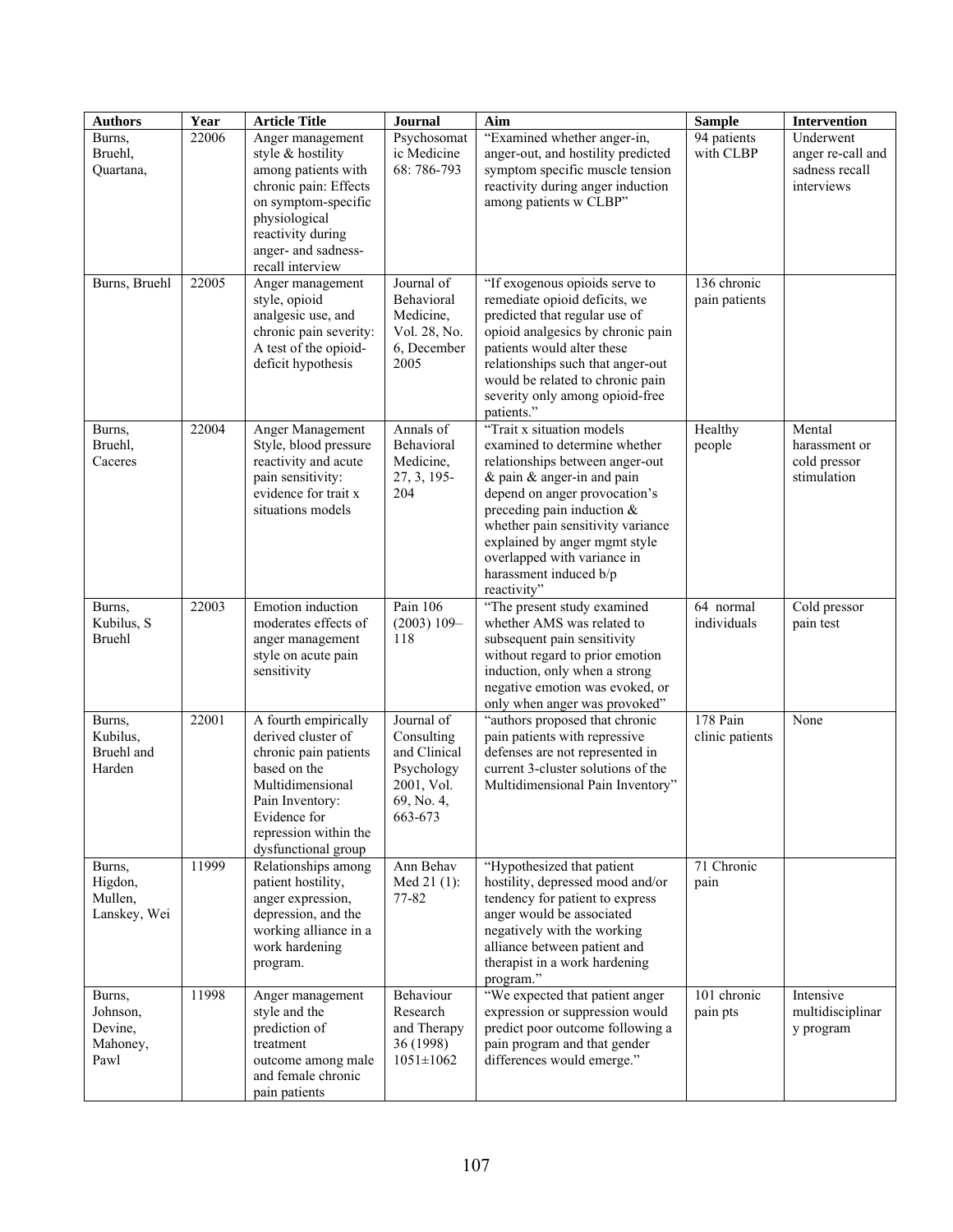| <b>Authors</b>       | Year  | <b>Article Title</b>                     | Journal                   | Aim                                                               | <b>Sample</b>  | <b>Intervention</b> |
|----------------------|-------|------------------------------------------|---------------------------|-------------------------------------------------------------------|----------------|---------------------|
| <b>Burns</b>         | 11997 | Anger mgmt style &                       | Journal of                | "It was hypothesized that Anger                                   | 103 CLBP       | Mental              |
|                      |       | hostility: predicting                    | Behavioral                | mgmt style & hostility aggravated                                 |                | arithmetic &        |
|                      |       | symptom specific                         | Medicine,                 | CLBP through symptom specific                                     |                | Anger Recall        |
|                      |       | reactivity among                         | 20, 6, 505-               | reactivity during stress"                                         |                | Interview           |
|                      |       | CLBP pts                                 | 522                       |                                                                   |                |                     |
| Burns,               | 11996 | Anger management<br>style, hostility and | Pain, 64<br>$(1996)$ 445- | "Examined whether relationships<br>between anger mgmt styles $\&$ | 127 chronic    | None                |
| Johnson,<br>Mahoney, |       | spouse responses:                        | 453                       | adjustment variables for patients                                 | pain pts and   |                     |
| Devine, and          |       | gender                                   |                           | with chronic pain depend on                                       | spouses        |                     |
| Pawl                 |       | differences in                           |                           | patient hostility or gender "                                     |                |                     |
|                      |       | predictors of                            |                           |                                                                   |                |                     |
|                      |       | adjustment among                         |                           |                                                                   |                |                     |
|                      |       | chronic pain patients                    |                           |                                                                   |                |                     |
| Carson.              | 22007 | Conflict about                           | The Journal               | Examined the relation of AEE to                                   | 61 patients    |                     |
| Keefe,               |       | expressing emotions                      | of Pain, Vol              | pain and anger                                                    | with chronic   |                     |
| Lowry,               |       | and chronic low back                     | 8, No 5                   |                                                                   | low back pain  |                     |
| Porter, Goli,        |       | pain: Associations                       | 2007: pp                  |                                                                   |                |                     |
| Fras                 |       | with pain and anger                      | 405-411                   |                                                                   |                |                     |
| Fernancez,           | 11995 | The scope $&$                            | Pain, 61;                 | Clinical review                                                   | none           |                     |
| Turk                 |       | significance of anger                    | 165-175                   |                                                                   |                |                     |
|                      |       | in the experience of                     |                           |                                                                   |                |                     |
| Gelkpof              | 11997 | chronic pain<br>Laboratory pain &        | The Journal               | "Hypothesized that the inhibition                                 | 21 under       | Cold pressor test   |
|                      |       | styles of coping with                    | of Psych-                 | of the expression of anger as a                                   | grads          |                     |
|                      |       | anger                                    | ology, 131,               | trait would be correlated to more                                 |                |                     |
|                      |       |                                          | 1, 121-123                | sensitivity to pain "                                             |                |                     |
| Greenwood            | 22003 | Anger and persistent                     | Pain, 103, 1-             | Topical review                                                    | none           | N/A                 |
| Thurston,            |       | pain: current status                     | 5                         |                                                                   |                |                     |
| Rumble,              |       | and future directions                    |                           |                                                                   |                |                     |
| Waters, Keefe        |       |                                          |                           |                                                                   |                |                     |
| Kerns,               | 11994 | Anger expression and                     | Journal of                | "designed to examine the                                          | 142 chronic    |                     |
| Rosenberg            |       | chronic pain                             | Behavioral                | relationship between the intensity                                | pain patients. |                     |
| Jacob                |       |                                          | Medicine,                 | of angry feelings and styles of                                   |                |                     |
|                      |       |                                          | Vol. 17,                  | expressing anger and reports of                                   |                |                     |
|                      |       |                                          | 57-67                     | pain intensity, pain behavior                                     |                |                     |
|                      |       |                                          |                           | frequency, and perceptions of<br>disability and functioning."     |                |                     |
| Kinder,              | 11986 | Anxiety and anger as                     | Journal of                | "investigated the relationship                                    | 77 CBP         |                     |
| Curtiss,             |       | predictors of MMPI                       | Personality               | between anxiety, anger and anger                                  | patients       |                     |
| Kalichman            |       | elevations in chronic                    | Assessment,               | expression and the elevations for                                 |                |                     |
|                      |       | pain patients                            | $50, (4), 651$ -          | the Hs, D, Hy scales among CBP                                    |                |                     |
|                      |       |                                          | 661                       | patients"                                                         |                |                     |
| Lombardo,            | 22005 | Anger management                         | The Journal               | "purpose of the current study was                                 | 564 veterans   |                     |
| Tan, Jensen,         |       | style and associations                   | of Pain, Vol              | to investigate the relationship                                   | with chronic   |                     |
| Anderson             |       | with self-efficacy and                   | 6, No 11: pp              | between pain and anger                                            | pain           |                     |
|                      |       | pain in male veterans                    | 765-770                   | management style"                                                 |                |                     |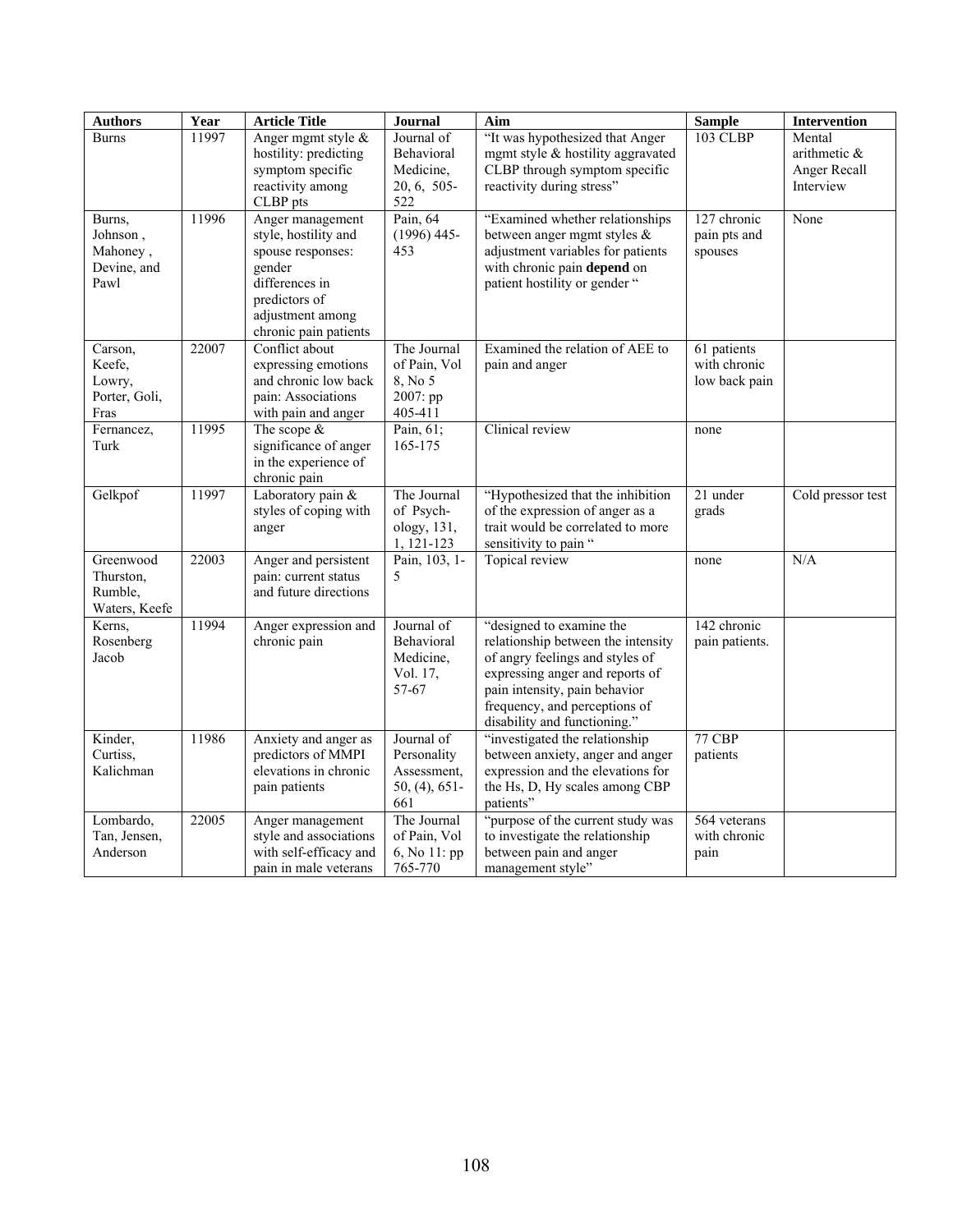| <b>Authors</b> | Year  | <b>Article Title</b> | <b>Journal</b> | Aim                                   | <b>Sample</b> | <b>Intervention</b> |
|----------------|-------|----------------------|----------------|---------------------------------------|---------------|---------------------|
| Ouartana,      | 22007 | Anger suppression,   | J Behav Med    | "Study 1 was designed to address      | Study 1       | Anger and pain      |
| Yoon &         |       | ironic processes and | (2007)         | the basic hypothesis of our model     | 52 under      | induction           |
| <b>Burns</b>   |       | pain                 | 30:455-469     | that suppression of anger in the      | graduates     |                     |
|                |       |                      |                | context of anger arousal would        |               |                     |
|                |       |                      |                | enhance subsequent pain               |               |                     |
|                |       |                      |                | experience to a greater degree        |               |                     |
|                |       |                      |                | than not suppressing in the           |               |                     |
|                |       |                      |                | context of anger arousal. We also     |               |                     |
|                |       |                      |                | examined whether pain intensity       |               |                     |
|                |       |                      |                | was related to perceptions of pain    |               |                     |
|                |       |                      |                | confined primarily to the anger-      |               |                     |
|                |       |                      |                | specific element of pain (per         | Study 2       |                     |
|                |       |                      |                | ironic process model), or whether     | 96 under-     |                     |
|                |       |                      |                | pain intensity was related to         | graduates     |                     |
|                |       |                      |                | anger-specific, sensory and           |               |                     |
|                |       |                      |                | general distress dimensions of        |               |                     |
|                |       |                      |                | pain to a similar degree              |               |                     |
|                |       |                      |                | <b>Study 2</b> was to more thoroughly |               |                     |
|                |       |                      |                | examine                               |               |                     |
|                |       |                      |                | whether suppression-induced           |               |                     |
|                |       |                      |                | increases in the cognitive            |               |                     |
|                |       |                      |                | cognitive accessibility of anger      |               |                     |
|                |       |                      |                | indeed, in part, link anger           |               |                     |
|                |       |                      |                | suppression and pain intensity.       |               |                     |
|                |       |                      |                | Two modifications of Study 1"         |               |                     |
|                |       |                      |                | .                                     |               |                     |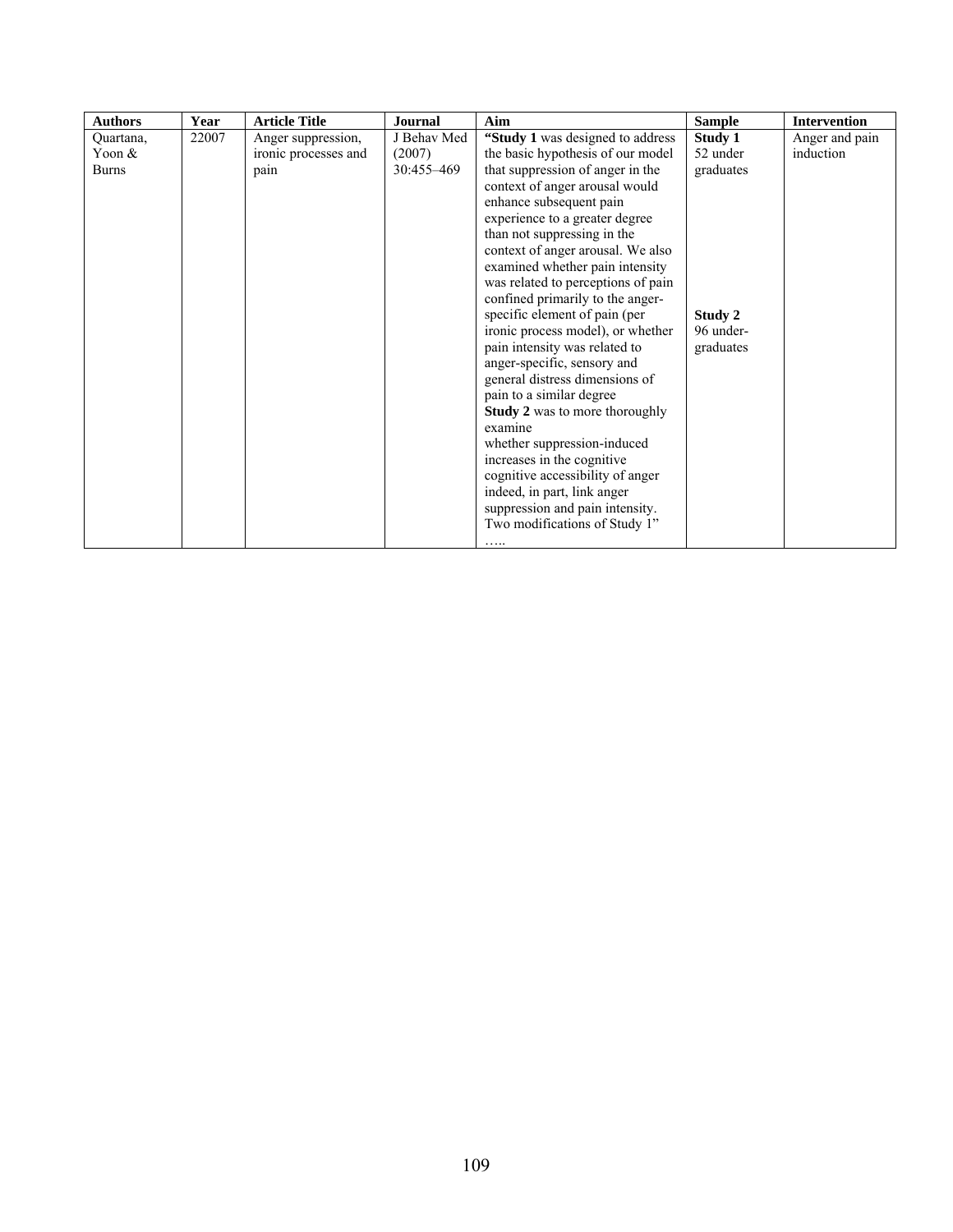#### Appendix B

#### Information Letter Conferring Consent

Dear Person Suffering with Back Pain,

You are being asked to take part in this research study because you have back pain. Please read this consent form carefully and take your time making your decision. The nature of the study, risks, inconveniences, discomforts, and other important information about the study are listed below. Ann Quinlan-Colwell, RN, is a Pain Clinical Nurse Specialist. She is doing this study as part of a doctoral program in nursing. The study is supervised by Anita Tesh, RN, PhD, Chair of the Department of Adult Health Nursing at the University of North Carolina at Greensboro.

The purpose of this study is to learn more about how people with back pain feel and what reactions they have to pain and other stresses in their lives. If you agree to take part in this study, you will complete 5 surveys. This will take less than 25minutes. Participation is completely voluntary. You can stop answering the questions at any time, leave questions blank, or decline to participate entirely and it will not affect your health care. You will not put your name on the surveys, so no one will know whether you participated. Completing and returning the surveys in this packet indicates your consent to be in the study. You are not being asked to sign a consent form since no information about you as an individual, not even your name, will be recorded. Ann Quinlan-Caldwell will keep the survey forms for three years, then shred them.

The only risk of participating in this study is that you may not like some of the questions or they may make you feel uncomfortable. Of course, you do not have to answer any question that makes you uncomfortable. Since you are will not put your name on the forms there is no risk to your privacy. You will not get any direct benefits from being in this study. We hope the information learned from this study will help us assist other people with back pain in the future. To thank you for your time, you are being given a gift card to Kohl's worth \$5.

**The University of North Carolina at Greensboro Institutional Review Board, which ensures that research involving people follows federal regulations, has approved the study and this consent letter. If you have any questions about the study, you can call Ann Quinlan-Colwell at 910-399-6320 or Anita Tesh at 336-334-4901 at any time. For questions about your rights as a research participant, you can contact Eric Allen, Research Compliance Officer at the University of North Carolina at Greensboro Institutional Review Board (IRB) Office at 336-256-1482. If you chose to participate, please keep this letter so you will have these telephone numbers.** 

If you are willing to participate, please complete the surveys and return them, in the envelope, to the return box at the receptionist's window. Tell the receptionist that you completed the forms and she will give you the gift card.

If you **do not** want to participate, please just return the blank survey packet (with this letter) to the receptionist so she can give it to someone else. Thank you for your time,

Ann Quinlan-Colwell, RN, MSN Anita Tesh, PhD, RN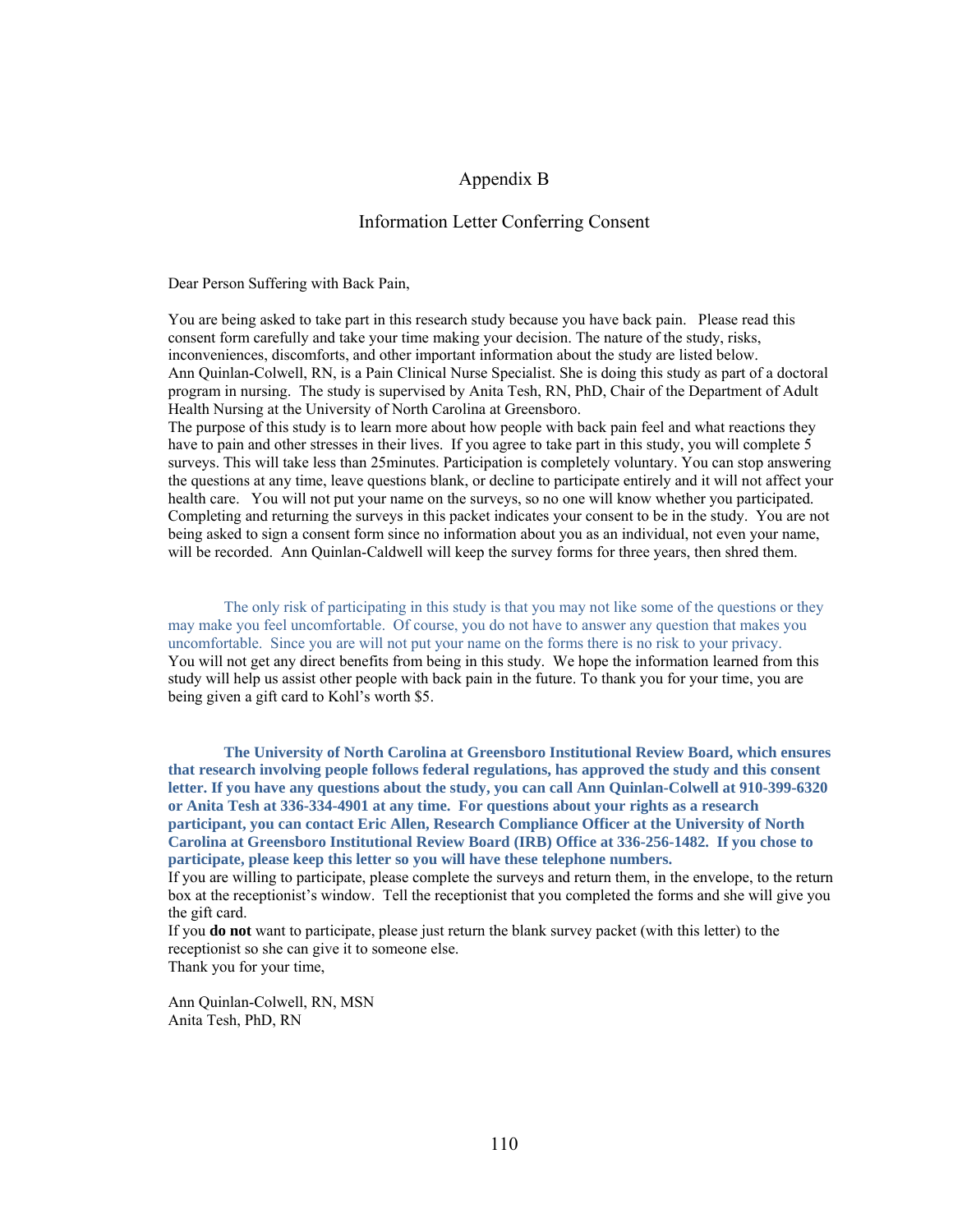## Appendix C

# Demographic Survey

### **Descriptive Data Form**

| <b>Sample Number</b>      |                                                                                                   |
|---------------------------|---------------------------------------------------------------------------------------------------|
| $1)$ Age:                 |                                                                                                   |
| 2) Gender:                | <b>Male</b> Female                                                                                |
|                           | 3) Race/Ethnicity: Caucasian African American Hispanic Asian                                      |
|                           | <b>EXAMPLE 2018</b> American Indian <b>Legation 2018</b> Other, please specify <b>LEDITE 2018</b> |
| 4) Marital Status:        | Married ____ Widowed ____ Divorced ____ Single                                                    |
|                           | <b>Committed Relationship</b>                                                                     |
|                           | 5) Employment Status: _____ Employed outside home ____ Self-employed ____ Retired                 |
|                           | _____ Unemployed due to pain ___ Unemployed not related to pain                                   |
| Year pain began:          |                                                                                                   |
|                           | Pain resulted from: ______ Motor Vehicle Accident _______ assault ________ unknown cause          |
|                           | ______ other type of accident please specify ___________________________________                  |
|                           |                                                                                                   |
|                           |                                                                                                   |
| Pain is like:             |                                                                                                   |
|                           |                                                                                                   |
|                           | Any other thoughts about the pain:                                                                |
|                           |                                                                                                   |
|                           |                                                                                                   |
|                           |                                                                                                   |
| $\mathbf{m}$ $\mathbf{r}$ |                                                                                                   |

**Thank you.**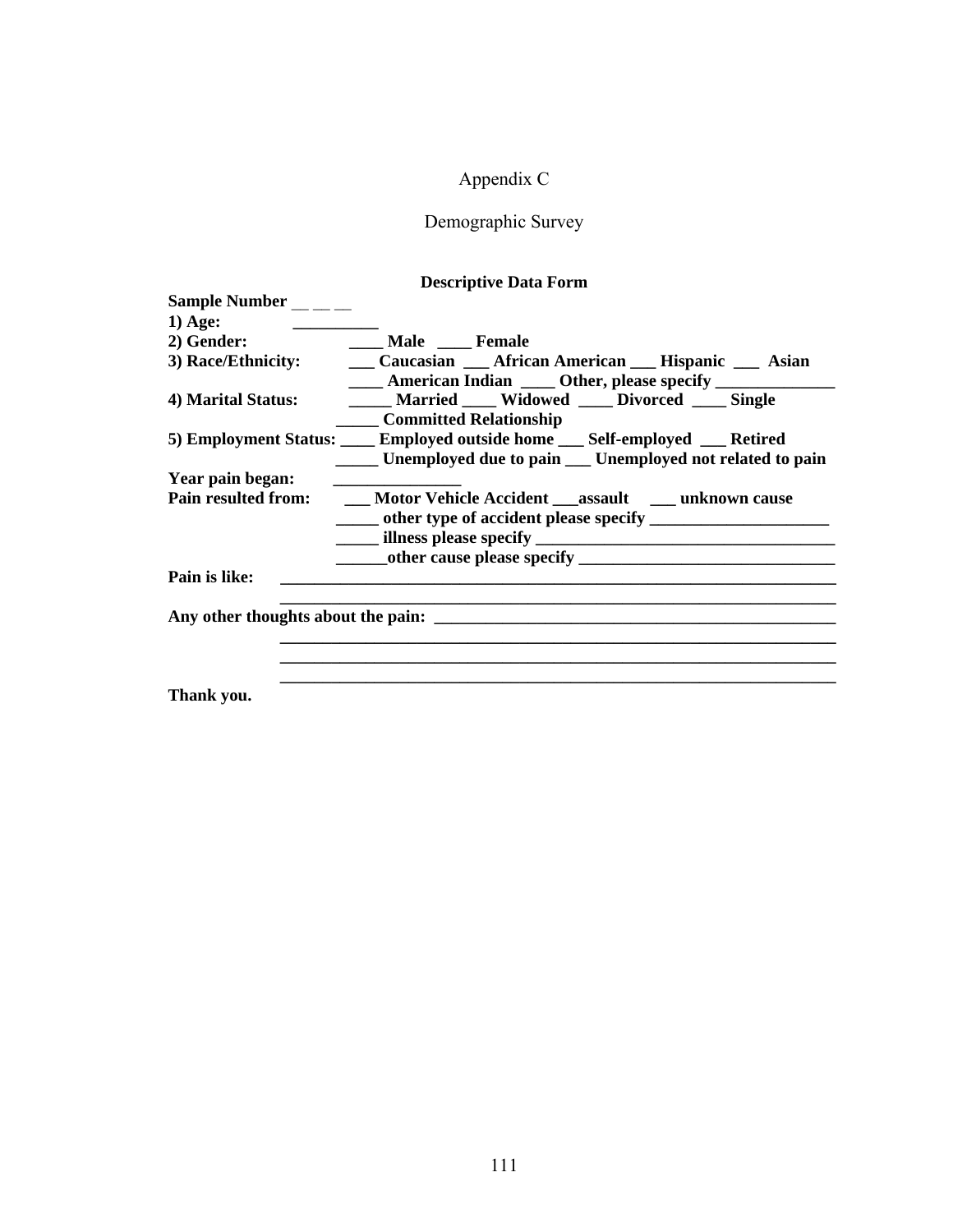# Appendix D

# Short-Form-McGill Pain Questionnaire

|                                                                      |                                                            | PLEASE SELECT FROM THE LIST BELOW WORDS THAT YOU WOULD USE TO DESCRIBE YOUR PAIN                                                                 |               |                 |                |  |  |
|----------------------------------------------------------------------|------------------------------------------------------------|--------------------------------------------------------------------------------------------------------------------------------------------------|---------------|-----------------|----------------|--|--|
|                                                                      | (tick the appropriate box in each column for each word).   | <b>NONE</b>                                                                                                                                      | <b>MILD</b>   | <b>MODERATE</b> | <b>SEVERE</b>  |  |  |
| <b>Sensory</b>                                                       |                                                            |                                                                                                                                                  |               |                 |                |  |  |
| Throbbing                                                            | 1                                                          |                                                                                                                                                  |               |                 |                |  |  |
| Shooting                                                             | 2                                                          |                                                                                                                                                  |               |                 |                |  |  |
| Stabbing                                                             | 3                                                          |                                                                                                                                                  |               |                 |                |  |  |
| Sharp                                                                | 4                                                          |                                                                                                                                                  |               |                 |                |  |  |
| Cramping                                                             | 5                                                          |                                                                                                                                                  |               |                 |                |  |  |
| Gnawing                                                              | 6                                                          |                                                                                                                                                  |               |                 |                |  |  |
| Hot-burning                                                          | 7                                                          |                                                                                                                                                  |               |                 |                |  |  |
| Aching                                                               | 8                                                          |                                                                                                                                                  |               |                 |                |  |  |
| Heavy                                                                | 9                                                          |                                                                                                                                                  |               |                 |                |  |  |
| Tender                                                               | 10                                                         |                                                                                                                                                  |               |                 |                |  |  |
| Splitting<br><b>Affective</b>                                        | 11                                                         |                                                                                                                                                  |               |                 |                |  |  |
| Tiring/exhausting                                                    | 12                                                         |                                                                                                                                                  |               |                 |                |  |  |
| Sickening                                                            | 13                                                         |                                                                                                                                                  |               |                 |                |  |  |
| Fearful                                                              | 14                                                         |                                                                                                                                                  |               |                 |                |  |  |
| Punishing/cruel                                                      | 15                                                         |                                                                                                                                                  |               |                 |                |  |  |
| PRESENT PAIN INDEX (PPI)                                             |                                                            | MARK A CROSS ON THE LINE BELOW TO INDICATE THE INTENSITY OF YOUR PAIN<br>WHICH OF THE FOLLOWING WORDS EXPLAINS YOUR PRESENT PAIN (tick one only) |               |                 |                |  |  |
| <b>Score</b>                                                         |                                                            |                                                                                                                                                  |               |                 |                |  |  |
| 0 No Pain                                                            | 1 Mild Pain                                                | 2 Discomforting                                                                                                                                  | 3 Distressing | 4 Horrible      | 5 Excruciating |  |  |
| (a) RIGHT NOW:                                                       |                                                            |                                                                                                                                                  |               |                 |                |  |  |
| No Pain<br>Worst Possible pain<br>(b) AT ITS WORST IN THE LAST MONTH |                                                            |                                                                                                                                                  |               |                 |                |  |  |
| No Pain<br>Worst Possible pain                                       |                                                            |                                                                                                                                                  |               |                 |                |  |  |
| (c) AT ITS BEST IN THE LAST MONTH                                    |                                                            |                                                                                                                                                  |               |                 |                |  |  |
| No Pain<br>Worst Possible pain                                       |                                                            |                                                                                                                                                  |               |                 |                |  |  |
|                                                                      | Fig 3.5 Short-form McGill Pain Questionnaire. Adapted with | permission from Melzack R 1987 The Short-form McGill Questionnaire.                                                                              |               |                 |                |  |  |

Pain 30:191-197.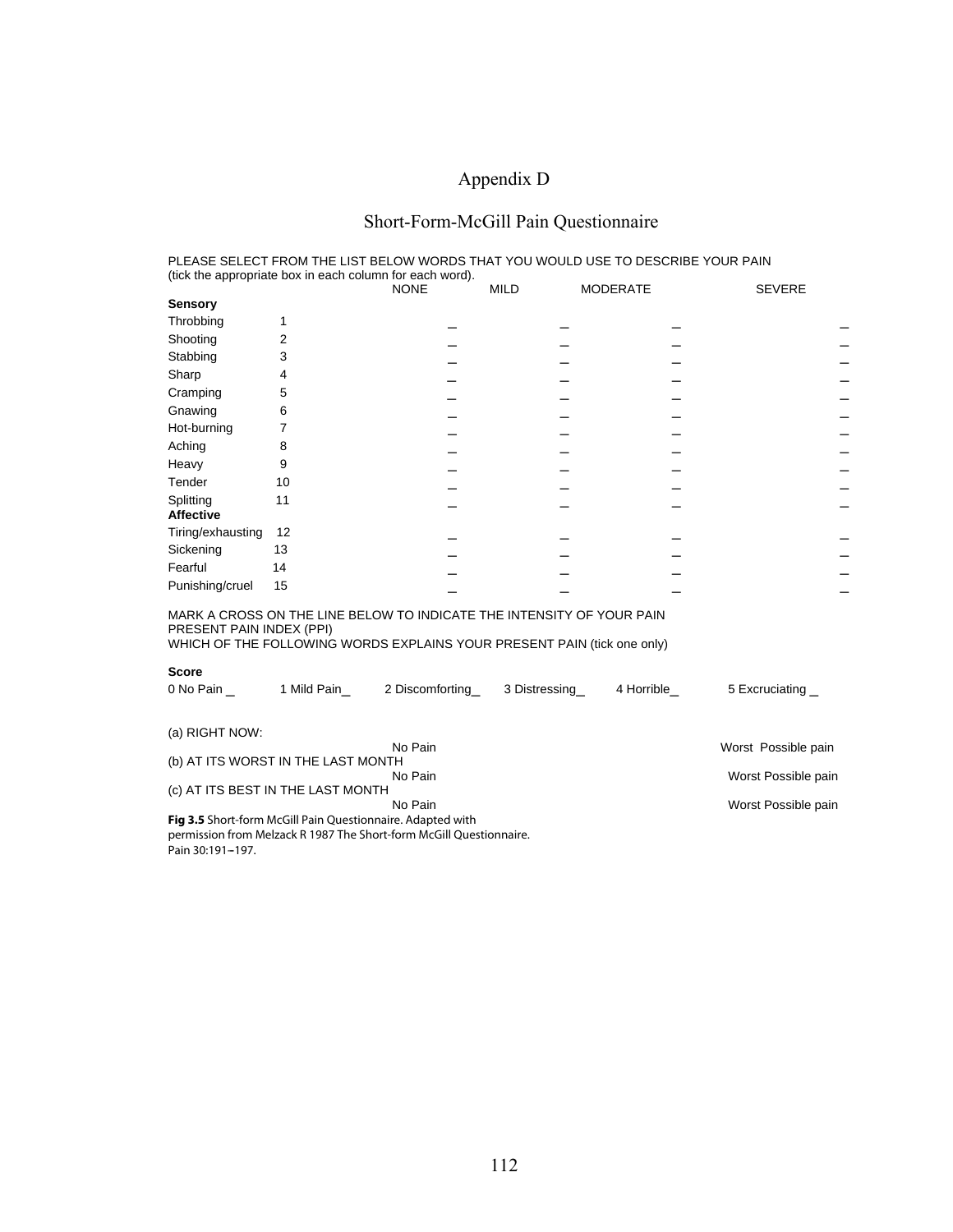### Appendix E

### Pain Behavior Checklist

Below are a list of thoughts, feelings, and behaviors that are common among people with chronic pain. Use the following scale to record how frequently you find yourself thinking, feeling, or doing each of the following. Circle the appropriate number on the scale.

|             |                                              | 1. Walk with a limp or distorted gait.                  |                |   |                |   |   |            |
|-------------|----------------------------------------------|---------------------------------------------------------|----------------|---|----------------|---|---|------------|
|             | 0<br>Never                                   | 1                                                       | 2              | 3 | 4              | 5 | 6 | Very often |
|             | 2. Move extremely slowly.<br>0<br>Never      | 1                                                       | $\overline{c}$ | 3 | 4              | 5 | 6 | Very often |
|             | $\Omega$<br>Never                            | 3. Walk in a protective fashion.<br>1                   | 2              | 3 | $\overline{4}$ | 5 | 6 | Very often |
|             | 4. Stoop while walking.<br>$\theta$<br>Never | 1                                                       | 2              | 3 | $\overline{4}$ | 5 | 6 | Very often |
|             | 0<br>Never                                   | 5. Ask myself, "Why did this happen to me?"<br>1        | 2              | 3 | 4              | 5 | 6 | Very often |
|             | 6. Become irritable.<br>$\theta$<br>Never    | 1                                                       | 2              | 3 | $\overline{4}$ | 5 | 6 | Very often |
|             | 0<br>Never                                   | 7. Ask for help when walking or changing position.<br>1 | 2              | 3 | 4              | 5 | 6 | Very often |
| 8. Grimace. | 0<br>Never                                   | 1                                                       | $\overline{c}$ | 3 | 4              | 5 | 6 | Very often |
|             | 9. Clench my teeth.<br>$\Omega$<br>Never     | 1                                                       | 2              | 3 | 4              | 5 | 6 | Very often |
| 10. Moan.   | 0<br>Never                                   | $\mathbf{1}$                                            | $\overline{c}$ | 3 | 4              | 5 | 6 | Very often |
|             | 11. Take pain medication.<br>0<br>Never      | 1                                                       | 2              | 3 | 4              | 5 | 6 | Very often |
|             | 0<br>Never                                   | 12. Use a cane or some other prosthesis.<br>1           | 2              | 3 | 4              | 5 | 6 | Very often |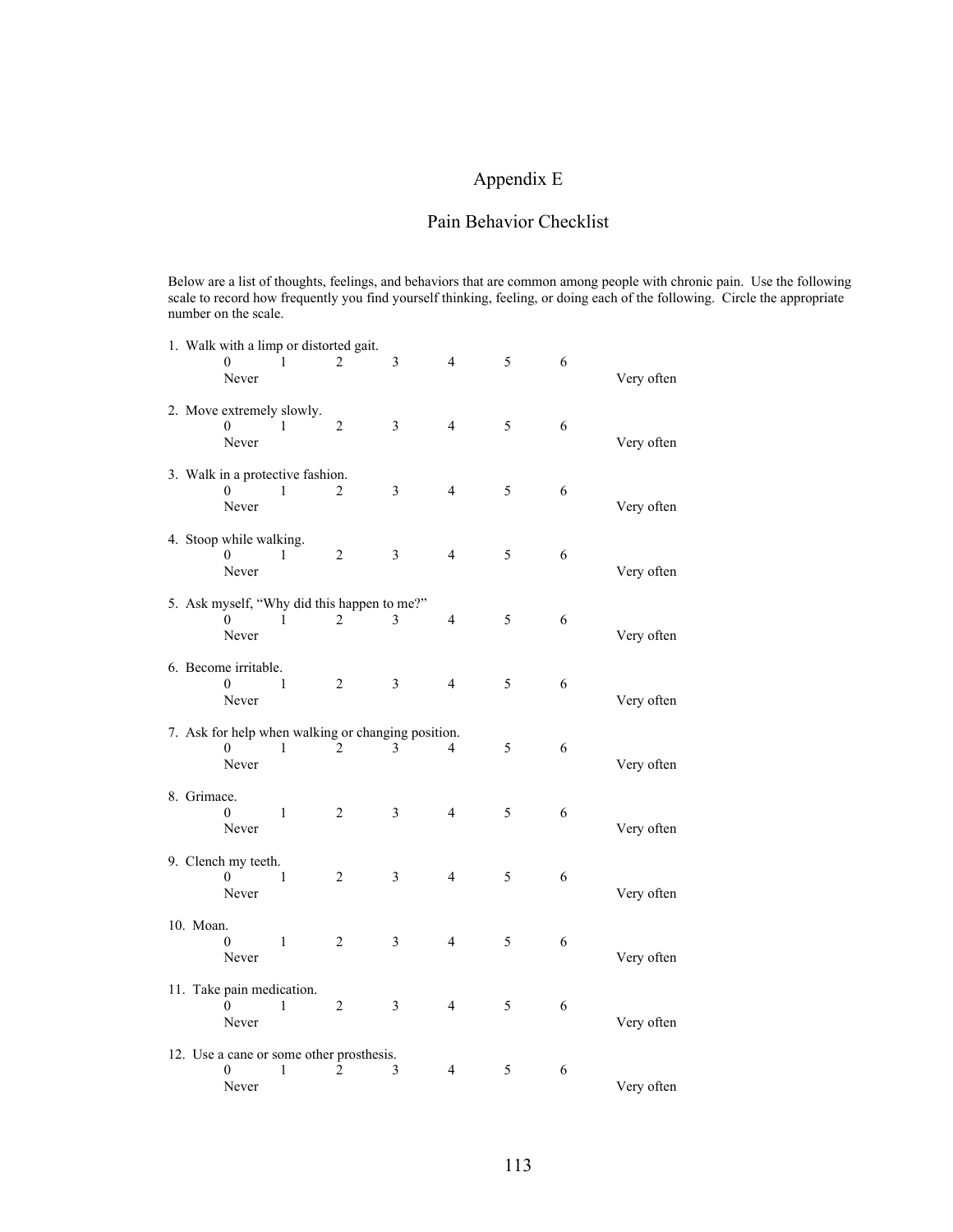| 13. Become angry.<br>0<br>Never                  | 1 | 2              | 3 | $\overline{4}$ | 5 | 6 | Very often |
|--------------------------------------------------|---|----------------|---|----------------|---|---|------------|
| 14. Tell others not to bother me.                |   |                |   |                |   |   |            |
| $\Omega$                                         | 1 | 2              | 3 | $\overline{4}$ | 5 | 6 |            |
| Never                                            |   |                |   |                |   |   | Very often |
| 15. Talk about my pain problem.                  |   |                |   |                |   |   |            |
| 0                                                | 1 | 2              | 3 | $\overline{4}$ | 5 | 6 |            |
| Never                                            |   |                |   |                |   |   | Very often |
| 16. Ask someone to do something to help my pain. |   |                |   |                |   |   |            |
| $\theta$                                         | 1 | 2              | 3 | 4              | 5 | 6 |            |
| Never                                            |   |                |   |                |   |   | Very often |
| 17. Appear upset or sad.                         |   |                |   |                |   |   |            |
| $_{0}$                                           |   | $\mathfrak{D}$ | 3 | 4              | 5 | 6 |            |
| Never                                            |   |                |   |                |   |   | Very often |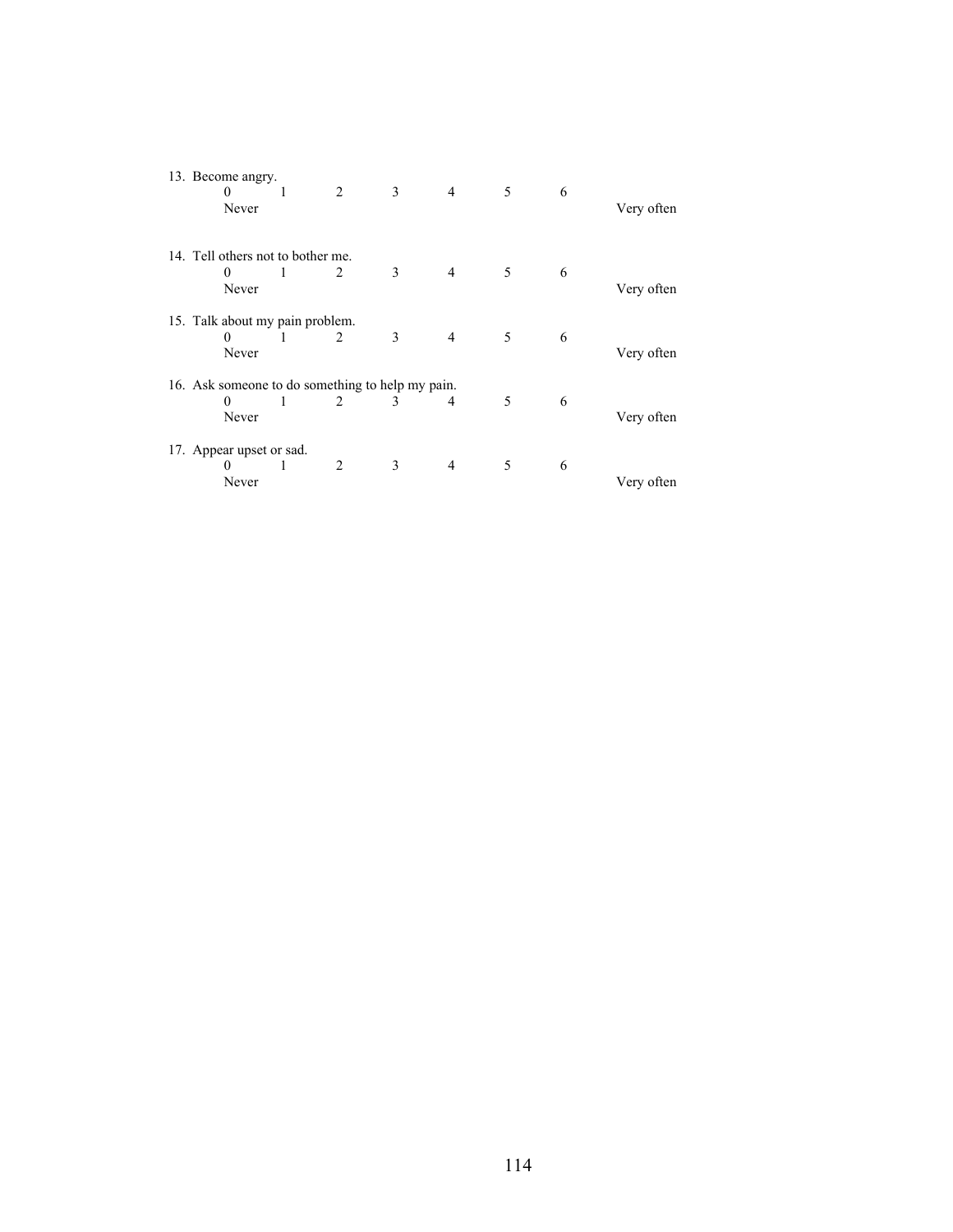## Appendix F

# Anger Rumination Scale

|      | Anger Rumination Scale (ARS) © Copyright 2001 Denis Sukhodolsky. All rights reserved.                                                                                                                                                                                                                                                                                                                                                                                                                                                        |                                              |  |  |  |  |  |  |
|------|----------------------------------------------------------------------------------------------------------------------------------------------------------------------------------------------------------------------------------------------------------------------------------------------------------------------------------------------------------------------------------------------------------------------------------------------------------------------------------------------------------------------------------------------|----------------------------------------------|--|--|--|--|--|--|
|      | Date                                                                                                                                                                                                                                                                                                                                                                                                                                                                                                                                         |                                              |  |  |  |  |  |  |
|      | Education                                                                                                                                                                                                                                                                                                                                                                                                                                                                                                                                    |                                              |  |  |  |  |  |  |
|      | Age _____Gender ____ Ethnic/Racial background ____________ Other Information                                                                                                                                                                                                                                                                                                                                                                                                                                                                 |                                              |  |  |  |  |  |  |
| bati | Directions: Everyone gets angry and frustrated occasionally but people differ in the ways that they think about their<br>episodes of anger. Statements below describe different ways that people may be recalling or thinking about their anger<br>experiences. Please, read each statement and then respond by circling the appropriate number for each statement. There are<br>no right or wrong answers in this questionnaire, and your honest responses that best describe yourself are very important.<br>Please, respond to all items. | <b>Almost Some- Often Almost never times</b> |  |  |  |  |  |  |
|      |                                                                                                                                                                                                                                                                                                                                                                                                                                                                                                                                              | always                                       |  |  |  |  |  |  |
|      | 1. I ruminate about my past anger experiences.<br>$1, \ldots, 2, \ldots, 3, \ldots, 4$                                                                                                                                                                                                                                                                                                                                                                                                                                                       |                                              |  |  |  |  |  |  |
|      |                                                                                                                                                                                                                                                                                                                                                                                                                                                                                                                                              |                                              |  |  |  |  |  |  |
|      | 2. I ponder about the injustices that have been done to me.<br>$1, \ldots, 2, \ldots, 3, \ldots, 4$                                                                                                                                                                                                                                                                                                                                                                                                                                          |                                              |  |  |  |  |  |  |
|      | 3. I keep thinking about events that angered me for a long time.<br>$1, \ldots, 2, \ldots, 3, \ldots, 4$                                                                                                                                                                                                                                                                                                                                                                                                                                     |                                              |  |  |  |  |  |  |
|      | 4. I have long living fantasies of revenge after the conflict is over.<br>$1, \ldots, 2, \ldots, 3, \ldots, 4$                                                                                                                                                                                                                                                                                                                                                                                                                               |                                              |  |  |  |  |  |  |
|      | 5. I think about certain events from a long time ago and they still make me angry.<br>$1, \ldots, 2, \ldots, 3, \ldots, 4$                                                                                                                                                                                                                                                                                                                                                                                                                   |                                              |  |  |  |  |  |  |
|      | 6. I have difficulty forgiving people who have hurt me.<br>$1, \ldots, 2, \ldots, 3, \ldots, 4$                                                                                                                                                                                                                                                                                                                                                                                                                                              |                                              |  |  |  |  |  |  |
|      | 7. After an argument is over, I keep fighting with this person in my imagination.<br>$1, \ldots, 2, \ldots, 3, \ldots, 4$                                                                                                                                                                                                                                                                                                                                                                                                                    |                                              |  |  |  |  |  |  |
|      | 8. Memories of being aggravated pop up into my mind before I fall asleep.<br>$\ldots \ldots \ldots \ldots \ldots \ldots \ldots \ldots$                                                                                                                                                                                                                                                                                                                                                                                                       |                                              |  |  |  |  |  |  |
|      | 9. Whenever I experience anger, I keep thinking about it for a while.<br>$1, \ldots, 2, \ldots, 3, \ldots, 4$                                                                                                                                                                                                                                                                                                                                                                                                                                |                                              |  |  |  |  |  |  |
|      | 10. I have times when I can not stop being preoccupied with a particular conflict.<br>$1, \ldots, 2, \ldots, 3, \ldots, 4$                                                                                                                                                                                                                                                                                                                                                                                                                   |                                              |  |  |  |  |  |  |
|      | 11. I analyze events that make me angry<br>$1, \ldots, 2, \ldots, 3, \ldots, 4$                                                                                                                                                                                                                                                                                                                                                                                                                                                              |                                              |  |  |  |  |  |  |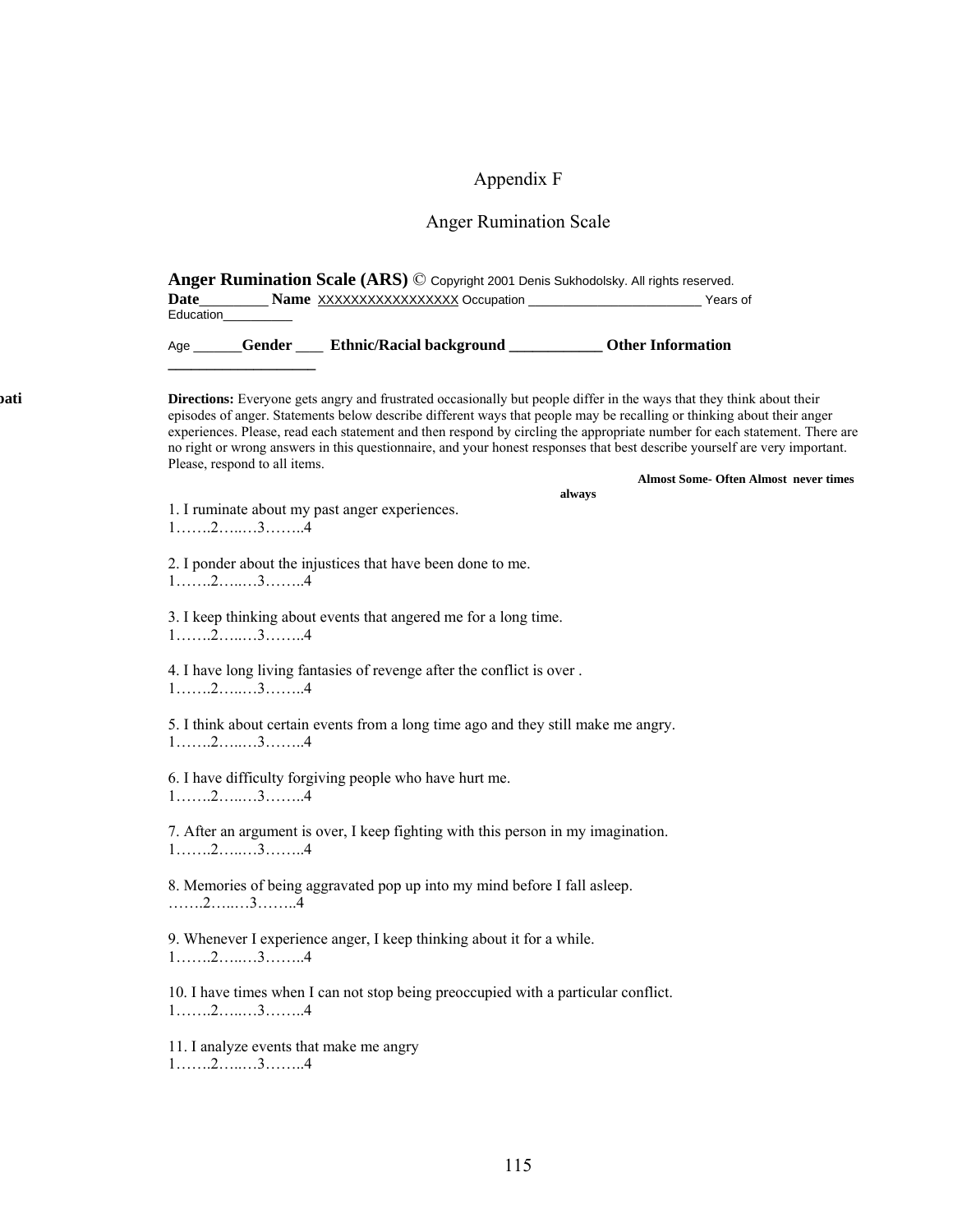12. I think about the reasons people treat me badly 1…….2…..…3……..4

13. I have daydreams and fantasies of violent nature 1…….2…..…3……..4

14. I feel angry about certain things in my life 1…….2…..…3……..4 15. When someone makes me angry, I can't stop thinking about how to get back at this person. 1…….2…..…3……..4

16. When someone provokes me, I keep wondering why this should have happened to me. 1…….2…..…3……..4

17. Memories of even minor annoyances bother me for a while. 1…….2…..…3……..4

18. When something makes me angry, I turn this matter over and over again in my mind. 1…….2…..…3……..4

19. I re-enact the anger episode in my mind after it has happened. 1…….2…..…3……..4

Notes: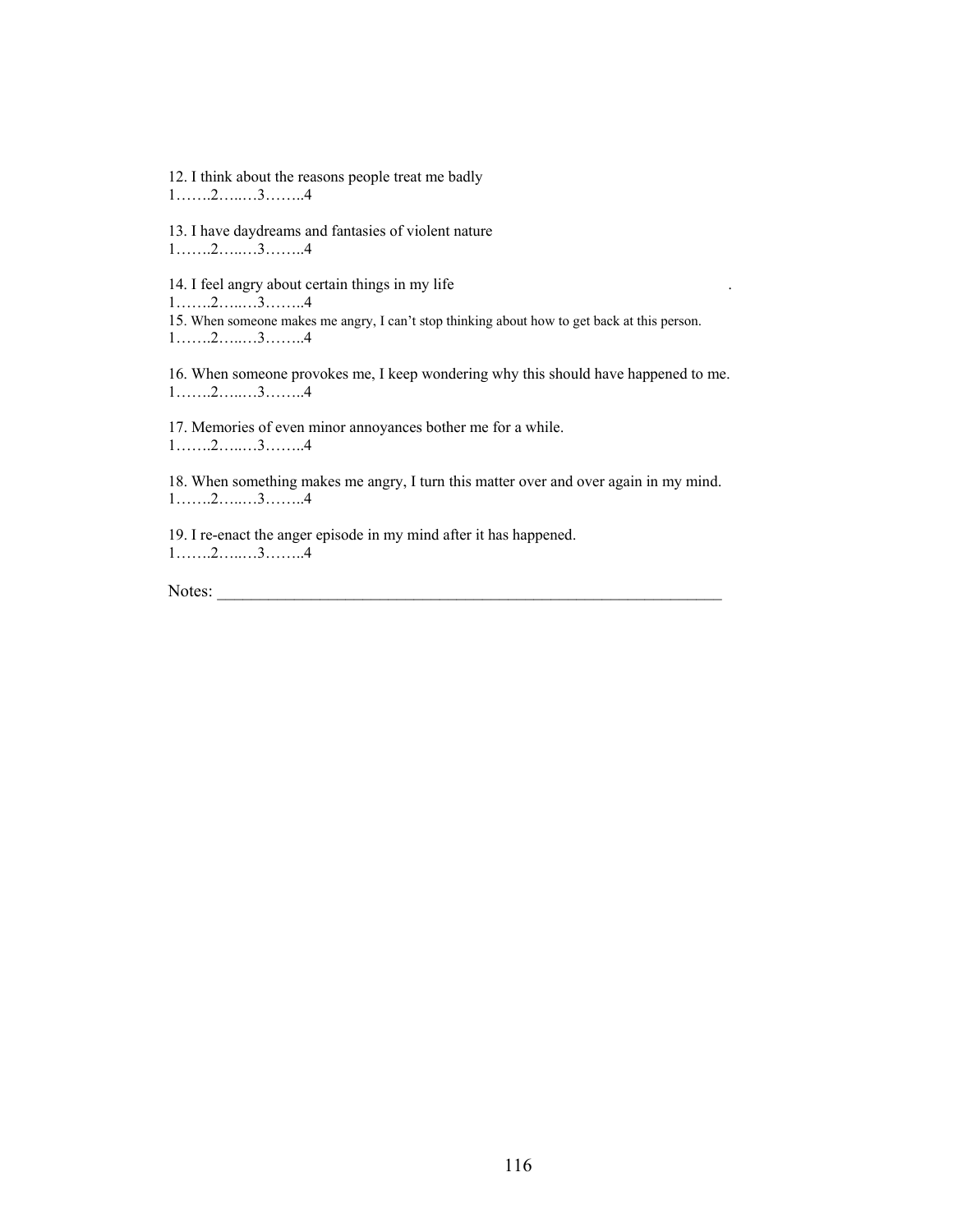Appendix G

Recruitment Flyer



#### **Are you willing to help us learn more about people living with pain?**

Adults with back pain needed to fill out 6 anonymous surveys while waiting today. Will take less than 30 minutes.

Must be at least 21 years old and able to read and write English.

Participants will receive a \$5 gift card.

Researchers: Ann Quinlan-Colwell, RN, MSN Anita Tesh, RN, PhD

**If interested, ask the office staff for a survey packet.**